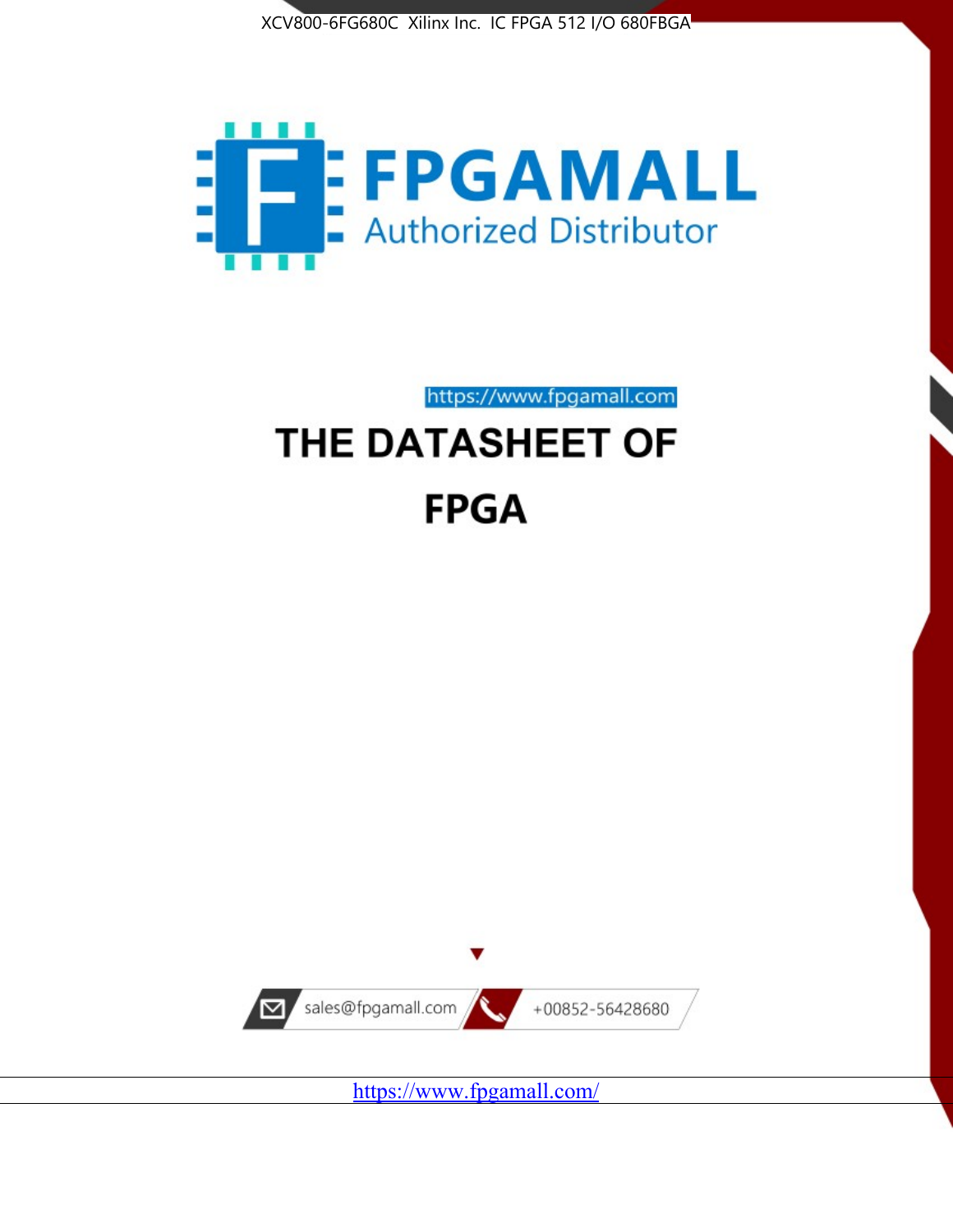

DS003-1 (v4.0) March 1, 2013 **0 0 Product Specification**

## **Virtex™ 2.5 V Field Programmable Gate Arrays**

## **Features**

- Fast, high-density Field Programmable Gate Arrays
	- Densities from 50k to 1M system gates
	- System performance up to 200 MHz
	- 66-MHz PCI Compliant
	- Hot-swappable for Compact PCI
- Multi-standard SelectIO™ interfaces
	- 16 high-performance interface standards
	- Connects directly to ZBTRAM devices
- Built-in clock-management circuitry
	- Four dedicated delay-locked loops (DLLs) for advanced clock control
	- Four primary low-skew global clock distribution nets, plus 24 secondary local clock nets
- Hierarchical memory system
	- LUTs configurable as 16-bit RAM, 32-bit RAM, 16-bit dual-ported RAM, or 16-bit Shift Register
	- Configurable synchronous dual-ported 4k-bit RAMs
	- Fast interfaces to external high-performance RAMs
	- Flexible architecture that balances speed and density
		- Dedicated carry logic for high-speed arithmetic
		- Dedicated multiplier support
		- Cascade chain for wide-input functions
		- Abundant registers/latches with clock enable, and dual synchronous/asynchronous set and reset
		- Internal 3-state bussing
		- IEEE 1149.1 boundary-scan logic
		- Die-temperature sensor diode
- Supported by FPGA Foundation™ and Alliance Development Systems
	- Complete support for Unified Libraries, Relationally Placed Macros, and Design Manager
	- Wide selection of PC and workstation platforms
- SRAM-based in-system configuration
	- Unlimited re-programmability
	- Four programming modes
- 0.22 μm 5-layer metal process
- 100% factory tested

## **Description**

The Virtex FPGA family delivers high-performance, high-capacity programmable logic solutions. Dramatic increases in silicon efficiency result from optimizing the new architecture for place-and-route efficiency and exploiting an aggressive 5-layer-metal 0.22 μm CMOS process. These advances make Virtex FPGAs powerful and flexible alternatives to mask-programmed gate arrays. The Virtex family comprises the nine members shown in Table 1.

Building on experience gained from previous generations of FPGAs, the Virtex family represents a revolutionary step forward in programmable logic design. Combining a wide variety of programmable system features, a rich hierarchy of fast, flexible interconnect resources, and advanced process technology, the Virtex family delivers a high-speed and high-capacity programmable logic solution that enhances design flexibility while reducing time-to-market.

| <b>Device</b>     | <b>System Gates</b> | <b>CLB Array</b> | <b>Logic Cells</b> | Maximum<br>Available I/O | <b>Block RAM</b><br><b>Bits</b> | <b>Maximum</b><br>SelectRAM+ <sup>™</sup> Bits |
|-------------------|---------------------|------------------|--------------------|--------------------------|---------------------------------|------------------------------------------------|
| XCV <sub>50</sub> | 57.906              | 16x24            | 1,728              | 180                      | 32,768                          | 24.576                                         |
| <b>XCV100</b>     | 108,904             | 20x30            | 2,700              | 180                      | 40,960                          | 38,400                                         |
| <b>XCV150</b>     | 164.674             | 24x36            | 3,888              | 260                      | 49,152                          | 55,296                                         |
| <b>XCV200</b>     | 236,666             | 28x42            | 5,292              | 284                      | 57,344                          | 75,264                                         |
| <b>XCV300</b>     | 322,970             | 32x48            | 6.912              | 316                      | 65,536                          | 98.304                                         |
| XCV400            | 468,252             | 40x60            | 10,800             | 404                      | 81,920                          | 153,600                                        |
| <b>XCV600</b>     | 661.111             | 48x72            | 15,552             | 512                      | 98,304                          | 221.184                                        |
| <b>XCV800</b>     | 888.439             | 56x84            | 21,168             | 512                      | 114,688                         | 301.056                                        |
| XCV1000           | 1.124.022           | 64x96            | 27.648             | 512                      | 131,072                         | 393.216                                        |

*Table 1:* **Virtex Field Programmable Gate Array Family Members**

© 2001-2013 Xilinx, Inc. All rights reserved. All Xilinx trademarks, registered trademarks, patents, and disclaimers are as listed at **<http://www.xilinx.com/legal.htm>**. All other trademarks and registered trademarks are the property of their respective owners. All specifications are subject to change without notice.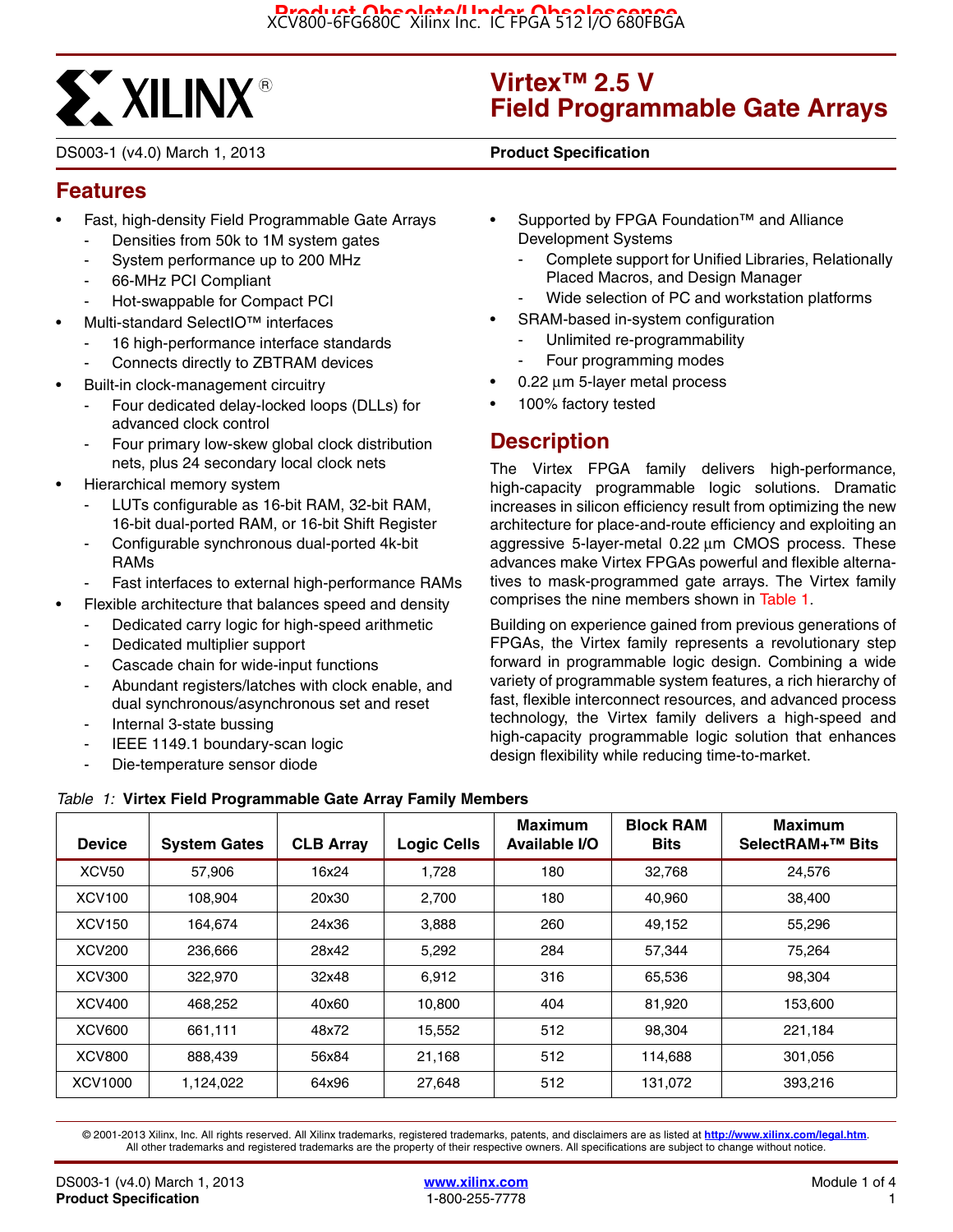## **Virtex Architecture**

Virtex devices feature a flexible, regular architecture that comprises an array of configurable logic blocks (CLBs) surrounded by programmable input/output blocks (IOBs), all interconnected by a rich hierarchy of fast, versatile routing resources. The abundance of routing resources permits the Virtex family to accommodate even the largest and most complex designs.

Virtex FPGAs are SRAM-based, and are customized by loading configuration data into internal memory cells. In some modes, the FPGA reads its own configuration data from an external PROM (master serial mode). Otherwise, the configuration data is written into the FPGA (Select-MAP™, slave serial, and JTAG modes).

The standard Xilinx Foundation™ and Alliance Series™ Development systems deliver complete design support for Virtex, covering every aspect from behavioral and schematic entry, through simulation, automatic design translation and implementation, to the creation, downloading, and readback of a configuration bit stream.

#### **Higher Performance**

Virtex devices provide better performance than previous generations of FPGA. Designs can achieve synchronous system clock rates up to 200 MHz including I/O. Virtex inputs and outputs comply fully with PCI specifications, and interfaces can be implemented that operate at 33 MHz or 66 MHz. Additionally, Virtex supports the hot-swapping requirements of Compact PCI.

Xilinx thoroughly benchmarked the Virtex family. While performance is design-dependent, many designs operated internally at speeds in excess of 100 MHz and can achieve 200 MHz. Table 2 shows performance data for representative circuits, using worst-case timing parameters.

#### *Table 2:* **Performance for Common Circuit Functions**

| <b>Function</b>             | <b>Bits</b> | Virtex -6 |
|-----------------------------|-------------|-----------|
| Register-to-Register        |             |           |
| Adder                       | 16          | $5.0$ ns  |
|                             | 64          | $7.2$ ns  |
| <b>Pipelined Multiplier</b> | 8 x 8       | $5.1$ ns  |
|                             | 16 x 16     | $6.0$ ns  |
| Address Decoder             | 16          | 4 4 ns    |
|                             | 64          | $6.4$ ns  |
| 16:1 Multiplexer            |             | $5.4$ ns  |
| <b>Parity Tree</b>          | 9           | $4.1$ ns  |
|                             | 18          | $5.0$ ns  |
|                             | 36          | $6.9$ ns  |
| Chip-to-Chip                |             |           |
| <b>HSTL Class IV</b>        |             | 200 MHz   |
| LVTTL,16mA, fast slew       |             | 180 MHz   |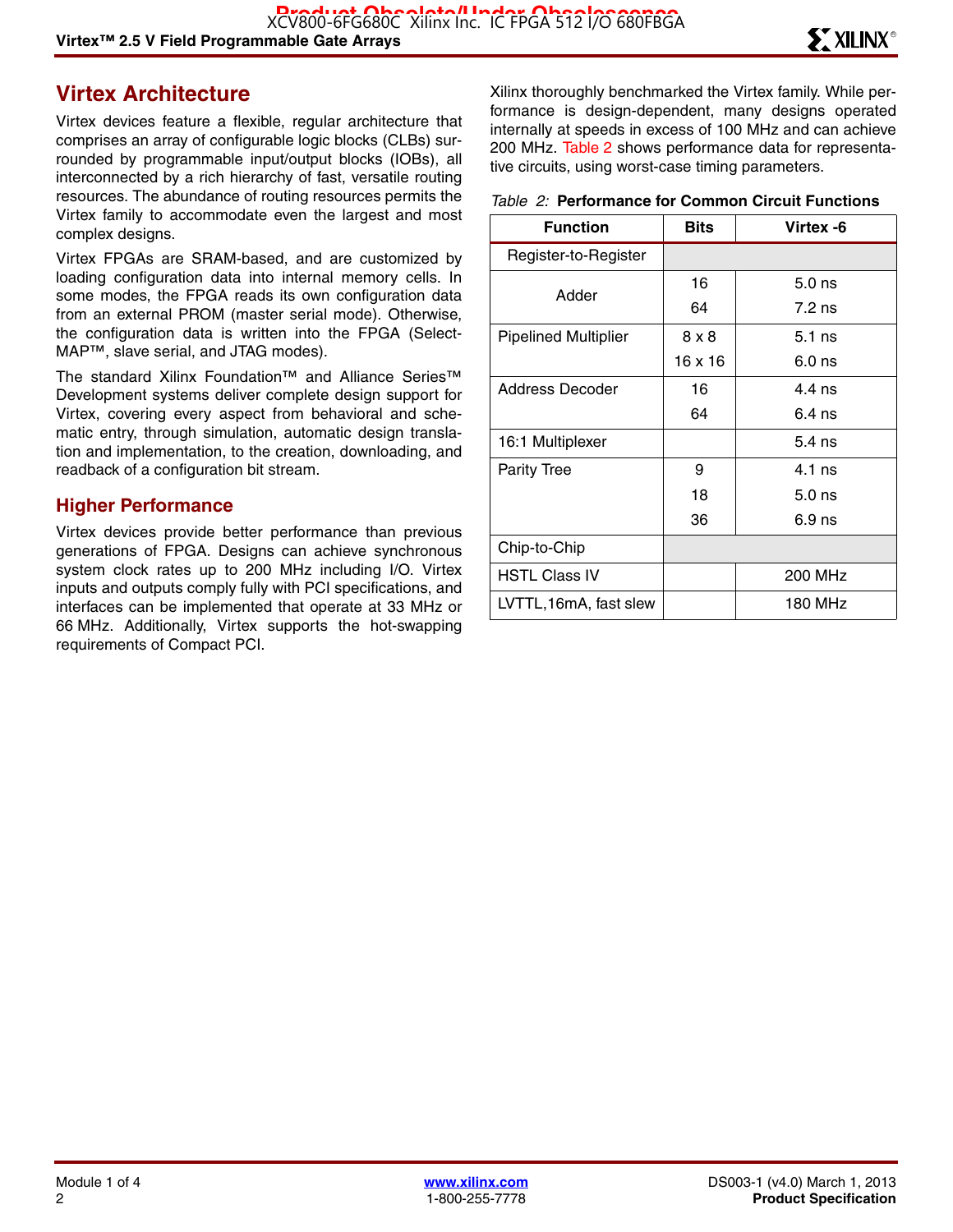## **Virtex Device/Package Combinations and Maximum I/O**

|  |  | Table 3: Virtex Family Maximum User I/O by Device/Package (Excluding Dedicated Clock Pins) |  |  |  |  |  |
|--|--|--------------------------------------------------------------------------------------------|--|--|--|--|--|
|--|--|--------------------------------------------------------------------------------------------|--|--|--|--|--|

| Package      | <b>XCV50</b> | <b>XCV100</b> | <b>XCV150</b> | <b>XCV200</b> | <b>XCV300</b> | <b>XCV400</b> | <b>XCV600</b> | <b>XCV800</b> | <b>XCV1000</b> |
|--------------|--------------|---------------|---------------|---------------|---------------|---------------|---------------|---------------|----------------|
| <b>CS144</b> | 94           | 94            |               |               |               |               |               |               |                |
| <b>TQ144</b> | 98           | 98            |               |               |               |               |               |               |                |
| PQ240        | 166          | 166           | 166           | 166           | 166           |               |               |               |                |
| HQ240        |              |               |               |               |               | 166           | 166           | 166           |                |
| <b>BG256</b> | 180          | 180           | 180           | 180           |               |               |               |               |                |
| <b>BG352</b> |              |               | 260           | 260           | 260           |               |               |               |                |
| <b>BG432</b> |              |               |               |               | 316           | 316           | 316           | 316           |                |
| <b>BG560</b> |              |               |               |               |               | 404           | 404           | 404           | 404            |
| FG256        | 176          | 176           | 176           | 176           |               |               |               |               |                |
| FG456        |              |               | 260           | 284           | 312           |               |               |               |                |
| FG676        |              |               |               |               |               | 404           | 444           | 444           |                |
| FG680        |              |               |               |               |               |               | 512           | 512           | 512            |

## **Virtex Ordering Information**



*Figure 1:* **Virtex Ordering Information**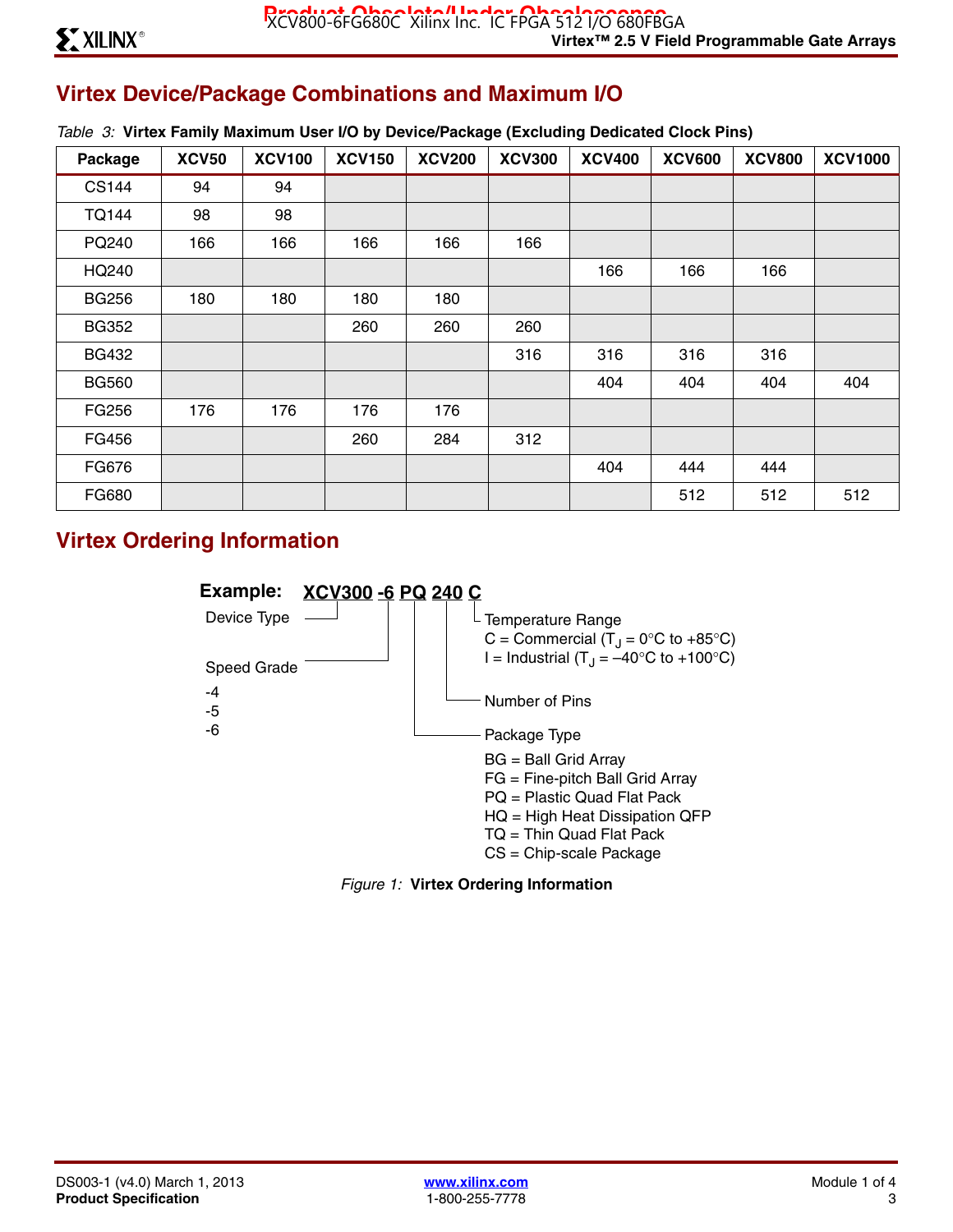## **Revision History**

| Date        | <b>Version</b> | <b>Revision</b>                                                                                                                                                                                                                                                                                                                                                                                                                                                                                                                                                                                                                                                                             |
|-------------|----------------|---------------------------------------------------------------------------------------------------------------------------------------------------------------------------------------------------------------------------------------------------------------------------------------------------------------------------------------------------------------------------------------------------------------------------------------------------------------------------------------------------------------------------------------------------------------------------------------------------------------------------------------------------------------------------------------------|
| 11/98       | 1.0            | Initial Xilinx release.                                                                                                                                                                                                                                                                                                                                                                                                                                                                                                                                                                                                                                                                     |
| 01/99-02/99 | $1.2 - 1.3$    | Both versions updated package drawings and specs.                                                                                                                                                                                                                                                                                                                                                                                                                                                                                                                                                                                                                                           |
| 05/99       | 1.4            | Addition of package drawings and specifications.                                                                                                                                                                                                                                                                                                                                                                                                                                                                                                                                                                                                                                            |
| 05/99       | 1.5            | Replaced FG 676 & FG680 package drawings.                                                                                                                                                                                                                                                                                                                                                                                                                                                                                                                                                                                                                                                   |
| 07/99       | 1.6            | Changed Boundary Scan Information and changed Figure 11, Boundary Scan Bit<br>Sequence. Updated IOB Input & Output delays. Added Capacitance info for different I/O<br>Standards. Added 5 V tolerant information. Added DLL Parameters and waveforms and<br>new Pin-to-pin Input and Output Parameter tables for Global Clock Input to Output and<br>Setup and Hold. Changed Configuration Information including Figures 12, 14, 17 & 19.<br>Added device-dependent listings for quiescent currents ICCINTQ and ICCOQ. Updated<br>IOB Input and Output Delays based on default standard of LVTTL, 12 mA, Fast Slew Rate.<br>Added IOB Input Switching Characteristics Standard Adjustments. |
| 09/99       | 1.7            | Speed grade update to preliminary status, Power-on specification and Clock-to-Out<br>Minimums additions, "0" hold time listing explanation, quiescent current listing update, and<br>Figure 6 ADDRA input label correction. Added T <sub>IJITCC</sub> parameter, changed T <sub>OJIT</sub> to<br>TOPHASE.                                                                                                                                                                                                                                                                                                                                                                                   |
| 01/00       | 1.8            | Update to speed.txt file 1.96. Corrections for CRs 111036,111137, 112697, 115479,<br>117153, 117154, and 117612. Modified notes for Recommended Operating Conditions<br>(voltage and temperature). Changed Bank information for V <sub>CCO</sub> in CS144 package on p.43.                                                                                                                                                                                                                                                                                                                                                                                                                  |
| 01/00       | 1.9            | Updated DLL Jitter Parameter table and waveforms, added Delay Measurement<br>Methodology table for different I/O standards, changed buffered Hex line info and<br>Input/Output Timing measurement notes.                                                                                                                                                                                                                                                                                                                                                                                                                                                                                    |
| 03/00       | 2.0            | New TBCKO values; corrected FG680 package connection drawing; new note about status<br>of CCLK pin after configuration.                                                                                                                                                                                                                                                                                                                                                                                                                                                                                                                                                                     |
| 05/00       | 2.1            | Modified "Pins not listed" statement. Speed grade update to Final status.                                                                                                                                                                                                                                                                                                                                                                                                                                                                                                                                                                                                                   |
| 05/00       | 2.2            | Modified Table 18.                                                                                                                                                                                                                                                                                                                                                                                                                                                                                                                                                                                                                                                                          |
| 09/00       | 2.3            | Added XCV400 values to table under Minimum Clock-to-Out for Virtex Devices.<br>$\bullet$<br>Corrected Units column in table under IOB Input Switching Characteristics.<br>Added values to table under CLB SelectRAM Switching Characteristics.                                                                                                                                                                                                                                                                                                                                                                                                                                              |
| 10/00       | 2.4            | Corrected Pinout information for devices in the BG256, BG432, and BG560 packages in<br>Table 18.<br>Corrected BG256 Pin Function Diagram.<br>$\bullet$                                                                                                                                                                                                                                                                                                                                                                                                                                                                                                                                      |
| 04/01       | 2.5            | Revised minimums for Global Clock Set-Up and Hold for LVTTL Standard, with DLL.<br>$\bullet$<br>Converted file to modularized format. See Virtex Data Sheet section.<br>$\bullet$                                                                                                                                                                                                                                                                                                                                                                                                                                                                                                           |
| 03/13       | 4.0            | The products listed in this data sheet are obsolete. See <b>XCN10016</b> for further information.                                                                                                                                                                                                                                                                                                                                                                                                                                                                                                                                                                                           |

## **Virtex Data Sheet**

The Virtex Data Sheet contains the following modules:

- DS003-1, Virtex 2.5V FPGAs: Introduction and Ordering Information (Module 1)
- DS003-2, Virtex 2.5V FPGAs: Functional Description (Module 2)
- DS003-3, Virtex 2.5V FPGAs: DC and Switching Characteristics (Module 3)
- DS003-4, Virtex 2.5V FPGAs: Pinout Tables (Module 4)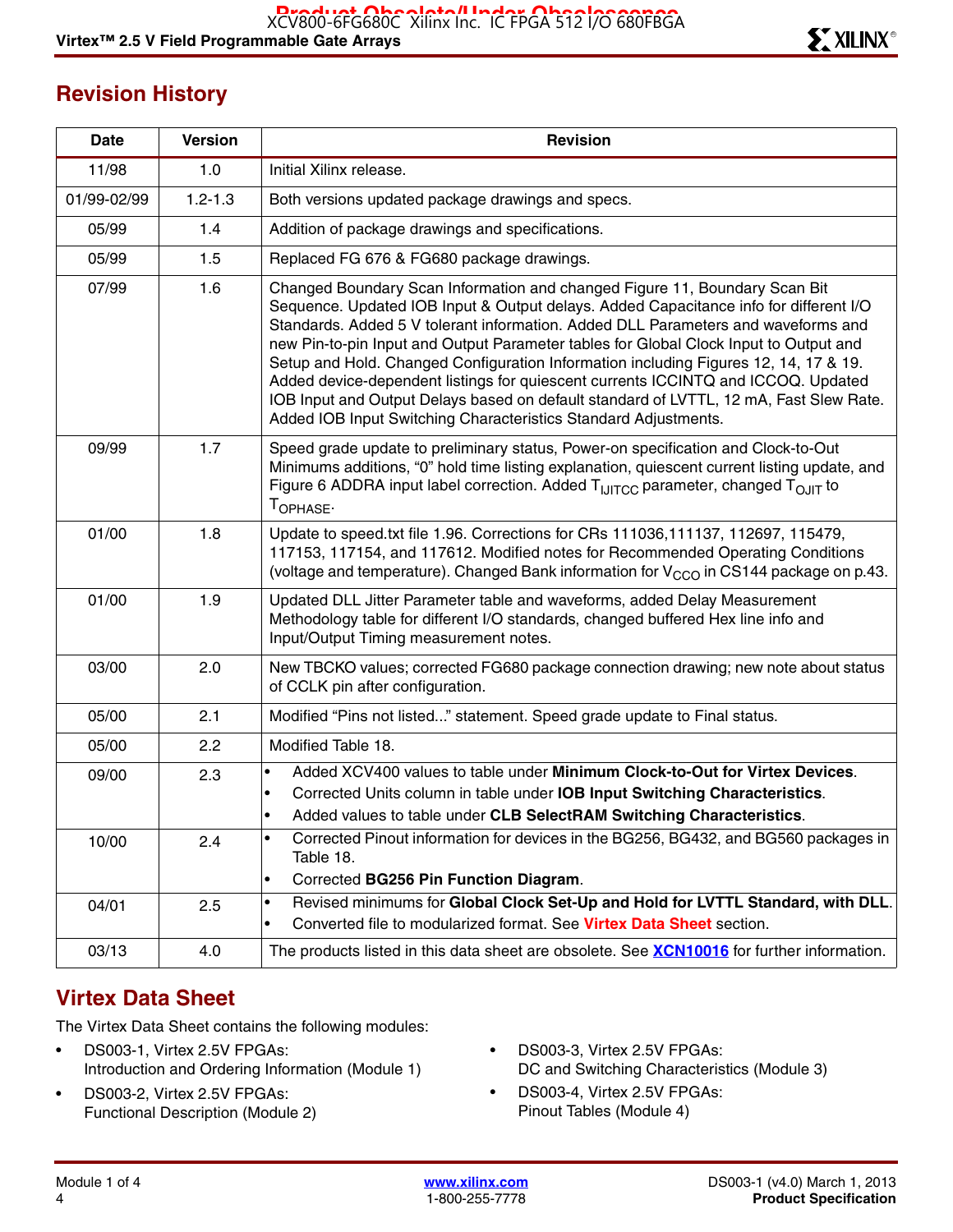

DS003-2 (v4.0) March 1, 2013 **0 0 Product Specification**

## **Architectural Description**

### **Virtex Array**

The Virtex user-programmable gate array, shown in Figure 1, comprises two major configurable elements: configurable logic blocks (CLBs) and input/output blocks (IOBs).

- CLBs provide the functional elements for constructing logic
- IOBs provide the interface between the package pins and the CLBs

CLBs interconnect through a general routing matrix (GRM). The GRM comprises an array of routing switches located at the intersections of horizontal and vertical routing channels. Each CLB nests into a VersaBlock™ that also provides local routing resources to connect the CLB to the GRM.

The VersaRing™ I/O interface provides additional routing resources around the periphery of the device. This routing improves I/O routability and facilitates pin locking.

The Virtex architecture also includes the following circuits that connect to the GRM.

- Dedicated block memories of 4096 bits each
- Clock DLLs for clock-distribution delay compensation and clock domain control
- 3-State buffers (BUFTs) associated with each CLB that drive dedicated segmentable horizontal routing resources

Values stored in static memory cells control the configurable logic elements and interconnect resources. These values load into the memory cells on power-up, and can reload if necessary to change the function of the device.

#### **Input/Output Block**

The Virtex IOB, Figure 2, features SelectIO™ inputs and outputs that support a wide variety of I/O signalling standards, see Table 1.

The three IOB storage elements function either as edge-triggered D-type flip-flops or as level sensitive latches. Each IOB has a clock signal (CLK) shared by the three flip-flops and independent clock enable signals for each flip-flop.

In addition to the CLK and CE control signals, the three flip-flops share a Set/Reset (SR). For each flip-flop, this signal can be independently configured as a synchronous Set, a synchronous Reset, an asynchronous Preset, or an asynchronous Clear.

## **Virtex™ 2.5 V Field Programmable Gate Arrays**

The output buffer and all of the IOB control signals have independent polarity controls.



**vao\_b.eps**

*Figure 1:* **Virtex Architecture Overview**

All pads are protected against damage from electrostatic discharge (ESD) and from over-voltage transients. Two forms of over-voltage protection are provided, one that permits 5 V compliance, and one that does not. For 5 V compliance, a Zener-like structure connected to ground turns on when the output rises to approximately 6.5 V. When PCI 3.3 V compliance is required, a conventional clamp diode is connected to the output supply voltage,  $V_{CCO}$ .

Optional pull-up and pull-down resistors and an optional weak-keeper circuit are attached to each pad. Prior to configuration, all pins not involved in configuration are forced into their high-impedance state. The pull-down resistors and the weak-keeper circuits are inactive, but inputs can optionally be pulled up.

The activation of pull-up resistors prior to configuration is controlled on a global basis by the configuration mode pins. If the pull-up resistors are not activated, all the pins will float. Consequently, external pull-up or pull-down resistors must be provided on pins required to be at a well-defined logic level prior to configuration.

All Virtex IOBs support IEEE 1149.1-compatible boundary scan testing.

<sup>© 1999-2013</sup> Xilinx, Inc. All rights reserved. All Xilinx trademarks, registered trademarks, patents, and disclaimers are as listed at **<http://www.xilinx.com/legal.htm>**. All other trademarks and registered trademarks are the property of their respective owners. All specifications are subject to change without notice.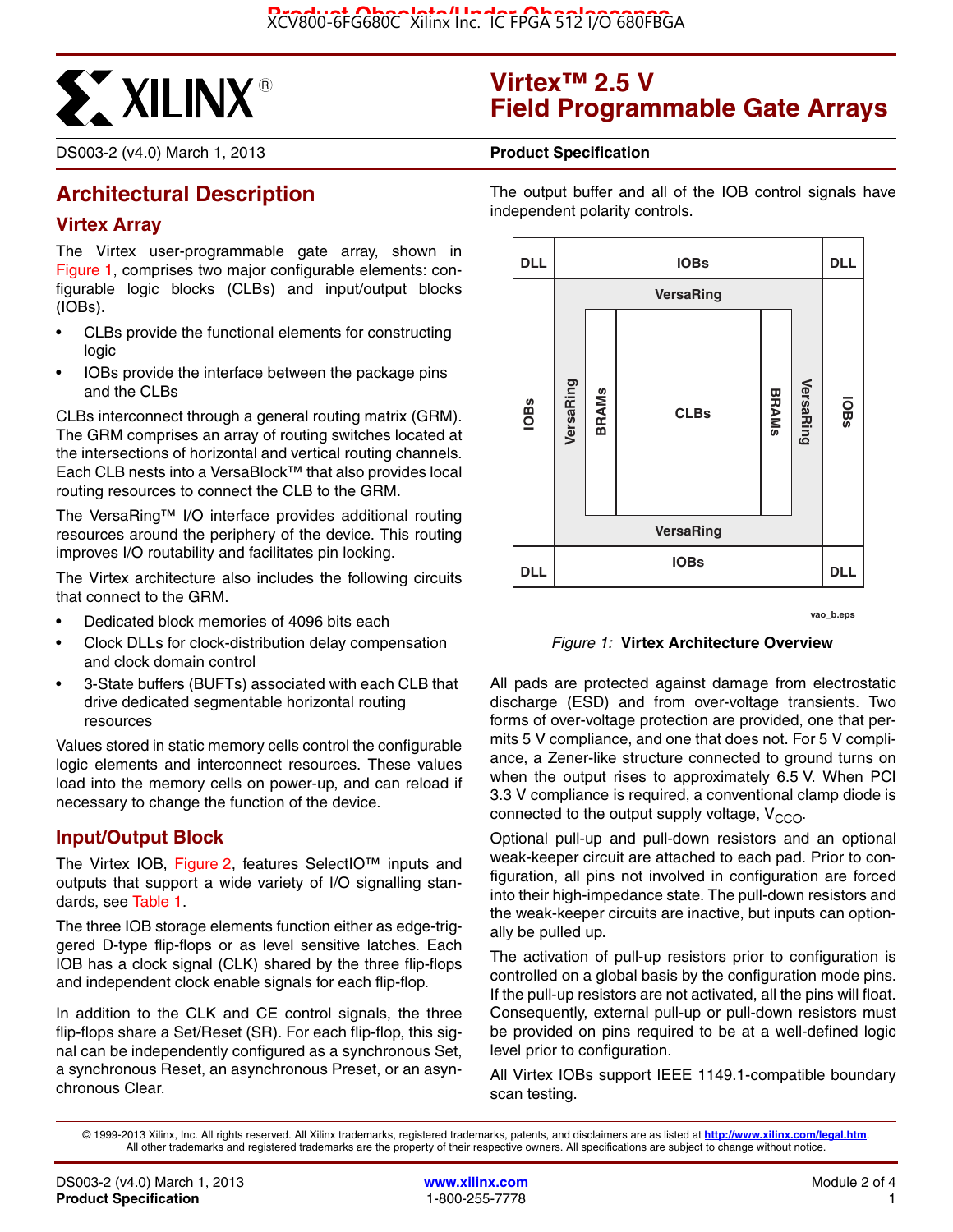

*Figure 2:* **Virtex Input/Output Block (IOB)**

| I/O Standard          | <b>Input Reference</b><br>Voltage (V <sub>REF</sub> ) | <b>Output Source</b><br>Voltage (V <sub>CCO</sub> ) | <b>Board Termination</b><br>Voltage $(V_{TT})$ | 5 V Tolerant |
|-----------------------|-------------------------------------------------------|-----------------------------------------------------|------------------------------------------------|--------------|
| LVTTL $2 - 24$ mA     | N/A                                                   | 3.3                                                 | N/A                                            | Yes          |
| LVCMOS2               | N/A                                                   | 2.5                                                 | N/A                                            | Yes          |
| PCI, 5 V              | N/A                                                   | 3.3                                                 | N/A                                            | Yes          |
| PCI, 3.3 V            | N/A                                                   | 3.3                                                 | N/A                                            | No           |
| <b>GTL</b>            | 0.8                                                   | N/A                                                 | 1.2                                            | No           |
| $GTL+$                | 1.0                                                   | N/A                                                 | 1.5                                            | No           |
| <b>HSTL Class I</b>   | 0.75                                                  | 1.5                                                 | 0.75                                           | No           |
| <b>HSTL Class III</b> | 0.9                                                   | 1.5                                                 | 1.5                                            | No           |
| <b>HSTL Class IV</b>  | 0.9                                                   | 1.5                                                 | 1.5                                            | <b>No</b>    |
| SSTL3 Class I &II     | 1.5                                                   | 3.3                                                 | 1.5                                            | No           |
| SSTL2 Class   & II    | 1.25                                                  | 2.5                                                 | 1.25                                           | <b>No</b>    |
| <b>CTT</b>            | 1.5                                                   | 3.3                                                 | 1.5                                            | No           |
| <b>AGP</b>            | 1.32                                                  | 3.3                                                 | N/A                                            | <b>No</b>    |

#### *Table 1:* **Supported Select I/O Standards**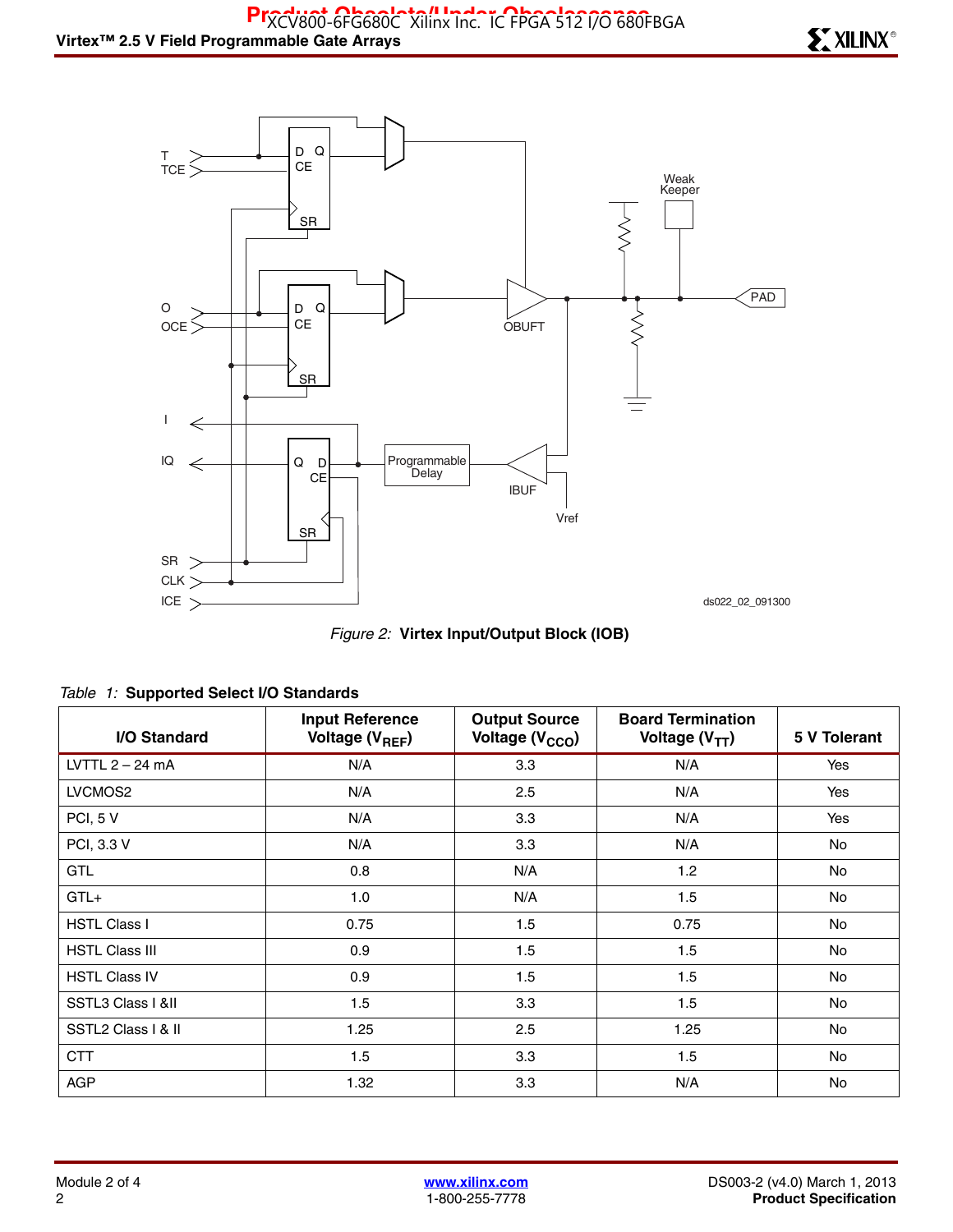### *Input Path*

A buffer In the Virtex IOB input path routes the input signal either directly to internal logic or through an optional input flip-flop.

An optional delay element at the D-input of this flip-flop eliminates pad-to-pad hold time. The delay is matched to the internal clock-distribution delay of the FPGA, and when used, assures that the pad-to-pad hold time is zero.

Each input buffer can be configured to conform to any of the low-voltage signalling standards supported. In some of these standards the input buffer utilizes a user-supplied threshold voltage,  $V_{\text{RFE}}$  The need to supply  $V_{\text{RFE}}$  imposes constraints on which standards can used in close proximity to each other. See **I/O Banking**, page 3.

There are optional pull-up and pull-down resistors at each user I/O input for use after configuration. Their value is in the range 50 kΩ – 100 kΩ.

### *Output Path*

The output path includes a 3-state output buffer that drives the output signal onto the pad. The output signal can be routed to the buffer directly from the internal logic or through an optional IOB output flip-flop.

The 3-state control of the output can also be routed directly from the internal logic or through a flip-flip that provides synchronous enable and disable.

Each output driver can be individually programmed for a wide range of low-voltage signalling standards. Each output buffer can source up to 24 mA and sink up to 48mA. Drive strength and slew rate controls minimize bus transients.

In most signalling standards, the output High voltage depends on an externally supplied  $V_{CCO}$  voltage. The need to supply  $V_{CCO}$  imposes constraints on which standards can be used in close proximity to each other. See **I/O Banking**, page 3.

An optional weak-keeper circuit is connected to each output. When selected, the circuit monitors the voltage on the pad and weakly drives the pin High or Low to match the input signal. If the pin is connected to a multiple-source signal, the weak keeper holds the signal in its last state if all drivers are disabled. Maintaining a valid logic level in this way eliminates bus chatter.

Because the weak-keeper circuit uses the IOB input buffer to monitor the input level, an appropriate  $V_{\text{RFF}}$  voltage must be provided if the signalling standard requires one. The provision of this voltage must comply with the I/O banking rules.

### *I/O Banking*

Some of the I/O standards described above require  $V<sub>CCO</sub>$ and/or  $V_{REF}$  voltages. These voltages externally and connected to device pins that serve groups of IOBs, called banks. Consequently, restrictions exist about which I/O standards can be combined within a given bank.

Eight I/O banks result from separating each edge of the FPGA into two banks, as shown in Figure 3. Each bank has multiple  $V_{CCO}$  pins, all of which must be connected to the same voltage. This voltage is determined by the output standards in use.



**X8778\_b**

*Figure 3:* **Virtex I/O Banks**

Within a bank, output standards can be mixed only if they use the same  $V_{CCO}$ . Compatible standards are shown in Table 2. GTL and GTL+ appear under all voltages because their open-drain outputs do not depend on V<sub>CCO</sub>.

*Table 2:* **Compatible Output Standards**

| V <sub>CCO</sub> | <b>Compatible Standards</b>                             |
|------------------|---------------------------------------------------------|
| 3.3V             | PCI, LVTTL, SSTL3 I, SSTL3 II, CTT, AGP, GTL,<br>$GTL+$ |
| 2.5V             | SSTL2 I, SSTL2 II, LVCMOS2, GTL, GTL+                   |
| 1.5V             | HSTL I, HSTL III, HSTL IV, GTL, GTL+                    |

Some input standards require a user-supplied threshold voltage,  $V_{\text{BFE}}$  In this case, certain user-I/O pins are automatically configured as inputs for the  $V_{REF}$  voltage. Approximately one in six of the I/O pins in the bank assume this role.

The  $V_{REF}$  pins within a bank are interconnected internally and consequently only one  $V_{REF}$  voltage can be used within each bank. All  $V_{REF}$  pins in the bank, however, must be connected to the external voltage source for correct operation.

Within a bank, inputs that require  $V_{REF}$  can be mixed with those that do not. However, only one  $V_{REF}$  voltage can be used within a bank. Input buffers that use  $V_{REF}$  are not 5 V tolerant. LVTTL, LVCMOS2, and PCI 33 MHz 5 V, are 5 V tolerant.

The  $V_{CCO}$  and  $V_{REF}$  pins for each bank appear in the device Pinout tables and diagrams. The diagrams also show the bank affiliation of each I/O.

Within a given package, the number of  $V_{REF}$  and  $V_{CCO}$  pins can vary depending on the size of device. In larger devices,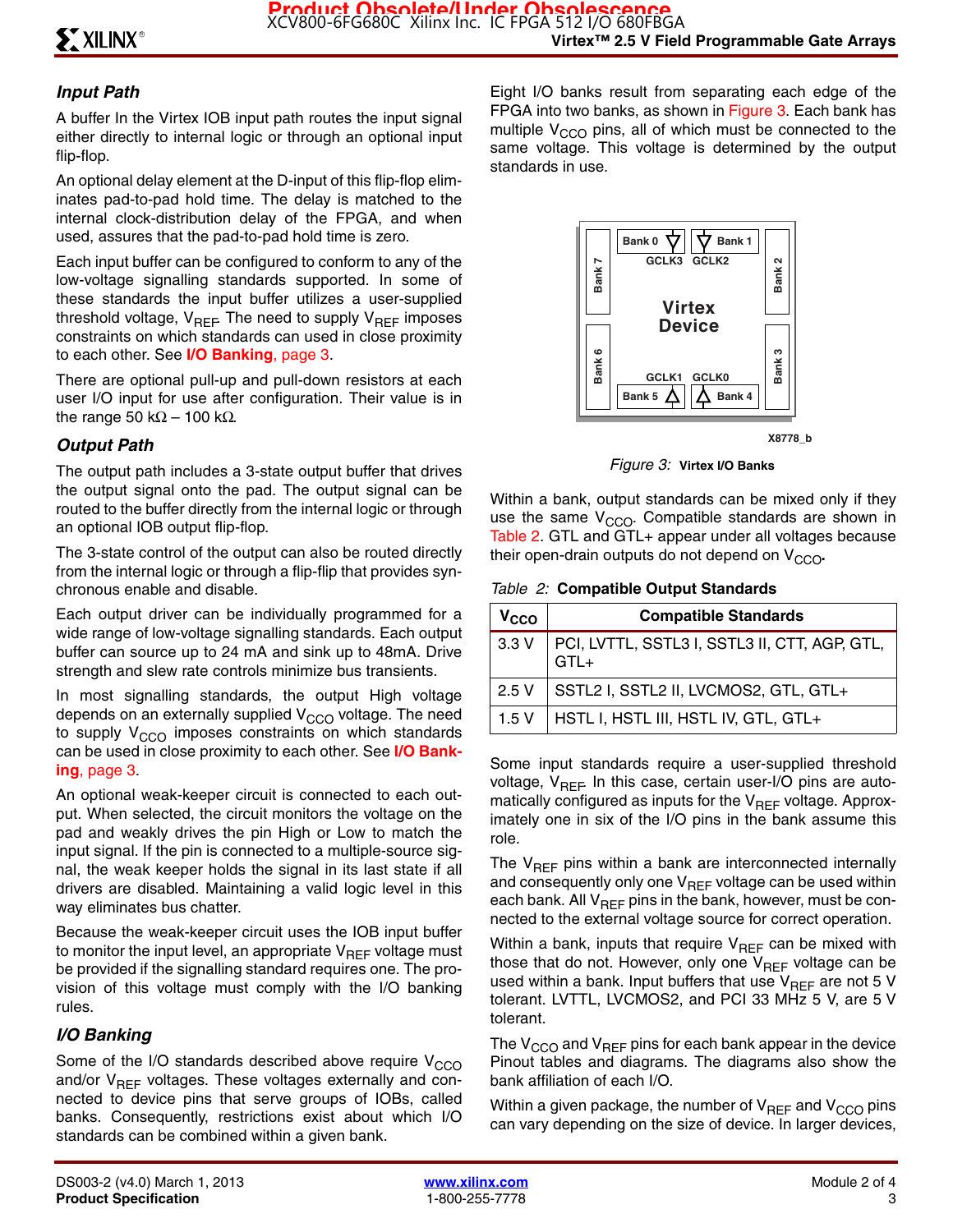more I/O pins convert to  $V_{REF}$  pins. Since these are always a superset of the  $V_{REF}$  pins used for smaller devices, it is possible to design a PCB that permits migration to a larger device if necessary. All the  $V_{REF}$  pins for the largest device anticipated must be connected to the  $V_{\text{RFF}}$  voltage, and not used for I/O.

In smaller devices, some  $V<sub>CCO</sub>$  pins used in larger devices do not connect within the package. These unconnected pins can be left unconnected externally, or can be connected to the  $V_{CCO}$  voltage to permit migration to a larger device if necessary.

In TQ144 and PQ/HQ240 packages, all  $V_{CCO}$  pins are bonded together internally, and consequently the same  $V_{\text{CCO}}$  voltage must be connected to all of them. In the CS144 package, bank pairs that share a side are interconnected internally, permitting four choices for  $V_{CCO}$ . In both cases, the  $V_{REF}$  pins remain internally connected as eight banks, and can be used as described previously.

#### **Configurable Logic Block**

The basic building block of the Virtex CLB is the logic cell (LC). An LC includes a 4-input function generator, carry logic, and a storage element. The output from the function generator in each LC drives both the CLB output and the D input of the flip-flop. Each Virtex CLB contains four LCs, organized in two similar slices, as shown in Figure 4.

Figure 5 shows a more detailed view of a single slice.

In addition to the four basic LCs, the Virtex CLB contains logic that combines function generators to provide functions of five or six inputs. Consequently, when estimating the number of system gates provided by a given device, each CLB counts as 4.5 LCs.

#### *Look-Up Tables*

Virtex function generators are implemented as 4-input look-up tables (LUTs). In addition to operating as a function generator, each LUT can provide a 16 x 1-bit synchronous RAM. Furthermore, the two LUTs within a slice can be combined to create a 16 x 2-bit or 32 x 1-bit synchronous RAM, or a 16x1-bit dual-port synchronous RAM.

The Virtex LUT can also provide a 16-bit shift register that is ideal for capturing high-speed or burst-mode data. This mode can also be used to store data in applications such as Digital Signal Processing.

#### *Storage Elements*

The storage elements in the Virtex slice can be configured either as edge-triggered D-type flip-flops or as level-sensitive latches. The D inputs can be driven either by the function generators within the slice or directly from slice inputs, bypassing the function generators.

In addition to Clock and Clock Enable signals, each Slice has synchronous set and reset signals (SR and BY). SR forces a storage element into the initialization state specified for it in the configuration. BY forces it into the opposite state. Alternatively, these signals can be configured to operate asynchronously. All of the control signals are independently invertible, and are shared by the two flip-flops within the slice.



*Figure 4:* **2-Slice Virtex CLB**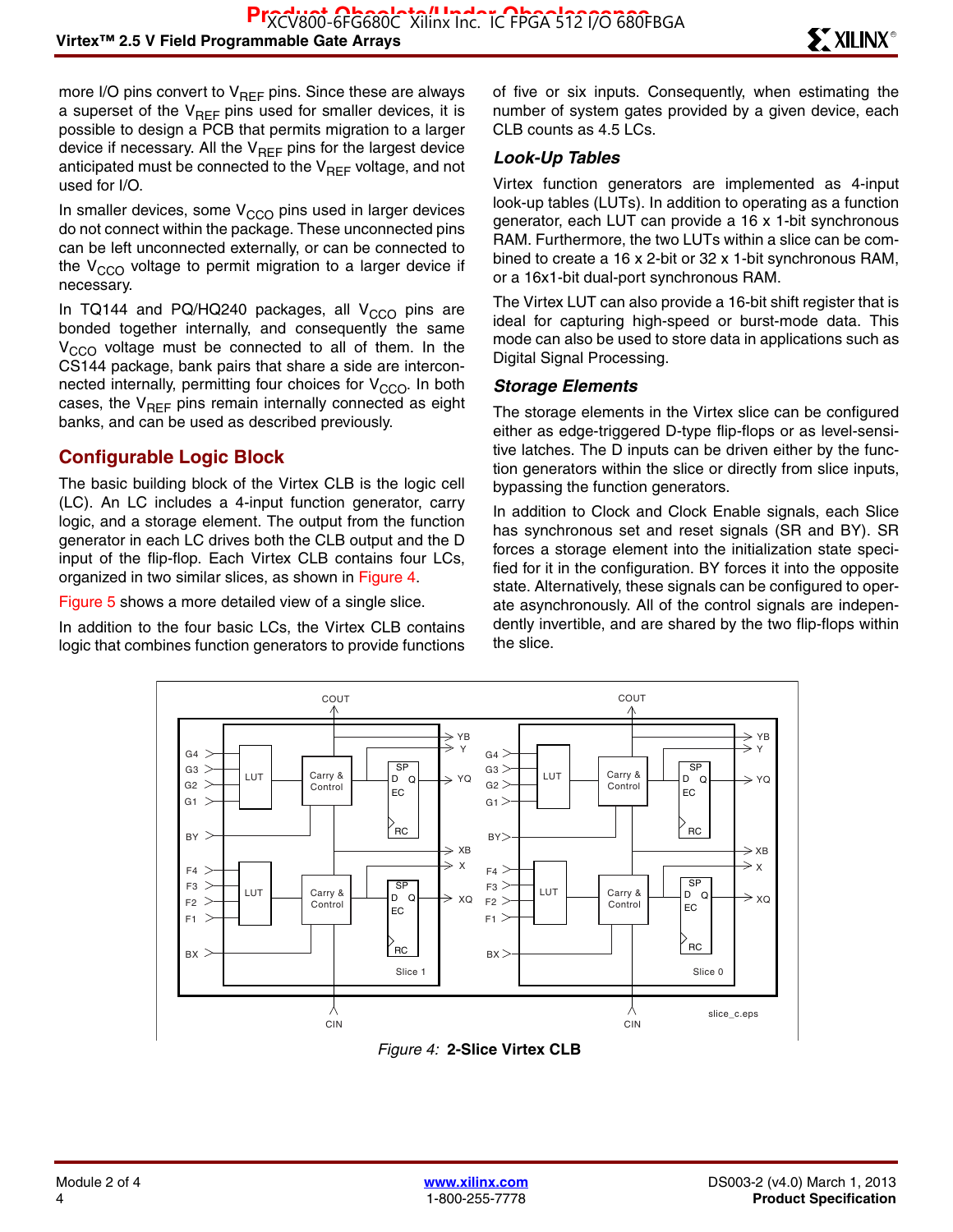

*Figure 5:* **Detailed View of Virtex Slice**

#### *Additional Logic*

The F5 multiplexer in each slice combines the function generator outputs. This combination provides either a function generator that can implement any 5-input function, a 4:1 multiplexer, or selected functions of up to nine inputs.

Similarly, the F6 multiplexer combines the outputs of all four function generators in the CLB by selecting one of the F5-multiplexer outputs. This permits the implementation of any 6-input function, an 8:1 multiplexer, or selected functions of up to 19 inputs.

Each CLB has four direct feedthrough paths, one per LC. These paths provide extra data input lines or additional local routing that does not consume logic resources.

#### *Arithmetic Logic*

Dedicated carry logic provides fast arithmetic carry capability for high-speed arithmetic functions. The Virtex CLB supports two separate carry chains, one per Slice. The height of the carry chains is two bits per CLB.

The arithmetic logic includes an XOR gate that allows a 1-bit full adder to be implemented within an LC. In addition, a dedicated AND gate improves the efficiency of multiplier implementation.

The dedicated carry path can also be used to cascade function generators for implementing wide logic functions.

#### *BUFTs*

Each Virtex CLB contains two 3-state drivers (BUFTs) that can drive on-chip busses. See **Dedicated Routing**, page 7. Each Virtex BUFT has an independent 3-state control pin and an independent input pin.

#### *Block SelectRAM*

Virtex FPGAs incorporate several large block SelectRAM memories. These complement the distributed LUT SelectRAMs that provide shallow RAM structures implemented in CLBs.

Block SelectRAM memory blocks are organized in columns. All Virtex devices contain two such columns, one along each vertical edge. These columns extend the full height of the chip. Each memory block is four CLBs high, and consequently, a Virtex device 64 CLBs high contains 16 memory blocks per column, and a total of 32 blocks.

Table 3 shows the amount of block SelectRAM memory that is available in each Virtex device.

| <b>Device</b> | # of Blocks | <b>Total Block SelectRAM Bits</b> |
|---------------|-------------|-----------------------------------|
| <b>XCV50</b>  | 8           | 32,768                            |
| <b>XCV100</b> | 10          | 40,960                            |
| <b>XCV150</b> | 12          | 49,152                            |
| <b>XCV200</b> | 14          | 57,344                            |
| <b>XCV300</b> | 16          | 65,536                            |
| <b>XCV400</b> | 20          | 81,920                            |
| <b>XCV600</b> | 24          | 98,304                            |
| <b>XCV800</b> | 28          | 114,688                           |
| XCV1000       | 32          | 131,072                           |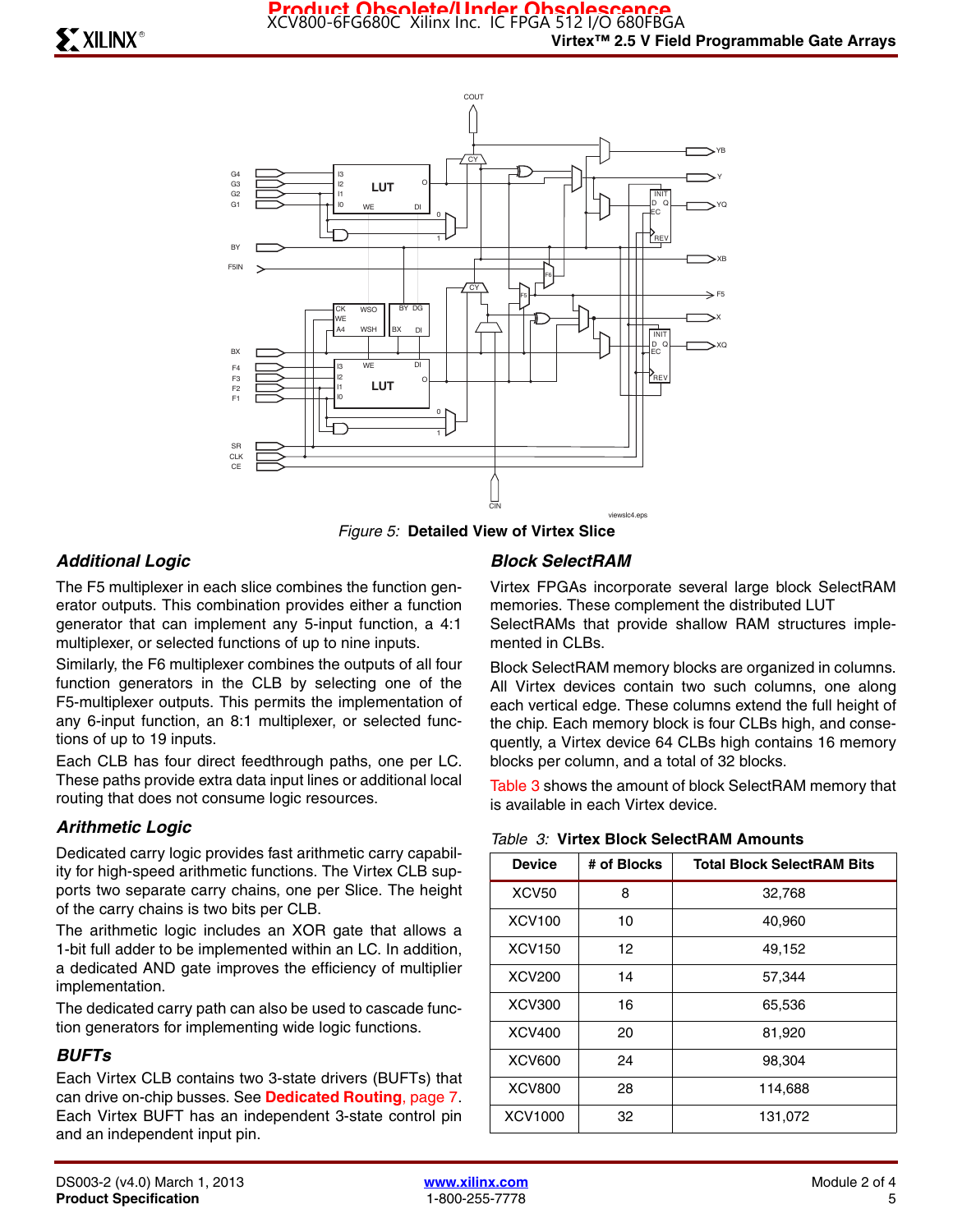Each block SelectRAM cell, as illustrated in Figure 6, is a fully synchronous dual-ported 4096-bit RAM with independent control signals for each port. The data widths of the two ports can be configured independently, providing built-in bus-width conversion.



*Figure 6:* **Dual-Port Block SelectRAM**

Table 4 shows the depth and width aspect ratios for the block SelectRAM.

#### *Table 4:* **Block SelectRAM Port Aspect Ratios**

| Width | <b>Depth</b> | <b>ADDR Bus</b> | Data Bus         |
|-------|--------------|-----------------|------------------|
|       | 4096         | ADDR<11:0>      | DATA<0>          |
| 2     | 2048         | ADDR<10:0>      | DATA<1:0>        |
|       | 1024         | ADDR<9:0>       | DATA $<$ 3:0 $>$ |
| 8     | 512          | ADDR < 8:0>     | DATA < 7:0 >     |
| 16    | 256          | ADDR<7:0>       | DATA<15:0>       |

The Virtex block SelectRAM also includes dedicated routing to provide an efficient interface with both CLBs and other block SelectRAMs. Refer to XAPP130 for block SelectRAM timing waveforms.

#### **Programmable Routing Matrix**

It is the longest delay path that limits the speed of any worst-case design. Consequently, the Virtex routing architecture and its place-and-route software were defined in a single optimization process. This joint optimization minimizes long-path delays, and consequently, yields the best system performance.

The joint optimization also reduces design compilation times because the architecture is software-friendly. Design cycles are correspondingly reduced due to shorter design iteration times.





#### *Local Routing*

The VersaBlock provides local routing resources, as shown in Figure 7, providing the following three types of connections.

- Interconnections among the LUTs, flip-flops, and GRM
- Internal CLB feedback paths that provide high-speed connections to LUTs within the same CLB, chaining them together with minimal routing delay
- Direct paths that provide high-speed connections between horizontally adjacent CLBs, eliminating the delay of the GRM.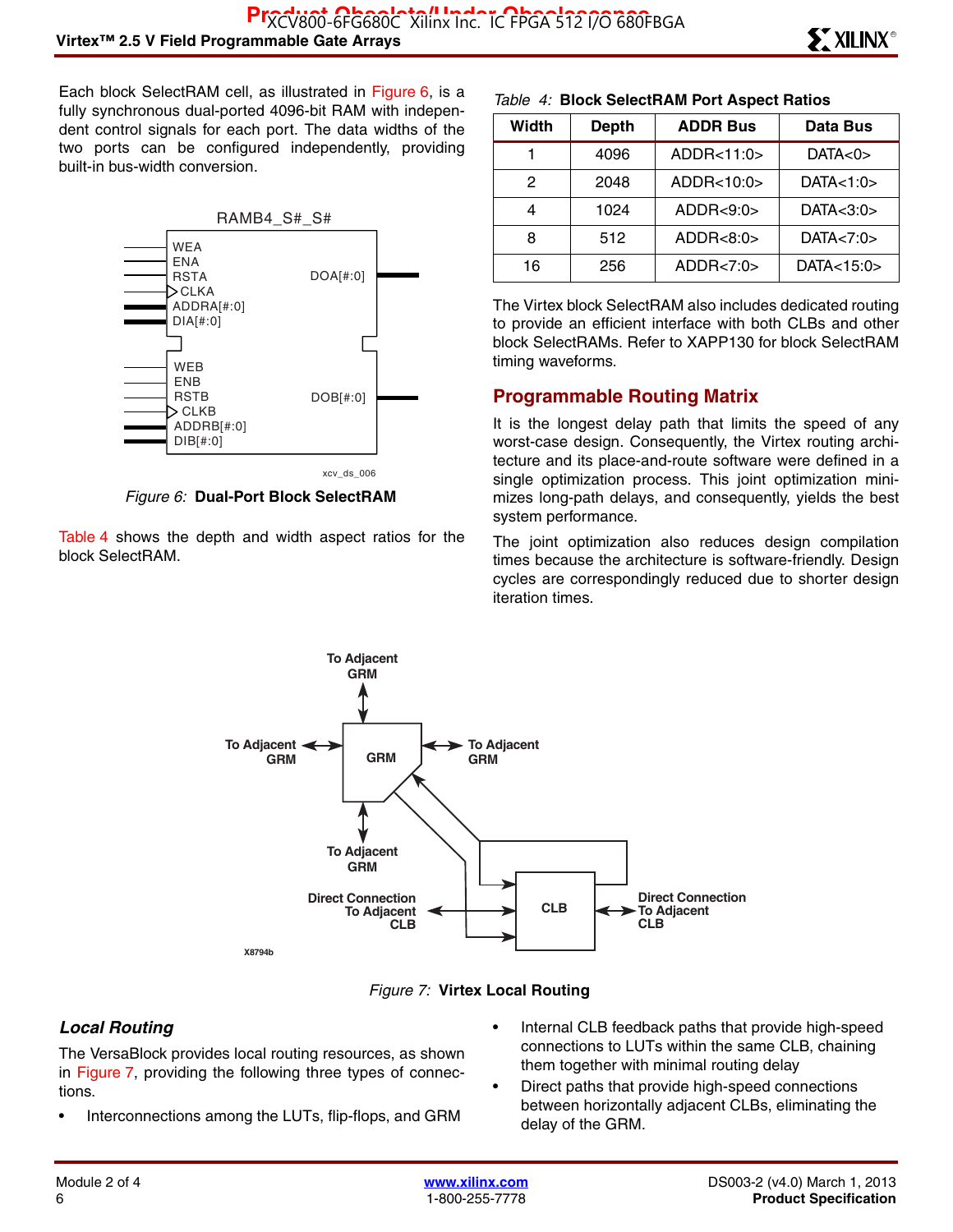#### *General Purpose Routing*

Most Virtex signals are routed on the general purpose routing, and consequently, the majority of interconnect resources are associated with this level of the routing hierarchy. The general routing resources are located in horizontal and vertical routing channels associated with the rows and columns CLBs. The general-purpose routing resources are listed below.

- Adjacent to each CLB is a General Routing Matrix (GRM). The GRM is the switch matrix through which horizontal and vertical routing resources connect, and is also the means by which the CLB gains access to the general purpose routing.
- 24 single-length lines route GRM signals to adjacent GRMs in each of the four directions.
- 12 buffered Hex lines route GRM signals to another GRMs six-blocks away in each one of the four directions. Organized in a staggered pattern, Hex lines can be driven only at their endpoints. Hex-line signals can be accessed either at the endpoints or at the midpoint (three blocks from the source). One third of the Hex lines are bidirectional, while the remaining ones are uni-directional.

• 12 Longlines are buffered, bidirectional wires that distribute signals across the device quickly and efficiently. Vertical Longlines span the full height of the device, and horizontal ones span the full width of the device.

#### *I/O Routing*

Virtex devices have additional routing resources around their periphery that form an interface between the CLB array and the IOBs. This additional routing, called the VersaRing, facilitates pin-swapping and pin-locking, such that logic redesigns can adapt to existing PCB layouts. Time-to-market is reduced, since PCBs and other system components can be manufactured while the logic design is still in progress.

#### *Dedicated Routing*

Some classes of signal require dedicated routing resources to maximize performance. In the Virtex architecture, dedicated routing resources are provided for two classes of signal.

- Horizontal routing resources are provided for on-chip 3-state busses. Four partitionable bus lines are provided per CLB row, permitting multiple busses within a row, as shown in Figure 8.
- Two dedicated nets per CLB propagate carry signals vertically to the adjacent CLB.



*Figure 8:* **BUFT Connections to Dedicated Horizontal Bus Lines**

#### *Global Routing*

Global Routing resources distribute clocks and other signals with very high fanout throughout the device. Virtex devices include two tiers of global routing resources referred to as primary global and secondary local clock routing resources.

- The primary global routing resources are four dedicated global nets with dedicated input pins that are designed to distribute high-fanout clock signals with minimal skew. Each global clock net can drive all CLB, IOB, and block RAM clock pins. The primary global nets can only be driven by global buffers. There are four global buffers, one for each global net.
- The secondary local clock routing resources consist of 24 backbone lines, 12 across the top of the chip and 12 across bottom. From these lines, up to 12 unique signals per column can be distributed via the 12 longlines in the column. These secondary resources are more flexible than the primary resources since they are not restricted to routing only to clock pins.

#### *Clock Distribution*

Virtex provides high-speed, low-skew clock distribution through the primary global routing resources described above. A typical clock distribution net is shown in Figure 9.

Four global buffers are provided, two at the top center of the device and two at the bottom center. These drive the four primary global nets that in turn drive any clock pin.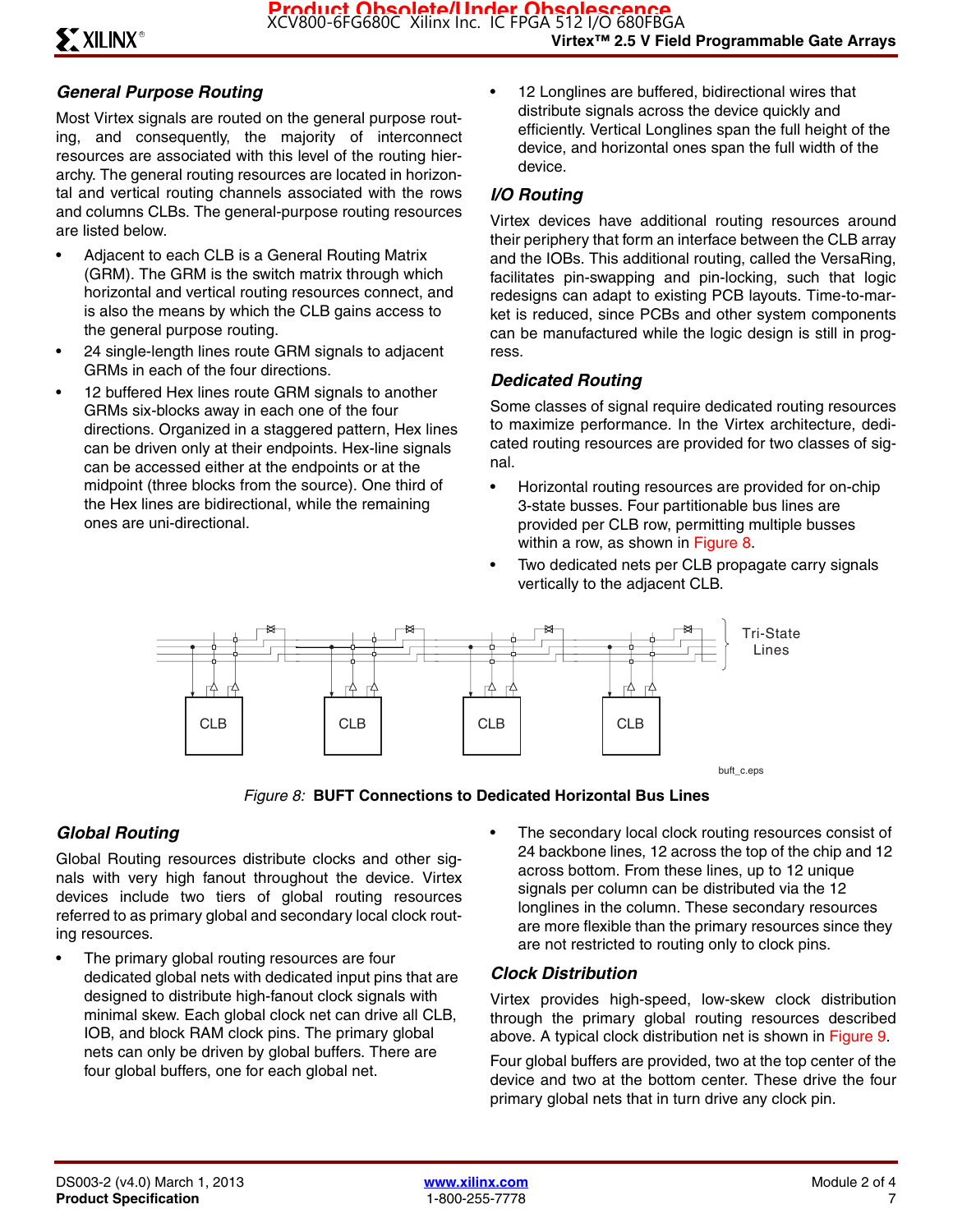Four dedicated clock pads are provided, one adjacent to each of the global buffers. The input to the global buffer is selected either from these pads or from signals in the general purpose routing.



*Figure 9:* **Global Clock Distribution Network**

#### *Delay-Locked Loop (DLL)*

Associated with each global clock input buffer is a fully digital Delay-Locked Loop (DLL) that can eliminate skew between the clock input pad and internal clock-input pins throughout the device. Each DLL can drive two global clock networks.The DLL monitors the input clock and the distributed clock, and automatically adjusts a clock delay element. Clock edges reach internal flip-flops one to four clock periods after they arrive at the input. This closed-loop system effectively eliminates clock-distribution delay by ensuring that clock edges arrive at internal flip-flops in synchronism with clock edges arriving at the input.

In addition to eliminating clock-distribution delay, the DLL provides advanced control of multiple clock domains. The DLL provides four quadrature phases of the source clock, can double the clock, or divide the clock by 1.5, 2, 2.5, 3, 4, 5, 8, or 16.

The DLL also operates as a clock mirror. By driving the output from a DLL off-chip and then back on again, the DLL can be used to de-skew a board level clock among multiple Virtex devices.

In order to guarantee that the system clock is operating correctly prior to the FPGA starting up after configuration, the DLL can delay the completion of the configuration process until after it has achieved lock.

See **DLL Timing Parameters**, page 21 of Module 3, for frequency range information.

#### **Boundary Scan**

Virtex devices support all the mandatory boundary-scan instructions specified in the IEEE standard 1149.1. A Test Access Port (TAP) and registers are provided that implement the EXTEST, INTEST, SAMPLE/PRELOAD, BYPASS, IDCODE, USERCODE, and HIGHZ instructions. The TAP also supports two internal scan chains and configuration/readback of the device.The TAP uses dedicated package pins that always operate using LVTTL. For TDO to operate using LVTTL, the  $V_{CCO}$  for Bank 2 should be 3.3 V. Otherwise, TDO switches rail-to-rail between ground and  $V_{CCO}$ .

Boundary-scan operation is independent of individual IOB configurations, and unaffected by package type. All IOBs, including un-bonded ones, are treated as independent 3-state bidirectional pins in a single scan chain. Retention of the bidirectional test capability after configuration facilitates the testing of external interconnections, provided the user design or application is turned off.

Table 5 lists the boundary-scan instructions supported in Virtex FPGAs. Internal signals can be captured during EXTEST by connecting them to un-bonded or unused IOBs. They can also be connected to the unused outputs of IOBs defined as unidirectional input pins.

Before the device is configured, all instructions except USER1 and USER2 are available. After configuration, all instructions are available. During configuration, it is recommended that those operations using the boundary-scan register (SAMPLE/PRELOAD, INTEST, EXTEST) not be performed.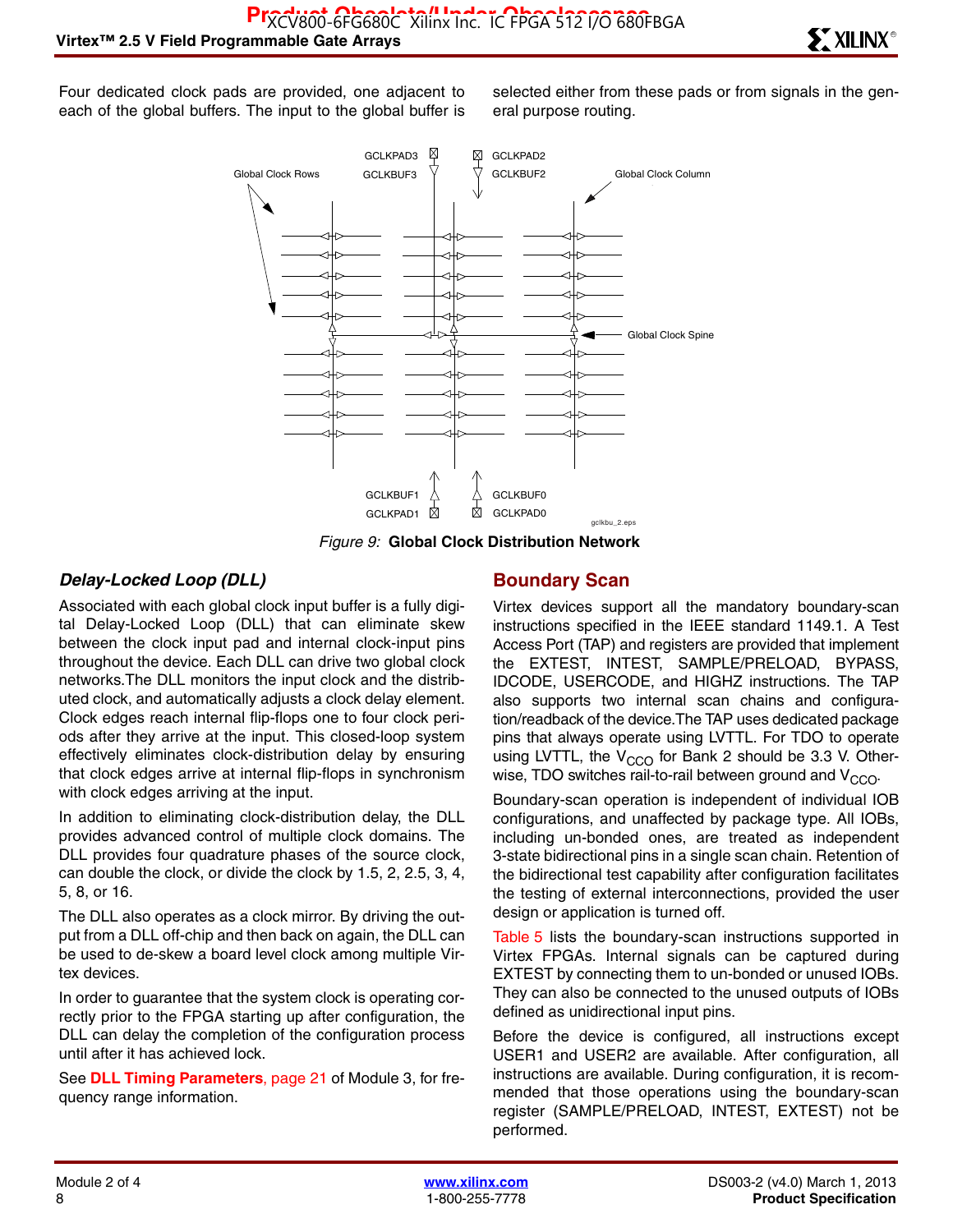In addition to the test instructions outlined above, the boundary-scan circuitry can be used to configure the FPGA, and also to read back the configuration data.

Figure 10 is a diagram of the Virtex Series boundary scan logic. It includes three bits of Data Register per IOB, the IEEE 1149.1 Test Access Port controller, and the Instruction Register with decodes.

#### *Instruction Set*

The Virtex Series boundary scan instruction set also includes instructions to configure the device and read back configuration data (CFG\_IN, CFG\_OUT, and JSTART). The complete instruction set is coded as shown in Table 5.

#### *Data Registers*

The primary data register is the boundary scan register. For each IOB pin in the FPGA, bonded or not, it includes three bits for In, Out, and 3-State Control. Non-IOB pins have appropriate partial bit population if input-only or output-only. Each EXTEST CAPTURED-OR state captures all In, Out, and 3-state pins.

The other standard data register is the single flip-flop BYPASS register. It synchronizes data being passed through the FPGA to the next downstream boundary scan device.

The FPGA supports up to two additional internal scan chains that can be specified using the BSCAN macro. The macro provides two user pins (SEL1 and SEL2) which are decodes of the USER1 and USER2 instructions respectively. For these instructions, two corresponding pins (TDO1 and TDO2) allow user scan data to be shifted out of TDO.

Likewise, there are individual clock pins (DRCK1 and DRCK2) for each user register. There is a common input pin (TDI) and shared output pins that represent the state of the TAP controller (RESET, SHIFT, and UPDATE).

#### *Bit Sequence*

The order within each IOB is: In, Out, 3-State. The input-only pins contribute only the In bit to the boundary scan I/O data register, while the output-only pins contributes all three bits.

From a cavity-up view of the chip (as shown in EPIC), starting in the upper right chip corner, the boundary scan data-register bits are ordered as shown in Figure 11.

BSDL (Boundary Scan Description Language) files for Virtex Series devices are available on the Xilinx web site in the File Download area.



*Figure 10:* **Virtex Series Boundary Scan Logic**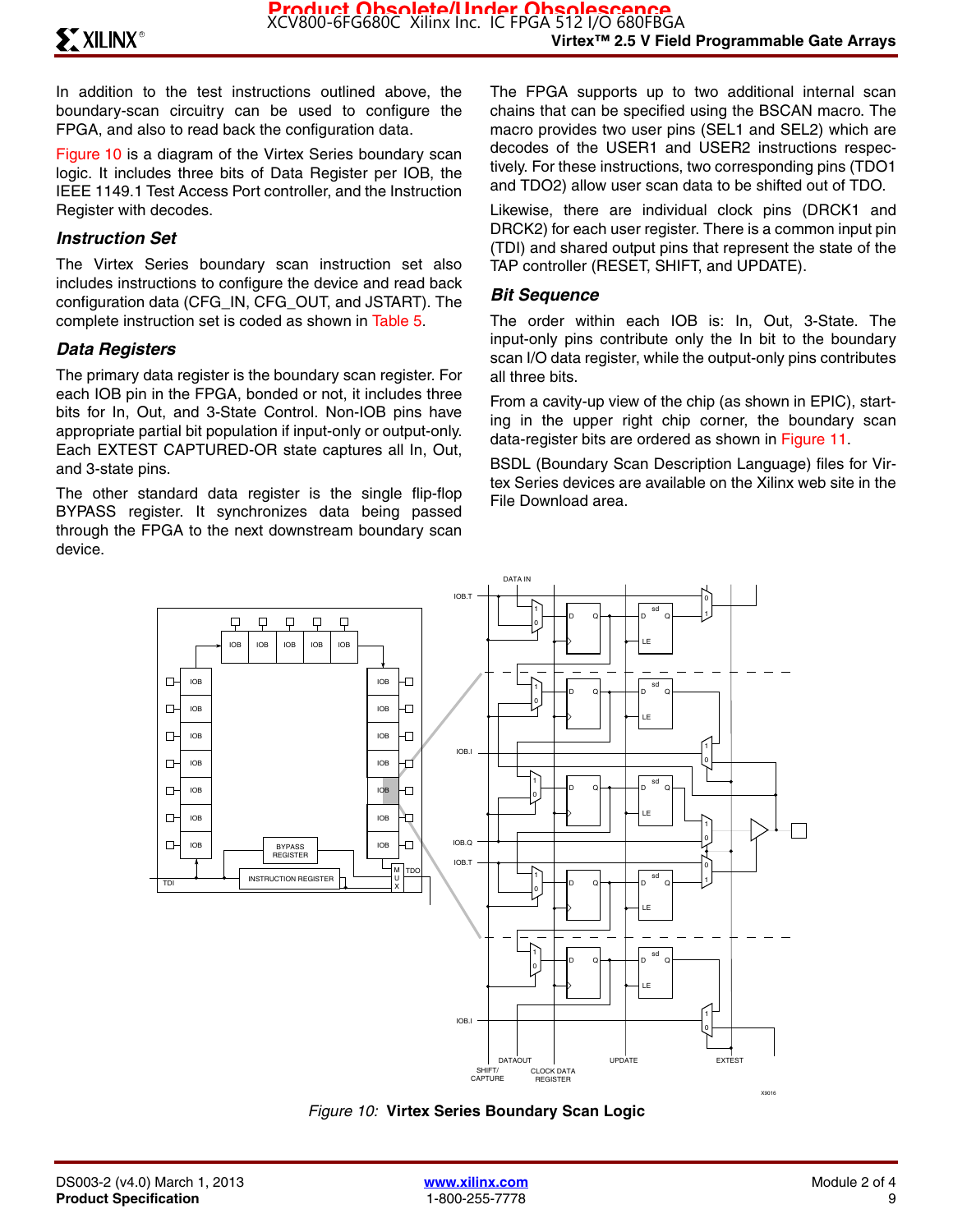| Bit 0 (TDO end)<br>Rit 1 | Right half of Top-edge IOBs (Right-to-Left)    |
|--------------------------|------------------------------------------------|
| Bit 2                    | GCLK <sub>2</sub><br>GCLK3                     |
|                          | Left half of Top-edge IOBs (Right-to-Left)     |
|                          | Left-edge IOBs (Top-to-Bottom)                 |
|                          | M1                                             |
|                          | M <sub>0</sub>                                 |
|                          | M <sub>2</sub>                                 |
|                          | Left half of Bottom-edge IOBs (Left-to-Right)  |
|                          | GCLK1<br><b>GCLK0</b>                          |
|                          | Right half of Bottom-edge IOBs (Left-to-Right) |
|                          | <b>DONE</b><br>PROG                            |
|                          | Right-edge IOBs (Bottom -to-Top)               |
| (TDI end)                | <b>CCLK</b>                                    |
|                          | 990602001                                      |

*Figure 11:* **Boundary Scan Bit Sequence**

#### *Table 5:* **Boundary Scan Instructions**

| <b>Boundary-Scan</b><br>Command | <b>Binary</b><br>Code(4:0) | <b>Description</b>                                            |
|---------------------------------|----------------------------|---------------------------------------------------------------|
| <b>EXTEST</b>                   | 00000                      | Enables boundary-scan<br><b>EXTEST</b> operation              |
| SAMPLE/PRELOAD                  | 00001                      | Enables boundary-scan<br>SAMPLE/PRELOAD<br>operation          |
| USER <sub>1</sub>               | 00010                      | Access user-defined<br>register 1                             |
| USER <sub>2</sub>               | 00011                      | Access user-defined<br>register 2                             |
| CFG_OUT                         | 00100                      | Access the configuration<br>bus for read operations.          |
| CFG_IN                          | 00101                      | Access the configuration<br>bus for write operations.         |
| <b>INTEST</b>                   | 00111                      | Enables boundary-scan<br><b>INTEST</b> operation              |
| <b>USERCODE</b>                 | 01000                      | Enables shifting out<br><b>USER</b> code                      |
| <b>IDCODE</b>                   | 01001                      | Enables shifting out of ID<br>Code                            |
| <b>HIGHZ</b>                    | 01010                      | 3-states output pins while<br>enabling the Bypass<br>Register |
| <b>JSTART</b>                   | 01100                      | Clock the start-up<br>sequence when<br>StartupClk is TCK      |
| <b>BYPASS</b>                   | 11111                      | <b>Enables BYPASS</b>                                         |
| <b>RESERVED</b>                 | All other<br>codes         | Xilinx reserved<br>instructions                               |

#### *Identification Registers*

The IDCODE register is supported. By using the IDCODE, the device connected to the JTAG port can be determined.

The IDCODE register has the following binary format:

vvvv:ffff:fffa:aaaa:aaaa:cccc:cccc:ccc1

where

 $v =$  the die version number

 $f =$  the family code (03h for Virtex family)

 $a =$  the number of CLB rows (ranges from 010h for XCV50 to 040h for XCV1000)

 $c =$  the company code (49h for Xilinx)

The USERCODE register is supported. By using the USER-CODE, a user-programmable identification code can be loaded and shifted out for examination. The identification code is embedded in the bitstream during bitstream generation and is valid only after configuration.

| <b>FPGA</b>   | <b>IDCODE</b> |
|---------------|---------------|
| <b>XCV50</b>  | v0610093h     |
| <b>XCV100</b> | v0614093h     |
| <b>XCV150</b> | v0618093h     |
| <b>XCV200</b> | v061C093h     |
| <b>XCV300</b> | v0620093h     |
| <b>XCV400</b> | v0628093h     |
| <b>XCV600</b> | v0630093h     |
| <b>XCV800</b> | v0638093h     |
| XCV1000       | v0640093h     |

#### *Table 6:* **IDCODEs Assigned to Virtex FPGAs**

#### *Including Boundary Scan in a Design*

Since the boundary scan pins are dedicated, no special element needs to be added to the design unless an internal data register (USER1 or USER2) is desired.

If an internal data register is used, insert the boundary scan symbol and connect the necessary pins as appropriate.

## **Development System**

Virtex FPGAs are supported by the Xilinx Foundation and Alliance CAE tools. The basic methodology for Virtex design consists of three interrelated steps: design entry, implementation, and verification. Industry-standard tools are used for design entry and simulation (for example, Synopsys FPGA Express), while Xilinx provides proprietary architecture-specific tools for implementation.

The Xilinx development system is integrated under the Xilinx Design Manager (XDM™) software, providing design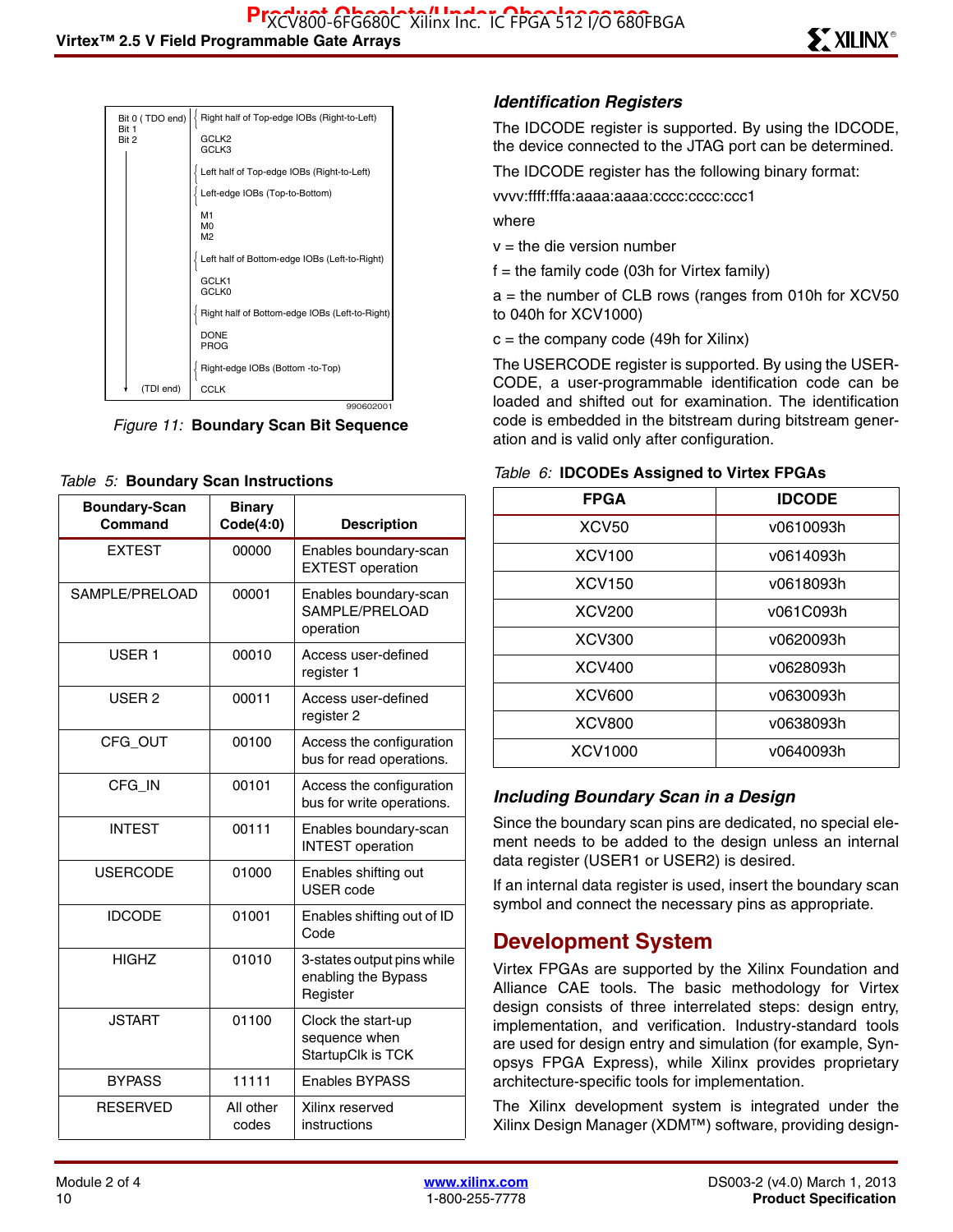ers with a common user interface regardless of their choice of entry and verification tools. The XDM software simplifies the selection of implementation options with pull-down menus and on-line help.

Application programs ranging from schematic capture to Placement and Routing (PAR) can be accessed through the XDM software. The program command sequence is generated prior to execution, and stored for documentation.

Several advanced software features facilitate Virtex design. RPMs, for example, are schematic-based macros with relative location constraints to guide their placement. They help ensure optimal implementation of common functions.

For HDL design entry, the Xilinx FPGA Foundation development system provides interfaces to the following synthesis design environments.

- Synopsys (FPGA Compiler, FPGA Express)
- Exemplar (Spectrum)
- Synplicity (Synplify)

For schematic design entry, the Xilinx FPGA Foundation and alliance development system provides interfaces to the following schematic-capture design environments.

- Mentor Graphics V8 (Design Architect, QuickSim II)
- Viewlogic Systems (Viewdraw)

Third-party vendors support many other environments.

A standard interface-file specification, Electronic Design Interchange Format (EDIF), simplifies file transfers into and out of the development system.

Virtex FPGAs supported by a unified library of standard functions. This library contains over 400 primitives and macros, ranging from 2-input AND gates to 16-bit accumulators, and includes arithmetic functions, comparators, counters, data registers, decoders, encoders, I/O functions, latches, Boolean functions, multiplexers, shift registers, and barrel shifters.

The "soft macro" portion of the library contains detailed descriptions of common logic functions, but does not contain any partitioning or placement information. The performance of these macros depends, therefore, on the partitioning and placement obtained during implementation.

RPMs, on the other hand, do contain predetermined partitioning and placement information that permits optimal implementation of these functions. Users can create their own library of soft macros or RPMs based on the macros and primitives in the standard library.

The design environment supports hierarchical design entry, with high-level schematics that comprise major functional blocks, while lower-level schematics define the logic in these blocks. These hierarchical design elements are automatically combined by the implementation tools. Different design entry tools can be combined within a hierarchical

design, thus allowing the most convenient entry method to be used for each portion of the design.

#### **Design Implementation**

The place-and-route tools (PAR) automatically provide the implementation flow described in this section. The partitioner takes the EDIF net list for the design and maps the logic into the architectural resources of the FPGA (CLBs and IOBs, for example). The placer then determines the best locations for these blocks based on their interconnections and the desired performance. Finally, the router interconnects the blocks.

The PAR algorithms support fully automatic implementation of most designs. For demanding applications, however, the user can exercise various degrees of control over the process. User partitioning, placement, and routing information is optionally specified during the design-entry process. The implementation of highly structured designs can benefit greatly from basic floor planning.

The implementation software incorporates Timing Wizard<sup>®</sup> timing-driven placement and routing. Designers specify timing requirements along entire paths during design entry. The timing path analysis routines in PAR then recognize these user-specified requirements and accommodate them.

Timing requirements are entered on a schematic in a form directly relating to the system requirements, such as the targeted clock frequency, or the maximum allowable delay between two registers. In this way, the overall performance of the system along entire signal paths is automatically tailored to user-generated specifications. Specific timing information for individual nets is unnecessary.

#### **Design Verification**

In addition to conventional software simulation, FPGA users can use in-circuit debugging techniques. Because Xilinx devices are infinitely reprogrammable, designs can be verified in real time without the need for extensive sets of software simulation vectors.

The development system supports both software simulation and in-circuit debugging techniques. For simulation, the system extracts the post-layout timing information from the design database, and back-annotates this information into the net list for use by the simulator. Alternatively, the user can verify timing-critical portions of the design using the TRACE® static timing analyzer.

For in-circuit debugging, the development system includes a download and readback cable. This cable connects the FPGA in the target system to a PC or workstation. After downloading the design into the FPGA, the designer can single-step the logic, readback the contents of the flip-flops, and so observe the internal logic state. Simple modifications can be downloaded into the system in a matter of minutes.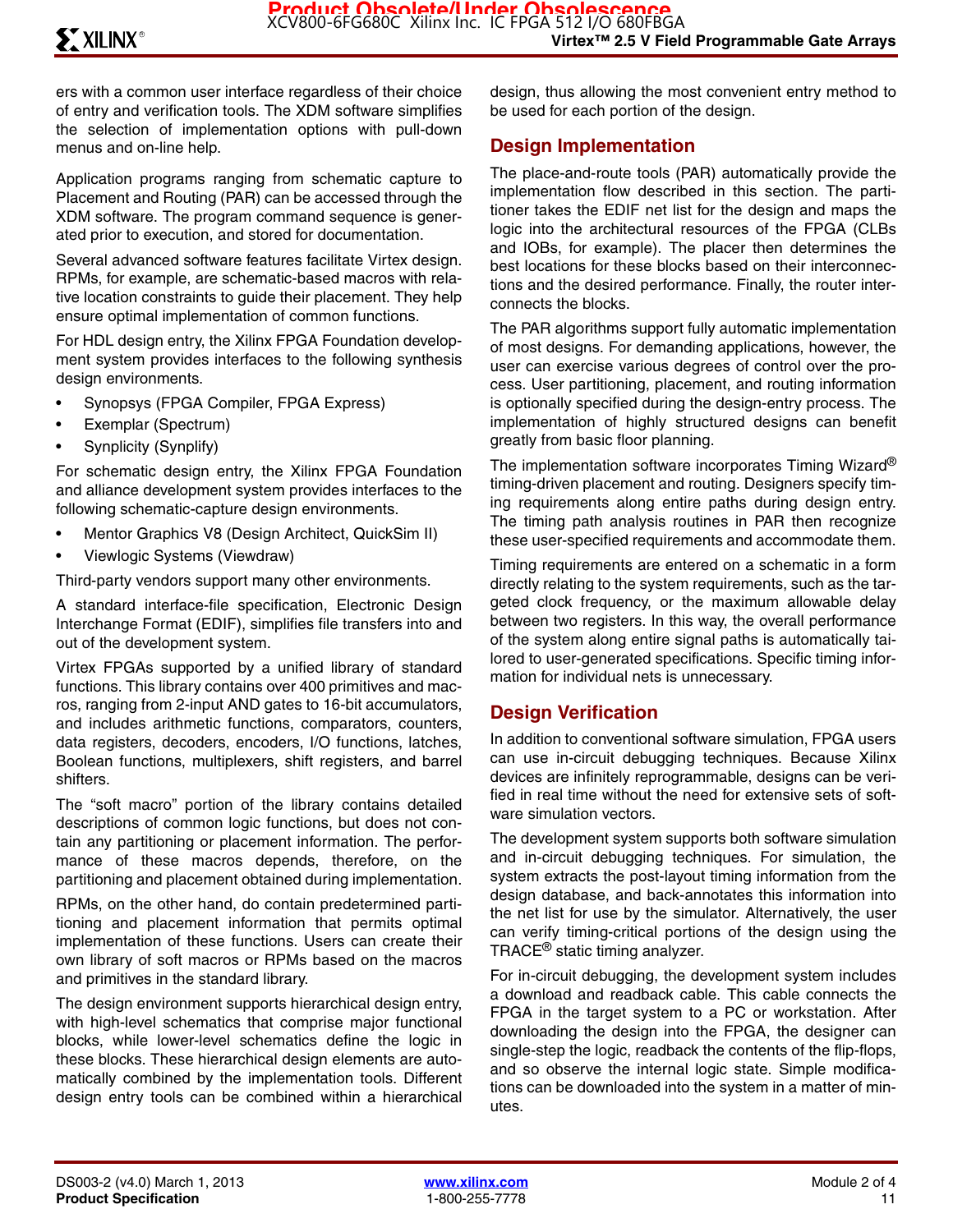## **Configuration**

Virtex devices are configured by loading configuration data into the internal configuration memory. Some of the pins used for this are dedicated configuration pins, while others can be re-used as general purpose inputs and outputs once configuration is complete.

The following are dedicated pins:

- Mode pins (M2, M1, M0)
- Configuration clock pin (CCLK)
- PROGRAM pin
- DONE pin
- Boundary-scan pins (TDI, TDO, TMS, TCK)

Depending on the configuration mode chosen, CCLK can be an output generated by the FPGA, or it can be generated externally and provided to the FPGA as an input. The PROGRAM pin must be pulled High prior to reconfiguration.

Note that some configuration pins can act as outputs. For correct operation, these pins can require a  $V_{CCO}$  of 3.3 V to permit LVTTL operation. All the pins affected are in banks 2 or 3. The configuration pins needed for SelectMap (CS, Write) are located in bank 1.

After Virtex devices are configured, unused IOBs function as 3-state OBUFTs with weak pull downs. For a more detailed description than that given below, see the XAPP138, Virtex Configuration and Readback.

#### **Configuration Modes**

Virtex supports the following four configuration modes.

- Slave-serial mode
- Master-serial mode
- SelectMAP mode
- Boundary-scan mode

The Configuration mode pins (M2, M1, M0) select among these configuration modes with the option in each case of having the IOB pins either pulled up or left floating prior to configuration. The selection codes are listed in Table 7.

Configuration through the boundary-scan port is always available, independent of the mode selection. Selecting the boundary-scan mode simply turns off the other modes. The three mode pins have internal pull-up resistors, and default to a logic High if left unconnected. However, it is recommended to drive the configuration mode pins externally.

| <b>Configuration Mode</b> | M2           | M1 | M <sub>0</sub> | <b>CCLK Direction</b> | Data Width | Serial D <sub>out</sub> | <b>Configuration Pull-ups</b> |
|---------------------------|--------------|----|----------------|-----------------------|------------|-------------------------|-------------------------------|
| Master-serial mode        | 0            | 0  | 0              | Out                   |            | Yes                     | No.                           |
| Boundary-scan mode        |              | 0  |                | N/A                   |            | No.                     | <b>No</b>                     |
| SelectMAP mode            |              |    | $\Omega$       | In.                   | 8          | No                      | No                            |
| Slave-serial mode         |              |    |                | In.                   |            | Yes                     | No.                           |
| Master-serial mode        |              | 0  | $\Omega$       | Out                   |            | Yes                     | Yes                           |
| Boundary-scan mode        | $\mathbf{0}$ | 0  |                | N/A                   |            | <b>No</b>               | Yes                           |
| SelectMAP mode            | 0            |    | 0              | In.                   | 8          | No.                     | Yes                           |
| Slave-serial mode         | 0            |    |                | In                    |            | Yes                     | Yes                           |

#### *Table 7:* **Configuration Codes**

#### *Slave-Serial Mode*

In slave-serial mode, the FPGA receives configuration data in bit-serial form from a serial PROM or other source of serial configuration data. The serial bitstream must be setup at the DIN input pin a short time before each rising edge of an externally generated CCLK.

For more information on serial PROMs, see the PROM data sheet at:

http://www.xilinx.com/bvdocs/publications/ds026.pdf.

Multiple FPGAs can be daisy-chained for configuration from a single source. After a particular FPGA has been configured, the data for the next device is routed to the DOUT pin. The data on the DOUT pin changes on the rising edge of CCLK.

The change of DOUT on the rising edge of CCLK differs from previous families, but does not cause a problem for

mixed configuration chains. This change was made to improve serial configuration rates for Virtex-only chains.

Figure 12 shows a full master/slave system. A Virtex device in slave-serial mode should be connected as shown in the third device from the left.

Slave-serial mode is selected by applying <111> or <011> to the mode pins (M2, M1, M0). A weak pull-up on the mode pins makes slave-serial the default mode if the pins are left unconnected. However, it is recommended to drive the configuration mode pins externally. Figure 13 shows slave-serial mode programming switching characteristics.

Table 8 provides more detail about the characteristics shown in Figure 13. Configuration must be delayed until the INIT pins of all daisy-chained FPGAs are High.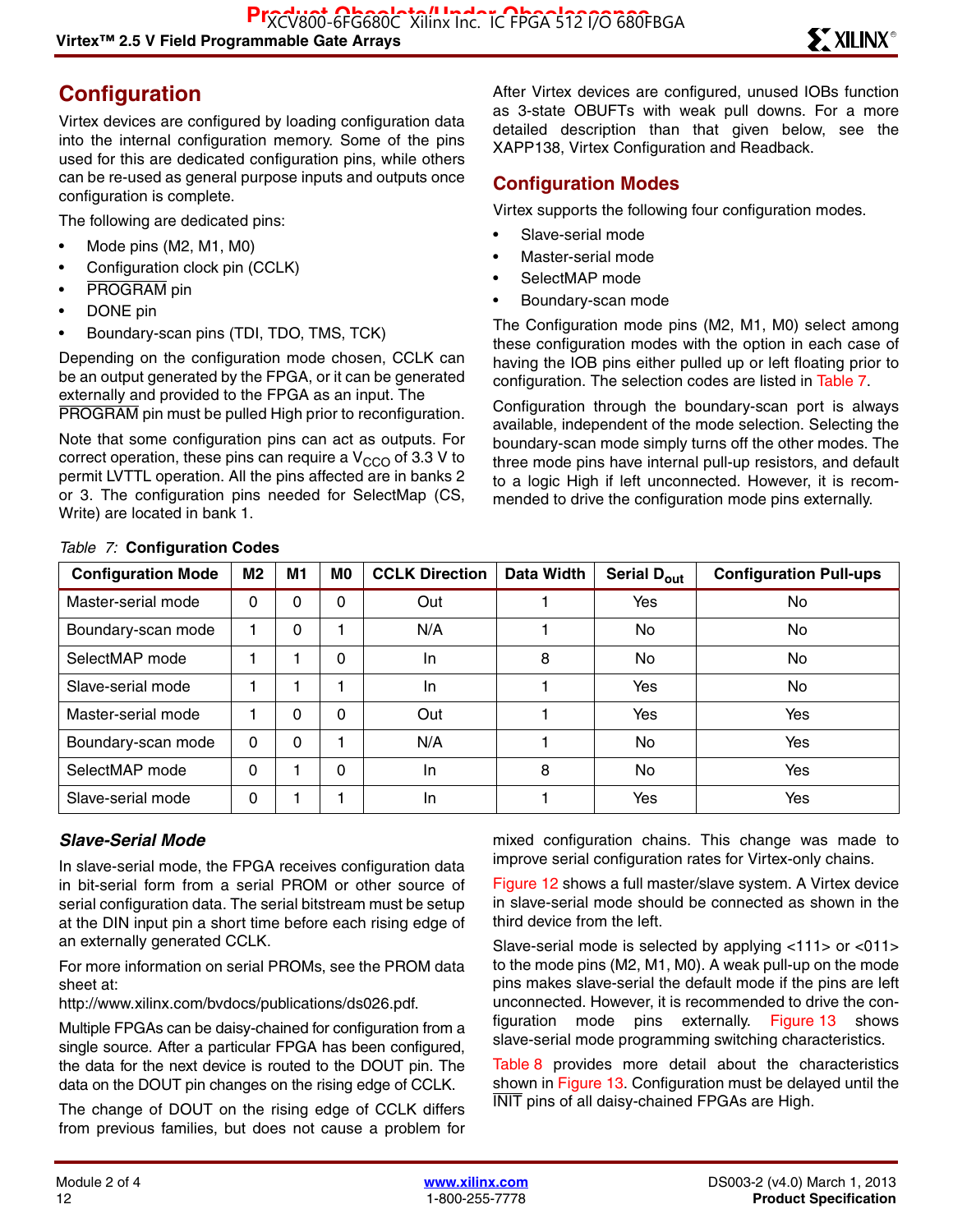#### *Table 8:* **Master/Slave Serial Mode Programming Switching**

|             | <b>Description</b>                    | <b>Figure</b><br><b>References</b> | Symbol                               | <b>Values</b> | <b>Units</b> |
|-------------|---------------------------------------|------------------------------------|--------------------------------------|---------------|--------------|
|             | DIN setup/hold, slave mode            | 1/2                                | $T_{\text{DCC}}/T_{\text{CCD}}$      | 5.0/0         | ns, min      |
|             | DIN setup/hold, master mode           |                                    | T <sub>DSCK</sub> /T <sub>CKDS</sub> | 5.0/0         | ns, min      |
|             | <b>DOUT</b>                           | 3                                  | $\mathsf{T}_{\text{CCO}}$            | 12.0          | ns, max      |
| <b>CCLK</b> | High time                             | 4                                  | Тссн                                 | 5.0           | ns, min      |
|             | Low time                              | 5                                  | $\mathsf{T}_{\mathsf{CCL}}$          | 5.0           | ns, min      |
|             | <b>Maximum Frequency</b>              |                                    | $F_{CC}$                             | 66            | MHz, max     |
|             | Frequency Tolerance, master mode with |                                    |                                      | $+45%$        |              |
|             | respect to nominal                    |                                    |                                      | $-30%$        |              |



xcv\_12\_050103 **Note 1**: If none of the Virtex FPGAs have been selected to drive DONE, an external pull-up resistor of 330  $\Omega$  should be added to the common DONE line. (For Spartan-XL devices, add a 4.7K  $\Omega$  pull-up resistor.) This pull-up is not needed if the DriveDONE attribute is set. If used, DriveDONE should be selected only for the last device in the configuration chain.





*Figure 13:* **Slave-Serial Mode Programming Switching Characteristics**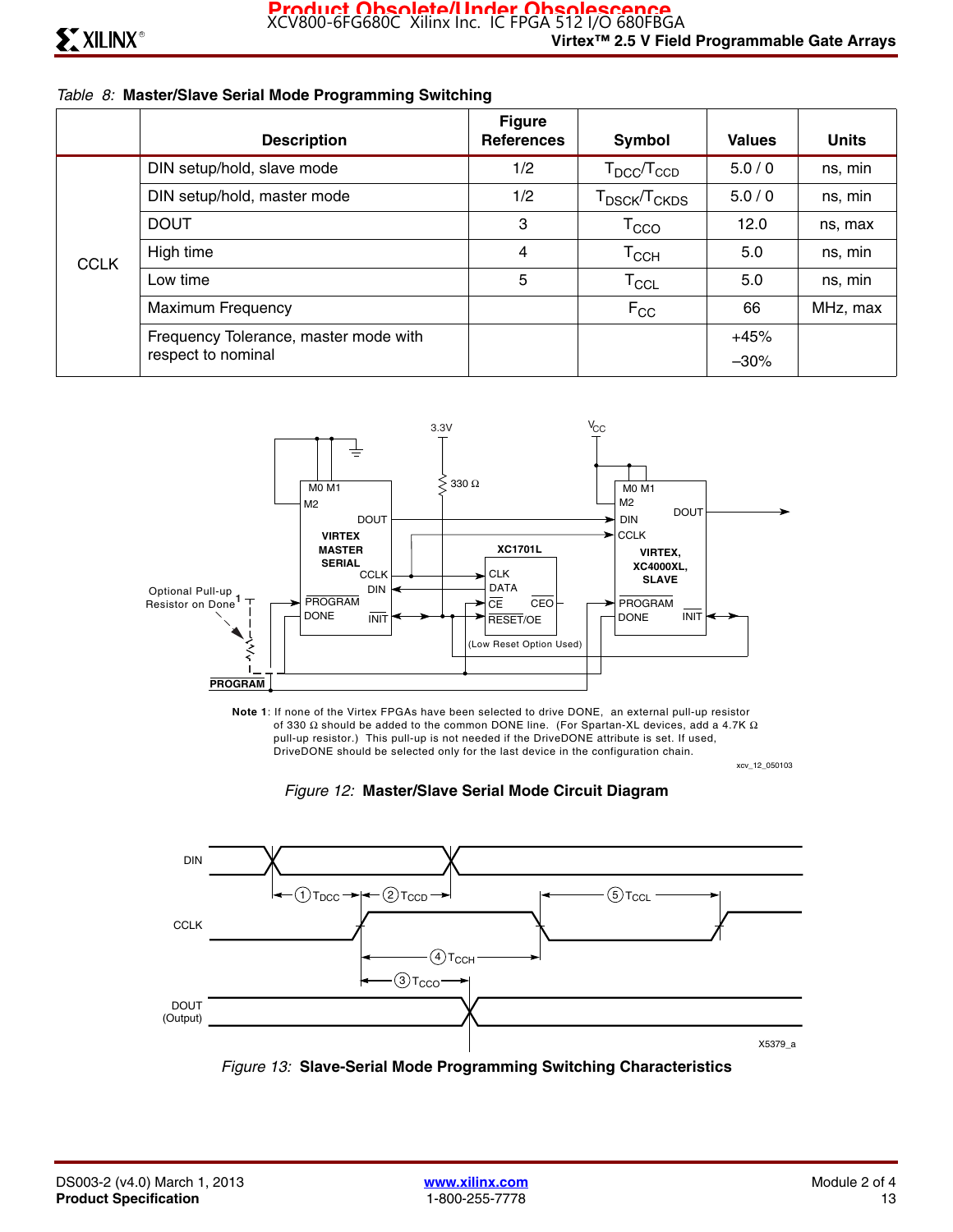#### *Master-Serial Mode*

In master-serial mode, the CCLK output of the FPGA drives a Xilinx Serial PROM that feeds bit-serial data to the DIN input. The FPGA accepts this data on each rising CCLK edge. After the FPGA has been loaded, the data for the next device in a daisy-chain is presented on the DOUT pin after the rising CCLK edge.

The interface is identical to slave-serial except that an internal oscillator is used to generate the configuration clock (CCLK). A wide range of frequencies can be selected for CCLK which always starts at a slow default frequency. Configuration bits then switch CCLK to a higher frequency for the remainder of the configuration. Switching to a lower frequency is prohibited.

The CCLK frequency is set using the ConfigRate option in the bitstream generation software. The maximum CCLK frequency that can be selected is 60 MHz. When selecting a CCLK frequency, ensure that the serial PROM and any daisy-chained FPGAs are fast enough to support the clock rate.

On power-up, the CCLK frequency is 2.5 MHz. This frequency is used until the ConfigRate bits have been loaded when the frequency changes to the selected ConfigRate. Unless a different frequency is specified in the design, the default ConfigRate is 4 MHz.

Figure 12 shows a full master/slave system. In this system, the left-most device operates in master-serial mode. The remaining devices operate in slave-serial mode. The SPROM RESET pin is driven by INIT, and the CE input is driven by DONE. There is the potential for contention on the DONE pin, depending on the start-up sequence options chosen.

Figure 14 shows the timing of master-serial configuration. Master-serial mode is selected by a <000> or <100> on the mode pins (M2, M1, M0). Table 8 shows the timing information for Figure 14.



*Figure 14:* **Master-Serial Mode Programming Switching Characteristics**

At power-up,  $V_{CC}$  must rise from 1.0 V to  $V_{CC}$  min in less than 50 ms, otherwise delay configuration by pulling PROGRAM Low until  $V_{CC}$  is valid.

The sequence of operations necessary to configure a Virtex FPGA serially appears in Figure 15.

#### *SelectMAP Mode*

The SelectMAP mode is the fastest configuration option. Byte-wide data is written into the FPGA with a BUSY flag controlling the flow of data.

An external data source provides a byte stream, CCLK, a Chip Select  $(\overline{CS})$  signal and a Write signal  $(\overline{WRITE})$ . If BUSY is asserted (High) by the FPGA, the data must be held until BUSY goes Low.

Data can also be read using the SelectMAP mode. If WRITE is not asserted, configuration data is read out of the FPGA as part of a readback operation.

In the SelectMAP mode, multiple Virtex devices can be chained in parallel. DATA pins (D7:D0), CCLK, WRITE, BUSY, PROGRAM, DONE, and INIT can be connected in parallel between all the FPGAs. Note that the data is organized with the MSB of each byte on pin DO and the LSB of each byte on D7. The  $\overline{\text{CS}}$  pins are kept separate, insuring that each FPGA can be selected individually. WRITE should be Low before loading the first bitstream and returned High after the last device has been programmed. Use  $\overline{CS}$  to select the appropriate FPGA for loading the bitstream and sending the configuration data. at the end of the bitstream, deselect the loaded device and select the next target FPGA by setting its  $\overline{CS}$  pin High. A free-running oscillator or other externally generated signal can be used for CCLK. The BUSY signal can be ignored for frequencies below 50 MHz. For details about frequencies above 50 MHz, see XAPP138, Virtex Configuration and Readback. Once all the devices have been programmed, the DONE pin goes High.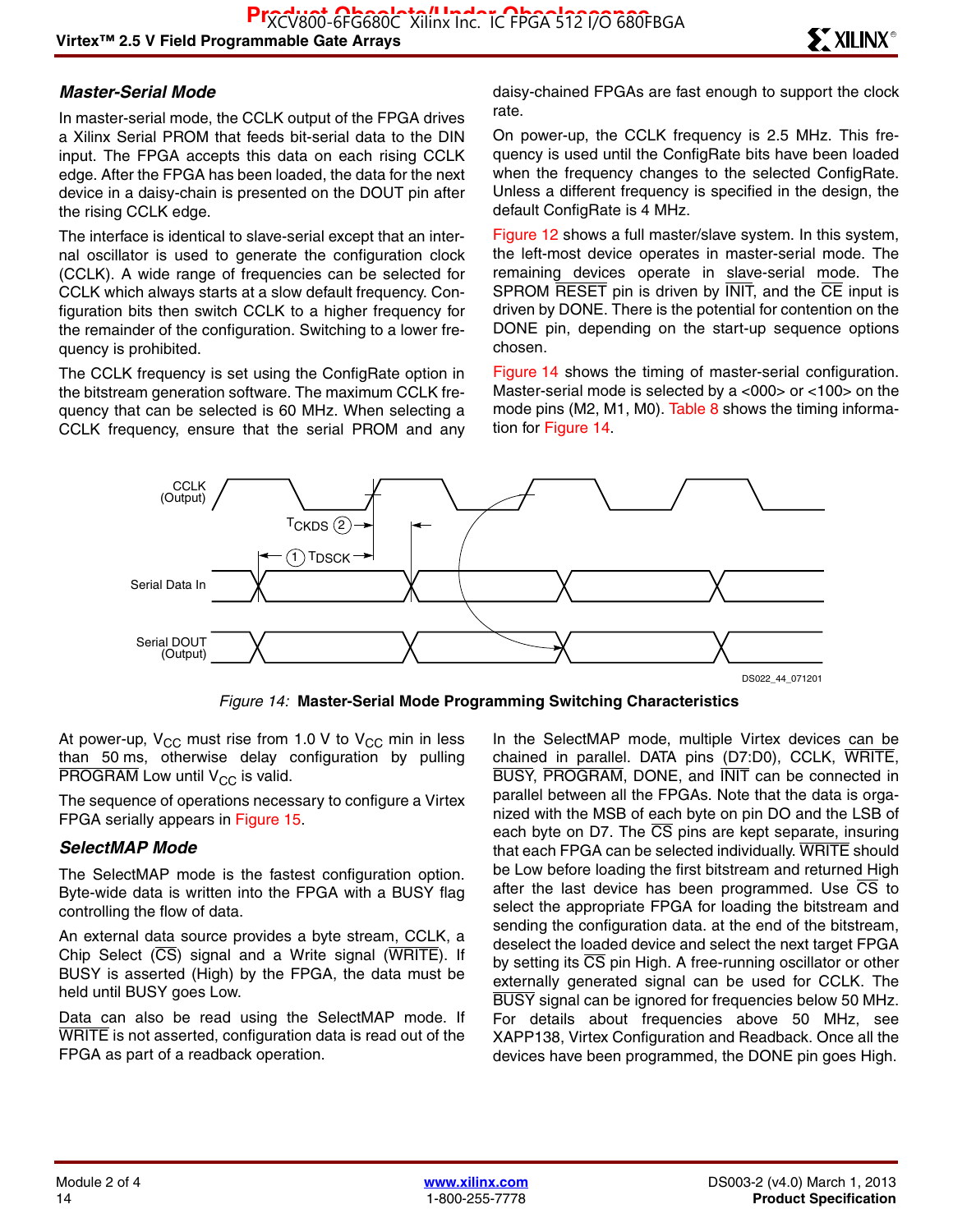

**ds003\_154\_111799**

*Figure 15:* **Serial Configuration Flowchart**

After configuration, the pins of the SelectMAP port can be used as additional user I/O. Alternatively, the port can be retained to permit high-speed 8-bit readback.

Retention of the SelectMAP port is selectable on a design-by-design basis when the bitstream is generated. If retention is selected, PROHIBIT constraints are required to prevent the SelectMAP-port pins from being used as user I/O.

Multiple Virtex FPGAs can be configured using the Select-MAP mode, and be made to start-up simultaneously. To configure multiple devices in this way, wire the individual CCLK, Data, WRITE, and BUSY pins of all the devices in parallel. The individual devices are loaded separately by asserting the  $\overline{CS}$  pin of each device in turn and writing the appropriate data. See Table 9 for SelectMAP Write Timing Characteristics.

|             | <b>Description</b>                  |     | Symbol                                                               |           | <b>Units</b> |
|-------------|-------------------------------------|-----|----------------------------------------------------------------------|-----------|--------------|
|             | $D_{0-7}$ Setup/Hold                | 1/2 | ${\sf T}_{\sf SMDCC}/{\sf T}_{\sf SMCCD}$                            | 5.0 / 1.7 | ns, min      |
|             | CS Setup/Hold                       | 3/4 | $\mathsf{\Gamma}_{\mathsf{SMCSCC}}\!/\!\mathsf{T}_{\mathsf{SMCCCS}}$ | 7.0 / 1.7 | ns, min      |
| <b>CCLK</b> | <b>WRITE</b> Setup/Hold             | 5/6 | ${\sf T}_{\mathsf{SMCCW}}$ / ${\sf T}_{\mathsf{SMWCC}}$              | 7.0 / 1.7 | ns, min      |
|             | <b>BUSY Propagation Delay</b>       | 7   | <sup>I</sup> SMCKBY                                                  | 12.0      | ns, max      |
|             | <b>Maximum Frequency</b>            |     | $F_{CC}$                                                             | 66        | MHz, max     |
|             | Maximum Frequency with no handshake |     | $F_{CCNH}$                                                           | 50        | MHz, max     |

#### *Table 9:* **SelectMAP Write Timing Characteristics**

#### *Write*

Write operations send packets of configuration data into the FPGA. The sequence of operations for a multi-cycle write operation is shown below. Note that a configuration packet can be split into many such sequences. The packet does not have to complete within one assertion of CS, illustrated in Figure 16.

- 1. Assert WRITE and CS Low. Note that when CS is asserted on successive CCLKs, WRITE must remain either asserted or de-asserted. Otherwise an abort will be initiated, as described below.
- 2. Drive data onto D[7:0]. Note that to avoid contention, the data source should not be enabled while  $\overline{CS}$  is Low and WRITE is High. Similarly, while WRITE is High, no more that one  $\overline{CS}$  should be asserted.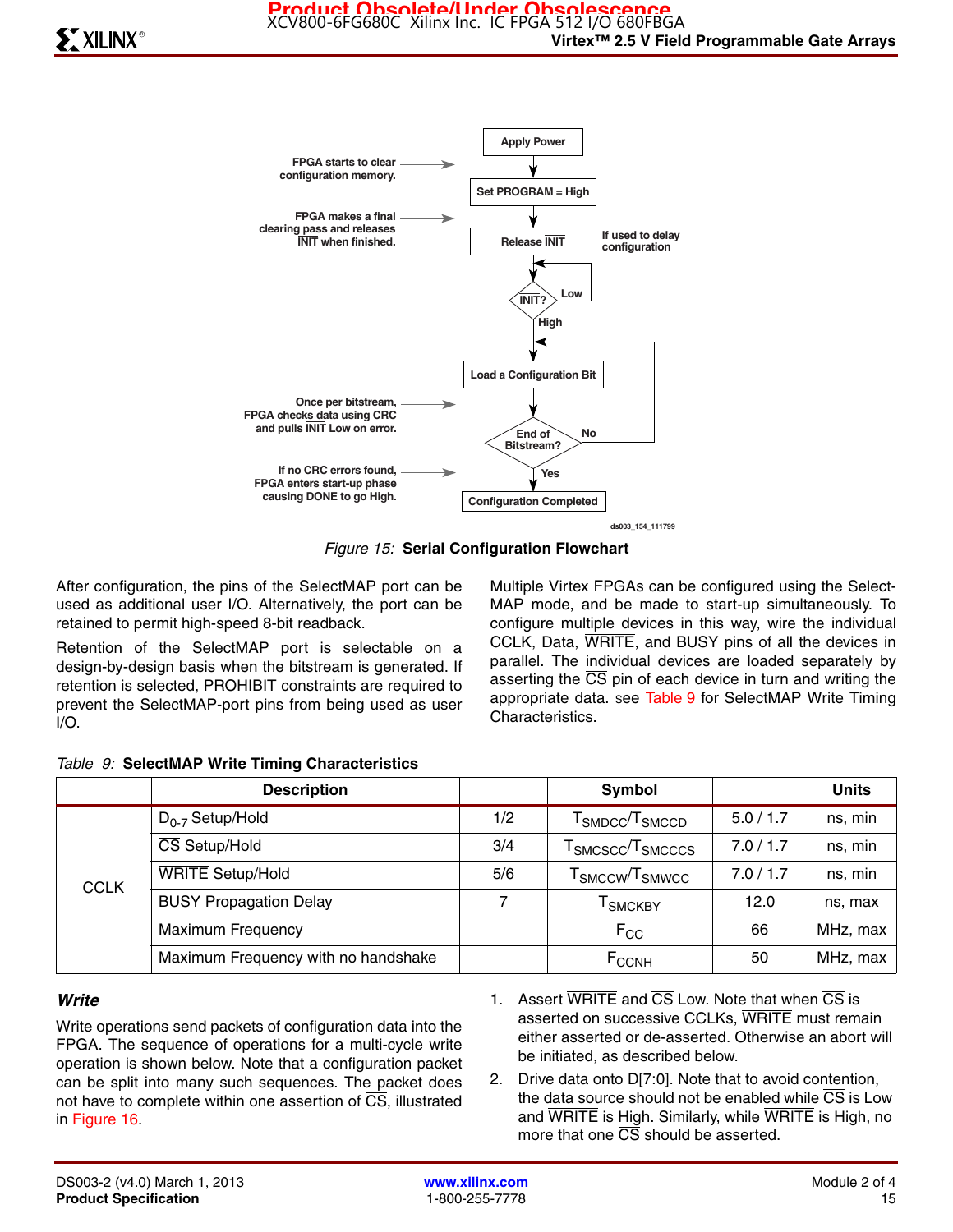- 3. At the rising edge of CCLK: If BUSY is Low, the data is accepted on this clock. If BUSY is High (from a previous write), the data is not accepted. Acceptance will instead occur on the first clock after BUSY goes Low, and the data must be held until this has happened.
- 4. Repeat steps 2 and 3 until all the data has been sent.
- 5. De-assert CS and WRITE.

A flowchart for the write operation appears in Figure 17. Note that if CCLK is slower than  $f_{\text{CCNH}}$ , the FPGA never asserts BUSY. In this case, the above handshake is unnecessary, and data can simply be entered into the FPGA every CCLK cycle.



*Figure 16:* **Write Operations**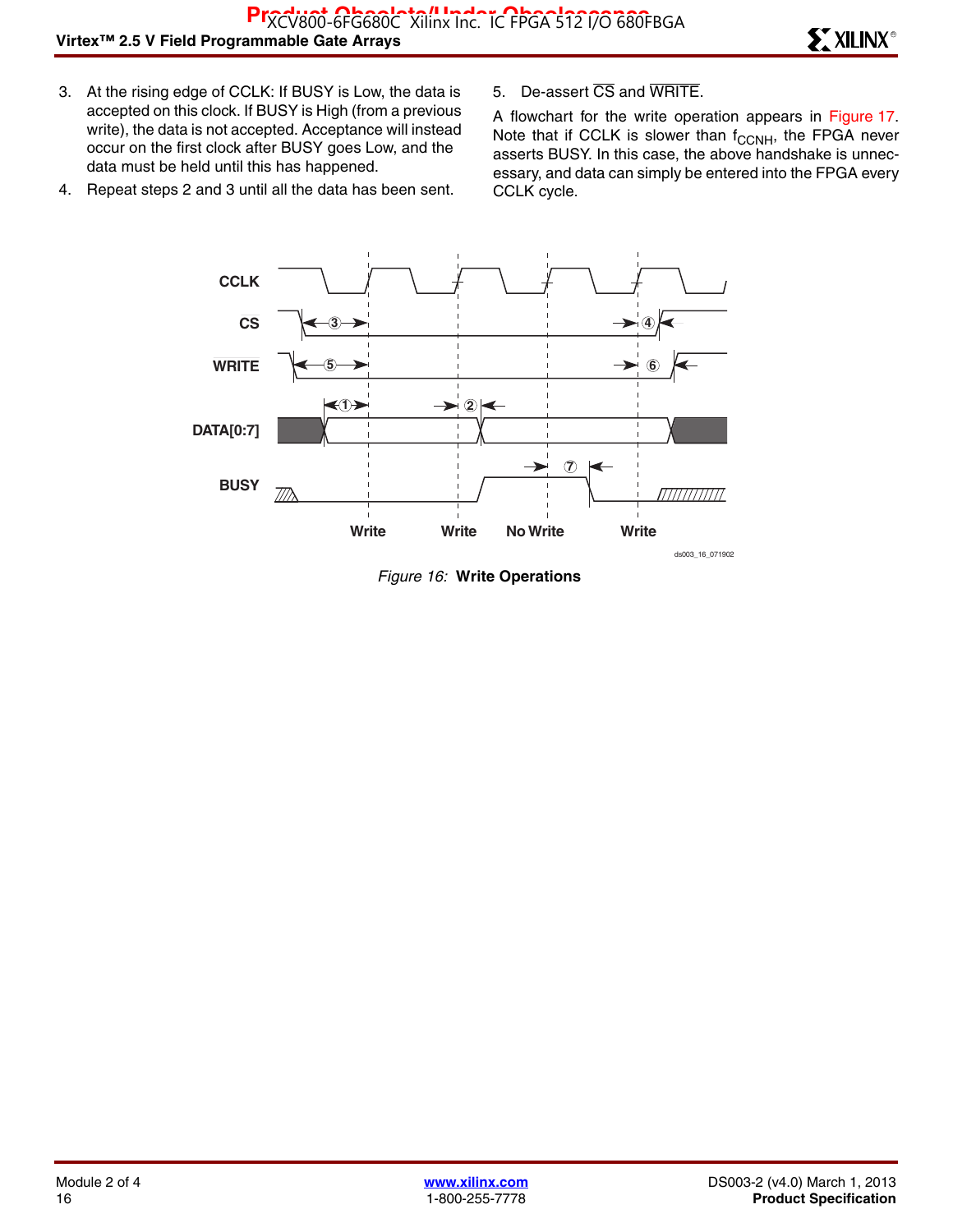

*Figure 17:* **SelectMAP Flowchart for Write Operation**

#### *Abort*

During a given assertion of  $\overline{CS}$ , the user cannot switch from a write to a read, or vice-versa. This action causes the current packet command to be aborted. The device will remain BUSY until the aborted operation has completed. Following an abort, data is assumed to be unaligned to word boundaries, and the FPGA requires a new synchronization word prior to accepting any new packets.

To initiate an abort during a write operation, de-assert WRITE. At the rising edge of CCLK, an abort is initiated, as shown in Figure 18.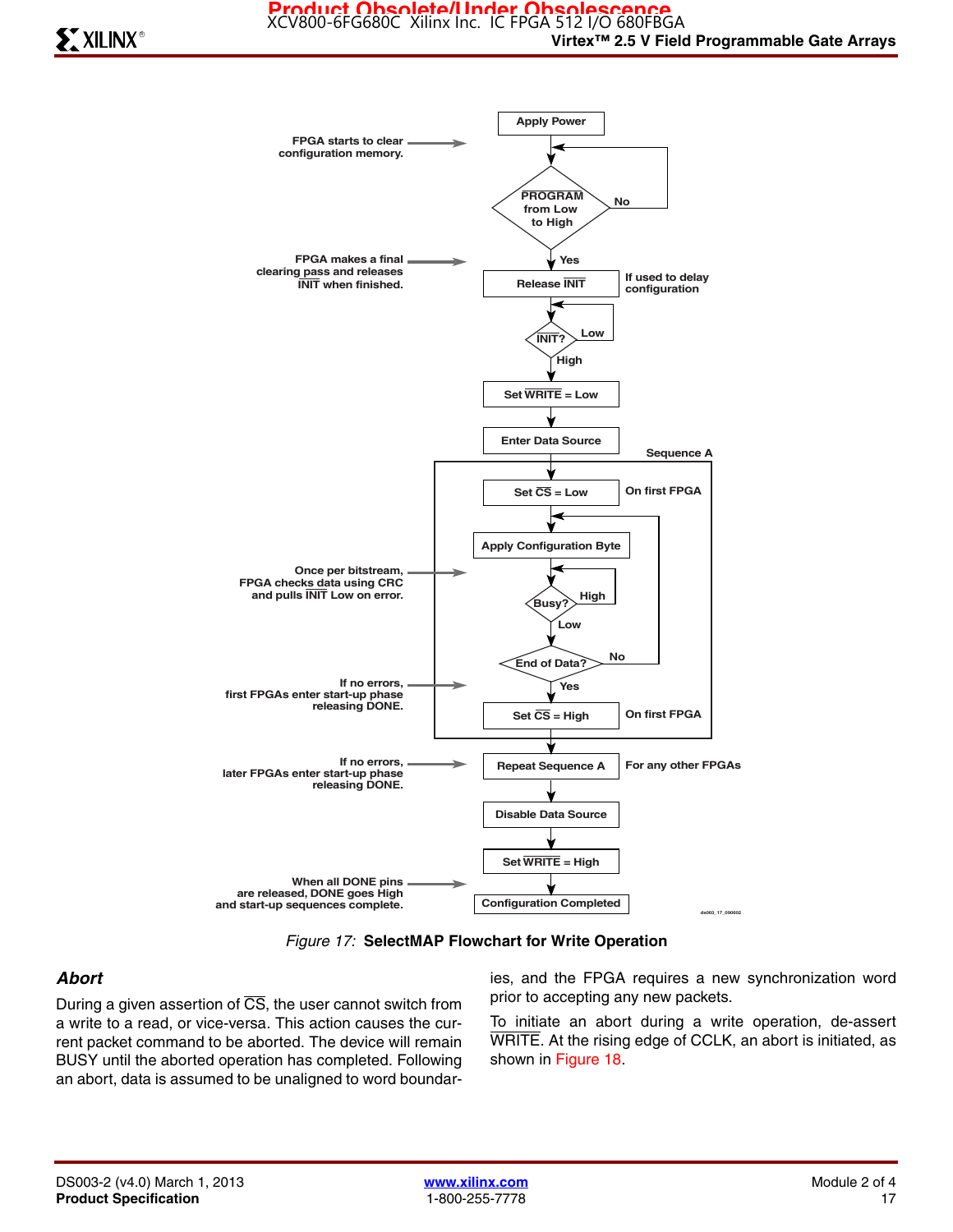

#### *Figure 18:* **SelectMAP Write Abort Waveforms**

#### *Boundary-Scan Mode*

In the boundary-scan mode, configuration is done through the IEEE 1149.1 Test Access Port. Note that the

PROGRAM pin must be pulled High prior to reconfiguration. A Low on the PROGRAM pin resets the TAP controller and no JTAG operations can be performed.

Configuration through the TAP uses the CFG\_IN instruction. This instruction allows data input on TDI to be converted into data packets for the internal configuration bus.

The following steps are required to configure the FPGA through the boundary-scan port (when using TCK as a start-up clock).

- 1. Load the CFG\_IN instruction into the boundary-scan instruction register (IR)
- 2. Enter the Shift-DR (SDR) state
- 3. Shift a configuration bitstream into TDI
- 4. Return to Run-Test-Idle (RTI)
- 5. Load the JSTART instruction into IR
- 6. Enter the SDR state
- 7. Clock TCK through the startup sequence
- 8. Return to RTI

Configuration and readback via the TAP is always available. The boundary-scan mode is selected by a <101> or 001> on the mode pins (M2, M1, M0). For details on TAP characteristics, refer to XAPP139.

#### **Configuration Sequence**

The configuration of Virtex devices is a three-phase process. First, the configuration memory is cleared. Next, configuration data is loaded into the memory, and finally, the logic is activated by a start-up process.

Configuration is automatically initiated on power-up unless it is delayed by the user, as described below. The configuration process can also be initiated by asserting PROGRAM. The end of the memory-clearing phase is signalled by  $\overline{\text{INIT}}$ going High, and the completion of the entire process is signalled by DONE going High.

The power-up timing of configuration signals is shown in Figure 19. The corresponding timing characteristics are listed in Table 10.





#### *Table 10:* **Power-up Timing Characteristics**

| <b>Description</b>         | Symbol                      | <b>Value</b> | <b>Units</b> |  |  |  |
|----------------------------|-----------------------------|--------------|--------------|--|--|--|
| Power-on Reset             | $\mathsf{T}_{\mathsf{POR}}$ | 2.0          | ms, max      |  |  |  |
| Program Latency            | $T_{PL}$                    | 100.0        | us, max      |  |  |  |
| <b>CCLK (output) Delay</b> | T <sub>ICCK</sub>           | 0.5          | $\mu$ s, min |  |  |  |
|                            |                             | 4.0          | μs, max      |  |  |  |
| Program Pulse Width        | T <sub>PROGRAM</sub>        | 300          | ns, min      |  |  |  |

#### *Delaying Configuration*

INIT can be held Low using an open-drain driver. An open-drain is required since INIT is a bidirectional open-drain pin that is held Low by the FPGA while the configuration memory is being cleared. Extending the time that the pin is Low causes the configuration sequencer to wait. Thus, configuration is delayed by preventing entry into the phase where data is loaded.

#### *Start-Up Sequence*

The default Start-up sequence is that one CCLK cycle after DONE goes High, the global 3-state signal (GTS) is released. This permits device outputs to turn on as necessary.

One CCLK cycle later, the Global Set/Reset (GSR) and Global Write Enable (GWE) signals are released. This permits the internal storage elements to begin changing state in response to the logic and the user clock.

The relative timing of these events can be changed. In addition, the GTS, GSR, and GWE events can be made dependent on the DONE pins of multiple devices all going High, forcing the devices to start in synchronism. The sequence can also be paused at any stage until lock has been achieved on any or all DLLs.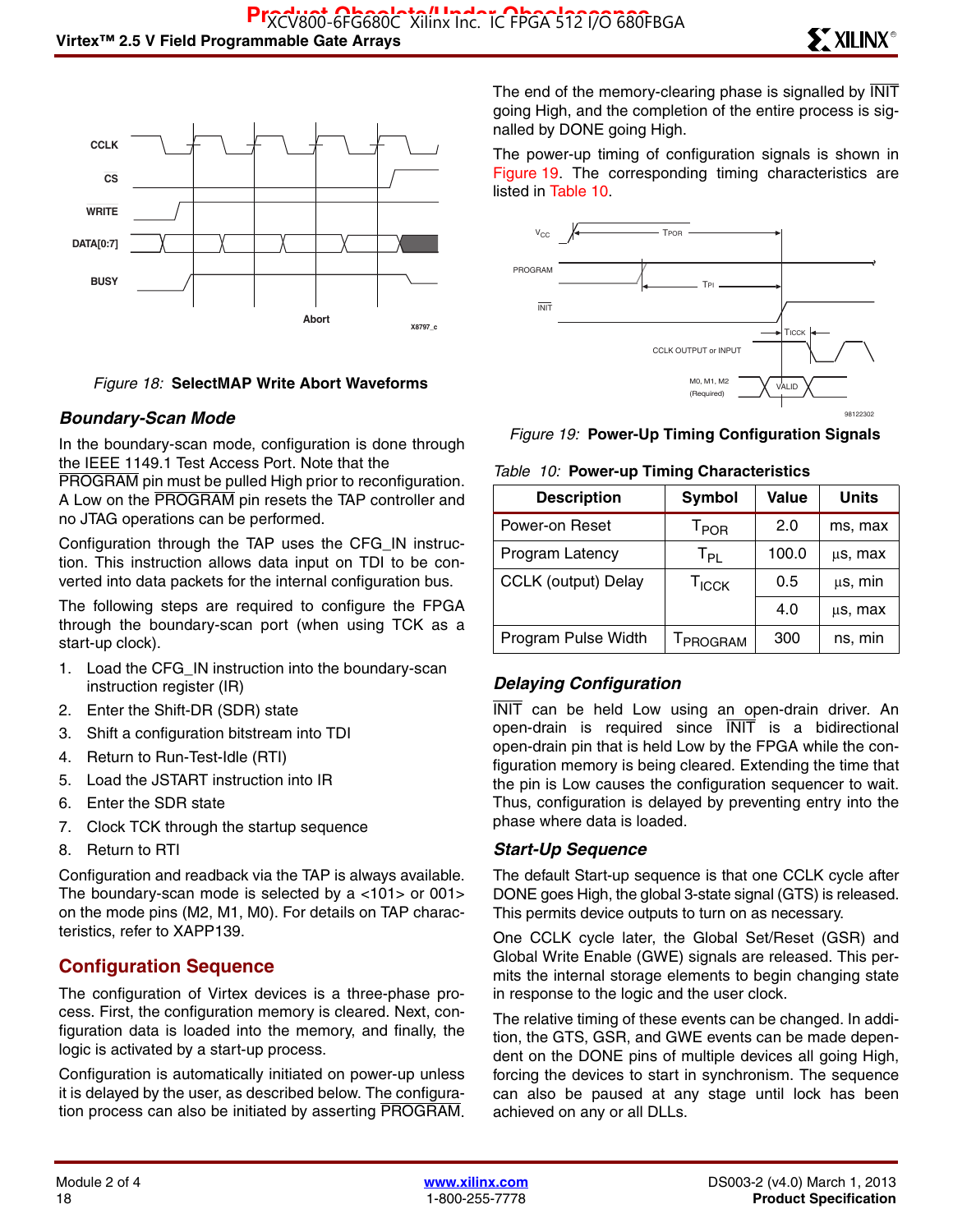### **Data Stream Format**

Virtex devices are configured by sequentially loading frames of data. Table 11 lists the total number of bits required to configure each device. For more detailed information, see application note XAPP151 "Virtex Configuration Architecture Advanced Users Guide".

|  |  |  | Table 11: Virtex Bit-Stream Lengths |  |
|--|--|--|-------------------------------------|--|
|--|--|--|-------------------------------------|--|

| <b>Device</b>  | # of Configuration Bits |
|----------------|-------------------------|
| <b>XCV50</b>   | 559,200                 |
| <b>XCV100</b>  | 781,216                 |
| <b>XCV150</b>  | 1,040,096               |
| <b>XCV200</b>  | 1,335,840               |
| <b>XCV300</b>  | 1,751,808               |
| XCV400         | 2,546,048               |
| <b>XCV600</b>  | 3,607,968               |
| <b>XCV800</b>  | 4,715,616               |
| <b>XCV1000</b> | 6,127,744               |

## **Readback**

The configuration data stored in the Virtex configuration memory can be readback for verification. Along with the configuration data it is possible to readback the contents all flip-flops/latches, LUTRAMs, and block RAMs. This capability is used for real-time debugging.

For more detailed information, see Application Note XAPP138**:** *Virtex FPGA Series Configuration and Readback*, available online at **[www.xilinx.com](http://www.xilinx.com)**.

## **Revision History**

| Date  | <b>Version</b> | <b>Revision</b>                                                                                                                                                                                                                                                                                                                                                                                                                                                                                                                                                                                                                                                                             |
|-------|----------------|---------------------------------------------------------------------------------------------------------------------------------------------------------------------------------------------------------------------------------------------------------------------------------------------------------------------------------------------------------------------------------------------------------------------------------------------------------------------------------------------------------------------------------------------------------------------------------------------------------------------------------------------------------------------------------------------|
| 11/98 | 1.0            | Initial Xilinx release.                                                                                                                                                                                                                                                                                                                                                                                                                                                                                                                                                                                                                                                                     |
| 01/99 | 1.2            | Updated package drawings and specs.                                                                                                                                                                                                                                                                                                                                                                                                                                                                                                                                                                                                                                                         |
| 02/99 | 1.3            | Update of package drawings, updated specifications.                                                                                                                                                                                                                                                                                                                                                                                                                                                                                                                                                                                                                                         |
| 05/99 | 1.4            | Addition of package drawings and specifications.                                                                                                                                                                                                                                                                                                                                                                                                                                                                                                                                                                                                                                            |
| 05/99 | 1.5            | Replaced FG 676 & FG680 package drawings.                                                                                                                                                                                                                                                                                                                                                                                                                                                                                                                                                                                                                                                   |
| 07/99 | 1.6            | Changed Boundary Scan Information and changed Figure 11, Boundary Scan Bit<br>Sequence. Updated IOB Input & Output delays. Added Capacitance info for different I/O<br>Standards. Added 5 V tolerant information. Added DLL Parameters and waveforms and<br>new Pin-to-pin Input and Output Parameter tables for Global Clock Input to Output and<br>Setup and Hold. Changed Configuration Information including Figures 12, 14, 17 & 19.<br>Added device-dependent listings for quiescent currents ICCINTQ and ICCOQ. Updated<br>IOB Input and Output Delays based on default standard of LVTTL, 12 mA, Fast Slew Rate.<br>Added IOB Input Switching Characteristics Standard Adjustments. |
| 09/99 | 1.7            | Speed grade update to preliminary status, Power-on specification and Clock-to-Out<br>Minimums additions, "0" hold time listing explanation, quiescent current listing update, and<br>Figure 6 ADDRA input label correction. Added T <sub>IJITCC</sub> parameter, changed T <sub>OJIT</sub> to T <sub>OPHASE</sub> .                                                                                                                                                                                                                                                                                                                                                                         |
| 01/00 | 1.8            | Update to speed.txt file 1.96. Corrections for CRs 111036,111137, 112697, 115479,<br>117153, 117154, and 117612. Modified notes for Recommended Operating Conditions<br>(voltage and temperature). Changed Bank information for $V_{CCO}$ in CS144 package on p.43.                                                                                                                                                                                                                                                                                                                                                                                                                         |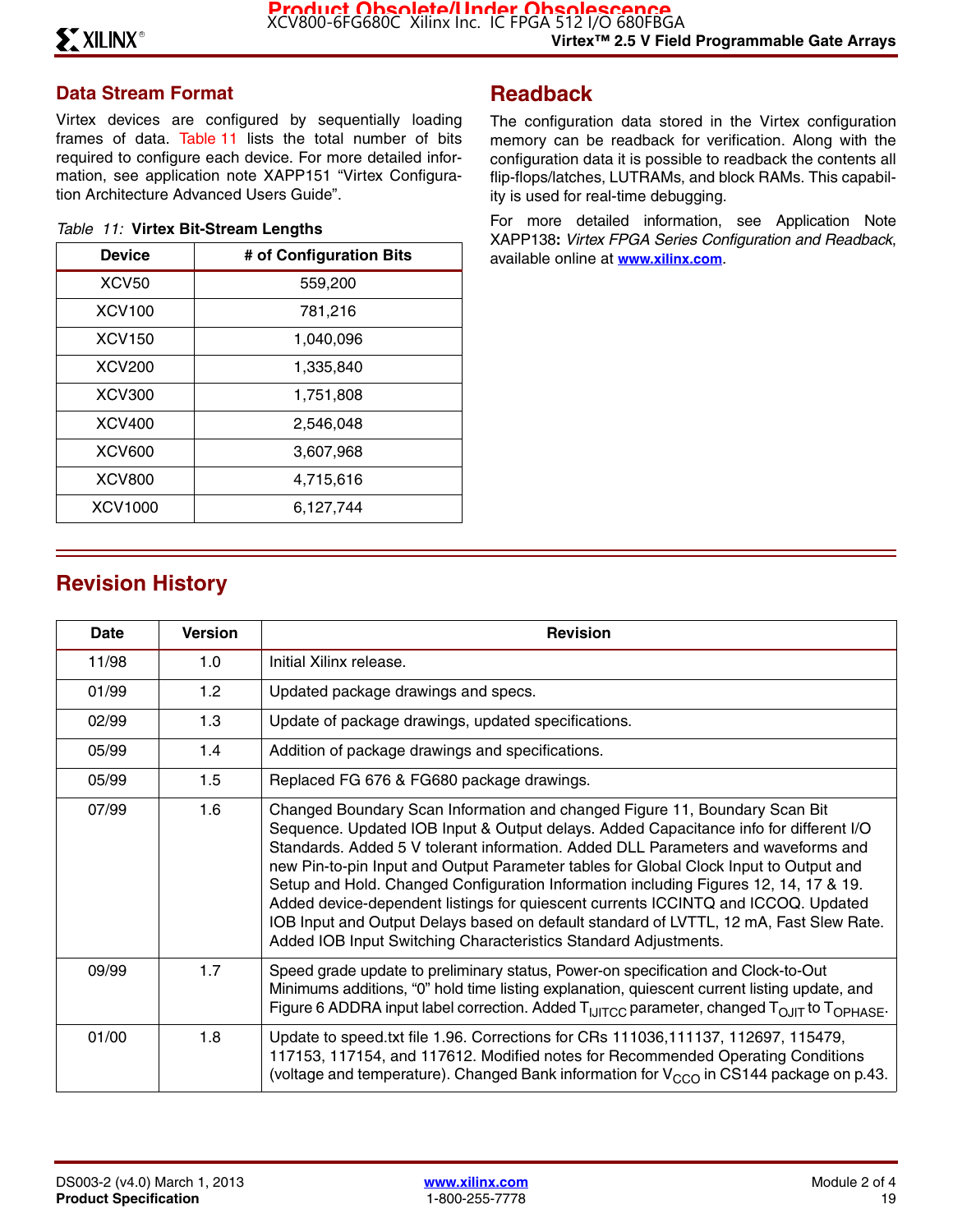| <b>Date</b> | <b>Version</b> | <b>Revision</b>                                                                                                                                                                                                                                                   |
|-------------|----------------|-------------------------------------------------------------------------------------------------------------------------------------------------------------------------------------------------------------------------------------------------------------------|
| 01/00       | 1.9            | Updated DLL Jitter Parameter table and waveforms, added Delay Measurement<br>Methodology table for different I/O standards, changed buffered Hex line info and<br>Input/Output Timing measurement notes.                                                          |
| 03/00       | 2.0            | New TBCKO values; corrected FG680 package connection drawing; new note about status<br>of CCLK pin after configuration.                                                                                                                                           |
| 05/00       | 2.1            | Modified "Pins not listed" statement. Speed grade update to Final status.                                                                                                                                                                                         |
| 05/00       | 2.2            | Modified Table 18.                                                                                                                                                                                                                                                |
| 09/00       | 2.3            | Added XCV400 values to table under Minimum Clock-to-Out for Virtex Devices.<br>$\bullet$<br>Corrected Units column in table under IOB Input Switching Characteristics.<br>$\bullet$<br>Added values to table under CLB SelectRAM Switching Characteristics.<br>٠  |
| 10/00       | 2.4            | Corrected Pinout information for devices in the BG256, BG432, and BG560 packages in<br>$\bullet$<br>Table 18.<br>Corrected BG256 Pin Function Diagram.<br>$\bullet$                                                                                               |
| 04/01       | 2.5            | Revised minimums for Global Clock Set-Up and Hold for LVTTL Standard, with DLL.<br>$\bullet$<br>Updated SelectMAP Write Timing Characteristics values in Table 9.<br>Converted file to modularized format. See the <b>Virtex Data Sheet</b> section.<br>$\bullet$ |
| 07/19/01    | 2.6            | Made minor edits to text under <b>Configuration</b> .<br>$\bullet$                                                                                                                                                                                                |
| 07/19/02    | 2.7            | Made minor edit to Figure 16 and Figure 18.<br>$\bullet$                                                                                                                                                                                                          |
| 09/10/02    | 2.8            | Added clarifications in the Configuration, Boundary-Scan Mode, and Block<br>$\bullet$<br><b>SelectRAM</b> sections. Revised Figure 17.                                                                                                                            |
| 12/09/02    | 2.8.1          | Added clarification in the <b>Boundary Scan</b> section.<br>$\bullet$<br>Corrected number of buffered Hex lines listed in General Purpose Routing section.<br>$\bullet$                                                                                           |
| 03/01/13    | 4.0            | The products listed in this data sheet are obsolete. See <b>XCN10016</b> for further information.                                                                                                                                                                 |

## **Virtex Data Sheet**

The Virtex Data Sheet contains the following modules:

- DS003-1, Virtex 2.5V FPGAs: Introduction and Ordering Information (Module 1)
- DS003-2, Virtex 2.5V FPGAs: Functional Description (Module 2)
- DS003-3, Virtex 2.5V FPGAs: DC and Switching Characteristics (Module 3)
- DS003-4, Virtex 2.5V FPGAs: Pinout Tables (Module 4)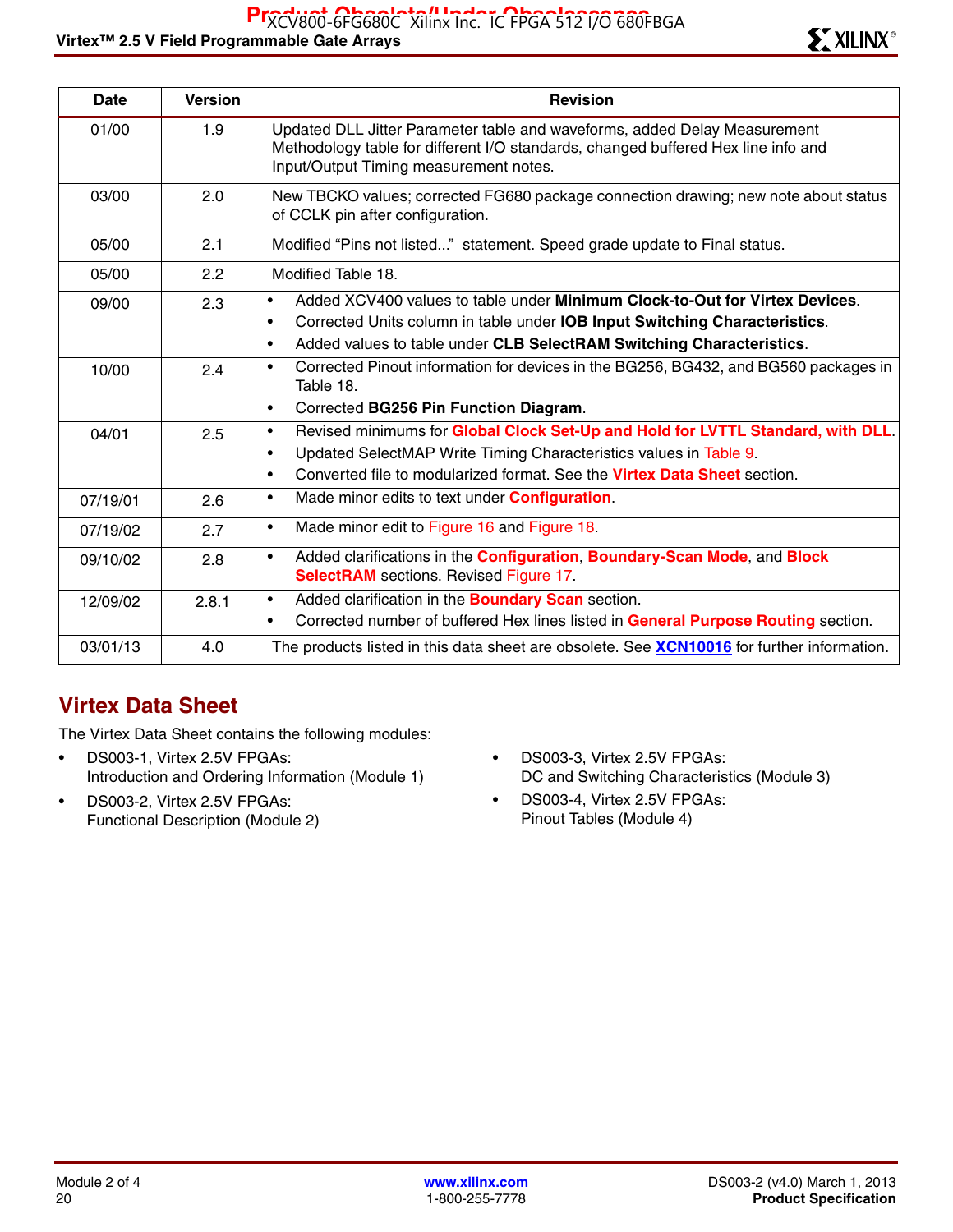

## **Virtex™ 2.5 V Field Programmable Gate Arrays**

DS003-3 (v4.0) March 1, 2013 **0 0 Production Product Specification**

## **Virtex Electrical Characteristics**

#### **Definition of Terms**

Electrical and switching characteristics are specified on a per-speed-grade basis and can be designated as Advance, Preliminary, or Production. Each designation is defined as follows:

**Advance**: These speed files are based on simulations only and are typically available soon after device design specifications are frozen. Although speed grades with this designation are considered relatively stable and conservative, some under-reporting might still occur.

**Preliminary**: These speed files are based on complete ES (engineering sample) silicon characterization. Devices and speed grades with this designation are intended to give a better indication of the expected performance of production silicon. The probability of under-reporting delays is greatly reduced as compared to Advance data.

**Production**: These speed files are released once enough production silicon of a particular device family member has been characterized to provide full correlation between speed files and devices over numerous production lots. There is no under-reporting of delays, and customers receive formal notification of any subsequent changes. Typically, the slowest speed grades transition to Production before faster speed grades.

All specifications are representative of worst-case supply voltage and junction temperature conditions. The parameters included are common to popular designs and typical applications. Contact the factory for design considerations requiring more detailed information.

Table 1 correlates the current status of each Virtex device with a corresponding speed file designation.

|  |  |  | Table 1: Virtex Device Speed Grade Designations |
|--|--|--|-------------------------------------------------|
|--|--|--|-------------------------------------------------|

|                    | <b>Speed Grade Designations</b> |             |                   |  |  |
|--------------------|---------------------------------|-------------|-------------------|--|--|
| Device             | <b>Advance</b>                  | Preliminary | <b>Production</b> |  |  |
| XCV <sub>50</sub>  |                                 |             | $-6, -5, -4$      |  |  |
| <b>XCV100</b>      |                                 |             | $-6, -5, -4$      |  |  |
| XCV <sub>150</sub> |                                 |             | $-6, -5, -4$      |  |  |
| <b>XCV200</b>      |                                 |             | $-6, -5, -4$      |  |  |
| <b>XCV300</b>      |                                 |             | $-6, -5, -4$      |  |  |
| <b>XCV400</b>      |                                 |             | $-6, -5, -4$      |  |  |
| <b>XCV600</b>      |                                 |             | $-6, -5, -4$      |  |  |
| <b>XCV800</b>      |                                 |             | –6. –5. –4        |  |  |
| XCV1000            |                                 |             | $-6, -5, -4$      |  |  |

All specifications are subject to change without notice.

© 1999-2013 Xilinx, Inc. All rights reserved. All Xilinx trademarks, registered trademarks, patents, and disclaimers are as listed at **<http://www.xilinx.com/legal.htm>**. All other trademarks and registered trademarks are the property of their respective owners. All specifications are subject to change without notice.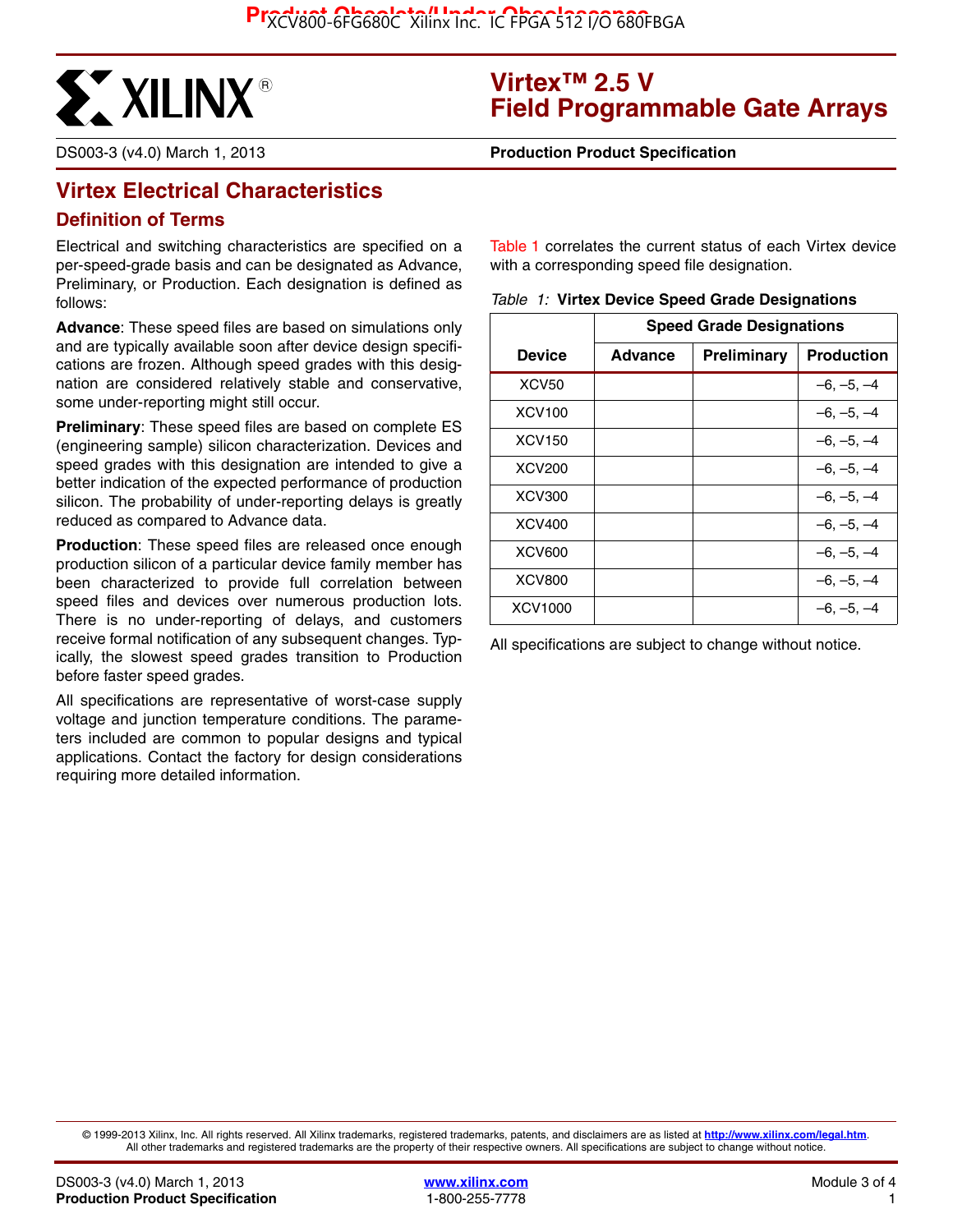## **Virtex DC Characteristics**

#### **Absolute Maximum Ratings**

| Symbol                   | Description <sup>(1)</sup>                      |                         |               | <b>Units</b> |  |
|--------------------------|-------------------------------------------------|-------------------------|---------------|--------------|--|
| <b>V<sub>CCINT</sub></b> | Supply voltage relative to GND <sup>(2)</sup>   | $-0.5$ to 3.0           | V             |              |  |
| V <sub>CCO</sub>         | Supply voltage relative to GND <sup>(2)</sup>   | $-0.5$ to 4.0           | v             |              |  |
| $V_{REF}$                | Input Reference Voltage                         | $-0.5$ to 3.6           | v             |              |  |
|                          | Input voltage relative to GND <sup>(3)</sup>    | Using V <sub>REF</sub>  | $-0.5$ to 3.6 | v            |  |
| $V_{IN}$                 |                                                 | Internal threshold      | $-0.5$ to 5.5 | $\vee$       |  |
| V <sub>TS</sub>          | Voltage applied to 3-state output               |                         | $-0.5$ to 5.5 | $\vee$       |  |
| $V_{CC}$                 | Longest Supply Voltage Rise Time from 1V-2.375V | 50                      | ms            |              |  |
| $T_{\text{STG}}$         | Storage temperature (ambient)                   | $-65$ to $+150$         | $^{\circ}C$   |              |  |
| $T_{\sf J}$              | Junction temperature <sup>(4)</sup>             | <b>Plastic Packages</b> |               |              |  |

**Notes:** 

1. Stresses beyond those listed under Absolute Maximum Ratings can cause permanent damage to the device. These are stress ratings only, and functional operation of the device at these or any other conditions beyond those listed under Operating Conditions is not implied. Exposure to Absolute Maximum Ratings conditions for extended periods of time can affect device reliability.

2. Power supplies can turn on in any order.

3. For protracted periods (e.g., longer than a day),  $V_{IN}$  should not exceed  $V_{CCO}$  by more than 3.6 V.<br>4. For soldering quidelines and thermal considerations, see the "Device Packaging" information on t

4. For soldering guidelines and thermal considerations, see the "Device Packaging" information on **[www.xilinx.com](http://www.xilinx.com)**.

### **Recommended Operating Conditions**

| <b>Symbol</b>              | <b>Description</b>                                                                                      | Min        | Max        | Units      |    |
|----------------------------|---------------------------------------------------------------------------------------------------------|------------|------------|------------|----|
| $V_{CClNT}$ <sup>(1)</sup> | Input Supply voltage relative to GND, $T_J = 0$ °C to +85°C                                             | Commercial | $2.5 - 5%$ | $2.5 + 5%$ | v  |
|                            | Input Supply voltage relative to GND, $T_{\text{J}} = -40^{\circ} \text{C}$ to +100 $^{\circ} \text{C}$ | Industrial | $2.5 - 5%$ | $2.5 + 5%$ | v  |
| $V_{CCO}$ <sup>(4)</sup>   | Supply voltage relative to GND, $T_1 = 0$ °C to +85°C                                                   | Commercial | 1.4        | 3.6        |    |
|                            | Supply voltage relative to GND, $T_{\text{J}} = -40^{\circ} \text{C}$ to +100°C                         | Industrial | 1.4        | 3.6        |    |
| T <sub>IN</sub>            | Input signal transition time                                                                            |            |            | 250        | ns |

**Notes:** 

1. Correct operation is guaranteed with a minimum V<sub>CCINT</sub> of 2.375 V (Nominal V<sub>CCINT</sub> –5%). Below the minimum value, all delay parameters increase by 3% for each 50-mV reduction in V $_{\rm CCINT}$  below the specified range.

2. At junction temperatures above those listed as Operating Conditions, delay parameters do increase. Please refer to the TRCE report.

3. Input and output measurement threshold is  $~50\%$  of V<sub>CC</sub>.<br>4. Min and Max values for V<sub>CCO</sub> are I/O Standard dependant

Min and Max values for  $V_{CCO}$  are I/O Standard dependant.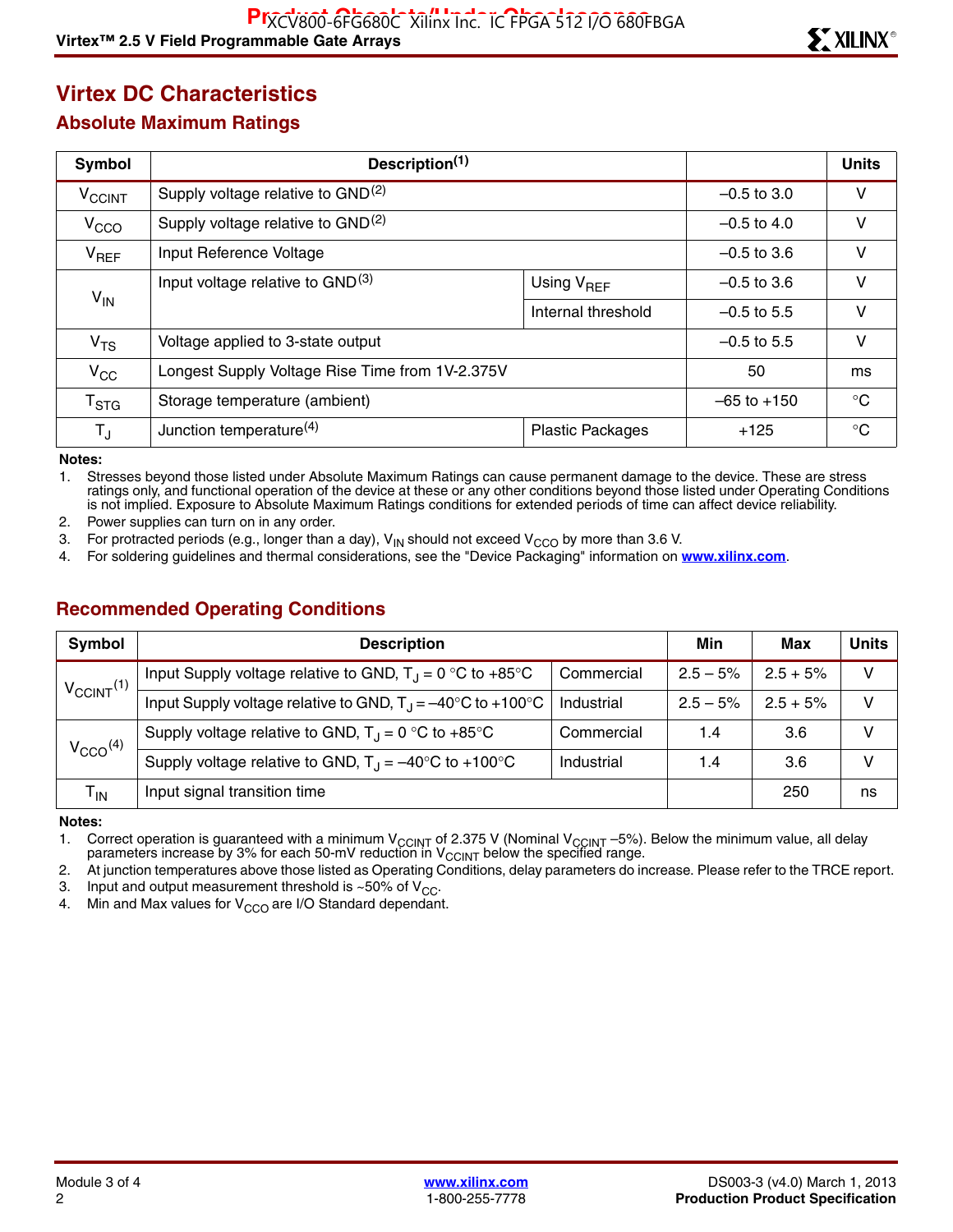## **DC Characteristics Over Recommended Operating Conditions**

| Symbol                    | <b>Description</b>                                                                  | <b>Device</b>  | Min        | <b>Max</b>     | <b>Units</b> |
|---------------------------|-------------------------------------------------------------------------------------|----------------|------------|----------------|--------------|
| <b>V</b> <sub>DRINT</sub> | Data Retention V <sub>CCINT</sub> Voltage                                           | All            | 2.0        |                | $\mathsf{V}$ |
|                           | (below which configuration data can be lost)                                        |                |            |                |              |
| V <sub>DRIO</sub>         | Data Retention V <sub>CCO</sub> Voltage                                             | All            | 1.2        |                | $\mathsf{V}$ |
|                           | (below which configuration data can be lost)                                        |                |            |                |              |
| <b>ICCINTQ</b>            | Quiescent V <sub>CCINT</sub> supply current <sup>(1,3)</sup>                        | <b>XCV50</b>   |            | 50             | mA           |
|                           |                                                                                     | <b>XCV100</b>  |            | 50             | mA           |
|                           |                                                                                     | <b>XCV150</b>  |            | 50             | mA           |
|                           |                                                                                     | <b>XCV200</b>  |            | 75             | mA           |
|                           |                                                                                     | <b>XCV300</b>  |            | 75             | mA           |
|                           |                                                                                     | <b>XCV400</b>  |            | 75             | mA           |
|                           |                                                                                     | <b>XCV600</b>  |            | 100            | mA           |
|                           |                                                                                     | <b>XCV800</b>  |            | 100            | mA           |
|                           |                                                                                     | <b>XCV1000</b> |            | 100            | mA           |
| Iccoo                     | Quiescent V <sub>CCO</sub> supply current <sup>(1)</sup>                            | <b>XCV50</b>   |            | $\overline{c}$ | mA           |
|                           |                                                                                     | <b>XCV100</b>  |            | $\overline{c}$ | mA           |
|                           |                                                                                     | <b>XCV150</b>  |            | $\overline{c}$ | mA           |
|                           |                                                                                     | <b>XCV200</b>  |            | $\overline{c}$ | mA           |
|                           |                                                                                     | <b>XCV300</b>  |            | $\overline{c}$ | mA           |
|                           |                                                                                     | <b>XCV400</b>  |            | $\overline{c}$ | mA           |
|                           |                                                                                     | <b>XCV600</b>  |            | $\mathbf{2}$   | mA           |
|                           |                                                                                     | <b>XCV800</b>  |            | $\overline{2}$ | mA           |
|                           |                                                                                     | <b>XCV1000</b> |            | $\mathbf{2}$   | mA           |
| <b>I</b> REF              | V <sub>REF</sub> current per V <sub>REF</sub> pin                                   | All            |            | 20             | $\mu$ A      |
| $I_L$                     | Input or output leakage current                                                     | All            | $-10$      | $+10$          | $\mu$ A      |
| $C_{IN}$                  | BGA, PQ, HQ, packages<br>Input capacitance (sample tested)                          | All            |            | 8              | pF           |
| <b>I</b> RPU              | Pad pull-up (when selected) @ $V_{in} = 0$ V, $V_{CCO} = 3.3$ V (sample<br>tested)  | All            | Note (2)   | 0.25           | mA           |
| <b>I</b> RPD              | Pad pull-down (when selected) $\mathcal{Q}$ V <sub>in</sub> = 3.6 V (sample tested) |                | Note $(2)$ | 0.15           | mA           |

#### **Notes:**

1. With no output current loads, no active input pull-up resistors, all I/O pins 3-stated and floating.

2. Internal pull-up and pull-down resistors guarantee valid logic levels at unconnected input pins. These pull-up and pull-down resistors do not guarantee valid logic levels when input pins are connected to other circuits.

3. Multiply  $I_{\text{CCINTQ}}$  limit by two for industrial grade.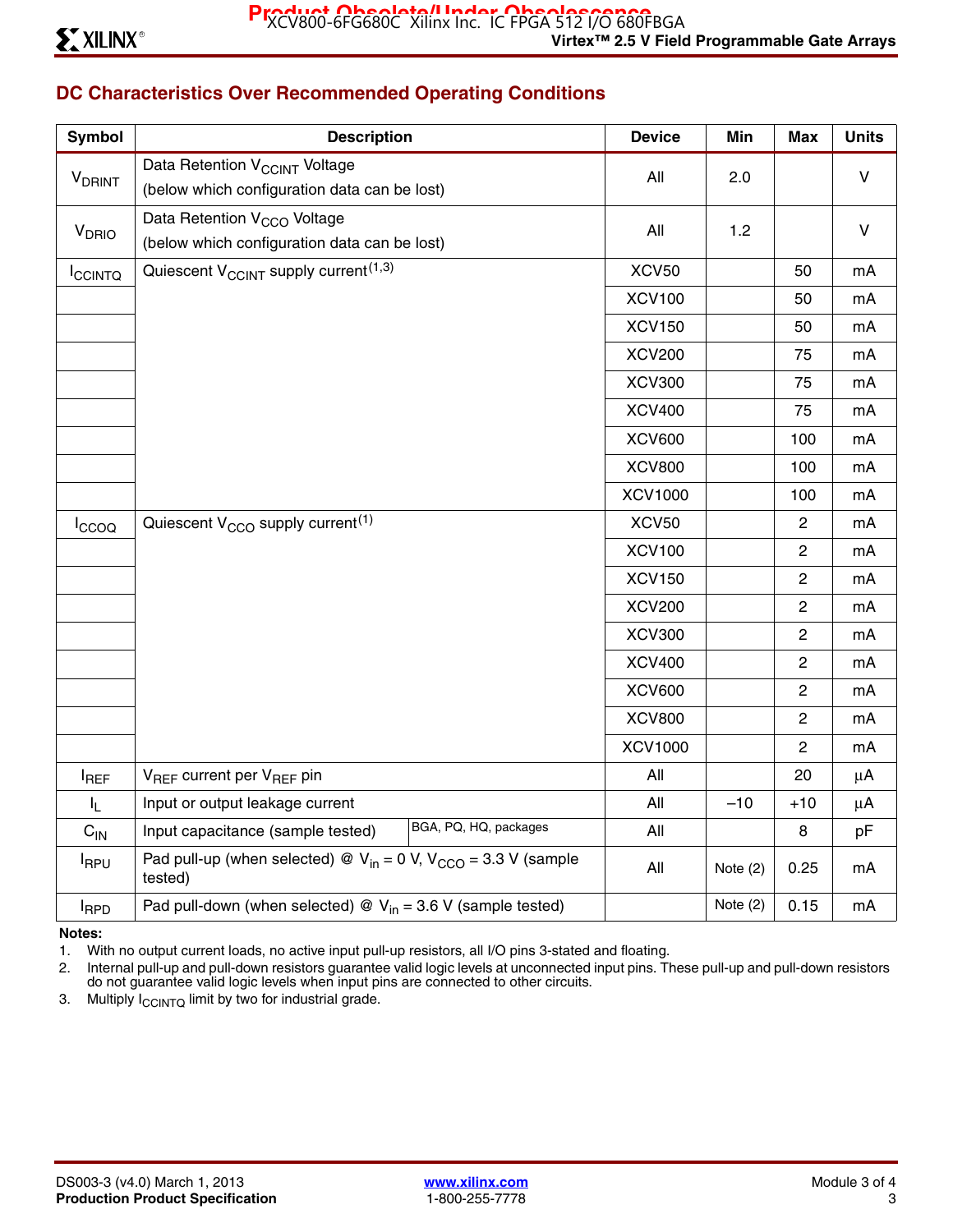#### **Power-On Power Supply Requirements**

Xilinx FPGAs require a certain amount of supply current during power-on to insure proper device operation. The actual current consumed depends on the power-on ramp rate of the power supply. This is the time required to reach the nominal power supply voltage of the device<sup>(1)</sup> from 0 V. The current is highest at the fastest suggested ramp rate (0 V to nominal voltage in 2 ms) and is lowest at the slowest allowed ramp rate (0 V to nominal voltage in 50 ms). For more details on power supply requirements, see Application Note XAPP158 on **[www.xilinx.com](http://www.xilinx.com)**.

| <b>Product</b>                  | Description <sup>(2)</sup>      | <b>Current Requirement</b> <sup>(1,3)</sup> |  |  |
|---------------------------------|---------------------------------|---------------------------------------------|--|--|
| Virtex Family, Commercial Grade | Minimum required current supply | 500 mA                                      |  |  |
| Virtex Family, Industrial Grade | Minimum required current supply | 2 A                                         |  |  |

#### **Notes:**

1. Ramp rate used for this specification is from 0 - 2.7 VDC. Peak current occurs on or near the internal power-on reset threshold of 1.0V and lasts for less than 3 ms.

2. Devices are guaranteed to initialize properly with the minimum current available from the power supply as noted above.

3. Larger currents can result if ramp rates are forced to be faster.

#### **DC Input and Output Levels**

Values for V<sub>IL</sub> and V<sub>IH</sub> are recommended input voltages. Values for I<sub>OL</sub> and I<sub>OH</sub> are guaranteed output currents over the recommended operating conditions at the V<sub>OL</sub> and V<sub>OH</sub> test points. Only selected standards are tested. These are chosen to ensure that all standards meet their specifications. The selected standards are tested at minimum V $_{\rm{CCO}}$  for each standard with the respective  $V_{OL}$  and  $V_{OH}$  voltage levels shown. Other standards are sample tested.

| Input/Output          | $V_{IL}$ |                            |                            | $V_{\text{IH}}$        |                      | $V_{OH}$               | $I_{OL}$        | I <sub>OH</sub> |
|-----------------------|----------|----------------------------|----------------------------|------------------------|----------------------|------------------------|-----------------|-----------------|
| <b>Standard</b>       | V, min   | V, max                     | V, min                     | V, max                 | V, Max               | V, Min                 | mA              | mA              |
| LVTTL <sup>(1)</sup>  | $-0.5$   | 0.8                        | 2.0                        | 5.5                    | 0.4                  | 2.4                    | 24              | $-24$           |
| LVCMOS2               | $-0.5$   | $\cdot$ 7                  | 1.7                        | 5.5                    | 0.4                  | 1.9                    | 12 <sub>2</sub> | $-12$           |
| PCI, 3.3 V            | $-0.5$   | $44\%$ $\rm V_{\rm CCINT}$ | $60\%$ $\rm V_{\rm CCINT}$ | $V_{\text{CCO}} + 0.5$ | 10% V <sub>CCO</sub> | 90% V <sub>CCO</sub>   | Note 2          | Note 2          |
| PCI, 5.0 V            | $-0.5$   | 0.8                        | 2.0                        | 5.5                    | 0.55                 | 2.4                    | Note 2          | Note 2          |
| <b>GTL</b>            | $-0.5$   | $V_{REF}$ – 0.05           | $V_{REF}$ + 0.05           | 3.6                    | 0.4                  | n/a                    | 40              | n/a             |
| $GTL+$                | $-0.5$   | $V_{REF}$ – 0.1            | $V_{REF}$ + 0.1            | 3.6                    | 0.6                  | n/a                    | 36              | n/a             |
| HSTL I <sup>(3)</sup> | $-0.5$   | $V_{REF}$ – 0.1            | $V_{REF}$ + 0.1            | 3.6                    | 0.4                  | $V_{\text{CCO}} - 0.4$ | 8               | $-8$            |
| <b>HSTL III</b>       | $-0.5$   | $V_{REF}$ – 0.1            | $V_{REF}$ + 0.1            | 3.6                    | 0.4                  | $V_{\text{CCO}}$ – 0.4 | 24              | $-8$            |
| <b>HSTLIV</b>         | $-0.5$   | $V_{REF}$ – 0.1            | $V_{REF}$ + 0.1            | 3.6                    | 0.4                  | $V_{\text{CCO}}$ – 0.4 | 48              | $-8$            |
| SSTL31                | $-0.5$   | $V_{REF}$ – 0.2            | $V_{REF}$ + 0.2            | 3.6                    | $V_{REF}$ – 0.6      | $V_{REF}$ + 0.6        | 8               | $-8$            |
| <b>SSTL3 II</b>       | $-0.5$   | $V_{REF}$ – 0.2            | $V_{REF}$ + 0.2            | 3.6                    | $V_{REF}$ – 0.8      | $V_{REF}$ + 0.8        | 16              | $-16$           |
| SSTL <sub>2</sub> I   | $-0.5$   | $V_{REF}$ – 0.2            | $V_{REF}$ + 0.2            | 3.6                    | $V_{REF}$ – 0.61     | $V_{REF}$ + 0.61       | 7.6             | $-7.6$          |
| SSTL2 II              | $-0.5$   | $V_{REF}$ – 0.2            | $V_{REF}$ + 0.2            | 3.6                    | $V_{REF}$ – 0.80     | $V_{REF} + 0.80$       | 15.2            | $-15.2$         |
| <b>CTT</b>            | $-0.5$   | $V_{REF}$ – 0.2            | $V_{REF}$ + 0.2            | 3.6                    | $V_{REF}$ – 0.4      | $V_{REF}$ + 0.4        | 8               | $-8$            |
| <b>AGP</b>            | $-0.5$   | $V_{REF}$ – 0.2            | $V_{REF}$ + 0.2            | 3.6                    | 10% $VCCO$           | 90% V <sub>CCO</sub>   | Note 2          | Note 2          |

#### **Notes:**

1.  $V_{OL}$  and  $V_{OH}$  for lower drive currents are sample tested.

2. Tested according to the relevant specifications.

3. DC input and output levels for HSTL18 (HSTL I/O standard with  $V_{CCO}$  of 1.8 V) are provided in an HSTL white paper on **[www.xilinx.com](http://www.xilinx.com)**.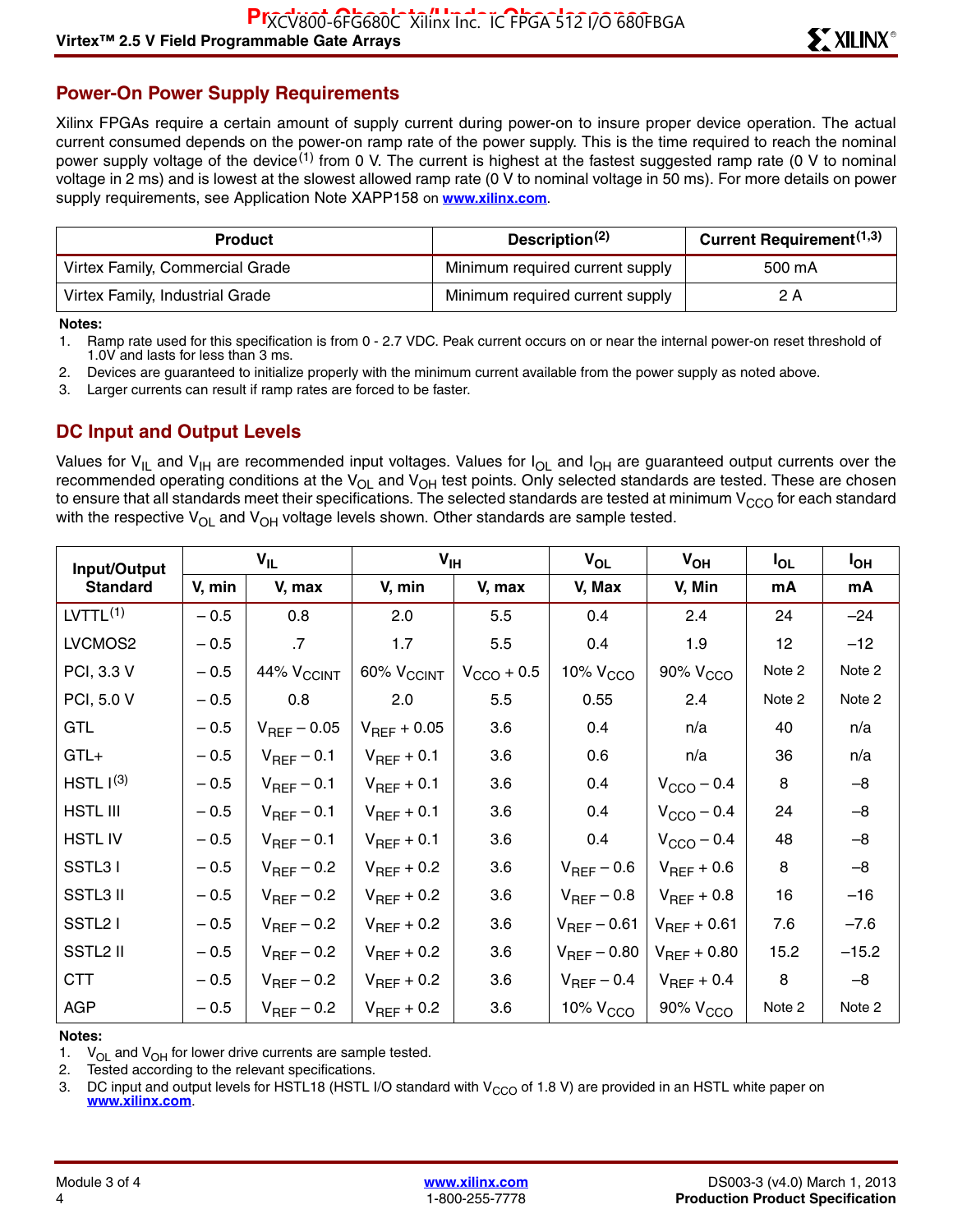## **Virtex Switching Characteristics**

All devices are 100% functionally tested. Internal timing parameters are derived from measuring internal test patterns. Listed below are representative values. For more specific, more precise, and worst-case guaranteed data, use the values reported by the static timing analyzer (TRCE in the Xilinx Development System) and back-annotated to the simulation net list. All timing parameters assume worst-case operating conditions (supply voltage and junction temperature). Values apply to all Virtex devices unless otherwise noted.

#### **IOB Input Switching Characteristics**

Input delays associated with the pad are specified for LVTTL levels. For other standards, adjust the delays with the values shown in , page 6.

|                                                     |                |                   | <b>Speed Grade</b> |     |      |      |              |
|-----------------------------------------------------|----------------|-------------------|--------------------|-----|------|------|--------------|
| <b>Description</b>                                  | <b>Device</b>  | <b>Symbol</b>     | Min                | -6  | $-5$ | $-4$ | <b>Units</b> |
| <b>Propagation Delays</b>                           |                |                   |                    |     |      |      |              |
| Pad to I output, no delay                           | All            | T <sub>IOPI</sub> | 0.39               | 0.8 | 0.9  | 1.0  | ns, max      |
| Pad to I output, with delay                         | <b>XCV50</b>   | <b>TIOPID</b>     | 0.8                | 1.5 | 1.7  | 1.9  | ns, max      |
|                                                     | <b>XCV100</b>  |                   | 0.8                | 1.5 | 1.7  | 1.9  | ns, max      |
|                                                     | <b>XCV150</b>  |                   | 0.8                | 1.5 | 1.7  | 1.9  | ns, max      |
|                                                     | <b>XCV200</b>  |                   | 0.8                | 1.5 | 1.7  | 1.9  | ns, max      |
|                                                     | <b>XCV300</b>  |                   | 0.8                | 1.5 | 1.7  | 1.9  | ns, max      |
|                                                     | <b>XCV400</b>  |                   | 0.9                | 1.8 | 2.0  | 2.3  | ns, max      |
|                                                     | <b>XCV600</b>  |                   | 0.9                | 1.8 | 2.0  | 2.3  | ns, max      |
|                                                     | <b>XCV800</b>  |                   | 1.1                | 2.1 | 2.4  | 2.7  | ns, max      |
|                                                     | <b>XCV1000</b> |                   | 1.1                | 2.1 | 2.4  | 2.7  | ns, max      |
| Pad to output IQ via transparent<br>latch, no delay | All            | <b>TIOPLI</b>     | 0.8                | 1.6 | 1.8  | 2.0  | ns, max      |
| Pad to output IQ via transparent                    | <b>XCV50</b>   | TIOPLID           | 1.9                | 3.7 | 4.2  | 4.8  | ns, max      |
| latch, with delay                                   | <b>XCV100</b>  |                   | 1.9                | 3.7 | 4.2  | 4.8  | ns, max      |
|                                                     | <b>XCV150</b>  |                   | 2.0                | 3.9 | 4.3  | 4.9  | ns, max      |
|                                                     | <b>XCV200</b>  |                   | 2.0                | 4.0 | 4.4  | 5.1  | ns, max      |
|                                                     | <b>XCV300</b>  |                   | 2.0                | 4.0 | 4.4  | 5.1  | ns, max      |
|                                                     | <b>XCV400</b>  |                   | 2.1                | 4.1 | 4.6  | 5.3  | ns, max      |
|                                                     | <b>XCV600</b>  |                   | 2.1                | 4.2 | 4.7  | 5.4  | ns, max      |
|                                                     | <b>XCV800</b>  |                   | 2.2                | 4.4 | 4.9  | 5.6  | ns, max      |
|                                                     | <b>XCV1000</b> |                   | 2.3                | 4.5 | 5.1  | 5.8  | ns, max      |
| <b>Sequential Delays</b>                            |                |                   |                    |     |      |      |              |
| Clock CLK                                           | All            |                   |                    |     |      |      |              |
| Minimum Pulse Width, High                           |                | $T_{CH}$          | 0.8                | 1.5 | 1.7  | 2.0  | ns, min      |
| Minimum Pulse Width, Low                            |                | $T_{CL}$          | 0.8                | 1.5 | 1.7  | 2.0  | ns, min      |
| Clock CLK to output IQ                              |                | TIOCKIQ           | 0.2                | 0.7 | 0.7  | 0.8  | ns, max      |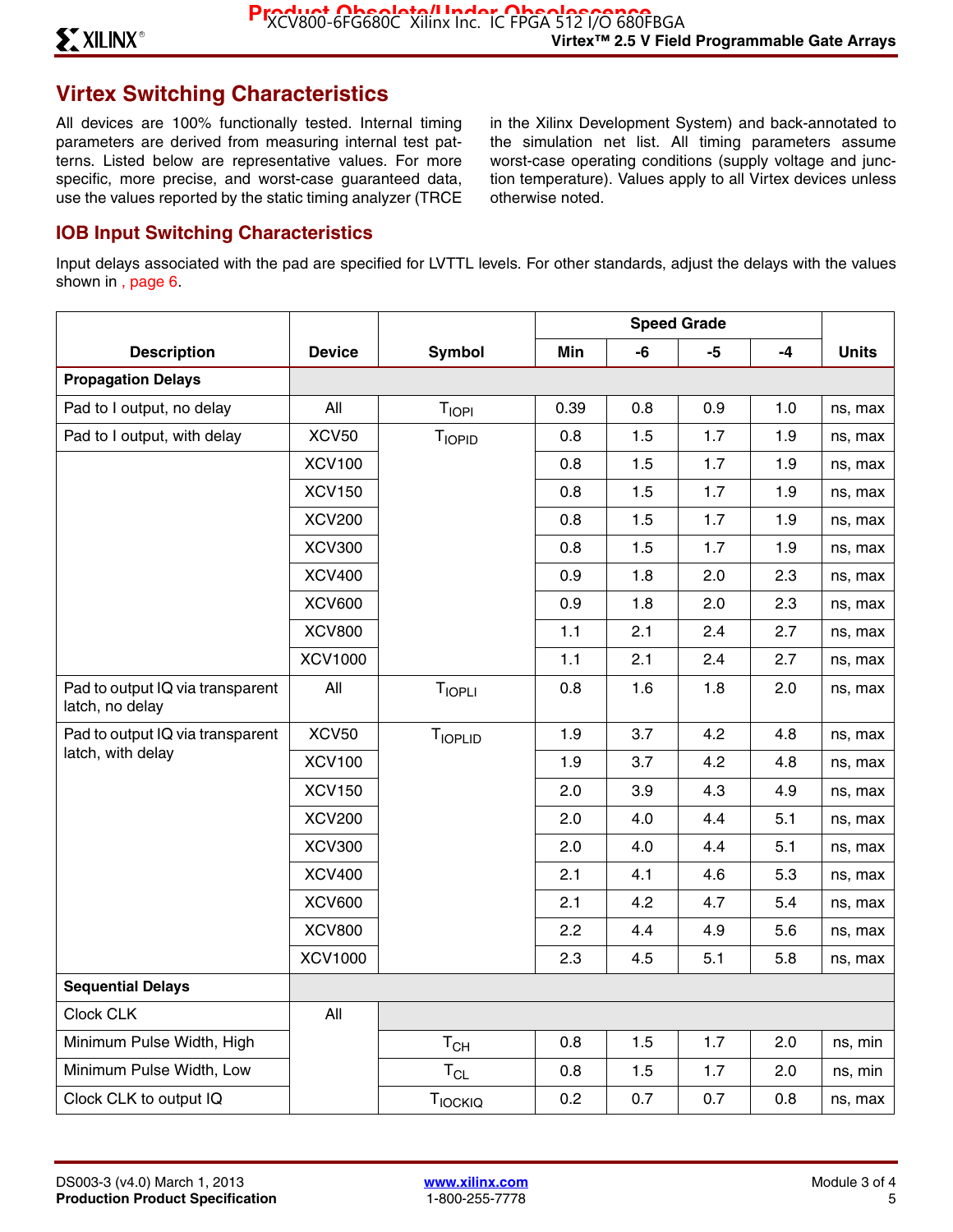|                                                                                        |               |                               |        |       | <b>Speed Grade</b>            |       |              |
|----------------------------------------------------------------------------------------|---------------|-------------------------------|--------|-------|-------------------------------|-------|--------------|
| <b>Description</b>                                                                     | <b>Device</b> | <b>Symbol</b>                 | Min    | -6    | -5                            | $-4$  | <b>Units</b> |
| Setup and Hold Times with respect to Clock CLK at IOB input<br>register <sup>(1)</sup> |               |                               |        |       | <b>Setup Time / Hold Time</b> |       |              |
| Pad, no delay                                                                          | All           | TIOPICK <sup>T</sup> IOICKP   | 0.8/0  | 1.6/0 | 1.8/0                         | 2.0/0 | ns, min      |
| Pad, with delay                                                                        | <b>XCV50</b>  | TIOPICKD <sup>T</sup> IOICKPD | 1.9/0  | 3.7/0 | 4.1/0                         | 4.7/0 | ns, min      |
|                                                                                        | <b>XCV100</b> |                               | 1.9/0  | 3.7/0 | 4.1/0                         | 4.7/0 | ns, min      |
|                                                                                        | <b>XCV150</b> |                               | 1.9/0  | 3.8/0 | 4.3/0                         | 4.9/0 | ns, min      |
|                                                                                        | <b>XCV200</b> |                               | 2.0/0  | 3.9/0 | 4.4/0                         | 5.0/0 | ns, min      |
|                                                                                        | <b>XCV300</b> |                               | 2.0/0  | 3.9/0 | 4.4/0                         | 5.0/0 | ns, min      |
|                                                                                        | <b>XCV400</b> |                               | 2.1/0  | 4.1/0 | 4.6/0                         | 5.3/0 | ns, min      |
|                                                                                        | <b>XCV600</b> |                               | 2.1/0  | 4.2/0 | 4.7/0                         | 5.4/0 | ns, min      |
|                                                                                        | <b>XCV800</b> |                               | 2.2/0  | 4.4/0 | 4.9/0                         | 5.6/0 | ns, min      |
|                                                                                        | XCV1000       |                               | 2.3/0  | 4.5/0 | 5.0/0                         | 5.8/0 | ns, min      |
| ICE input                                                                              | All           | TIOICECK <sup>T</sup> IOCKICE | 0.37/0 | 0.8/0 | 0.9/0                         | 1.0/0 | ns, max      |
| <b>Set/Reset Delays</b>                                                                |               |                               |        |       |                               |       |              |
| SR input (IFF, synchronous)                                                            | All           | <b>TIOSRCKI</b>               | 0.49   | 1.0   | 1.1                           | 1.3   | ns, max      |
| SR input to IQ (asynchronous)                                                          | All           | <b>TIOSRIQ</b>                | 0.70   | 1.4   | 1.6                           | 1.8   | ns, max      |
| GSR to output IQ                                                                       | All           | $T_{\tiny{\text{GSRO}}}$      | 4.9    | 9.7   | 10.9                          | 12.5  | ns, max      |

#### **Notes:**

1. A Zero "0" Hold Time listing indicates no hold time or a negative hold time. Negative values cannot be guaranteed "best-case", but if a "0" is listed, there is no positive hold time.

2. Input timing for LVTTL is measured at 1.4 V. For other I/O standards, see Table 3.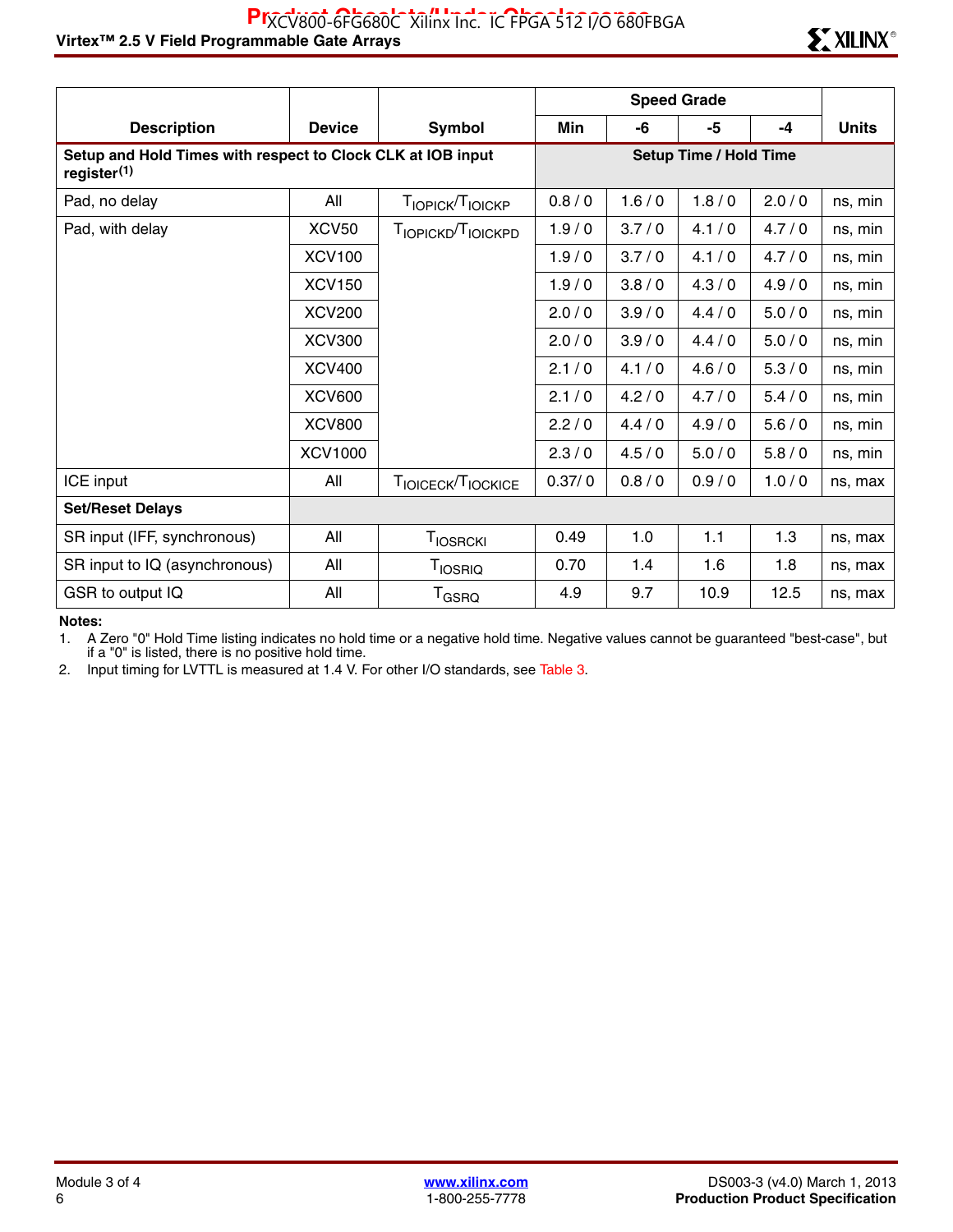## **IOB Input Switching Characteristics Standard Adjustments**

|                                     |                              |                         |         |         | <b>Speed Grade</b> |         |              |
|-------------------------------------|------------------------------|-------------------------|---------|---------|--------------------|---------|--------------|
| <b>Description</b>                  | Symbol                       | Standard <sup>(1)</sup> | Min     | -6      | -5                 | $-4$    | <b>Units</b> |
| <b>Data Input Delay Adjustments</b> |                              |                         |         |         |                    |         |              |
| Standard-specific data input delay  | T <sub>ILVTTL</sub>          | <b>LVTTL</b>            | 0       | 0       | 0                  | 0       | ns           |
| adjustments                         | T <sub>ILVCMOS2</sub>        | LVCMOS2                 | $-0.02$ | $-0.04$ | $-0.04$            | $-0.05$ | ns           |
|                                     | $T_{IPC133}$ 3               | PCI, 33 MHz, 3.3 V      | $-0.05$ | $-0.11$ | $-0.12$            | $-0.14$ | ns           |
|                                     | $T_{\text{IPCI33}_5}$        | PCI, 33 MHz, 5.0 V      | 0.13    | 0.25    | 0.28               | 0.33    | ns           |
|                                     | $T_{IPCl66\_3}$              | PCI, 66 MHz, 3.3 V      | $-0.05$ | $-0.11$ | $-0.12$            | $-0.14$ | ns           |
|                                     | T <sub>IGTL</sub>            | <b>GTL</b>              | 0.10    | 0.20    | 0.23               | 0.26    | ns           |
|                                     | T <sub>IGTLP</sub>           | $GTL+$                  | 0.06    | 0.11    | 0.12               | 0.14    | ns           |
|                                     | $T_{\sf IHSTL}$              | <b>HSTL</b>             | 0.02    | 0.03    | 0.03               | 0.04    | ns           |
|                                     | T <sub>ISSTL2</sub>          | SSTL <sub>2</sub>       | $-0.04$ | $-0.08$ | $-0.09$            | $-0.10$ | ns           |
|                                     | $T_{\sf ISSTL3}$             | SSTL <sub>3</sub>       | $-0.02$ | $-0.04$ | $-0.05$            | $-0.06$ | ns           |
|                                     | $\mathsf{T}_{\mathsf{ICTT}}$ | <b>CTT</b>              | 0.01    | 0.02    | 0.02               | 0.02    | ns           |
|                                     | T <sub>IAGP</sub>            | <b>AGP</b>              | $-0.03$ | $-0.06$ | $-0.07$            | $-0.08$ | ns           |

#### **Notes:**

1. Input timing for LVTTL is measured at 1.4 V. For other I/O standards, see Table 3.

### **IOB Output Switching Characteristics**

Output delays terminating at a pad are specified for LVTTL with 12 mA drive and fast slew rate. For other standards, adjust the delays with the values shown in **IOB Output Switching Characteristics Standard Adjustments**, page 9.

|                                                              |                              |     | <b>Speed Grade</b> |     |     |              |  |
|--------------------------------------------------------------|------------------------------|-----|--------------------|-----|-----|--------------|--|
| <b>Description</b>                                           | Symbol                       | Min | -6                 | -5  | -4  | <b>Units</b> |  |
| <b>Propagation Delays</b>                                    |                              |     |                    |     |     |              |  |
| O input to Pad                                               | T <sub>IOOP</sub>            | 1.2 | 2.9                | 3.2 | 3.5 | ns, max      |  |
| O input to Pad via transparent latch                         | T <sub>IOOLP</sub>           | 1.4 | 3.4                | 3.7 | 4.0 | ns, max      |  |
| <b>3-State Delays</b>                                        |                              |     |                    |     |     |              |  |
| T input to Pad high-impedance $(1)$                          | <b>T</b> <sub>IOTHZ</sub>    | 1.0 | 2.0                | 2.2 | 2.4 | ns, max      |  |
| T input to valid data on Pad                                 | <b>T</b> IOTON               | 1.4 | 3.1                | 3.3 | 3.7 | ns, max      |  |
| T input to Pad high-impedance via<br>transparent latch $(1)$ | <b>TIOTLPHZ</b>              | 1.2 | 2.4                | 2.6 | 3.0 | ns, max      |  |
| T input to valid data on Pad via<br>transparent latch        | <b>TIOTLPON</b>              | 1.6 | 3.5                | 3.8 | 4.2 | ns, max      |  |
| GTS to Pad high impedance <sup>(1)</sup>                     | $T_{\hbox{\scriptsize GTS}}$ | 2.5 | 4.9                | 5.5 | 6.3 | ns, max      |  |
| <b>Sequential Delays</b>                                     |                              |     |                    |     |     |              |  |
| Clock CLK                                                    |                              |     |                    |     |     |              |  |
| Minimum Pulse Width, High                                    | $\mathsf{T}_{\mathsf{CH}}$   | 0.8 | 1.5                | 1.7 | 2.0 | ns, min      |  |
| Minimum Pulse Width, Low                                     | $T_{CL}$                     | 0.8 | 1.5                | 1.7 | 2.0 | ns, min      |  |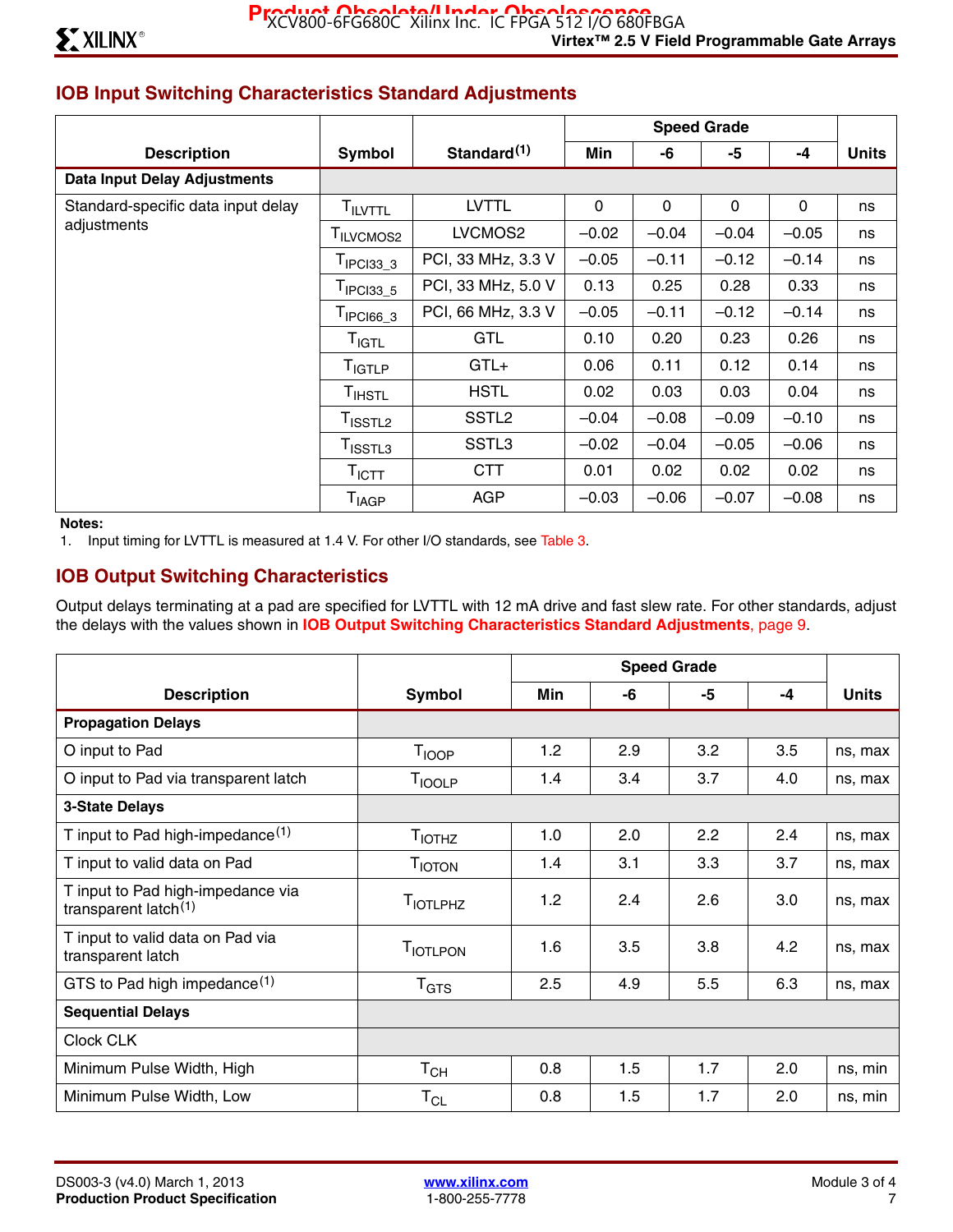#### Virtex™ 2.5 V Field Programmable Gate Arrays Research And The Trust of Text of Trust of Text **Research Arrays** Research Music Research **Ex** XILINX<sup>®</sup> PIXCV800-6FG680C Xilinx Inc. IC FPGA 512 I/O 680FBGA



|                                                                      |                                        |        | <b>Speed Grade</b>            |       |       |              |  |
|----------------------------------------------------------------------|----------------------------------------|--------|-------------------------------|-------|-------|--------------|--|
| <b>Description</b>                                                   | Symbol                                 | Min    | -6                            | -5    | -4    | <b>Units</b> |  |
| Clock CLK to Pad delay with OBUFT<br>enabled (non-3-state)           | T <sub>IOCKP</sub>                     | 1.0    | 2.9                           | 3.2   | 3.5   | ns, max      |  |
| Clock CLK to Pad high-impedance<br>(synchronous)(1)                  | T <sub>IOCKHZ</sub>                    | 1.1    | 2.3                           | 2.5   | 2.9   | ns, max      |  |
| Clock CLK to valid data on Pad delay, plus<br>enable delay for OBUFT | T <sub>IOCKON</sub>                    | 1.5    | 3.4                           | 3.7   | 4.1   | ns, max      |  |
| Setup and Hold Times before/after Clock CLK(2)                       |                                        |        | <b>Setup Time / Hold Time</b> |       |       |              |  |
| O input                                                              | T <sub>IOOCK</sub> /T <sub>IOCKO</sub> | 0.51/0 | 1.1/0                         | 1.2/0 | 1.3/0 | ns, min      |  |
| OCE input                                                            | TIOOCECK <sup>T</sup> IOCKOCE          | 0.37/0 | 0.8/0                         | 0.9/0 | 1.0/0 | ns, min      |  |
| SR input (OFF)                                                       | TIOSRCKO <sup>T</sup> IOCKOSR          | 0.52/0 | 1.1/0                         | 1.2/0 | 1.4/0 | ns, min      |  |
| 3-State Setup Times, T input                                         | TIOTCK <sup>T</sup> IOCKT              | 0.34/0 | 0.7/0                         | 0.8/0 | 0.9/0 | ns, min      |  |
| 3-State Setup Times, TCE input                                       | TIOTCECK <sup>T</sup> IOCKTCE          | 0.41/0 | 0.9/0                         | 0.9/0 | 1.1/0 | ns, min      |  |
| 3-State Setup Times, SR input (TFF)                                  | TIOSRCKT <sup>T</sup> IOCKTSR          | 0.49/0 | 1.0/0                         | 1.1/0 | 1.3/0 | ns, min      |  |
| <b>Set/Reset Delays</b>                                              |                                        |        |                               |       |       |              |  |
| SR input to Pad (asynchronous)                                       | <b>T</b> <sub>IOSRP</sub>              | 1.6    | 3.8                           | 4.1   | 4.6   | ns, max      |  |
| SR input to Pad high-impedance<br>$(asynchronous)^{(1)}$             | <b>TIOSRHZ</b>                         | 1.6    | 3.1                           | 3.4   | 3.9   | ns, max      |  |
| SR input to valid data on Pad<br>(asynchronous)                      | <b>TIOSRON</b>                         | 2.0    | 4.2                           | 4.6   | 5.1   | ns, max      |  |
| <b>GSR to Pad</b>                                                    | <b>T</b> <sub>IOGSRQ</sub>             | 4.9    | 9.7                           | 10.9  | 12.5  | ns, max      |  |

**Notes:** 

1. 3-state turn-off delays should not be adjusted.

2. A Zero "0" Hold Time listing indicates no hold time or a negative hold time. Negative values can not be guaranteed "best-case", but if a "0" is listed, there is no positive hold time.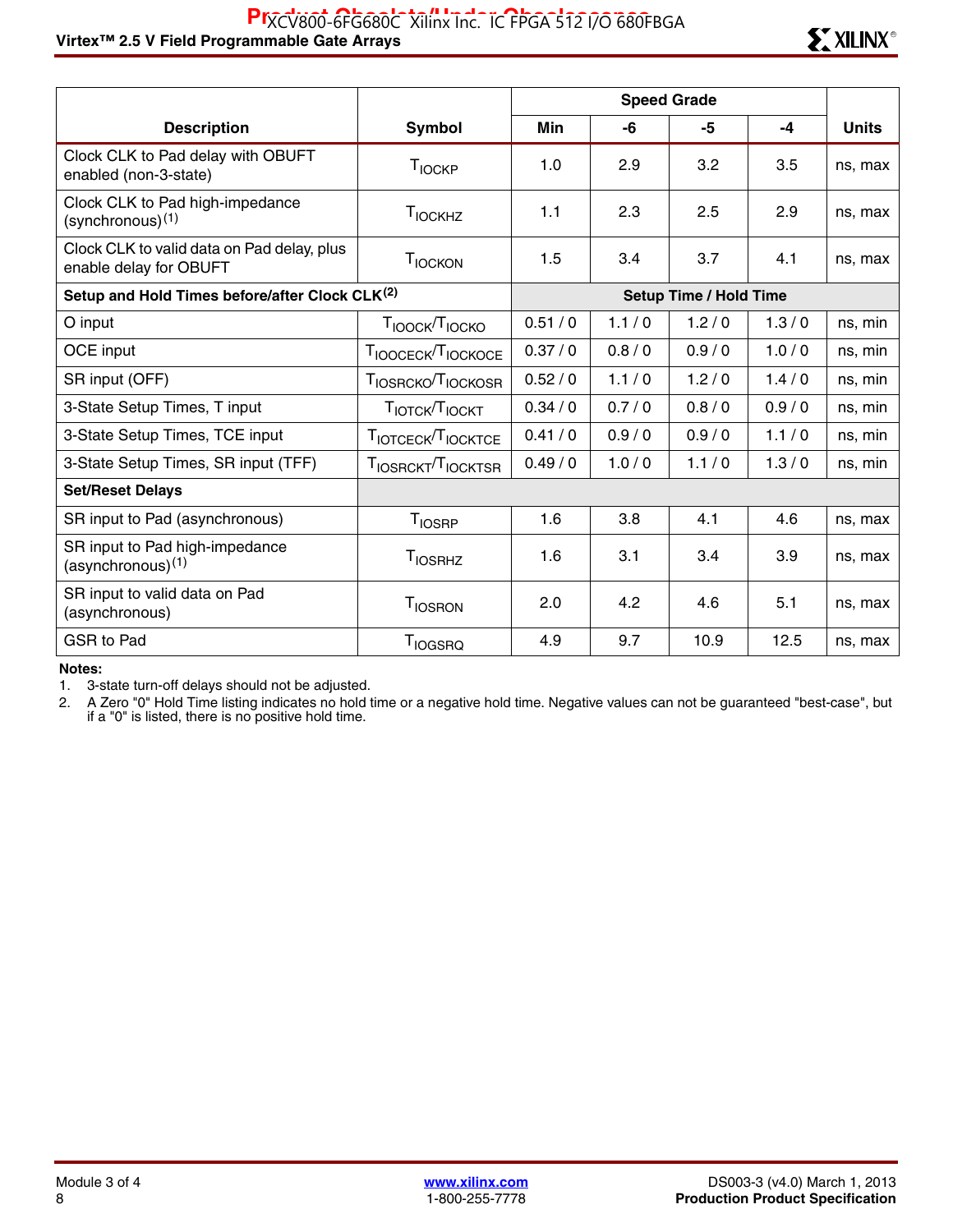## **IOB Output Switching Characteristics Standard Adjustments**

Output delays terminating at a pad are specified for LVTTL with 12 mA drive and fast slew rate. For other standards, adjust the delays by the values shown.

|                                                                          |                                                                                                  |                     | <b>Speed Grade</b> |              |              | Unit        |    |
|--------------------------------------------------------------------------|--------------------------------------------------------------------------------------------------|---------------------|--------------------|--------------|--------------|-------------|----|
| <b>Description</b>                                                       | <b>Symbol</b>                                                                                    | Standard $(1)$      | Min                | -6           | $-5$         | $-4$        | s  |
| <b>Output Delay Adjustments</b>                                          |                                                                                                  |                     |                    |              |              |             |    |
| Standard-specific adjustments for                                        | TOLVTTL S2                                                                                       | LVTTL, Slow, 2 mA   | 4.2                | 14.7         | 15.8         | 17.0        | ns |
| output delays terminating at pads<br>(based on standard capacitive load, | T <sub>OLVTTL_S4</sub>                                                                           | 4 mA                | 2.5                | 7.5          | 8.0          | 8.6         | ns |
| CsI)                                                                     | T <sub>OLVTTL_S6</sub>                                                                           | 6 mA                | 1.8                | 4.8          | 5.1          | 5.6         | ns |
|                                                                          | TOLVTTL_S8                                                                                       | 8 mA                | 1.2                | 3.0          | 3.3          | 3.5         | ns |
|                                                                          | TOLVTTL_S12                                                                                      | 12 mA               | 1.0                | 1.9          | 2.1          | 2.2         | ns |
|                                                                          | TOLVTTL_S16                                                                                      | 16 mA               | 0.9                | 1.7          | 1.9          | 2.0         | ns |
|                                                                          | TOLVTTL_S24                                                                                      | 24 mA               | 0.8                | 1.3          | 1.4          | 1.6         | ns |
|                                                                          | T <sub>OLVTTL_F2</sub>                                                                           | LVTTL, Fast, 2mA    | 1.9                | 13.1         | 14.0         | 15.1        | ns |
|                                                                          | $\mathsf{T}_{\mathsf{OLVTTL\_F4}}$                                                               | 4 mA                | 0.7                | 5.3          | 5.7          | 6.1         | ns |
|                                                                          | TOLVTTL_F6                                                                                       | 6 mA                | 0.2                | 3.1          | 3.3          | 3.6         | ns |
|                                                                          | TOLVTTL_F8                                                                                       | 8 mA                | 0.1                | 1.0          | 1.1          | 1.2         | ns |
|                                                                          | TOLVTTL_F12                                                                                      | 12 mA               | $\mathsf{O}$       | $\mathsf{O}$ | $\mathsf{O}$ | $\mathbf 0$ | ns |
|                                                                          | TOLVTTL_F16                                                                                      | 16 mA               | $-0.10$            | $-0.05$      | $-0.05$      | $-0.05$     | ns |
|                                                                          | TOLVTTL_F24                                                                                      | 24 mA               | $-0.10$            | $-0.20$      | $-0.21$      | $-0.23$     | ns |
|                                                                          | T <sub>OLVCMOS2</sub>                                                                            | LVCMOS2             | 0.10               | 0.10         | 0.11         | 0.12        | ns |
|                                                                          | $TOPCI33_3$                                                                                      | PCI, 33 MHz, 3.3 V  | 0.50               | 2.3          | 2.5          | 2.7         | ns |
|                                                                          | $T_{OPC133\_5}$                                                                                  | PCI, 33 MHz, 5.0 V  | 0.40               | 2.8          | 3.0          | 3.3         | ns |
|                                                                          | $T$ OPCI66_3                                                                                     | PCI, 66 MHz, 3.3 V  | 0.10               | $-0.40$      | $-0.42$      | $-0.46$     | ns |
|                                                                          | <b>TOGTL</b>                                                                                     | <b>GTL</b>          | 0.6                | 0.50         | 0.54         | 0.6         | ns |
|                                                                          | <b>TOGTLP</b>                                                                                    | $GTL+$              | 0.7                | 0.8          | 0.9          | 1.0         | ns |
|                                                                          | T <sub>OHSTL_I</sub>                                                                             | <b>HSTLI</b>        | 0.10               | $-0.50$      | $-0.53$      | $-0.5$      | ns |
|                                                                          | TOHSTL_III                                                                                       | HSTL III            | $-0.10$            | $-0.9$       | $-0.9$       | $-1.0$      | ns |
|                                                                          | TOHSTL_IV                                                                                        | <b>HSTLIV</b>       | $-0.20$            | $-1.0$       | $-1.0$       | $-1.1$      | ns |
|                                                                          | $T_{OSSTL2\_I}$                                                                                  | SSTL <sub>2</sub> I | $-0.10$            | $-0.50$      | $-0.53$      | $-0.5$      | ns |
|                                                                          | T <sub>OSSLT2_II</sub>                                                                           | SSTL2 II            | $-0.20$            | $-0.9$       | $-0.9$       | $-1.0$      | ns |
|                                                                          | $T_{\text{OSSTL3\_I}}$                                                                           | SSTL31              | $-0.20$            | $-0.50$      | $-0.53$      | $-0.5$      | ns |
|                                                                          | $\mathsf{T}_{\mathsf{O} {\mathsf{S}} {\mathsf{S}}\mathsf{T} {\mathsf{L}} 3 \_{{\mathsf{I}} 1} }$ | <b>SSTL3 II</b>     | $-0.30$            | $-1.0$       | $-1.0$       | $-1.1$      | ns |
|                                                                          | $\mathsf{T}_{\mathsf{OCTT}}$                                                                     | <b>CTT</b>          | 0                  | $-0.6$       | $-0.6$       | $-0.6$      | ns |
|                                                                          | T <sub>OAGP</sub>                                                                                | AGP                 | 0                  | $-0.9$       | $-0.9$       | $-1.0$      | ns |

**Notes:** 

1. Output timing is measured at 1.4 V with 35 pF external capacitive load for LVTTL. For other I/O standards and different loads, see Table 2 and Table 3.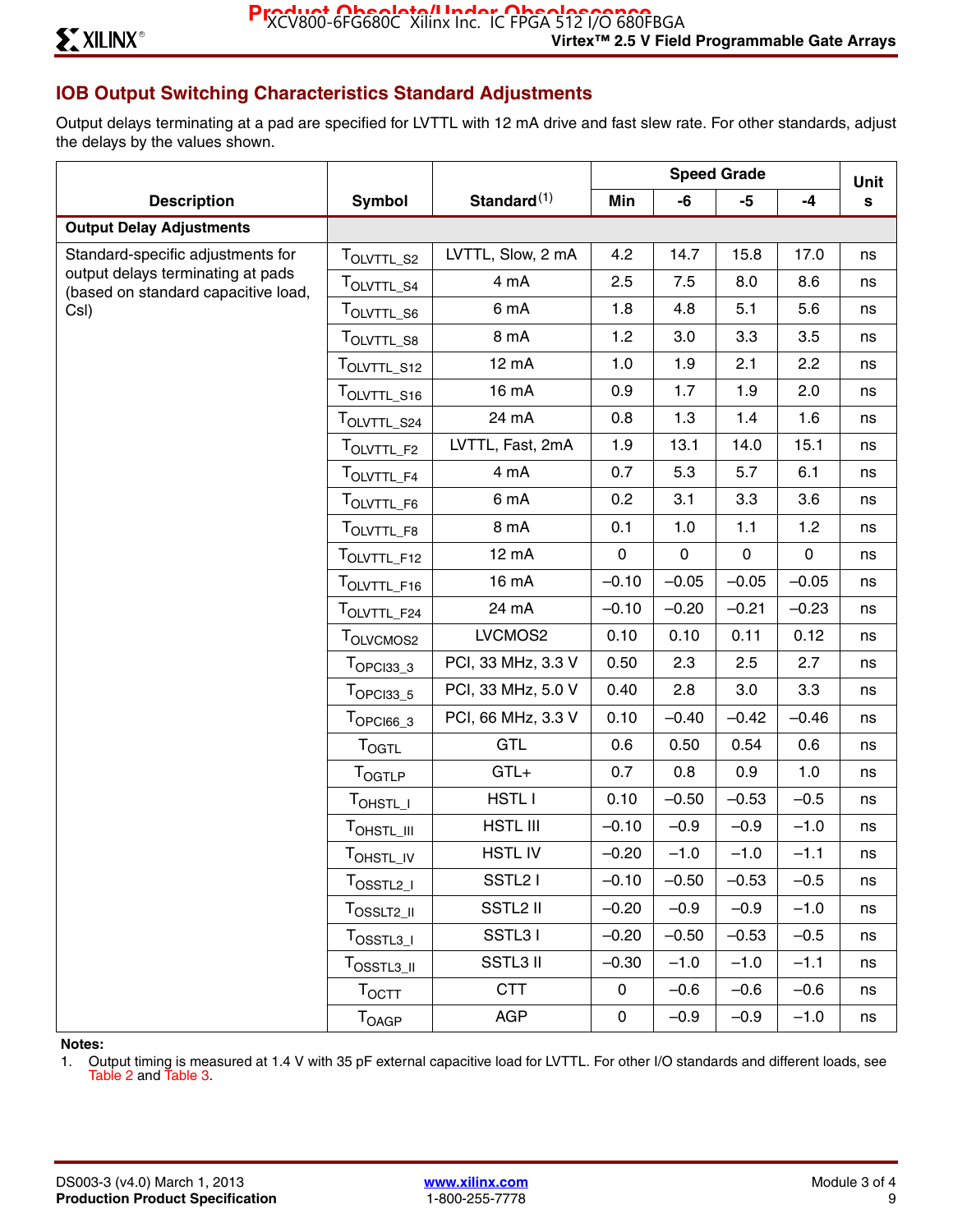#### **Calculation of T<sub>ioop</sub> as a Function of Capacitance**

T<sub>ioop</sub> is the propagation delay from the O Input of the IOB to the pad. The values for  $T_{\text{loop}}$  were based on the standard capacitive load (Csl) for each I/O standard as listed in Table 2.

|  |  |  |  | Table 2: Constants for Calculating T <sub>ioor</sub> |  |
|--|--|--|--|------------------------------------------------------|--|
|--|--|--|--|------------------------------------------------------|--|

|                                  | Csl  | fl      |
|----------------------------------|------|---------|
| <b>Standard</b>                  | (pF) | (ns/pF) |
| LVTTL Fast Slew Rate, 2mA drive  | 35   | 0.41    |
| LVTTL Fast Slew Rate, 4mA drive  | 35   | 0.20    |
| LVTTL Fast Slew Rate, 6mA drive  | 35   | 0.13    |
| LVTTL Fast Slew Rate, 8mA drive  | 35   | 0.079   |
| LVTTL Fast Slew Rate, 12mA drive | 35   | 0.044   |
| LVTTL Fast Slew Rate, 16mA drive | 35   | 0.043   |
| LVTTL Fast Slew Rate, 24mA drive | 35   | 0.033   |
| LVTTL Slow Slew Rate, 2mA drive  | 35   | 0.41    |
| LVTTL Slow Slew Rate, 4mA drive  | 35   | 0.20    |
| LVTTL Slow Slew Rate, 6mA drive  | 35   | 0.100   |
| LVTTL Slow Slew Rate, 8mA drive  | 35   | 0.086   |
| LVTTL Slow Slew Rate, 12mA drive | 35   | 0.058   |
| LVTTL Slow Slew Rate, 16mA drive | 35   | 0.050   |
| LVTTL Slow Slew Rate, 24mA drive | 35   | 0.048   |
| LVCMOS2                          | 35   | 0.041   |
| PCI 33MHz 5V                     | 50   | 0.050   |
| PCI 33MHZ 3.3 V                  | 10   | 0.050   |
| PCI 66 MHz 3.3 V                 | 10   | 0.033   |
| <b>GTL</b>                       | 0    | 0.014   |
| $GTL+$                           | 0    | 0.017   |
| HSTL Class I                     | 20   | 0.022   |
| <b>HSTL Class III</b>            | 20   | 0.016   |
| <b>HSTL Class IV</b>             | 20   | 0.014   |
| SSTL2 Class I                    | 30   | 0.028   |
| <b>SSTL2 Class II</b>            | 30   | 0.016   |
| SSTL3 Class I                    | 30   | 0.029   |
| <b>SSTL3 Class II</b>            | 30   | 0.016   |
| <b>CTT</b>                       | 20   | 0.035   |
| <b>AGP</b>                       | 10   | 0.037   |

**Notes:** 

2. I/O standard measurements are reflected in the IBIS model information except where the IBIS format precludes it.

For other capacitive loads, use the formulas below to calculate the corresponding  $T_{\text{ioop}}$ .

$$
T_{\text{ioop}} = T_{\text{ioop}} + T_{\text{opadjust}} + (C_{\text{load}} - C_{\text{sl}}) * \text{fl}
$$

Where:

T<sub>opadjust</sub> is reported above in the Output Delay Adjustment section.

**C**<sub>load</sub> is the capacitive load for the design.

| <b>Standard</b>       | V <sub>I</sub> (1)                     | V <sub>H</sub> (1)                     | Meas.<br><b>Point</b> | $\mathsf{v}_\mathsf{REF}$<br>Typ $^{(2)}$ |
|-----------------------|----------------------------------------|----------------------------------------|-----------------------|-------------------------------------------|
| <b>LVTTL</b>          | 0                                      | 3                                      | 1.4                   |                                           |
| LVCMOS2               | 0                                      | 2.5                                    | 1.125                 |                                           |
| PCI33 5               | Per PCI Spec                           |                                        |                       |                                           |
| PCI33_3               | Per PCI Spec                           |                                        |                       |                                           |
| PCI66_3               | Per PCI Spec                           |                                        |                       |                                           |
| GTL                   | $V_{\text{REF}}$ -0.2                  | $V_{\text{BFE}}$ +0.2                  | $V_{\sf{REF}}$        | 0.80                                      |
| $GTL+$                | $V_{REF}$ -0.2                         | $V_{REF}$ +0.2                         | $V_{REF}$             | 1.0                                       |
| <b>HSTL Class I</b>   | $V_{REF}$ -0.5                         | $V_{REF}$ +0.5                         | $V_{REF}$             | 0.75                                      |
| <b>HSTL Class III</b> | $V_{REF}$ -0.5                         | $V_{REF}$ +0.5                         | V <sub>REF</sub>      | 0.90                                      |
| <b>HSTL Class IV</b>  | $V_{REF}-0.5$                          | $V_{\text{REF}}$ +0.5                  | V <sub>REF</sub>      | 0.90                                      |
| SSTL3 I & II          | $V_{\text{REF}}$ –1.0                  | $V_{REF}$ +1.0                         | $V_{BFF}$             | 1.5                                       |
| SSTL2   & II          | $V_{REF}$ -0.75                        | $V_{REF}$ +0.75                        | $V_{REF}$             | 1.25                                      |
| CTT                   | $V_{REF}$ -0.2                         | $V_{\text{REF}}$ +0.2                  | $V_{REF}$             | 1.5                                       |
| AGP                   | $V_{REF}$ –<br>(0.2xV <sub>CCO</sub> ) | $V_{REF}$ +<br>(0.2xV <sub>CCO</sub> ) | $V_{REF}$             | Per<br>AGP<br>Spec                        |

#### **Notes:**

3. I/O parameter measurements are made with the capacitance values shown in Table 2. See Application Note XAPP133 on **[www.xilinx.com](http://www.xilinx.com)** for appropriate terminations.

4. I/O standard measurements are reflected in the IBIS model information except where the IBIS format precludes it.

<sup>1.</sup> I/O parameter measurements are made with the capacitance values shown above. See Application Note XAPP133 on **[www.xilinx.com](http://www.xilinx.com)** for appropriate terminations.

<sup>1.</sup> Input waveform switches between  $V_{L}$  and  $V_{H}$ .

<sup>2.</sup> Measurements are made at VREF (Typ), Maximum, and Minimum. Worst-case values are reported.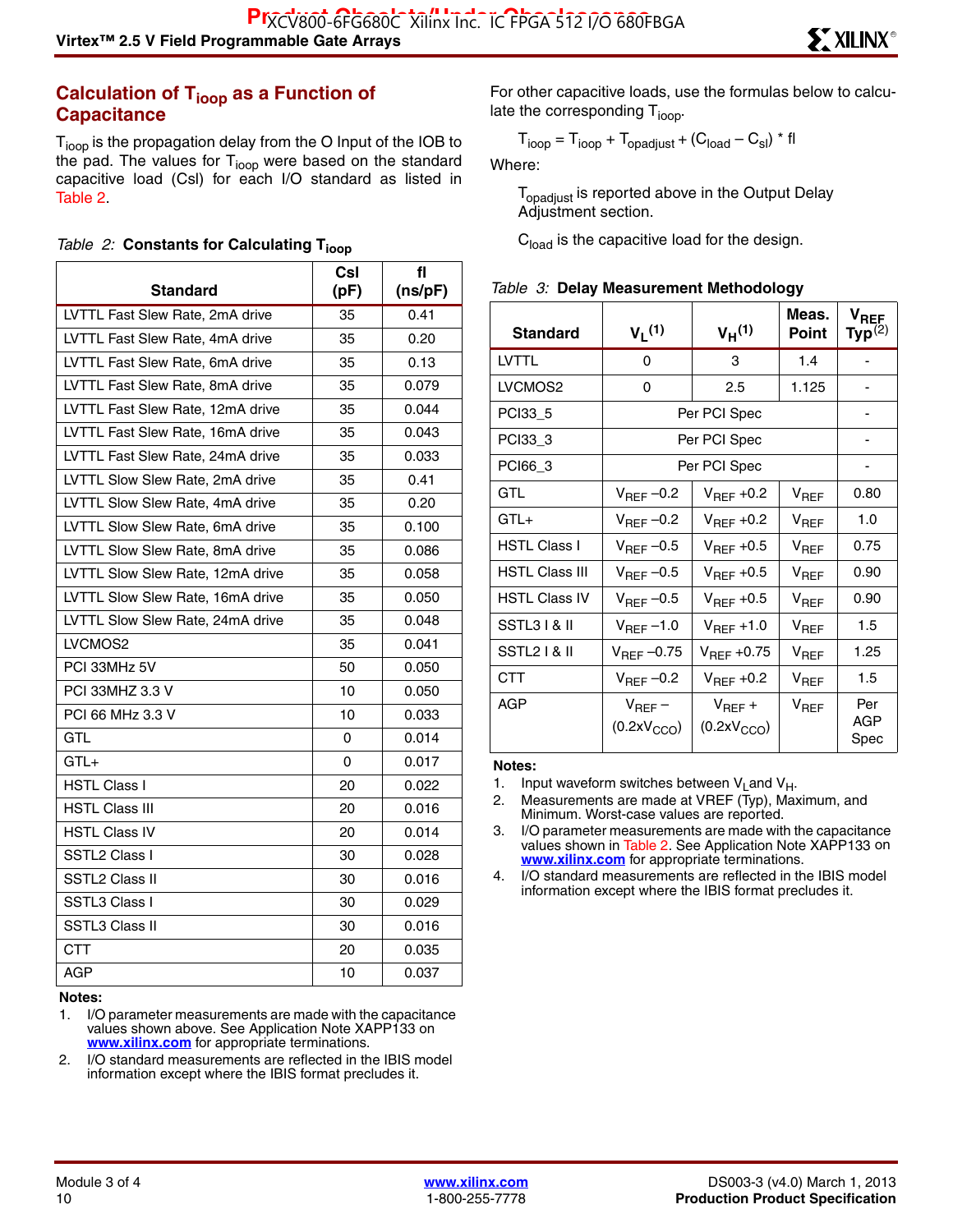## **Clock Distribution Guidelines**

|                                          |               |                   | <b>Speed Grade</b> |      |      |              |
|------------------------------------------|---------------|-------------------|--------------------|------|------|--------------|
| <b>Description</b>                       | <b>Device</b> | <b>Symbol</b>     | -6                 | -5   | -4   | <b>Units</b> |
| Global Clock Skew <sup>(1)</sup>         |               |                   |                    |      |      |              |
| Global Clock Skew between IOB Flip-flops | <b>XCV50</b>  | <b>T</b> GSKEWIOB | 0.10               | 0.12 | 0.14 | ns, max      |
|                                          | <b>XCV100</b> |                   | 0.12               | 0.13 | 0.15 | ns, max      |
|                                          | <b>XCV150</b> |                   | 0.12               | 0.13 | 0.15 | ns, max      |
|                                          | <b>XCV200</b> |                   | 0.13               | 0.14 | 0.16 | ns, max      |
|                                          | <b>XCV300</b> |                   | 0.14               | 0.16 | 0.18 | ns, max      |
|                                          | <b>XCV400</b> |                   | 0.13               | 0.13 | 0.14 | ns, max      |
|                                          | <b>XCV600</b> |                   | 0.14               | 0.15 | 0.17 | ns, max      |
|                                          | <b>XCV800</b> |                   | 0.16               | 0.17 | 0.20 | ns, max      |
|                                          | XCV1000       |                   | 0.20               | 0.23 | 0.25 | ns, max      |

**Notes:** 

1. These clock-skew delays are provided for guidance only. They reflect the delays encountered in a typical design under worst-case conditions. Precise values for a particular design are provided by the timing analyzer.

### **Clock Distribution Switching Characteristics**

|                                         |                             | <b>Speed Grade</b> |     |     |     |              |
|-----------------------------------------|-----------------------------|--------------------|-----|-----|-----|--------------|
| <b>Description</b>                      | Symbol                      | Min                | -6  | -5  | -4  | <b>Units</b> |
| <b>GCLK IOB and Buffer</b>              |                             |                    |     |     |     |              |
| Global Clock PAD to output.             | <sup>l</sup> GPIO           | 0.33               | 0.7 | 0.8 | 0.9 | ns, max      |
| Global Clock Buffer I input to O output | $\mathsf{T}_{\mathsf{GIO}}$ | 0.34               | 0.7 | 0.8 | 0.9 | ns, max      |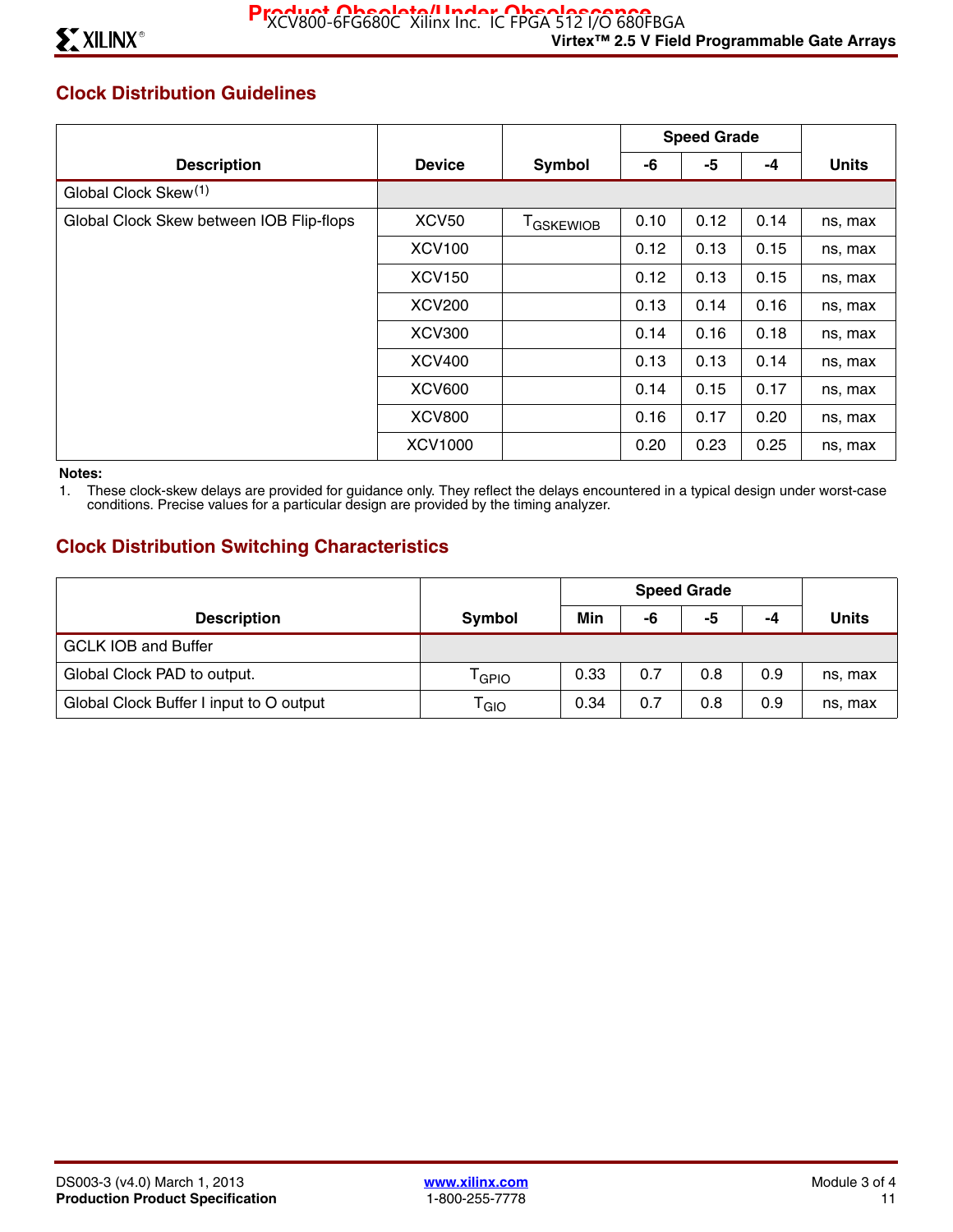# **I/O Standard Global Clock Input Adjustments**

|                                                           |                                     |                                  |             |           | <b>Speed Grade</b> |             |              |
|-----------------------------------------------------------|-------------------------------------|----------------------------------|-------------|-----------|--------------------|-------------|--------------|
| <b>Description</b>                                        | <b>Symbol</b>                       | Standard $(1)$                   | Min         | -6        | $-5$               | $-4$        | <b>Units</b> |
| Data Input Delay Adjustments                              |                                     |                                  |             |           |                    |             |              |
| Standard-specific global clock input<br>delay adjustments | <b>TGPLVTTL</b>                     | <b>LVTTL</b>                     | $\mathbf 0$ | $\pmb{0}$ | $\mathbf 0$        | $\mathbf 0$ | ns,<br>max   |
|                                                           | <b>T</b> GPLVCMOS<br>$\overline{2}$ | LVCMOS2                          | $-0.02$     | $-0.04$   | $-0.04$            | $-0.05$     | ns,<br>max   |
|                                                           | $TGPPCI33_3$                        | PCI, 33 MHz, 3.3<br>V            | $-0.05$     | $-0.11$   | $-0.12$            | $-0.14$     | ns,<br>max   |
|                                                           | $TGPPC133_5$                        | PCI, 33 MHz, 5.0<br>$\mathsf{V}$ | 0.13        | 0.25      | 0.28               | 0.33        | ns,<br>max   |
|                                                           | $TGPPCI66_3$                        | PCI, 66 MHz, 3.3<br>V            | $-0.05$     | $-0.11$   | $-0.12$            | $-0.14$     | ns,<br>max   |
|                                                           | <b>T</b> GPGTL                      | GTL                              | 0.7         | 0.8       | 0.9                | 0.9         | ns,<br>max   |
|                                                           | T <sub>GPGTLP</sub>                 | $GTL+$                           | 0.7         | 0.8       | 0.8                | 0.8         | ns,<br>max   |
|                                                           | TGPHSTL                             | <b>HSTL</b>                      | 0.7         | 0.7       | 0.7                | 0.7         | ns,<br>max   |
|                                                           | T <sub>GPSSTL2</sub>                | SSTL <sub>2</sub>                | 0.6         | 0.52      | 0.51               | 0.50        | ns,<br>max   |
|                                                           | T <sub>GPSSTL3</sub>                | SSTL3                            | 0.6         | 0.6       | 0.55               | 0.54        | ns,<br>max   |
|                                                           | T <sub>GPCTT</sub>                  | <b>CTT</b>                       | 0.7         | 0.7       | 0.7                | 0.7         | ns,<br>max   |
|                                                           | T <sub>GPAGP</sub>                  | <b>AGP</b>                       | 0.6         | 0.54      | 0.53               | 0.52        | ns,<br>max   |

#### **Notes:**

1. Input timing for GPLVTTL is measured at 1.4 V. For other I/O standards, see Table 3.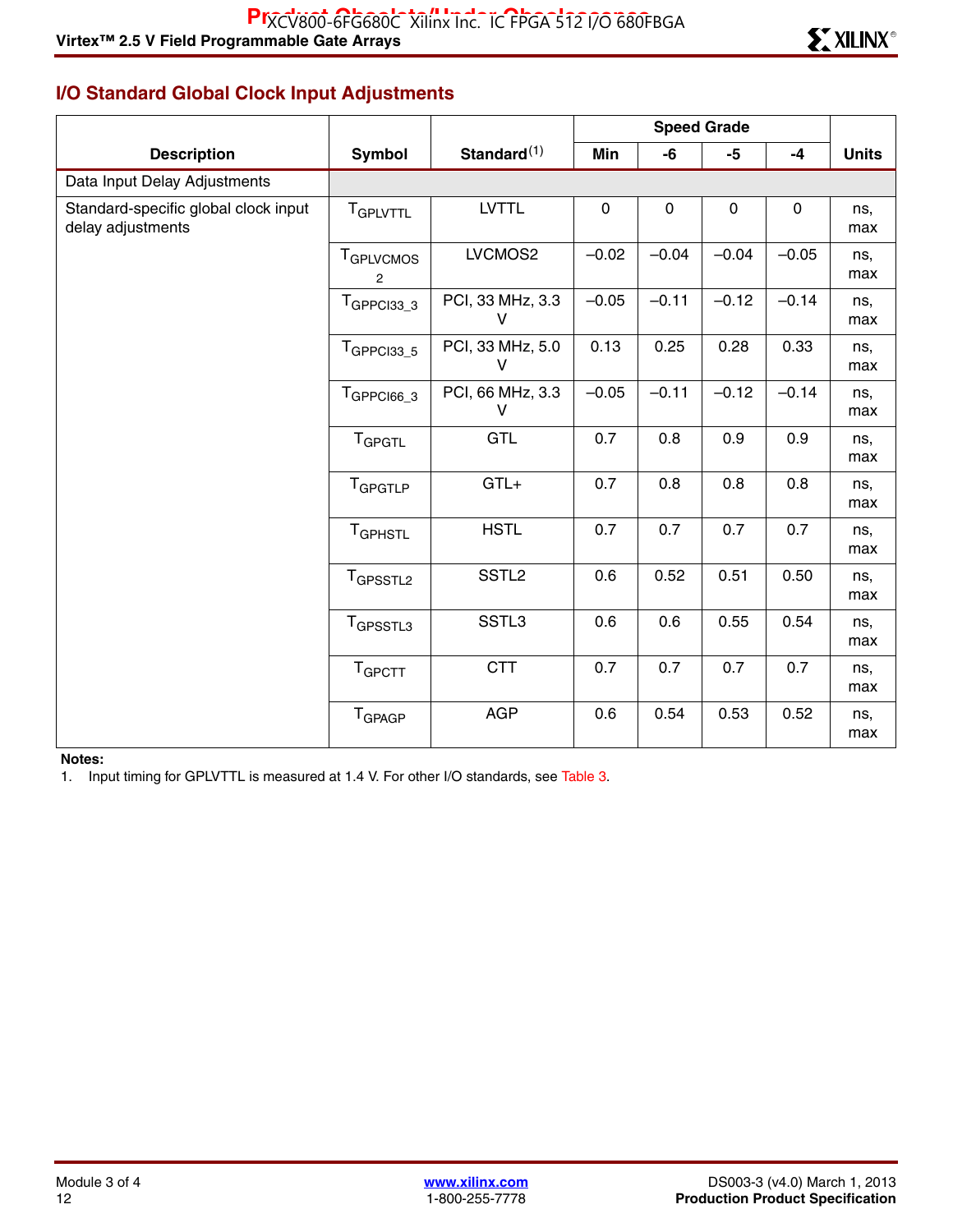# **CLB Switching Characteristics**

Delays originating at F/G inputs vary slightly according to the input used. The values listed below are worst-case. Precise values are provided by the timing analyzer.

|                                                                         |                                          |          | <b>Speed Grade</b>     |       |       |              |
|-------------------------------------------------------------------------|------------------------------------------|----------|------------------------|-------|-------|--------------|
| <b>Description</b>                                                      | Symbol                                   | Min      | -6                     | -5    | -4    | <b>Units</b> |
| <b>Combinatorial Delays</b>                                             |                                          |          |                        |       |       |              |
| 4-input function: F/G inputs to X/Y outputs                             | $T_{ILO}$                                | 0.29     | 0.6                    | 0.7   | 0.8   | ns, max      |
| 5-input function: F/G inputs to F5 output                               | $T_{IF5}$                                | 0.32     | 0.7                    | 0.8   | 0.9   | ns, max      |
| 5-input function: F/G inputs to X output                                | $T_{IF5X}$                               | 0.36     | 0.8                    | 0.8   | 1.0   | ns, max      |
| 6-input function: F/G inputs to Y output via F6 MUX                     | $T_{IF6Y}$                               | 0.44     | 0.9                    | 1.0   | 1.2   | ns, max      |
| 6-input function: F5IN input to Y output                                | T <sub>F5INY</sub>                       | 0.17     | 0.32                   | 0.36  | 0.42  | ns, max      |
| Incremental delay routing through transparent latch<br>to XQ/YQ outputs | TIFNCTL                                  | 0.31     | 0.7                    | 0.7   | 0.8   | ns, max      |
| BY input to YB output                                                   | T <sub>BYYB</sub>                        | 0.27     | 0.53                   | 0.6   | 0.7   | ns, max      |
| <b>Sequential Delays</b>                                                |                                          |          |                        |       |       |              |
| FF Clock CLK to XQ/YQ outputs                                           | T <sub>CKO</sub>                         | 0.54     | 1.1                    | 1.2   | 1.4   | ns, max      |
| Latch Clock CLK to XQ/YQ outputs                                        | <b>T<sub>CKLO</sub></b>                  | 0.6      | 1.2                    | 1.4   | 1.6   | ns, max      |
| Setup and Hold Times before/after Clock CLK <sup>(1)</sup>              |                                          |          | Setup Time / Hold Time |       |       |              |
| 4-input function: F/G Inputs                                            | $T_{\text{ICK}}/T_{\text{CKI}}$          | 0.6/0    | 1.2/0                  | 1.4/0 | 1.5/0 | ns, min      |
| 5-input function: F/G inputs                                            | T <sub>IF5CK</sub> /T <sub>CKIF5</sub>   | 0.7/0    | 1.3/0                  | 1.5/0 | 1.7/0 | ns, min      |
| 6-input function: F5IN input                                            | T <sub>F5INCK</sub> /T <sub>CKF5IN</sub> | 0.46/0   | 1.0/0                  | 1.1/0 | 1.2/0 | ns, min      |
| 6-input function: F/G inputs via F6 MUX                                 | T <sub>IF6CK</sub> /T <sub>CKIF6</sub>   | 0.8/0    | 1.5/0                  | 1.7/0 | 1.9/0 | ns, min      |
| BX/BY inputs                                                            | T <sub>DICK</sub> /T <sub>CKDI</sub>     | 0.30 / 0 | 0.6/0                  | 0.7/0 | 0.8/0 | ns, min      |
| CE input                                                                | T <sub>CECK</sub> /T <sub>CKCE</sub>     | 0.37/0   | 0.8/0                  | 0.9/0 | 1.0/0 | ns, min      |
| SR/BY inputs (synchronous)                                              | T <sub>RCK</sub> T <sub>CKR</sub>        | 0.33/0   | 0.7/0                  | 0.8/0 | 0.9/0 | ns, min      |
| Clock CLK                                                               |                                          |          |                        |       |       |              |
| Minimum Pulse Width, High                                               | $T_{CH}$                                 | 0.8      | 1.5                    | 1.7   | 2.0   | ns, min      |
| Minimum Pulse Width, Low                                                | $T_{CL}$                                 | 0.8      | 1.5                    | 1.7   | 2.0   | ns, min      |
| Set/Reset                                                               |                                          |          |                        |       |       |              |
| Minimum Pulse Width, SR/BY inputs                                       | <b>T</b> <sub>RPW</sub>                  | 1.3      | 2.5                    | 2.8   | 3.3   | ns, min      |
| Delay from SR/BY inputs to XQ/YQ outputs<br>(asynchronous)              | $T_{\sf RQ}$                             | 0.54     | 1.1                    | 1.3   | 1.4   | ns, max      |
| Delay from GSR to XQ/YQ outputs                                         | <b>T</b> <sub>IOGSRQ</sub>               | 4.9      | 9.7                    | 10.9  | 12.5  | ns, max      |
| Toggle Frequency (MHz) (for export control)                             | $F_{TOG}$ (MHz)                          | 625      | 333                    | 294   | 250   | <b>MHz</b>   |

#### **Notes:**

1. A Zero "0" Hold Time listing indicates no hold time or a negative hold time. Negative values cannot be guaranteed "best-case", but if a "0" is listed, there is no positive hold time.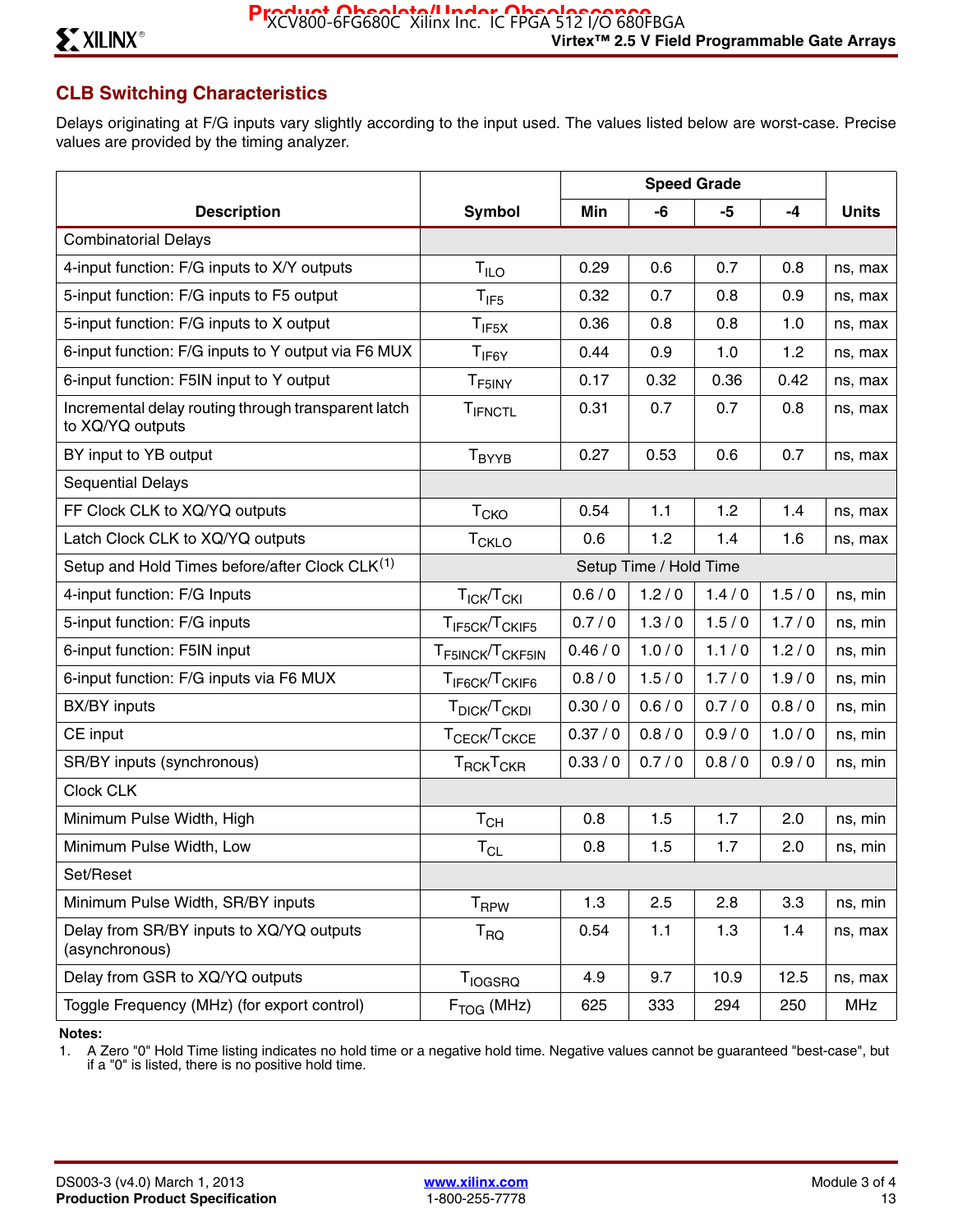## **CLB Arithmetic Switching Characteristics**

Setup times not listed explicitly can be approximated by decreasing the combinatorial delays by the setup time adjustment listed. Precise values are provided by the timing analyzer.

| <b>Description</b>                             | <b>Symbol</b>                        | Min    | -6    | -5    | $-4$  | <b>Units</b> |
|------------------------------------------------|--------------------------------------|--------|-------|-------|-------|--------------|
| <b>Combinatorial Delays</b>                    |                                      |        |       |       |       |              |
| F operand inputs to X via XOR                  | $T_{OPX}$                            | 0.37   | 0.8   | 0.9   | 1.0   | ns, max      |
| F operand input to XB output                   | T <sub>OPXB</sub>                    | 0.54   | 1.1   | 1.3   | 1.4   | ns, max      |
| F operand input to Y via XOR                   | T <sub>OPY</sub>                     | 0.8    | 1.5   | 1.7   | 2.0   | ns, max      |
| F operand input to YB output                   | T <sub>OPYB</sub>                    | 0.8    | 1.5   | 1.7   | 2.0   | ns, max      |
| F operand input to COUT output                 | <b>TOPCYF</b>                        | 0.6    | 1.2   | 1.3   | 1.5   | ns, max      |
| G operand inputs to Y via XOR                  | <b>TOPGY</b>                         | 0.46   | 1.0   | 1.1   | 1.2   | ns, max      |
| G operand input to YB output                   | T <sub>OPGYB</sub>                   | 0.8    | 1.6   | 1.8   | 2.1   | ns, max      |
| G operand input to COUT output                 | <b>TOPCYG</b>                        | 0.7    | 1.3   | 1.4   | 1.6   | ns, max      |
| BX initialization input to COUT                | $\mathsf{T}_{\mathsf{BXCY}}$         | 0.41   | 0.9   | 1.0   | 1.1   | ns, max      |
| CIN input to X output via XOR                  | $T_{CINX}$                           | 0.21   | 0.41  | 0.46  | 0.53  | ns, max      |
| CIN input to XB                                | <b>TCINXB</b>                        | 0.02   | 0.04  | 0.05  | 0.06  | ns, max      |
| CIN input to Y via XOR                         | $T_{CINY}$                           | 0.23   | 0.46  | 0.52  | 0.6   | ns, max      |
| CIN input to YB                                | T <sub>CINYB</sub>                   | 0.23   | 0.45  | 0.51  | 0.6   | ns, max      |
| CIN input to COUT output                       | $T_{BYP}$                            | 0.05   | 0.09  | 0.10  | 0.11  | ns, max      |
| <b>Multiplier Operation</b>                    |                                      |        |       |       |       |              |
| F1/2 operand inputs to XB output via AND       | T <sub>FANDXB</sub>                  | 0.18   | 0.36  | 0.40  | 0.46  | ns, max      |
| F1/2 operand inputs to YB output via AND       | <b>T</b> FANDYB                      | 0.40   | 0.8   | 0.9   | 1.1   | ns, max      |
| F1/2 operand inputs to COUT output via AND     | T <sub>FANDCY</sub>                  | 0.22   | 0.43  | 0.48  | 0.6   | ns, max      |
| G1/2 operand inputs to YB output via AND       | T <sub>GANDYB</sub>                  | 0.25   | 0.50  | 0.6   | 0.7   | ns, max      |
| G1/2 operand inputs to COUT output via AND     | <b>T</b> GANDCY                      | 0.07   | 0.13  | 0.15  | 0.17  | ns, max      |
| Setup and Hold Times before/after Clock CLK(1) | Setup Time / Hold Time               |        |       |       |       |              |
| CIN input to FFX                               | T <sub>CCKX</sub> /T <sub>CKCX</sub> | 0.50/0 | 1.0/0 | 1.2/0 | 1.3/0 | ns, min      |
| CIN input to FFY                               | T <sub>CCKY</sub> /T <sub>CKCY</sub> | 0.53/0 | 1.1/0 | 1.2/0 | 1.4/0 | ns, min      |

**Notes:** 

1. A Zero "0" Hold Time listing indicates no hold time or a negative hold time. Negative values can not be guaranteed "best-case", but if a "0" is listed, there is no positive hold time.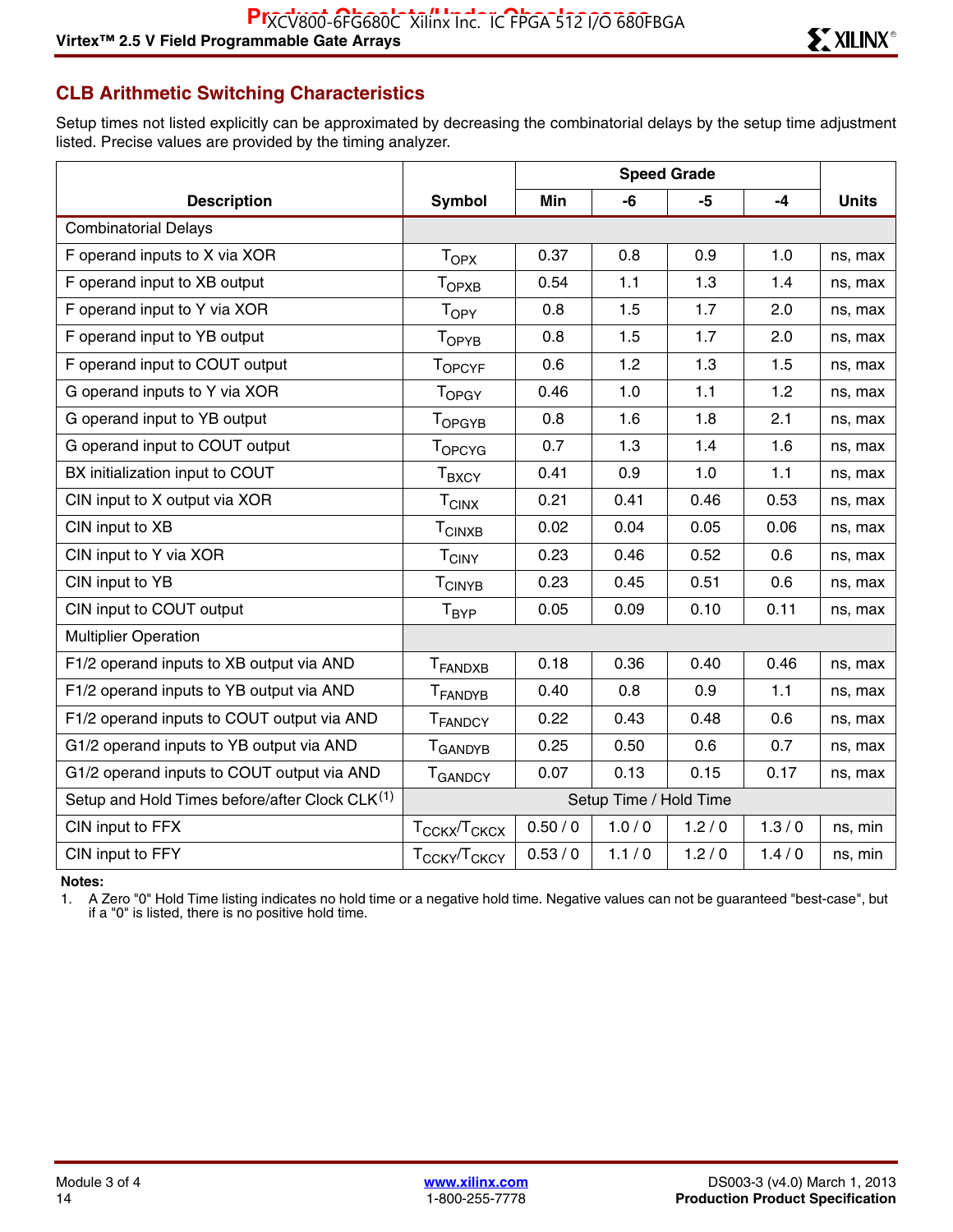# **CLB SelectRAM Switching Characteristics**

|                                                          |                         |          |       | <b>Speed Grade</b> |       |              |
|----------------------------------------------------------|-------------------------|----------|-------|--------------------|-------|--------------|
| <b>Description</b>                                       | Symbol                  | Min      | -6    | -5                 | $-4$  | <b>Units</b> |
| <b>Sequential Delays</b>                                 |                         |          |       |                    |       |              |
| Clock CLK to X/Y outputs (WE active) 16 x 1 mode         | T <sub>SHCKO16</sub>    | 1.2      | 2.3   | 2.6                | 3.0   | ns, max      |
| Clock CLK to X/Y outputs (WE active) 32 x 1 mode         | T <sub>SHCKO32</sub>    | 1.2      | 2.7   | 3.1                | 3.5   | ns, max      |
| Shift-Register Mode                                      |                         |          |       |                    |       |              |
| Clock CLK to X/Y outputs                                 | T <sub>REG</sub>        | 1.2      | 3.7   | 4.1                | 4.7   | ns, max      |
| Setup and Hold Times before/after Clock CLK(1)           | Setup Time / Hold Time  |          |       |                    |       |              |
| F/G address inputs                                       | $T_{AS}/T_{AH}$         | 0.25/0   | 0.5/0 | 0.6/0              | 0.7/0 | ns, min      |
| BX/BY data inputs (DIN)                                  | $T_{DS}/T_{DH}$         | 0.34 / 0 | 0.7/0 | 0.8/0              | 0.9/0 | ns, min      |
| CE input (WE)                                            | $T_{WS}/T_{WH}$         | 0.38 / 0 | 0.8/0 | 0.9/0              | 1.0/0 | ns, min      |
| Shift-Register Mode                                      |                         |          |       |                    |       |              |
| BX/BY data inputs (DIN)                                  | <b>T</b> SHDICK         | 0.34     | 0.7   | 0.8                | 0.9   | ns, min      |
| CE input (WS)                                            | <b>T</b> SHCECK         | 0.38     | 0.8   | 0.9                | 1.0   | ns, min      |
| Clock CLK                                                |                         |          |       |                    |       |              |
| Minimum Pulse Width, High                                | <b>T</b> <sub>WPH</sub> | 1.2      | 2.4   | 2.7                | 3.1   | ns, min      |
| Minimum Pulse Width, Low                                 | T <sub>WPL</sub>        | 1.2      | 2.4   | 2.7                | 3.1   | ns, min      |
| Minimum clock period to meet address write cycle<br>time | $T_{WC}$                | 2.4      | 4.8   | 5.4                | 6.2   | ns, min      |
| Shift-Register Mode                                      |                         |          |       |                    |       |              |
| Minimum Pulse Width, High                                | $T_{\sf SRPH}$          | 1.2      | 2.4   | 2.7                | 3.1   | ns, min      |
| Minimum Pulse Width, Low                                 | <b>T<sub>SRPL</sub></b> | 1.2      | 2.4   | 2.7                | 3.1   | ns, min      |

#### **Notes:**

1. A Zero "0" Hold Time listing indicates no hold time or a negative hold time. Negative values can not be guaranteed "best-case", but if a "0" is listed, there is no positive hold time.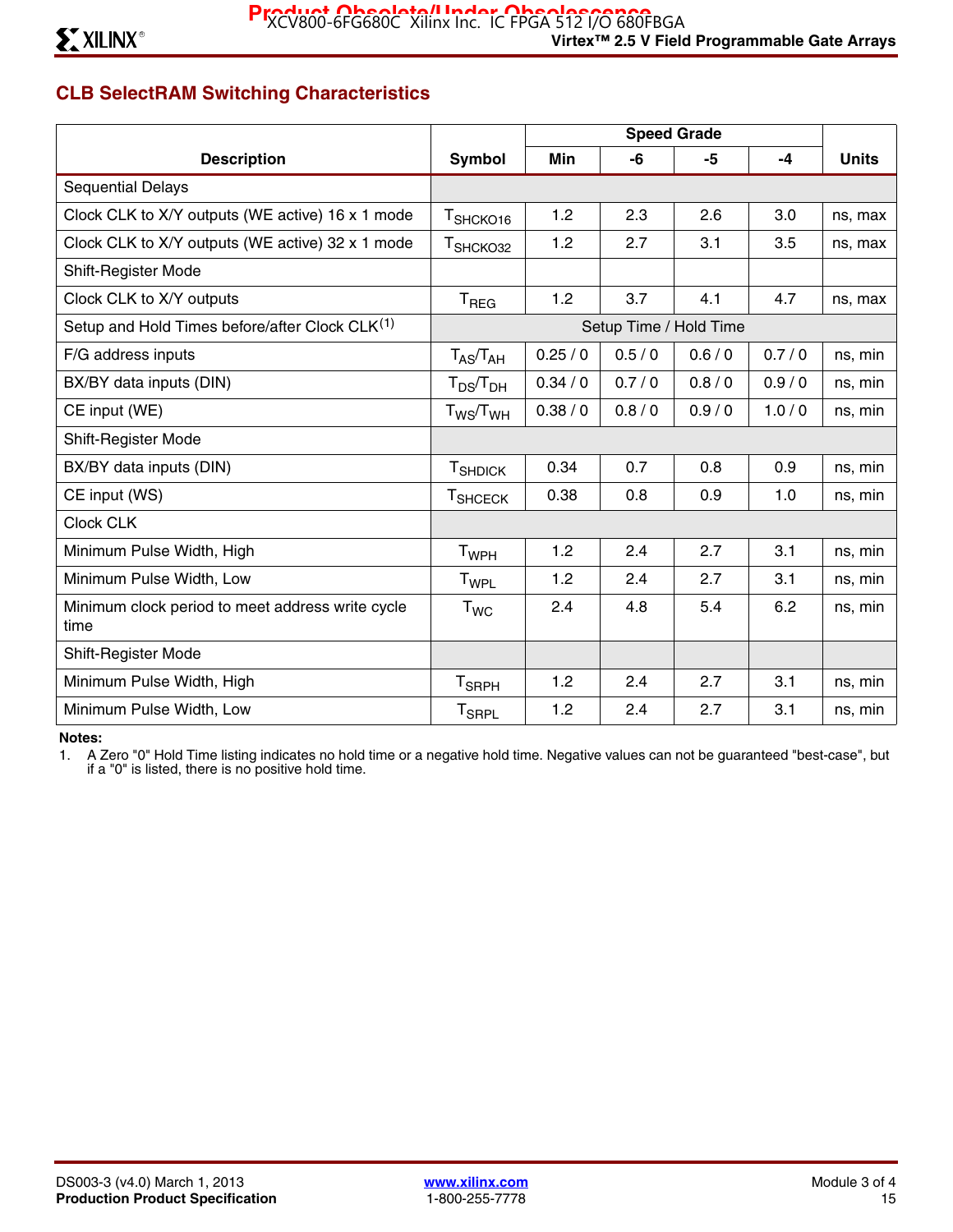# **Block RAM Switching Characteristics**

|                                                            |                                                             |       |       | <b>Speed Grade</b> |       |              |  |
|------------------------------------------------------------|-------------------------------------------------------------|-------|-------|--------------------|-------|--------------|--|
| <b>Description</b>                                         | Symbol                                                      | Min   | -6    | -5                 | $-4$  | <b>Units</b> |  |
| <b>Sequential Delays</b>                                   |                                                             |       |       |                    |       |              |  |
| Clock CLK to DOUT output                                   | $T_{\scriptstyle{\text{BCKO}}}$                             | 1.7   | 3.4   | 3.8                | 4.3   | ns, max      |  |
| Setup and Hold Times before/after Clock CLK <sup>(1)</sup> | Setup Time / Hold Time                                      |       |       |                    |       |              |  |
| <b>ADDR</b> inputs                                         | T <sub>BACK</sub> /T <sub>BCKA</sub>                        | 0.6/0 | 1.2/0 | 1.3/0              | 1.5/0 | ns, min      |  |
| DIN inputs                                                 | T <sub>BDCK</sub> /T <sub>BCKD</sub>                        | 0.6/0 | 1.2/0 | 1.3/0              | 1.5/0 | ns, min      |  |
| EN input                                                   | T <sub>BECK</sub> /T <sub>BCKE</sub>                        | 1.3/0 | 2.6/0 | 3.0/0              | 3.4/0 | ns, min      |  |
| RST input                                                  | $\mathsf{T}_{\mathsf{BRCK}}\!/\!\mathsf{T}_{\mathsf{BCKR}}$ | 1.3/0 | 2.5/0 | 2.7/0              | 3.2/0 | ns, min      |  |
| <b>WEN</b> input                                           | T <sub>BWCK</sub> /T <sub>BCKW</sub>                        | 1.2/0 | 2.3/0 | 2.6/0              | 3.0/0 | ns, min      |  |
| Clock CLK                                                  |                                                             |       |       |                    |       |              |  |
| Minimum Pulse Width, High                                  | <b>T</b> <sub>BPWH</sub>                                    | 0.8   | 1.5   | 1.7                | 2.0   | ns, min      |  |
| Minimum Pulse Width, Low                                   | <b>T</b> <sub>BPWL</sub>                                    | 0.8   | 1.5   | 1.7                | 2.0   | ns, min      |  |
| CLKA -> CLKB setup time for different ports                | $T_{\rm BCCS}$                                              |       | 3.0   | 3.5                | 4.0   | ns, min      |  |

#### **Notes:**

1. A Zero "0" Hold Time listing indicates no hold time or a negative hold time. Negative values can not be guaranteed "best-case", but if a "0" is listed, there is no positive hold time.

## **TBUF Switching Characteristics**

|                                        |                             | <b>Speed Grade</b> |      |      |      |              |
|----------------------------------------|-----------------------------|--------------------|------|------|------|--------------|
| <b>Description</b>                     | Symbol                      | Min                | -6   | -5   | -4   | <b>Units</b> |
| <b>Combinatorial Delays</b>            |                             |                    |      |      |      |              |
| IN input to OUT output                 | T <sub>IO</sub>             | 0                  | 0    | 0    | 0    | ns, max      |
| TRI input to OUT output high-impedance | $\mathsf{T}_{\mathsf{OFF}}$ | 0.05               | 0.09 | 0.10 | 0.11 | ns, max      |
| TRI input to valid data on OUT output  | $\mathsf{T}_{\mathsf{ON}}$  | 0.05               | 0.09 | 0.10 | 0.11 | ns, max      |

## **JTAG Test Access Port Switching Characteristics**

|                                           |                     |      | <b>Speed Grade</b> |      |              |
|-------------------------------------------|---------------------|------|--------------------|------|--------------|
| <b>Description</b>                        | Symbol              | -6   | -5                 | -4   | <b>Units</b> |
| TMS and TDI Setup times before TCK        | TAPTCK              | 4.0  | 4.0                | 4.0  | ns, min      |
| TMS and TDI Hold times after TCK          | <sup>I</sup> TCKTAP | 2.0  | 2.0                | 2.0  | ns, min      |
| Output delay from clock TCK to output TDO | <sup>I</sup> TCKTDO | 11.0 | 11.0               | 11.0 | ns, max      |
| Maximum TCK clock frequency               | $F_{\text{TCK}}$    | 33   | 33                 | 33   | MHz, max     |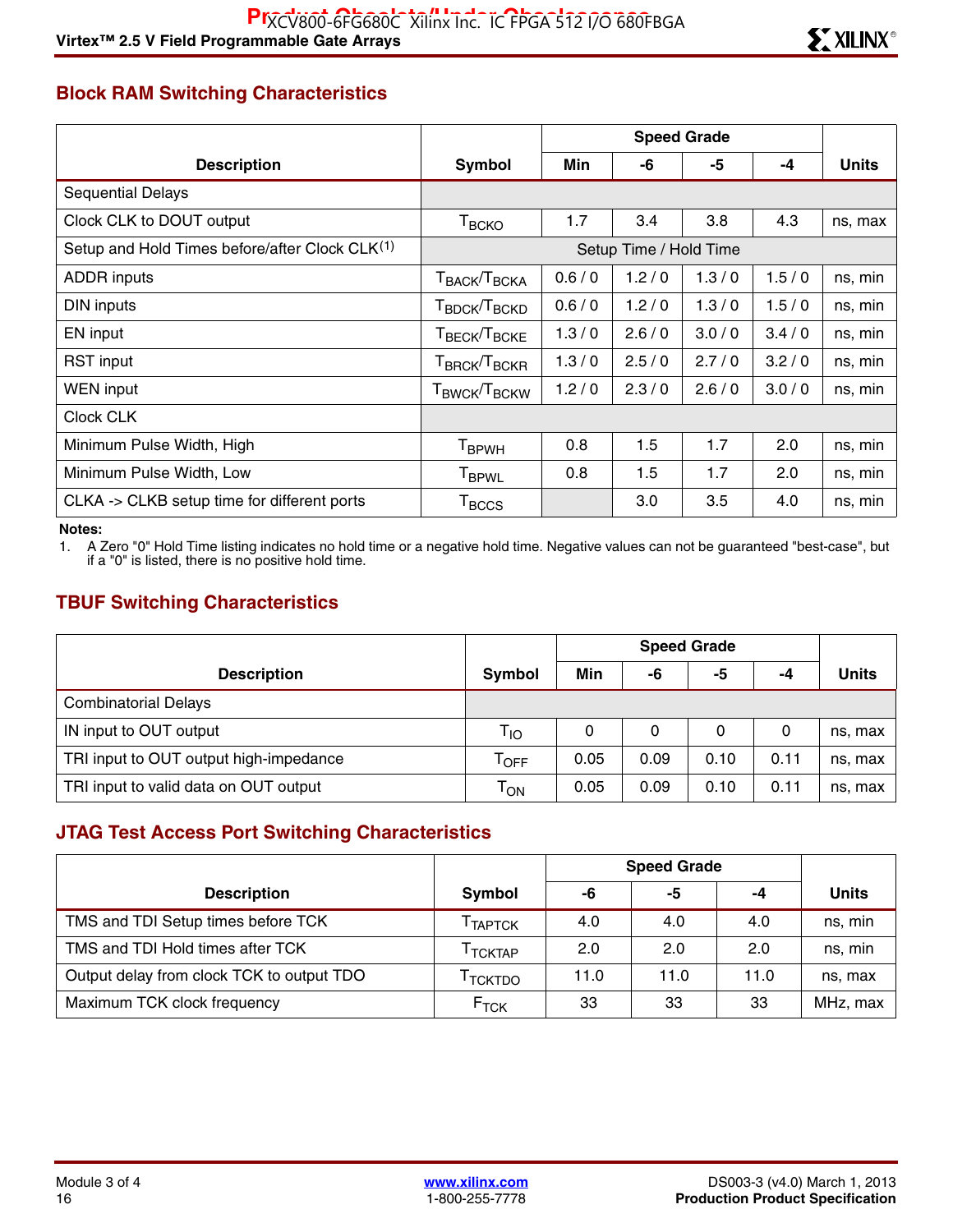# **Virtex Pin-to-Pin Output Parameter Guidelines**

All devices are 100% functionally tested. Listed below are representative values for typical pin locations and normal clock loading. Values are expressed in nanoseconds unless otherwise noted.

## **Global Clock Input to Output Delay for LVTTL, 12 mA, Fast Slew Rate,** *with* **DLL**

|                                                                                                                                                                                                                                 |            |               | <b>Speed Grade</b> |     |     |      |              |
|---------------------------------------------------------------------------------------------------------------------------------------------------------------------------------------------------------------------------------|------------|---------------|--------------------|-----|-----|------|--------------|
| <b>Description</b>                                                                                                                                                                                                              | Symbol     | <b>Device</b> | Min                | -6  | -5  | $-4$ | <b>Units</b> |
| LVTTL Global Clock Input to Output Delay using<br>Output Flip-flop, 12 mA, Fast Slew Rate, with DLL.<br>For data <i>output</i> with different standards, adjust<br>delays with the values shown in Output Delay<br>Adjustments. | I ICKOFDLL | <b>XCV50</b>  | 1.0                | 3.1 | 3.3 | 3.6  | ns, max      |
|                                                                                                                                                                                                                                 |            | <b>XCV100</b> | 1.0                | 3.1 | 3.3 | 3.6  | ns, max      |
|                                                                                                                                                                                                                                 |            | <b>XCV150</b> | 1.0                | 3.1 | 3.3 | 3.6  | ns, max      |
|                                                                                                                                                                                                                                 |            | <b>XCV200</b> | 1.0                | 3.1 | 3.3 | 3.6  | ns, max      |
|                                                                                                                                                                                                                                 |            | <b>XCV300</b> | 1.0                | 3.1 | 3.3 | 3.6  | ns, max      |
|                                                                                                                                                                                                                                 |            | <b>XCV400</b> | 1.0                | 3.1 | 3.3 | 3.6  | ns, max      |
|                                                                                                                                                                                                                                 |            | <b>XCV600</b> | 1.0                | 3.1 | 3.3 | 3.6  | ns, max      |
|                                                                                                                                                                                                                                 |            | <b>XCV800</b> | 1.0                | 3.1 | 3.3 | 3.6  | ns, max      |
|                                                                                                                                                                                                                                 |            | XCV1000       | 1.0                | 3.1 | 3.3 | 3.6  | ns, max      |

#### **Notes:**

1. Listed above are representative values where one global clock input drives one vertical clock line in each accessible column, and where all accessible IOB and CLB flip-flops are clocked by the global clock net.

2. Output timing is measured at 1.4 V with 35 pF external capacitive load for LVTTL. The 35 pF load does not apply to the Min values. For other I/O standards and different loads, see Table 2 and Table 3.

3. DLL output jitter is already included in the timing calculation.

## **Global Clock Input-to-Output Delay for LVTTL, 12 mA, Fast Slew Rate,** *without* **DLL**

|                                                                                                                                                                                                                                                                                                           |                    |                | <b>Speed Grade</b> |     |     |      |              |  |
|-----------------------------------------------------------------------------------------------------------------------------------------------------------------------------------------------------------------------------------------------------------------------------------------------------------|--------------------|----------------|--------------------|-----|-----|------|--------------|--|
| <b>Description</b>                                                                                                                                                                                                                                                                                        | Symbol             | <b>Device</b>  | Min                | -6  | -5  | $-4$ | <b>Units</b> |  |
| LVTTL Global Clock Input to Output Delay using<br>Output Flip-flop, 12 mA, Fast Slew Rate, without DLL.<br>For data <i>output</i> with different standards, adjust<br>delays with the values shown in Input and Output<br>Delay Adjustments.<br>For I/O standards requiring $V_{\text{RFE}}$ such as GTL, | T <sub>ICKOF</sub> | <b>XCV50</b>   | 1.5                | 4.6 | 5.1 | 5.7  | ns, max      |  |
|                                                                                                                                                                                                                                                                                                           |                    | <b>XCV100</b>  | 1.5                | 4.6 | 5.1 | 5.7  | ns, max      |  |
|                                                                                                                                                                                                                                                                                                           |                    | <b>XCV150</b>  | 1.5                | 4.7 | 5.2 | 5.8  | ns, max      |  |
|                                                                                                                                                                                                                                                                                                           |                    | <b>XCV200</b>  | 1.5                | 4.7 | 5.2 | 5.8  | ns, max      |  |
| GTL+, SSTL, HSTL, CTT, and AGO, an additional                                                                                                                                                                                                                                                             |                    | <b>XCV300</b>  | 1.5                | 4.7 | 5.2 | 5.9  | ns, max      |  |
| 600 ps must be added.                                                                                                                                                                                                                                                                                     |                    | <b>XCV400</b>  | 1.5                | 4.8 | 5.3 | 6.0  | ns, max      |  |
|                                                                                                                                                                                                                                                                                                           |                    | <b>XCV600</b>  | 1.6                | 4.9 | 5.4 | 6.0  | ns, max      |  |
|                                                                                                                                                                                                                                                                                                           |                    | <b>XCV800</b>  | 1.6                | 4.9 | 5.5 | 6.2  | ns, max      |  |
|                                                                                                                                                                                                                                                                                                           |                    | <b>XCV1000</b> | 1.7                | 5.0 | 5.6 | 6.3  | ns, max      |  |

#### **Notes:**

1. Listed above are representative values where one global clock input drives one vertical clock line in each accessible column, and where all accessible IOB and CLB flip-flops are clocked by the global clock net.

2. Output timing is measured at 1.4 V with 35 pF external capacitive load for LVTTL. The 35 pF load does not apply to the Min values. For other I/O standards and different loads, see Table 2 and Table 3.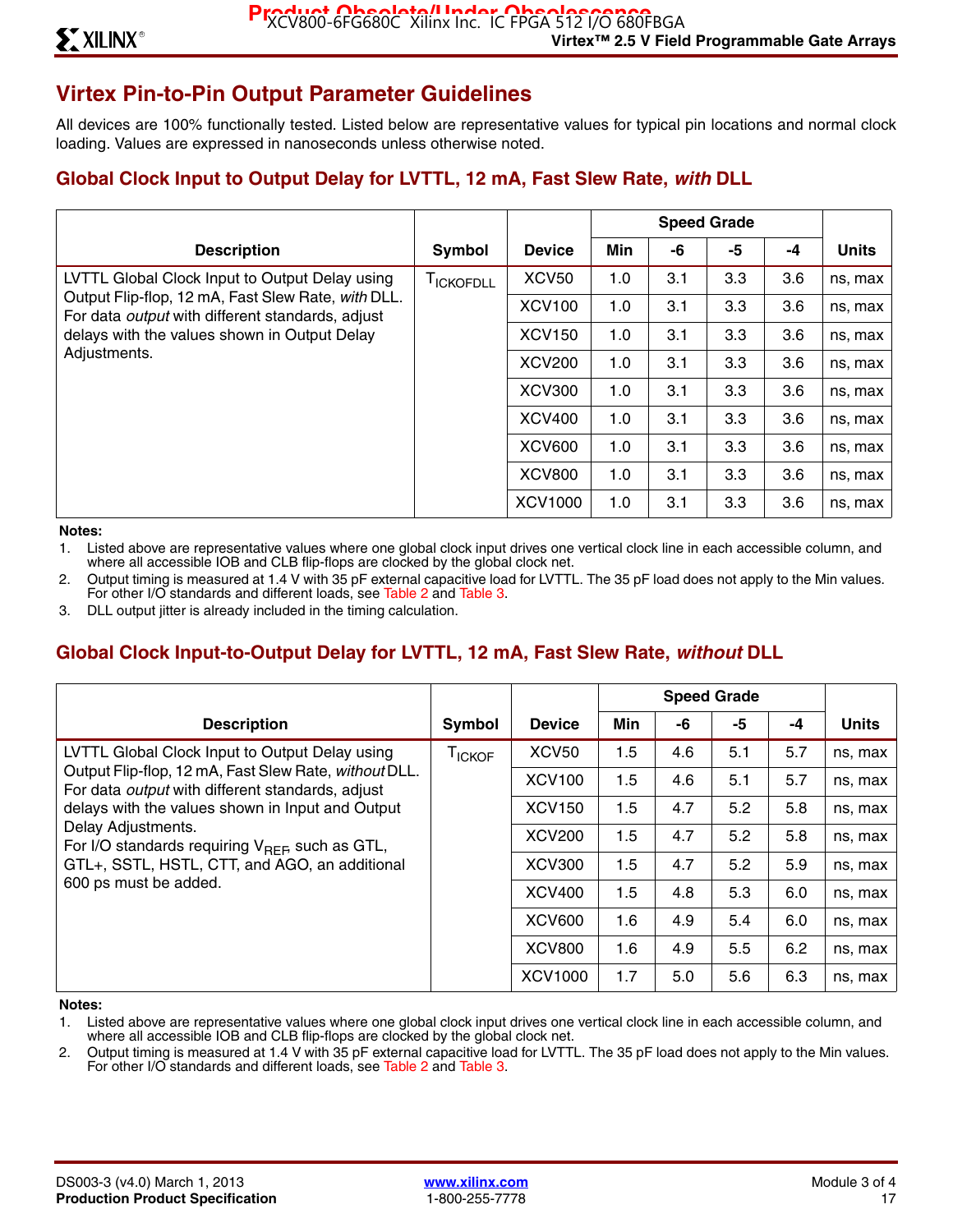### **Minimum Clock-to-Out for Virtex Devices**

|                      | <b>With DLL</b>    |            |      |      |             |             | <b>Without DLL</b> |             |             |       |              |
|----------------------|--------------------|------------|------|------|-------------|-------------|--------------------|-------------|-------------|-------|--------------|
| I/O Standard         | <b>All Devices</b> | <b>V50</b> | V100 | V150 | <b>V200</b> | <b>V300</b> | <b>V400</b>        | <b>V600</b> | <b>V800</b> | V1000 | <b>Units</b> |
| *LVTTL_S2            | 5.2                | 6.0        | 6.0  | 6.0  | 6.0         | 6.1         | 6.1                | 6.1         | 6.1         | 6.1   | ns           |
| *LVTTL_S4            | 3.5                | 4.3        | 4.3  | 4.3  | 4.3         | 4.4         | 4.4                | 4.4         | 4.4         | 4.4   | ns           |
| *LVTTL_S6            | 2.8                | 3.6        | 3.6  | 3.6  | 3.6         | 3.7         | 3.7                | 3.7         | 3.7         | 3.7   | ns           |
| *LVTTL_S8            | 2.2                | 3.1        | 3.1  | 3.1  | 3.1         | 3.1         | 3.1                | 3.2         | 3.2         | 3.2   | ns           |
| *LVTTL_S12           | 2.0                | 2.9        | 2.9  | 2.9  | 2.9         | 2.9         | 2.9                | 3.0         | 3.0         | 3.0   | ns           |
| *LVTTL_S16           | 1.9                | 2.8        | 2.8  | 2.8  | 2.8         | 2.8         | 2.8                | 2.9         | 2.9         | 2.9   | ns           |
| *LVTTL_S24           | 1.8                | 2.6        | 2.6  | 2.7  | 2.7         | 2.7         | 2.7                | 2.7         | 2.7         | 2.8   | ns           |
| *LVTTL_F2            | 2.9                | 3.8        | 3.8  | 3.8  | 3.8         | 3.8         | 3.8                | 3.9         | 3.9         | 3.9   | ns           |
| *LVTTL_F4            | 1.7                | 2.6        | 2.6  | 2.6  | 2.6         | 2.6         | 2.6                | 2.7         | 2.7         | 2.7   | ns           |
| *LVTTL_F6            | 1.2                | 2.0        | 2.0  | 2.0  | 2.1         | 2.1         | 2.1                | 2.1         | 2.1         | 2.2   | ns           |
| *LVTTL_F8            | $1.1$              | 1.9        | 1.9  | 1.9  | 1.9         | 2.0         | 2.0                | 2.0         | 2.0         | 2.0   | ns           |
| *LVTTL_F12           | 1.0                | 1.8        | 1.8  | 1.8  | 1.8         | 1.9         | 1.9                | 1.9         | 1.9         | 1.9   | ns           |
| *LVTTL_F16           | 0.9                | 1.7        | 1.8  | 1.8  | 1.8         | 1.8         | 1.8                | 1.8         | 1.9         | 1.9   | ns           |
| *LVTTL_F24           | 0.9                | 1.7        | 1.7  | 1.7  | 1.8         | 1.8         | 1.8                | 1.8         | 1.8         | 1.9   | ns           |
| LVCMOS2              | $1.1$              | 1.9        | 1.9  | 1.9  | 2.0         | 2.0         | 2.0                | 2.0         | 2.0         | 2.1   | ns           |
| PCI33_3              | 1.5                | 2.4        | 2.4  | 2.4  | 2.4         | 2.4         | 2.4                | 2.5         | 2.5         | 2.5   | ns           |
| PCI33_5              | 1.4                | 2.2        | 2.2  | 2.3  | 2.3         | 2.3         | 2.3                | 2.3         | 2.3         | 2.4   | ns           |
| PCI66_3              | $1.1$              | 1.9        | 1.9  | 2.0  | 2.0         | 2.0         | 2.0                | 2.0         | 2.1         | 2.1   | ns           |
| GTL                  | 1.6                | 2.5        | 2.5  | 2.5  | 2.5         | 2.5         | 2.5                | 2.6         | 2.6         | 2.6   | ns           |
| $GTL+$               | 1.7                | 2.5        | 2.5  | 2.6  | 2.6         | 2.6         | 2.6                | 2.6         | 2.6         | 2.7   | ns           |
| <b>HSTLI</b>         | $1.1$              | 1.9        | 1.9  | 1.9  | 1.9         | 2.0         | 2.0                | 2.0         | 2.0         | 2.0   | ns           |
| HSTL III             | 0.9                | 1.7        | 1.7  | 1.8  | 1.8         | 1.8         | 1.8                | 1.8         | 1.8         | 1.9   | ns           |
| <b>HSTLIV</b>        | 0.8                | 1.6        | 1.6  | 1.6  | 1.7         | 1.7         | 1.7                | 1.7         | 1.7         | 1.8   | ns           |
| SSTL <sub>2</sub> I  | 0.9                | 1.7        | 1.7  | 1.7  | 1.7         | 1.8         | 1.8                | 1.8         | 1.8         | 1.8   | ns           |
| SSTL <sub>2</sub> II | 0.8                | 1.6        | 1.6  | 1.6  | 1.6         | 1.7         | 1.7                | 1.7         | 1.7         | 1.7   | ns           |
| SSTL31               | 0.8                | 1.6        | 1.7  | 1.7  | 1.7         | 1.7         | 1.7                | 1.7         | 1.8         | 1.8   | ns           |
| <b>SSTL3 II</b>      | 0.7                | 1.5        | 1.5  | 1.6  | 1.6         | 1.6         | 1.6                | 1.6         | 1.6         | 1.7   | ns           |
| <b>CTT</b>           | 1.0                | 1.8        | 1.8  | 1.8  | 1.9         | 1.9         | 1.9                | 1.9         | 1.9         | 2.0   | ns           |
| <b>AGP</b>           | 1.0                | 1.8        | 1.8  | 1.9  | 1.9         | 1.9         | 1.9                | 1.9         | 1.9         | 2.0   | ns           |

 $*S =$  Slow Slew Rate,  $F =$  Fast Slew Rate

**Notes:** 

1. Listed above are representative values where one global clock input drives one vertical clock line in each accessible column, and where all accessible IOB and CLB flip-flops are clocked by the global clock net.

2. Input and output timing is measured at 1.4 V for LVTTL. For other I/O standards, see Table 3. In all cases, an 8 pF external capacitive load is used.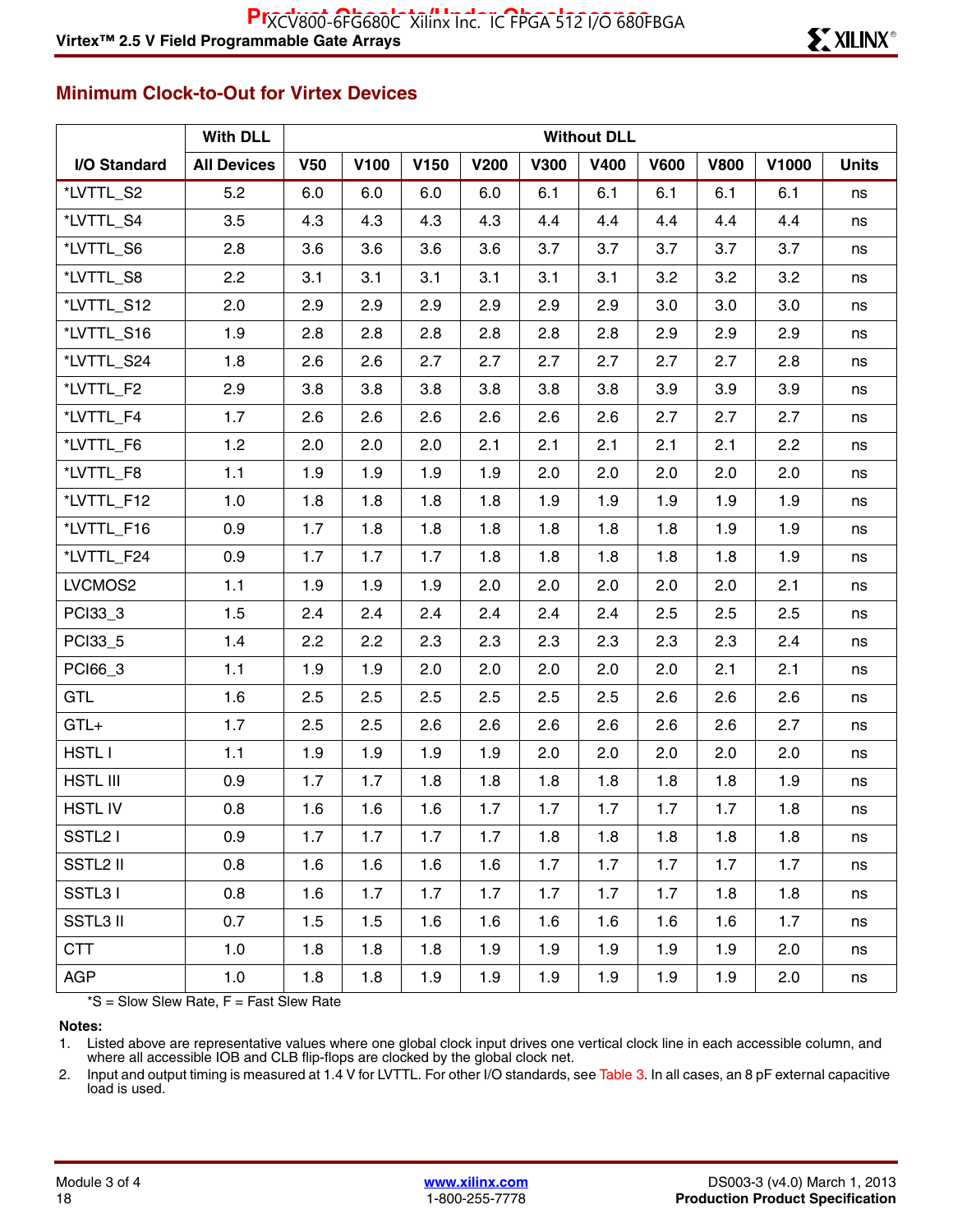# **Virtex Pin-to-Pin Input Parameter Guidelines**

All devices are 100% functionally tested. Listed below are representative values for typical pin locations and normal clock loading. Values are expressed in nanoseconds unless otherwise noted

## **Global Clock Set-Up and Hold for LVTTL Standard,** *with* **DLL**

|                                                                                                                                                                                                             |                                        |                |               | <b>Speed Grade</b> |            |              |              |  |  |  |  |
|-------------------------------------------------------------------------------------------------------------------------------------------------------------------------------------------------------------|----------------------------------------|----------------|---------------|--------------------|------------|--------------|--------------|--|--|--|--|
| <b>Description</b>                                                                                                                                                                                          | <b>Symbol</b>                          | <b>Device</b>  | Min           | -6                 | -5         | $-4$         | <b>Units</b> |  |  |  |  |
| Input Setup and Hold Time Relative to Global Clock Input Signal for LVTTL Standard. For data input with different<br>standards, adjust the setup time delay by the values shown in Input Delay Adjustments. |                                        |                |               |                    |            |              |              |  |  |  |  |
| No Delay<br>Global Clock and IFF, with DLL                                                                                                                                                                  | T <sub>PSDLL</sub> /T <sub>PHDLL</sub> | <b>XCV50</b>   | $0.40 / -0.4$ | $1.7/-0.4$         | $1.8/-0.4$ | $2.1 / -0.4$ | ns.<br>min   |  |  |  |  |
|                                                                                                                                                                                                             |                                        | <b>XCV100</b>  | $0.40/-0.4$   | $1.7/-0.4$         | $1.9/-0.4$ | $2.1 / -0.4$ | ns.<br>min   |  |  |  |  |
|                                                                                                                                                                                                             |                                        | <b>XCV150</b>  | $0.40/-0.4$   | $1.7/-0.4$         | $1.9/-0.4$ | $2.1 / -0.4$ | ns.<br>min   |  |  |  |  |
|                                                                                                                                                                                                             |                                        | <b>XCV200</b>  | $0.40/-0.4$   | $1.7/-0.4$         | $1.9/-0.4$ | $2.1 / -0.4$ | ns,<br>min   |  |  |  |  |
|                                                                                                                                                                                                             |                                        | <b>XCV300</b>  | $0.40/-0.4$   | $1.7/-0.4$         | $1.9/-0.4$ | $2.1 / -0.4$ | ns.<br>min   |  |  |  |  |
|                                                                                                                                                                                                             |                                        | <b>XCV400</b>  | $0.40/-0.4$   | $1.7/-0.4$         | $1.9/-0.4$ | $2.1 / -0.4$ | ns.<br>min   |  |  |  |  |
|                                                                                                                                                                                                             |                                        | <b>XCV600</b>  | $0.40/-0.4$   | $1.7/-0.4$         | $1.9/-0.4$ | $2.1 / -0.4$ | ns.<br>min   |  |  |  |  |
|                                                                                                                                                                                                             |                                        | <b>XCV800</b>  | $0.40/-0.4$   | $1.7/-0.4$         | $1.9/-0.4$ | $2.1 / -0.4$ | ns.<br>min   |  |  |  |  |
|                                                                                                                                                                                                             |                                        | <b>XCV1000</b> | $0.40/-0.4$   | $1.7/-0.4$         | $1.9/-0.4$ | $2.1 / -0.4$ | ns,<br>min   |  |  |  |  |

IFF = Input Flip-Flop or Latch

**Notes:** 

- 1. Set-up time is measured relative to the Global Clock input signal with the fastest route and the lightest load. Hold time is measured relative to the Global Clock input signal with the slowest route and heaviest load.
- 2. DLL output jitter is already included in the timing calculation.
- 3. A Zero "0" Hold Time listing indicates no hold time or a negative hold time. Negative values can not be guaranteed "best-case", but if a "0" is listed, there is no positive hold time.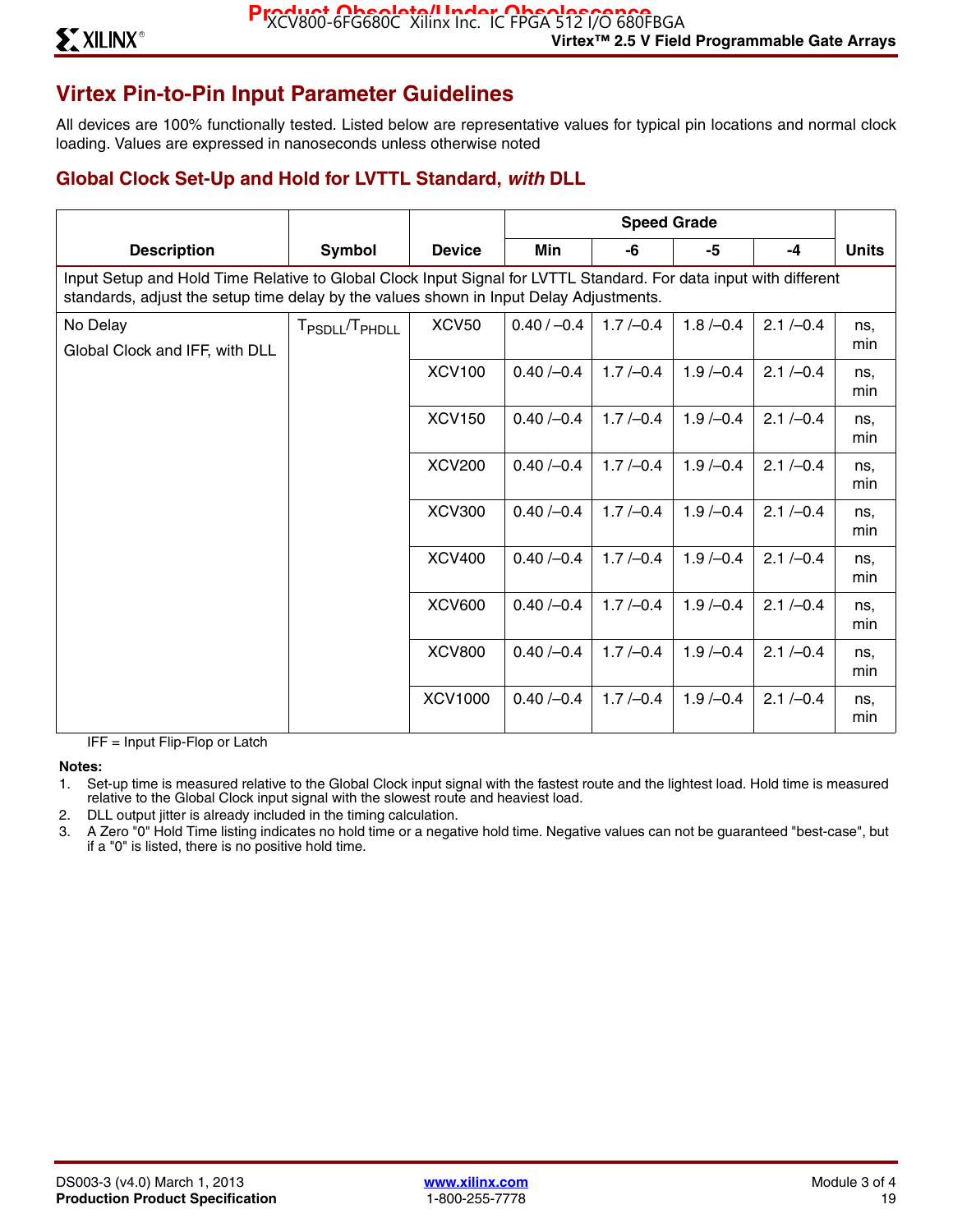# **Global Clock Set-Up and Hold for LVTTL Standard,** *without* **DLL**

| <b>Description</b>                                                                                                                                                                                                         | Symbol                               | <b>Device</b>  | Min   | -6    | -5    | $-4$  | <b>Units</b> |  |  |  |  |
|----------------------------------------------------------------------------------------------------------------------------------------------------------------------------------------------------------------------------|--------------------------------------|----------------|-------|-------|-------|-------|--------------|--|--|--|--|
| Input Setup and Hold Time Relative to Global Clock Input Signal for LVTTL Standard. <sup>(2)</sup> For data input with different<br>standards, adjust the setup time delay by the values shown in Input Delay Adjustments. |                                      |                |       |       |       |       |              |  |  |  |  |
| <b>Full Delay</b><br>Global Clock and IFF, without                                                                                                                                                                         | T <sub>PSFD</sub> /T <sub>PHFD</sub> | <b>XCV50</b>   | 0.6/0 | 2.3/0 | 2.6/0 | 2.9/0 | ns.<br>min   |  |  |  |  |
| <b>DLL</b>                                                                                                                                                                                                                 |                                      | <b>XCV100</b>  | 0.6/0 | 2.3/0 | 2.6/0 | 3.0/0 | ns,<br>min   |  |  |  |  |
|                                                                                                                                                                                                                            |                                      | <b>XCV150</b>  | 0.6/0 | 2.4/0 | 2.7/0 | 3.1/0 | ns.<br>min   |  |  |  |  |
|                                                                                                                                                                                                                            |                                      | <b>XCV200</b>  | 0.7/0 | 2.5/0 | 2.8/0 | 3.2/0 | ns,<br>min   |  |  |  |  |
|                                                                                                                                                                                                                            |                                      | <b>XCV300</b>  | 0.7/0 | 2.5/0 | 2.8/0 | 3.2/0 | ns.<br>min   |  |  |  |  |
|                                                                                                                                                                                                                            |                                      | <b>XCV400</b>  | 0.7/0 | 2.6/0 | 2.9/0 | 3.3/0 | ns,<br>min   |  |  |  |  |
|                                                                                                                                                                                                                            |                                      | <b>XCV600</b>  | 0.7/0 | 2.6/0 | 2.9/0 | 3.3/0 | ns,<br>min   |  |  |  |  |
|                                                                                                                                                                                                                            |                                      | <b>XCV800</b>  | 0.7/0 | 2.7/0 | 3.1/0 | 3.5/0 | ns.<br>min   |  |  |  |  |
|                                                                                                                                                                                                                            |                                      | <b>XCV1000</b> | 0.7/0 | 2.8/0 | 3.1/0 | 3.6/0 | ns,<br>min   |  |  |  |  |

IFF = Input Flip-Flop or Latch

#### **Notes: Notes:**

1. Set-up time is measured relative to the Global Clock input signal with the fastest route and the lightest load. Hold time is measured relative to the Global Clock input signal with the slowest route and heaviest load.

2. A Zero "0" Hold Time listing indicates no hold time or a negative hold time. Negative values can not be guaranteed "best-case", but if a "0" is listed, there is no positive hold time.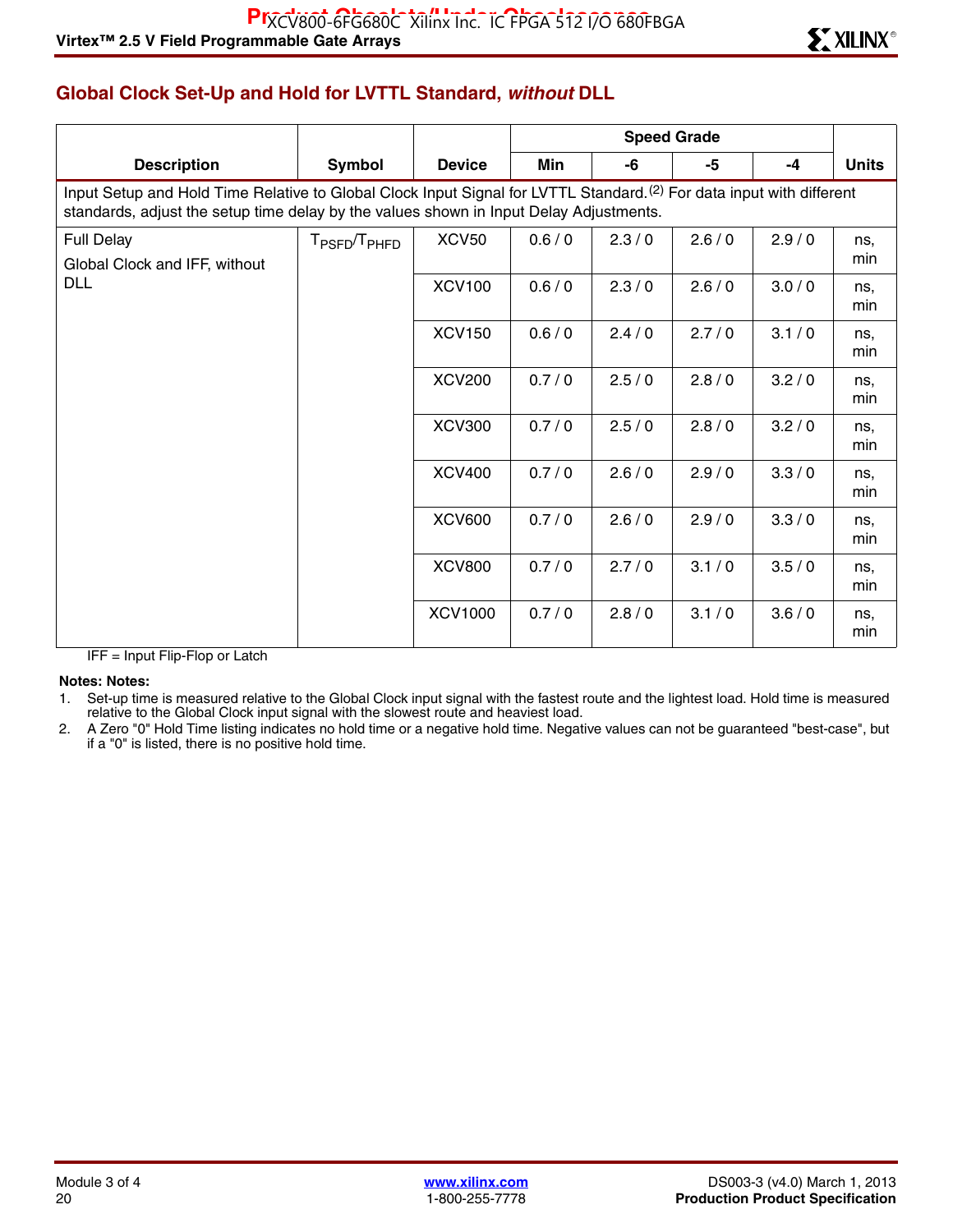### **DLL Timing Parameters**

All devices are 100 percent functionally tested. Because of the difficulty in directly measuring many internal timing parameters, those parameters are derived from benchmark timing patterns. The following guidelines reflect worst-case values across the recommended operating conditions.

|                                    |                  | <b>Speed Grade</b> |            |     |            |     |            |              |
|------------------------------------|------------------|--------------------|------------|-----|------------|-----|------------|--------------|
|                                    |                  |                    | -6         |     | -5         |     | -4         |              |
| <b>Description</b>                 | Symbol           | Min                | <b>Max</b> | Min | <b>Max</b> | Min | <b>Max</b> | <b>Units</b> |
| Input Clock Frequency (CLKDLLHF)   | <b>FCLKINHF</b>  | 60                 | 200        | 60  | 180        | 60  | 180        | <b>MHz</b>   |
| Input Clock Frequency (CLKDLL)     | <b>FCLKINLF</b>  | 25                 | 100        | 25  | 90         | 25  | 90         | <b>MHz</b>   |
| Input Clock Pulse Width (CLKDLLHF) | <b>DLLPWHF</b>   | 2.0                | ۰          | 2.4 |            | 2.4 |            | ns           |
| Input Clock Pulse Width (CLKDLL)   | <b>I</b> DLLPWLF | 2.5                | -          | 3.0 |            | 3.0 |            | ns           |

#### **Notes:**

1. All specifications correspond to Commercial Operating Temperatures ( $0^{\circ}$ C to + 85 $^{\circ}$ C).

### **DLL Clock Tolerance, Jitter, and Phase Information**

All DLL output jitter and phase specifications determined through statistical measurement at the package pins using a clock mirror configuration and matched drivers.

|                                                                        |                     |                               | <b>CLKDLLHF</b>          |       | <b>CLKDLL</b>            |           |              |
|------------------------------------------------------------------------|---------------------|-------------------------------|--------------------------|-------|--------------------------|-----------|--------------|
| <b>Description</b>                                                     | Symbol              | $\mathsf{F}_{\texttt{CLKIN}}$ | Min                      | Max   | Min                      | Max       | <b>Units</b> |
| <b>Input Clock Period Tolerance</b>                                    | TIPTOL              |                               |                          | 1.0   |                          | 1.0       | ns           |
| Input Clock Jitter Tolerance (Cycle to Cycle)                          | T <sub>IJITCC</sub> |                               | ٠                        | ± 150 |                          | ± 300     | ps           |
| Time Required for DLL to Acquire Lock                                  | $T_{\mathsf{LOCK}}$ | $>60$ MHz                     | $\blacksquare$           | 20    | $\overline{\phantom{a}}$ | 20        | μs           |
|                                                                        |                     | 50 - 60 MHz                   | $\blacksquare$           | ٠     |                          | 25        | μs           |
|                                                                        |                     | 40 - 50 MHz                   | $\blacksquare$           |       |                          | 50        | μs           |
|                                                                        |                     | 30 - 40 MHz                   | $\blacksquare$           | ۰     |                          | 90        | μs           |
|                                                                        |                     | 25 - 30 MHz                   | $\overline{\phantom{a}}$ |       |                          | 120       | μs           |
| Output Jitter (cycle-to-cycle) for any DLL Clock Output <sup>(1)</sup> | T <sub>OJITCC</sub> |                               |                          | ± 60  |                          | ± 60      | ps           |
| Phase Offset between CLKIN and CLKO <sup>(2)</sup>                     | T <sub>PHIO</sub>   |                               |                          | ± 100 |                          | ± 100     | ps           |
| Phase Offset between Clock Outputs on the DLL <sup>(3)</sup>           | T <sub>PHOO</sub>   |                               |                          | ± 140 |                          | $\pm$ 140 | ps           |
| Maximum Phase Difference between CLKIN and<br>CLKO <sup>(4)</sup>      | T <sub>PHIOM</sub>  |                               |                          | ±160  |                          | ±160      | ps           |
| Maximum Phase Difference between Clock Outputs on<br>the $DLL(5)$      | T <sub>PHOOM</sub>  |                               |                          | ± 200 |                          | ± 200     | ps           |

#### **Notes:**

- 1. **Output Jitter** is cycle-to-cycle jitter measured on the DLL output clock, *excluding* input clock jitter.
- 2. **Phase Offset between CLKIN and CLKO** is the worst-case fixed time difference between rising edges of CLKIN and CLKO, *excluding* Output Jitter and input clock jitter.
- 3. **Phase Offset between Clock Outputs on the DLL** is the worst-case fixed time difference between rising edges of any two DLL outputs, *excluding* Output Jitter and input clock jitter.
- 4. **Maximum Phase Difference between CLKIN an CLKO** is the sum of Output Jitter and Phase Offset between CLKIN and CLKO, or the greatest difference between CLKIN and CLKO rising edges due to DLL alone (*excluding* input clock jitter).
- 5. **Maximum Phase DIfference between Clock Outputs on the DLL** is the sum of Output JItter and Phase Offset between any DLL clock outputs, or the greatest difference between any two DLL output rising edges sue to DLL alone (*excluding* input clock jitter).
- 6. All specifications correspond to Commercial Operating Temperatures (0°C to +85°C).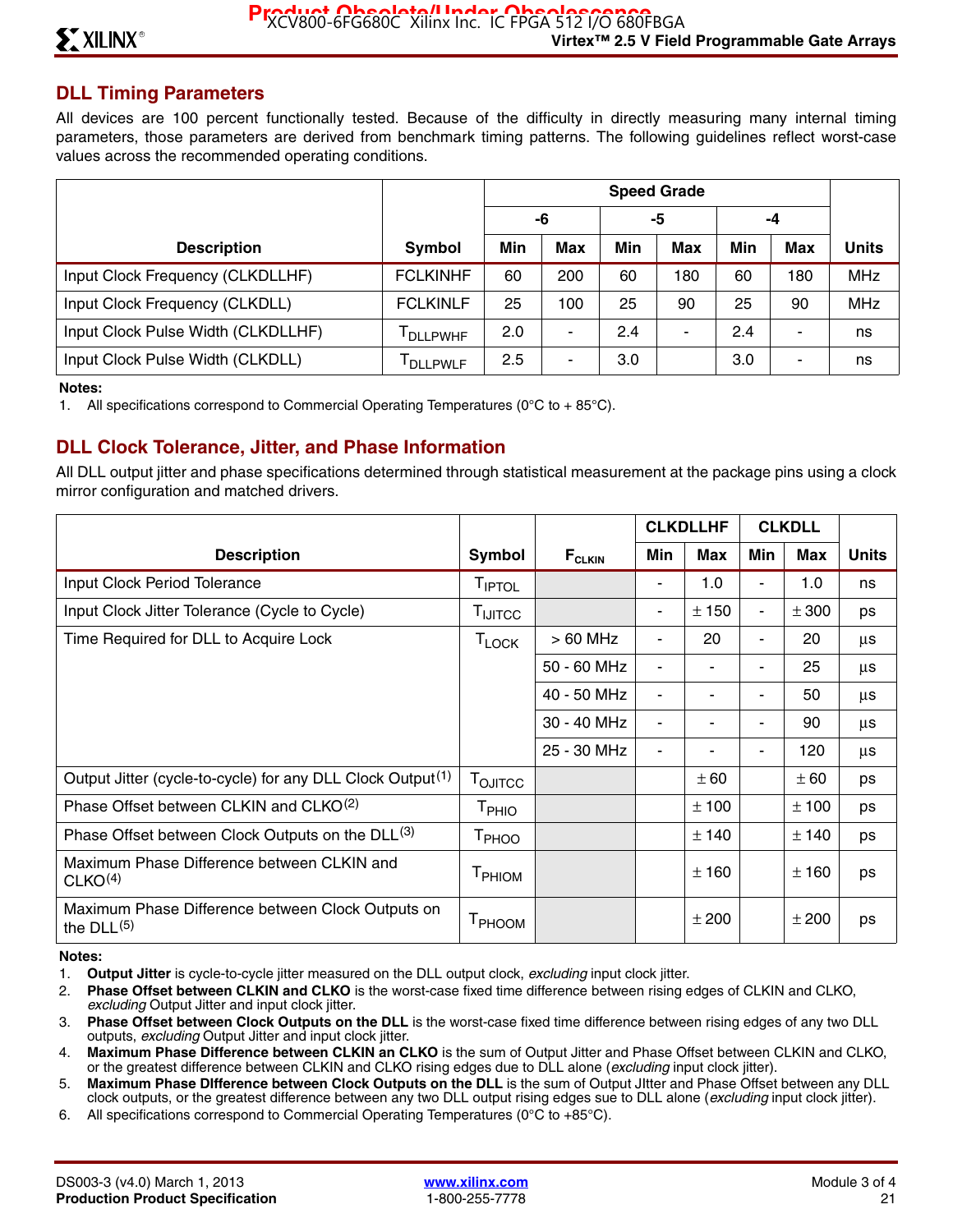*Period Tolerance:* the allowed input clock period change in nanoseconds.





*Output Jitter:* the difference between an ideal reference clock edge and the actual design.





*Phase Offset and Maximum Phase Difference*

*Figure 1:* **Frequency Tolerance and Clock Jitter**

| Date  | <b>Version</b> | <b>Revision</b>                                                                                                                                                                                                                                                                                                                                                                                                                                                                                                                                                                                                                                                                             |
|-------|----------------|---------------------------------------------------------------------------------------------------------------------------------------------------------------------------------------------------------------------------------------------------------------------------------------------------------------------------------------------------------------------------------------------------------------------------------------------------------------------------------------------------------------------------------------------------------------------------------------------------------------------------------------------------------------------------------------------|
| 11/98 | 1.0            | Initial Xilinx release.                                                                                                                                                                                                                                                                                                                                                                                                                                                                                                                                                                                                                                                                     |
| 01/99 | 1.2            | Updated package drawings and specs.                                                                                                                                                                                                                                                                                                                                                                                                                                                                                                                                                                                                                                                         |
| 02/99 | 1.3            | Update of package drawings, updated specifications.                                                                                                                                                                                                                                                                                                                                                                                                                                                                                                                                                                                                                                         |
| 05/99 | 1.4            | Addition of package drawings and specifications.                                                                                                                                                                                                                                                                                                                                                                                                                                                                                                                                                                                                                                            |
| 05/99 | 1.5            | Replaced FG 676 & FG680 package drawings.                                                                                                                                                                                                                                                                                                                                                                                                                                                                                                                                                                                                                                                   |
| 07/99 | 1.6            | Changed Boundary Scan Information and changed Figure 11, Boundary Scan Bit<br>Sequence. Updated IOB Input & Output delays. Added Capacitance info for different I/O<br>Standards. Added 5 V tolerant information. Added DLL Parameters and waveforms and<br>new Pin-to-pin Input and Output Parameter tables for Global Clock Input to Output and<br>Setup and Hold. Changed Configuration Information including Figures 12, 14, 17 & 19.<br>Added device-dependent listings for quiescent currents ICCINTQ and ICCOQ. Updated<br>IOB Input and Output Delays based on default standard of LVTTL, 12 mA, Fast Slew Rate.<br>Added IOB Input Switching Characteristics Standard Adjustments. |
| 09/99 | 1.7            | Speed grade update to preliminary status, Power-on specification and Clock-to-Out<br>Minimums additions, "0" hold time listing explanation, quiescent current listing update, and<br>Figure 6 ADDRA input label correction. Added T <sub>IJITCC</sub> parameter, changed T <sub>OJIT</sub> to T <sub>OPHASE</sub> .                                                                                                                                                                                                                                                                                                                                                                         |
| 01/00 | 1.8            | Update to speed.txt file 1.96. Corrections for CRs 111036, 111137, 112697, 115479,<br>117153, 117154, and 117612. Modified notes for Recommended Operating Conditions<br>(voltage and temperature). Changed Bank information for $V_{CCO}$ in CS144 package on p.43.                                                                                                                                                                                                                                                                                                                                                                                                                        |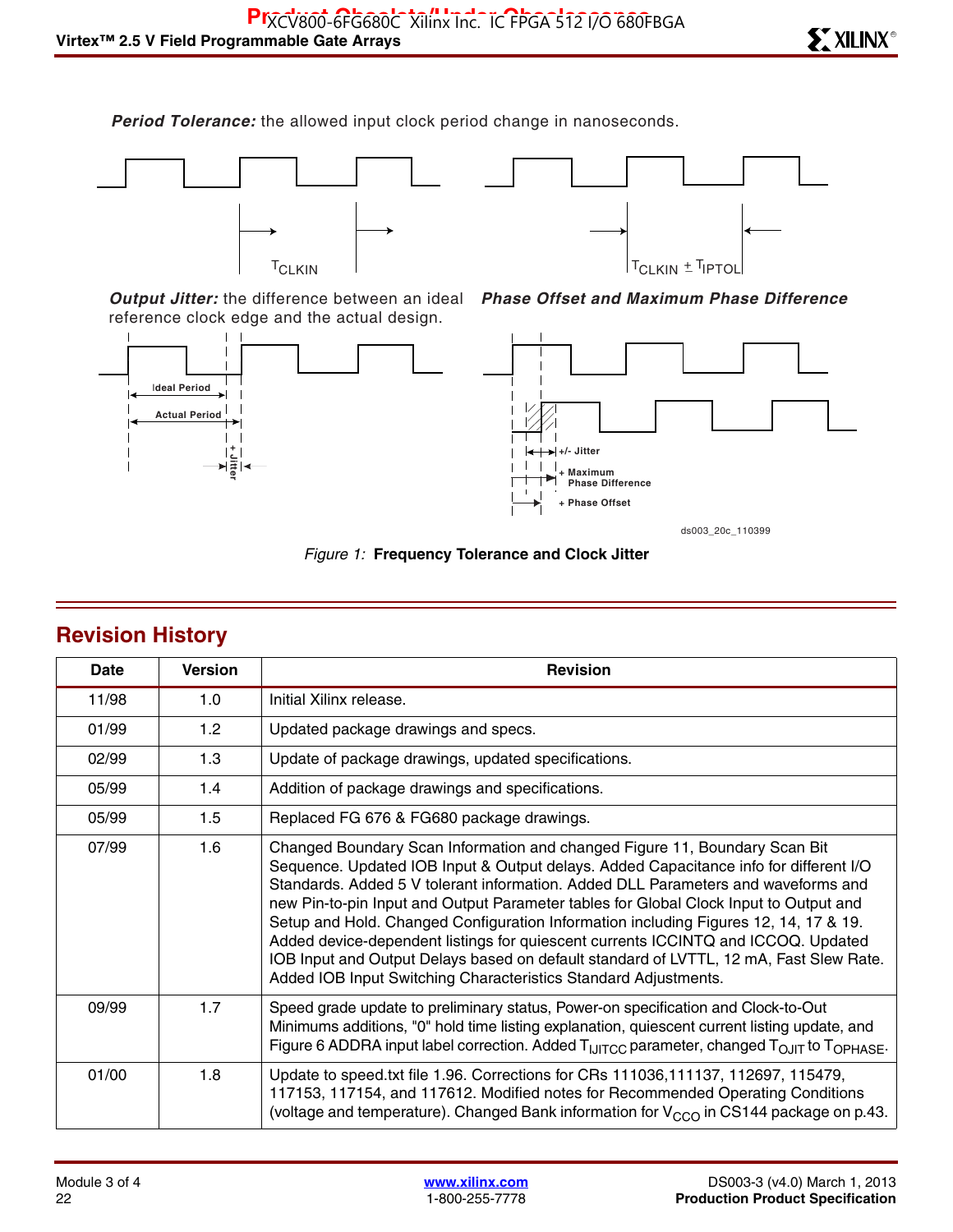Product Obsolete/Under Obsolescence<br>XCV800-6FG680C Xilinx Inc. IC FPGA 512 I/O 680FBGA

| <b>Date</b> | <b>Version</b> | <b>Revision</b>                                                                                                                                                                                                                                             |
|-------------|----------------|-------------------------------------------------------------------------------------------------------------------------------------------------------------------------------------------------------------------------------------------------------------|
| 01/00       | 1.9            | Updated DLL Jitter Parameter table and waveforms, added Delay Measurement<br>Methodology table for different I/O standards, changed buffered Hex line info and<br>Input/Output Timing measurement notes.                                                    |
| 03/00       | 2.0            | New TBCKO values; corrected FG680 package connection drawing; new note about status<br>of CCLK pin after configuration.                                                                                                                                     |
| 05/00       | 2.1            | Modified "Pins not listed" statement. Speed grade update to Final status.                                                                                                                                                                                   |
| 05/00       | 2.2            | Modified Table 18.                                                                                                                                                                                                                                          |
| 09/00       | 2.3            | Added XCV400 values to table under Minimum Clock-to-Out for Virtex Devices.<br>$\bullet$<br>Corrected Units column in table under IOB Input Switching Characteristics.<br>Added values to table under CLB SelectRAM Switching Characteristics.<br>$\bullet$ |
| 10/00       | 2.4            | Corrected Pinout information for devices in the BG256, BG432, and BG560 packages in<br>$\bullet$<br>Table 18.<br>Corrected BG256 Pin Function Diagram.<br>$\bullet$                                                                                         |
| 04/02/01    | 2.5            | Revised minimums for Global Clock Set-Up and Hold for LVTTL Standard, with DLL.<br>$\bullet$<br>Converted file to modularized format. See the Virtex Data Sheet section.<br>$\bullet$                                                                       |
| 04/19/01    | 2.6            | Clarified TIOCKP and TIOCKON IOB Output Switching Characteristics descriptors.<br>$\bullet$                                                                                                                                                                 |
| 07/19/01    | 2.7            | Under Absolute Maximum Ratings, changed $(TSO1)$ to 220 °C.<br>$\bullet$                                                                                                                                                                                    |
| 07/26/01    | 2.8            | Removed T <sub>SOL</sub> parameter and added footnote to <b>Absolute Maximum Ratings</b> table.<br>$\bullet$                                                                                                                                                |
| 10/29/01    | 2.9            | Updated the speed grade designations used in data sheets, and added Table 1, which<br>$\bullet$<br>shows the current speed grade designation for each device.                                                                                               |
| 02/01/02    | 3.0            | Added footnote to DC Input and Output Levels table.<br>$\bullet$                                                                                                                                                                                            |
| 07/19/02    | 3.1            | Removed mention of MIL-M-38510/605 specification.<br>$\bullet$<br>Added link to xapp158 from the Power-On Power Supply Requirements section.<br>$\bullet$                                                                                                   |
| 09/10/02    | 3.2            | Added Clock CLK to <b>IOB Input Switching Characteristics</b> and <b>IOB Output Switching</b><br>$\bullet$<br><b>Characteristics</b>                                                                                                                        |
| 03/01/13    | 4.0            | The products listed in this data sheet are obsolete. See <b>XCN10016</b> for further information.                                                                                                                                                           |

# **Virtex Data Sheet**

The Virtex Data Sheet contains the following modules:

- DS003-1, Virtex 2.5V FPGAs: Introduction and Ordering Information (Module 1)
- DS003-2, Virtex 2.5V FPGAs: Functional Description (Module 2)
- DS003-3, Virtex 2.5V FPGAs: DC and Switching Characteristics (Module 3)
- DS003-4, Virtex 2.5V FPGAs: Pinout Tables (Module 4)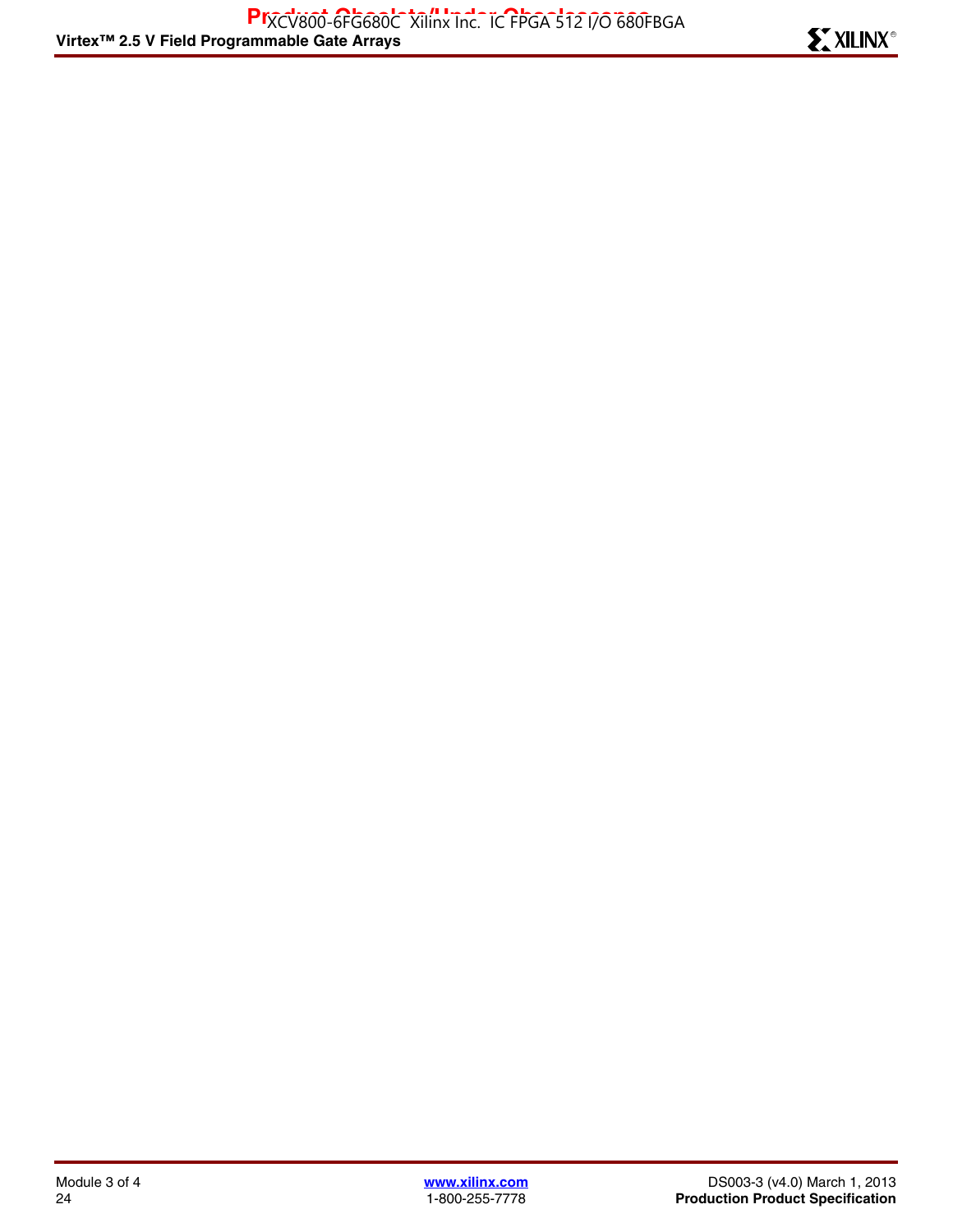

# **Virtex™ 2.5 V Field Programmable Gate Arrays**

DS003-4 (v4.0) March 1, 2013 **0 000 1000 1000 1000 Production Product Specification** 

# **Virtex Pin Definitions**

#### *Table 1:* **Special Purpose Pins**

| <b>Pin Name</b>               | <b>Dedicated</b><br><b>Pin</b> | <b>Direction</b>                     | <b>Description</b>                                                                                                                                                                             |
|-------------------------------|--------------------------------|--------------------------------------|------------------------------------------------------------------------------------------------------------------------------------------------------------------------------------------------|
| GCK0, GCK1,<br>GCK2, GCK3     | Yes                            | Input                                | Clock input pins that connect to Global Clock Buffers. These pins become<br>user inputs when not needed for clocks.                                                                            |
| M0, M1, M2                    | Yes                            | Input                                | Mode pins are used to specify the configuration mode.                                                                                                                                          |
| <b>CCLK</b>                   | Yes                            | Input or<br>Output                   | The configuration Clock I/O pin: it is an input for SelectMAP and<br>slave-serial modes, and output in master-serial mode. After configuration,<br>it is input only, logic level = Don't Care. |
| <b>PROGRAM</b>                | Yes                            | Input                                | Initiates a configuration sequence when asserted Low.                                                                                                                                          |
| <b>DONE</b>                   | Yes                            | <b>Bidirectional</b>                 | Indicates that configuration loading is complete, and that the start-up<br>sequence is in progress. The output can be open drain.                                                              |
| <b>INIT</b>                   | No                             | <b>Bidirectional</b><br>(Open-drain) | When Low, indicates that the configuration memory is being cleared. The<br>pin becomes a user I/O after configuration.                                                                         |
| BUSY/<br><b>DOUT</b>          | No                             | Output                               | In SelectMAP mode, BUSY controls the rate at which configuration data<br>is loaded. The pin becomes a user I/O after configuration unless the<br>SelectMAP port is retained.                   |
|                               |                                |                                      | In bit-serial modes, DOUT provides header information to downstream<br>devices in a daisy-chain. The pin becomes a user I/O after configuration.                                               |
| D0/DIN,<br>D1, D2,<br>D3, D4, | <b>No</b>                      | Input or<br>Output                   | In SelectMAP mode, D0 - D7 are configuration data pins. These pins<br>become user I/Os after configuration unless the SelectMAP port is<br>retained.                                           |
| D5, D6,<br>D7                 |                                |                                      | In bit-serial modes, DIN is the single data input. This pin becomes a user<br>I/O after configuration.                                                                                         |
| WRITE                         | No                             | Input                                | In SelectMAP mode, the active-low Write Enable signal. The pin becomes<br>a user I/O after configuration unless the SelectMAP port is retained.                                                |
| <b>CS</b>                     | No                             | Input                                | In SelectMAP mode, the active-low Chip Select signal. The pin becomes<br>a user I/O after configuration unless the SelectMAP port is retained.                                                 |
| TDI, TDO,<br>TMS, TCK         | Yes                            | Mixed                                | Boundary-scan Test-Access-Port pins, as defined in IEEE 1149.1.                                                                                                                                |
| DXN, DXP                      | Yes                            | N/A                                  | Temperature-sensing diode pins. (Anode: DXP, cathode: DXN)                                                                                                                                     |
| <b>V<sub>CCINT</sub></b>      | Yes                            | Input                                | Power-supply pins for the internal core logic.                                                                                                                                                 |
| V <sub>CCO</sub>              | Yes                            | Input                                | Power-supply pins for the output drivers (subject to banking rules)                                                                                                                            |
| $V_{REF}$                     | No                             | Input                                | Input threshold voltage pins. Become user I/Os when an external<br>threshold voltage is not needed (subject to banking rules).                                                                 |
| <b>GND</b>                    | Yes                            | Input                                | Ground                                                                                                                                                                                         |

© 1999-2013 Xilinx, Inc. All rights reserved. All Xilinx trademarks, registered trademarks, patents, and disclaimers are as listed at **<http://www.xilinx.com/legal.htm>**. All other trademarks and registered trademarks are the property of their respective owners. All specifications are subject to change without notice.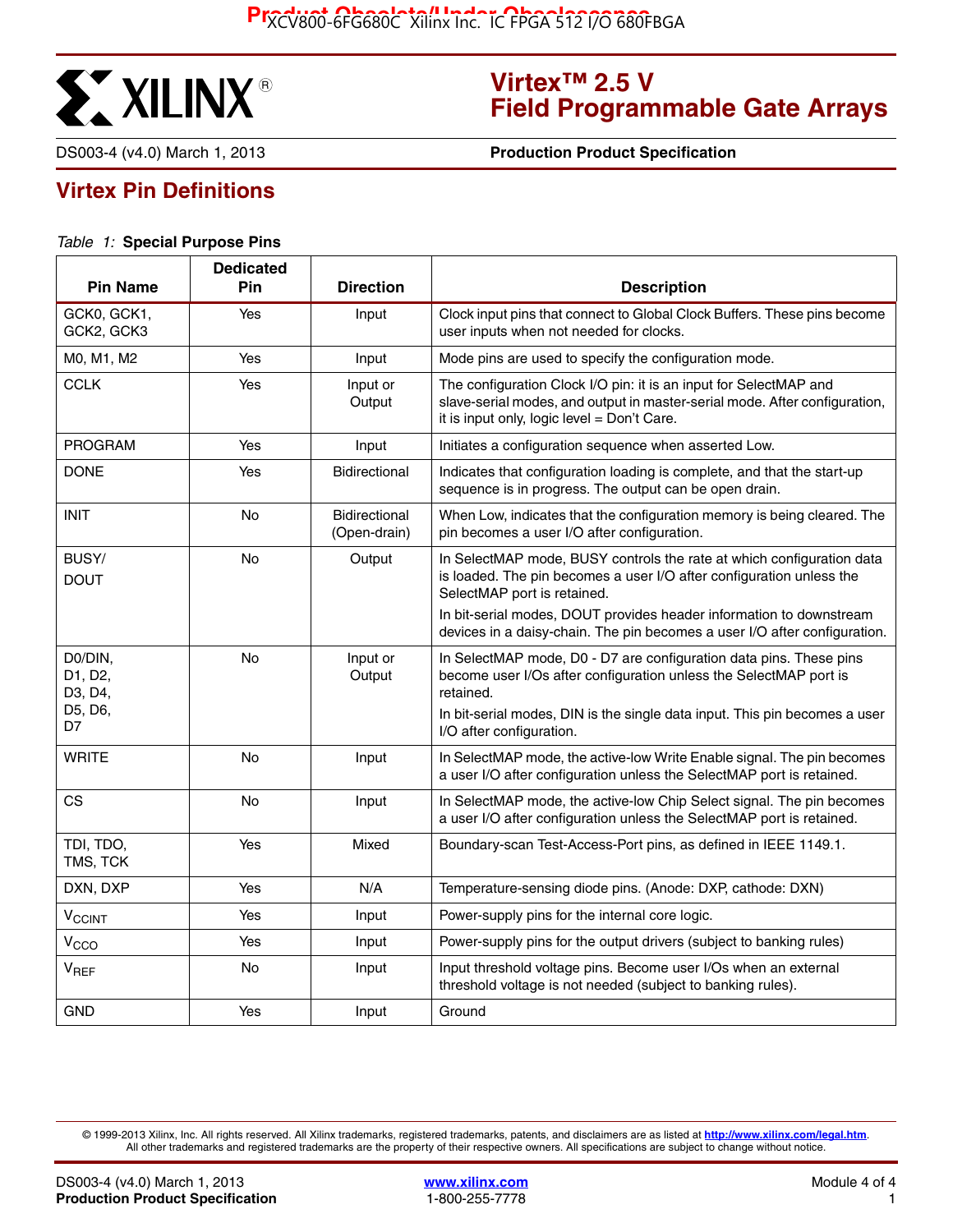# **Virtex Pinout Information**

## **Pinout Tables**

See **[www.xilinx.com](http://www.xilinx.com)** for updates or additional pinout information. For convenience, Table 2, Table 3 and Table 4 list the locations of special-purpose and power-supply pins. Pins not listed are either user I/Os or not connected, depending on the device/package combination. See the Pinout Diagrams starting on page 17 for any pins not listed for a particular part/package combination.

| <b>Pin Name</b>          | <b>Device</b> | <b>CS144</b>                       | <b>TQ144</b>                       | <b>PQ/HQ240</b>                                             |
|--------------------------|---------------|------------------------------------|------------------------------------|-------------------------------------------------------------|
| GCK0                     | All           | K7                                 | 90                                 | 92                                                          |
| GCK1                     | All           | M <sub>7</sub>                     | 93                                 | 89                                                          |
| GCK <sub>2</sub>         | All           | A7                                 | 19                                 | 210                                                         |
| GCK3                     | All           | A <sub>6</sub>                     | 16                                 | 213                                                         |
| M <sub>0</sub>           | All           | M <sub>1</sub>                     | 110                                | 60                                                          |
| M <sub>1</sub>           | All           | L2                                 | 112                                | 58                                                          |
| M <sub>2</sub>           | All           | N <sub>2</sub>                     | 108                                | 62                                                          |
| <b>CCLK</b>              | All           | <b>B13</b>                         | 38                                 | 179                                                         |
| PROGRAM                  | All           | L12                                | 72                                 | 122                                                         |
| <b>DONE</b>              | All           | M12                                | 74                                 | 120                                                         |
| <b>INIT</b>              | All           | L13                                | 71                                 | 123                                                         |
| <b>BUSY/DOUT</b>         | All           | C11                                | 39                                 | 178                                                         |
| D0/DIN                   | All           | C <sub>12</sub>                    | 40                                 | 177                                                         |
| D <sub>1</sub>           | All           | E10                                | 45                                 | 167                                                         |
| D <sub>2</sub>           | All           | E12                                | 47                                 | 163                                                         |
| D <sub>3</sub>           | All           | F11                                | 51                                 | 156                                                         |
| D <sub>4</sub>           | All           | H <sub>12</sub>                    | 59                                 | 145                                                         |
| D <sub>5</sub>           | All           | J13                                | 63                                 | 138                                                         |
| D <sub>6</sub>           | All           | J11                                | 65                                 | 134                                                         |
| D7                       | All           | K10                                | 70                                 | 124                                                         |
| <b>WRITE</b>             | All           | C10                                | 32                                 | 185                                                         |
| CS                       | All           | D <sub>10</sub>                    | 33                                 | 184                                                         |
| TDI                      | All           | A11                                | 34                                 | 183                                                         |
| <b>TDO</b>               | All           | A12                                | 36                                 | 181                                                         |
| <b>TMS</b>               | All           | <b>B1</b>                          | 143                                | $\overline{c}$                                              |
| <b>TCK</b>               | All           | C <sub>3</sub>                     | $\overline{c}$                     | 239                                                         |
| <b>V<sub>CCINT</sub></b> | All           | A9, B6, C5, G3,<br>G12, M5, M9, N6 | 10, 15, 25, 57, 84, 94,<br>99, 126 | 16, 32, 43, 77, 88, 104,<br>137, 148, 164, 198,<br>214, 225 |

|  |  |  |  | Table 2: Virtex Pinout Tables (Chip-Scale and QFP Packages) |  |  |
|--|--|--|--|-------------------------------------------------------------|--|--|
|--|--|--|--|-------------------------------------------------------------|--|--|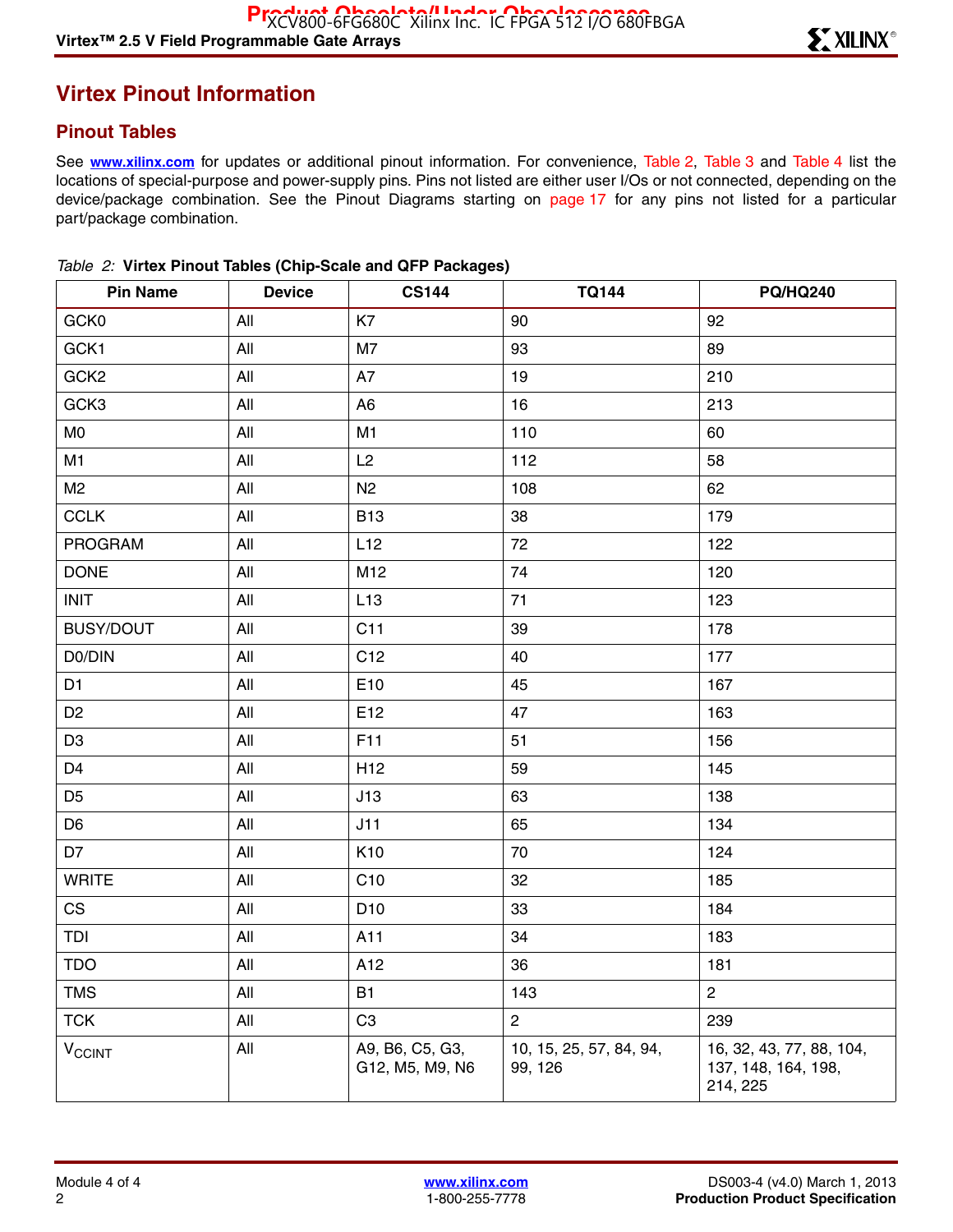### *Table 2:* **Virtex Pinout Tables (Chip-Scale and QFP Packages)** *(Continued)*

| <b>Pin Name</b>                                                                                                                      | <b>Device</b> | <b>CS144</b>                                                     | <b>TQ144</b>                                                           | <b>PQ/HQ240</b>                                                                                                    |
|--------------------------------------------------------------------------------------------------------------------------------------|---------------|------------------------------------------------------------------|------------------------------------------------------------------------|--------------------------------------------------------------------------------------------------------------------|
| V <sub>CCO</sub>                                                                                                                     | All           | Banks 0 and 1:<br>A2, A13, D7<br>Banks 2 and 3:<br>B12, G11, M13 | No I/O Banks in this<br>package:<br>1, 17, 37, 55, 73, 92,<br>109, 128 | No I/O Banks in this<br>package:<br>15, 30, 44, 61, 76, 90,<br>105, 121, 136, 150, 165,<br>180, 197, 212, 226, 240 |
|                                                                                                                                      |               | Banks 4 and 5:<br>N1, N7, N13                                    |                                                                        |                                                                                                                    |
|                                                                                                                                      |               | Banks 6 and 7:<br>B2, G2, M2                                     |                                                                        |                                                                                                                    |
| V <sub>REF</sub> , Bank 0                                                                                                            | <b>XCV50</b>  | C4, D6                                                           | 5, 13                                                                  | 218, 232                                                                                                           |
| $(V_{BFF}$ pins are listed<br>incrementally. Connect                                                                                 | XCV100/150    | $ + B4$                                                          | $ + 7$                                                                 | $ + 229$                                                                                                           |
| all pins listed for both                                                                                                             | XCV200/300    | N/A                                                              | N/A                                                                    | $ + 236$                                                                                                           |
| the required device<br>and all smaller devices                                                                                       | <b>XCV400</b> | N/A                                                              | N/A                                                                    | $ + 215$                                                                                                           |
| listed in the same                                                                                                                   | <b>XCV600</b> | N/A                                                              | N/A                                                                    | $ + 230$                                                                                                           |
| package.)<br>Within each bank, if<br>input reference voltage<br>is not required, all<br>V <sub>REF</sub> pins are general<br>$I/O$ . | <b>XCV800</b> | N/A                                                              | N/A                                                                    | $ + 222$                                                                                                           |
| V <sub>REF</sub> , Bank 1                                                                                                            | <b>XCV50</b>  | A10, B8                                                          | 22, 30                                                                 | 191, 205                                                                                                           |
| $(V_{RFF}$ pins are listed                                                                                                           | XCV100/150    | $ + D9$                                                          | $ + 28$                                                                | $ + 194$                                                                                                           |
| incrementally. Connect<br>all pins listed for both                                                                                   | XCV200/300    | N/A                                                              | N/A                                                                    | $ + 187$                                                                                                           |
| the required device                                                                                                                  | <b>XCV400</b> | N/A                                                              | N/A                                                                    | $ + 208$                                                                                                           |
| and all smaller devices<br>listed in the same                                                                                        | <b>XCV600</b> | N/A                                                              | N/A                                                                    | $ + 193$                                                                                                           |
| package.)<br>Within each bank, if<br>input reference voltage<br>is not required, all<br>V <sub>REF</sub> pins are general<br>$I/O$ . | <b>XCV800</b> | N/A                                                              | N/A                                                                    | $ + 201$                                                                                                           |
| V <sub>REF</sub> , Bank 2                                                                                                            | <b>XCV50</b>  | D11, F10                                                         | 42, 50                                                                 | 157, 171                                                                                                           |
| (V <sub>REF</sub> pins are listed<br>incrementally. Connect                                                                          | XCV100/150    | $ + D13$                                                         | $ + 44$                                                                | $ + 168$                                                                                                           |
| all pins listed for both                                                                                                             | XCV200/300    | N/A                                                              | N/A                                                                    | $ + 175$                                                                                                           |
| the required device<br>and all smaller devices                                                                                       | <b>XCV400</b> | N/A                                                              | N/A                                                                    | $ + 154$                                                                                                           |
| listed in the same                                                                                                                   | <b>XCV600</b> | N/A                                                              | N/A                                                                    | $ + 169$                                                                                                           |
| package.)<br>Within each bank, if<br>input reference voltage<br>is not required, all<br>V <sub>REF</sub> pins are general<br>$I/O$ . | <b>XCV800</b> | N/A                                                              | N/A                                                                    | $ + 161$                                                                                                           |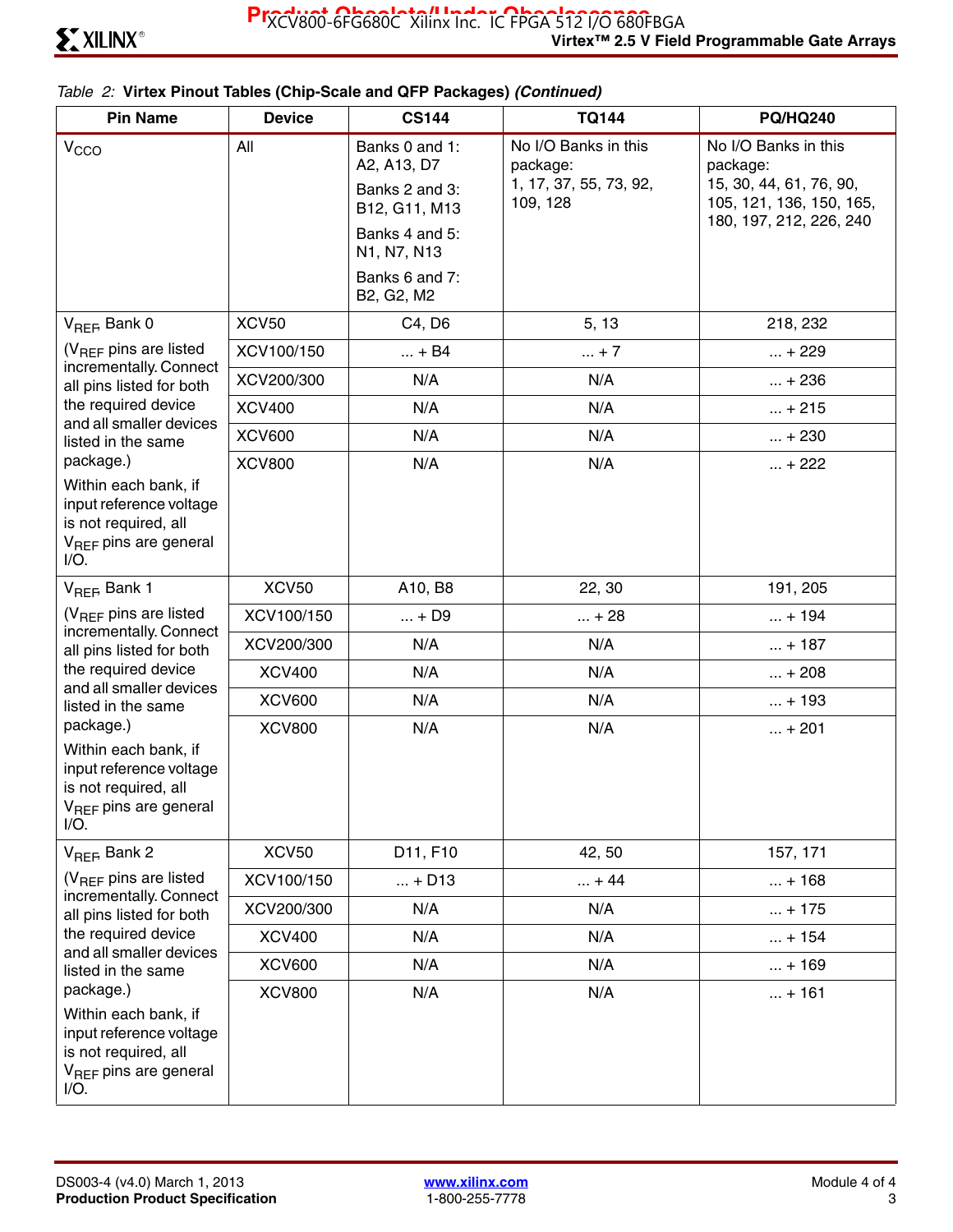### *Table 2:* **Virtex Pinout Tables (Chip-Scale and QFP Packages)** *(Continued)*

| <b>Pin Name</b>                                                                                                                      | <b>Device</b> | <b>CS144</b>                      | <b>TQ144</b> | <b>PQ/HQ240</b> |
|--------------------------------------------------------------------------------------------------------------------------------------|---------------|-----------------------------------|--------------|-----------------|
| V <sub>REF</sub> , Bank 3                                                                                                            | XCV50         | H <sub>11</sub> , K <sub>12</sub> | 60, 68       | 130, 144        |
| (V <sub>REF</sub> pins are listed<br>incrementally. Connect<br>all pins listed for both                                              | XCV100/150    | $ + J10$                          | $ + 66$      | $ + 133$        |
|                                                                                                                                      | XCV200/300    | N/A                               | N/A          | $ + 126$        |
| the required device                                                                                                                  | <b>XCV400</b> | N/A                               | N/A          | $ + 147$        |
| and all smaller devices<br>listed in the same                                                                                        | <b>XCV600</b> | N/A                               | N/A          | $ + 132$        |
| package.)                                                                                                                            | <b>XCV800</b> | N/A                               | N/A          | $ + 140$        |
| Within each bank, if<br>input reference voltage<br>is not required, all<br>V <sub>REF</sub> pins are general<br>$I/O$ .              |               |                                   |              |                 |
| $V_{BFE}$ Bank 4                                                                                                                     | <b>XCV50</b>  | L8, L10                           | 79, 87       | 97, 111         |
| (V <sub>RFF</sub> pins are listed                                                                                                    | XCV100/150    | $ + N10$                          | $ + 81$      | $ + 108$        |
| incrementally. Connect<br>all pins listed for both                                                                                   | XCV200/300    | N/A                               | N/A          | $ + 115$        |
| the required device<br>and all smaller devices                                                                                       | <b>XCV400</b> | N/A                               | N/A          | $ + 94$         |
| listed in the same                                                                                                                   | <b>XCV600</b> | N/A                               | N/A          | $ + 109$        |
| package.)<br>Within each bank, if<br>input reference voltage<br>is not required, all<br>V <sub>REF</sub> pins are general<br>$I/O$ . | <b>XCV800</b> | N/A                               | N/A          | $ + 101$        |
| $V_{REF}$ Bank 5                                                                                                                     | <b>XCV50</b>  | L4, L6                            | 96, 104      | 70, 84          |
| (V <sub>REF</sub> pins are listed                                                                                                    | XCV100/150    | $ + N4$                           | $ + 102$     | $ + 73$         |
| incrementally. Connect<br>all pins listed for both                                                                                   | XCV200/300    | N/A                               | N/A          | $ + 66$         |
| the required device                                                                                                                  | <b>XCV400</b> | N/A                               | N/A          | $ + 87$         |
| and all smaller devices<br>listed in the same                                                                                        | <b>XCV600</b> | N/A                               | N/A          | $ + 72$         |
| package.)                                                                                                                            | <b>XCV800</b> | N/A                               | N/A          | $ + 80$         |
| Within each bank, if<br>input reference voltage<br>is not required, all<br>V <sub>REF</sub> pins are general<br>$I/O$ .              |               |                                   |              |                 |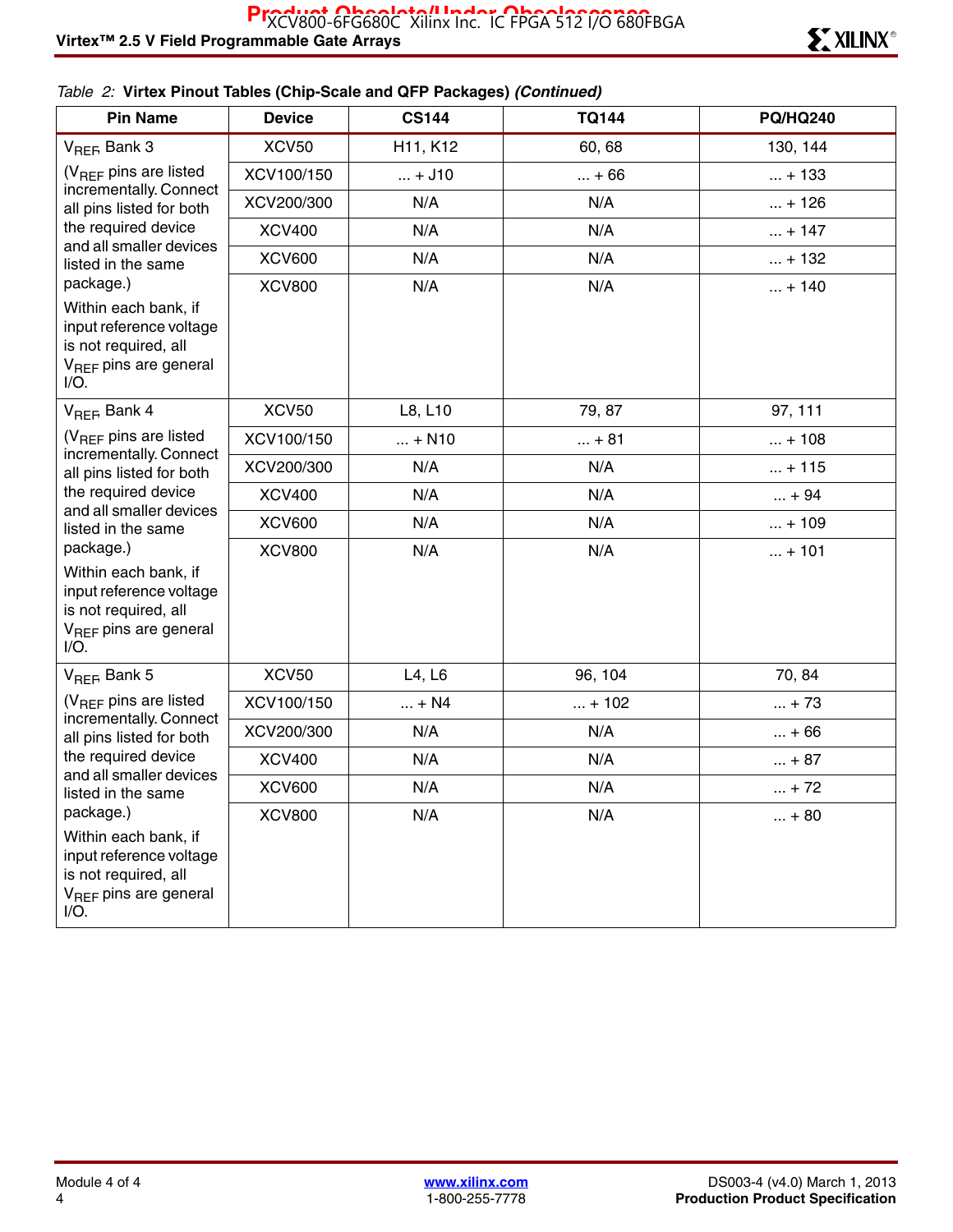### *Table 2:* **Virtex Pinout Tables (Chip-Scale and QFP Packages)** *(Continued)*

| <b>Pin Name</b>                                                                                                         | <b>Device</b> | <b>CS144</b>                                                                 | <b>TQ144</b>                                                               | <b>PQ/HQ240</b>                                                                                                                                               |
|-------------------------------------------------------------------------------------------------------------------------|---------------|------------------------------------------------------------------------------|----------------------------------------------------------------------------|---------------------------------------------------------------------------------------------------------------------------------------------------------------|
| $V_{REF}$ Bank 6                                                                                                        | <b>XCV50</b>  | H <sub>2</sub> , K <sub>1</sub>                                              | 116, 123                                                                   | 36, 50                                                                                                                                                        |
| $(V_{RFF}$ pins are listed<br>incrementally. Connect<br>all pins listed for both                                        | XCV100/150    | $ + J3$                                                                      | $ + 118$                                                                   | $ + 47$                                                                                                                                                       |
|                                                                                                                         | XCV200/300    | N/A                                                                          | N/A                                                                        | $ + 54$                                                                                                                                                       |
| the required device                                                                                                     | <b>XCV400</b> | N/A                                                                          | N/A                                                                        | $ + 33$                                                                                                                                                       |
| and all smaller devices<br>listed in the same                                                                           | <b>XCV600</b> | N/A                                                                          | N/A                                                                        | $ + 48$                                                                                                                                                       |
| package.)                                                                                                               | <b>XCV800</b> | N/A                                                                          | N/A                                                                        | $ + 40$                                                                                                                                                       |
| Within each bank, if<br>input reference voltage<br>is not required, all<br>$V_{\text{BFF}}$ pins are general<br>$I/O$ . |               |                                                                              |                                                                            |                                                                                                                                                               |
| $V_{REF}$ Bank 7                                                                                                        | <b>XCV50</b>  | D4, E1                                                                       | 133, 140                                                                   | 9, 23                                                                                                                                                         |
| $(V_{REF}$ pins are listed                                                                                              | XCV100/150    | $ + D2$                                                                      | $ + 138$                                                                   | $ + 12$                                                                                                                                                       |
| incrementally. Connect<br>all pins listed for both                                                                      | XCV200/300    | N/A                                                                          | N/A                                                                        | $ + 5$                                                                                                                                                        |
| the required device                                                                                                     | <b>XCV400</b> | N/A                                                                          | N/A                                                                        | $ + 26$                                                                                                                                                       |
| and all smaller devices<br>listed in the same                                                                           | <b>XCV600</b> | N/A                                                                          | N/A                                                                        | $ + 11$                                                                                                                                                       |
| package.)                                                                                                               | <b>XCV800</b> | N/A                                                                          | N/A                                                                        | $ + 19$                                                                                                                                                       |
| Within each bank, if<br>input reference voltage<br>is not required, all<br>V <sub>REF</sub> pins are general<br>$I/O$ . |               |                                                                              |                                                                            |                                                                                                                                                               |
| <b>GND</b>                                                                                                              | All           | A1, B9, B11, C7,<br>D5, E4, E11, F1,<br>G10, J1, J12, L3,<br>L5, L7, L9, N12 | 9, 18, 26, 35, 46, 54, 64,<br>75, 83, 91, 100, 111, 120,<br>129, 136, 144, | 1, 8, 14, 22, 29, 37, 45, 51,<br>59, 69, 75, 83, 91, 98, 106,<br>112, 119, 129, 135, 143,<br>151, 158, 166, 172, 182,<br>190, 196, 204, 211, 219,<br>227, 233 |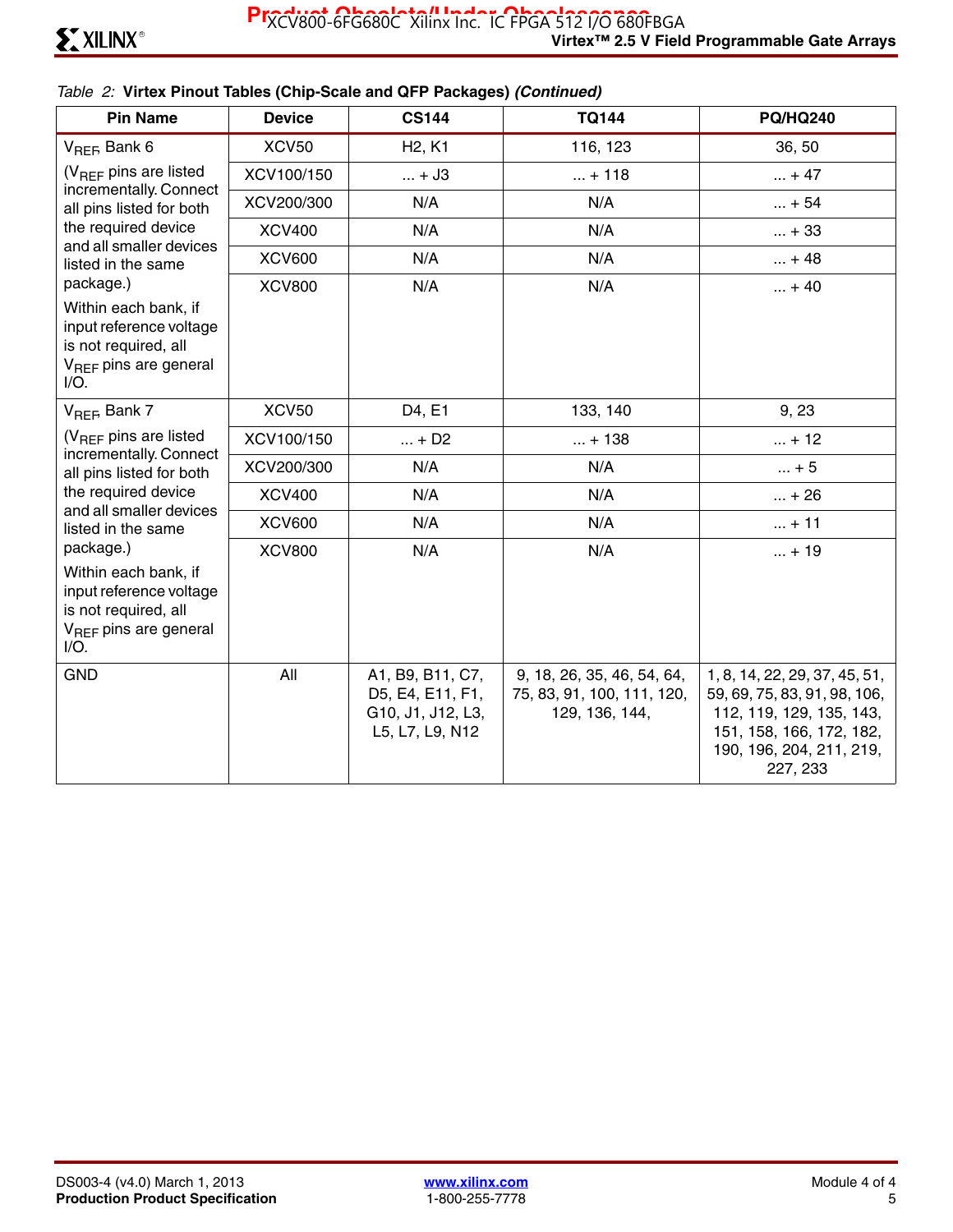### *Table 3:* **Virtex Pinout Tables (BGA)**

| <b>Pin Name</b>  | <b>Device</b> | <b>BG256</b>    | <b>BG352</b>     | <b>BG432</b>    | <b>BG560</b>     |
|------------------|---------------|-----------------|------------------|-----------------|------------------|
| GCK0             | All           | Y11             | AE13             | AL16            | AL <sub>17</sub> |
| GCK1             | All           | Y <sub>10</sub> | AF14             | <b>AK16</b>     | <b>AJ17</b>      |
| GCK <sub>2</sub> | All           | A10             | <b>B14</b>       | A16             | D <sub>17</sub>  |
| GCK3             | All           | <b>B10</b>      | D <sub>14</sub>  | D <sub>17</sub> | A17              |
| M <sub>0</sub>   | All           | Y1              | AD <sub>24</sub> | AH28            | AJ29             |
| M1               | All           | U <sub>3</sub>  | AB23             | AH29            | AK30             |
| M <sub>2</sub>   | All           | W <sub>2</sub>  | AC23             | AJ28            | AN32             |
| <b>CCLK</b>      | All           | <b>B19</b>      | C <sub>3</sub>   | D <sub>4</sub>  | C <sub>4</sub>   |
| <b>PROGRAM</b>   | All           | Y20             | AC4              | AH <sub>3</sub> | AM1              |
| <b>DONE</b>      | All           | W19             | AD <sub>3</sub>  | AH4             | AJ <sub>5</sub>  |
| <b>INIT</b>      | All           | U18             | AD <sub>2</sub>  | AJ <sub>2</sub> | AH <sub>5</sub>  |
| <b>BUSY/DOUT</b> | All           | D <sub>18</sub> | E4               | D <sub>3</sub>  | D <sub>4</sub>   |
| D0/DIN           | All           | C <sub>19</sub> | D <sub>3</sub>   | C <sub>2</sub>  | E <sub>4</sub>   |
| D <sub>1</sub>   | All           | E20             | G <sub>1</sub>   | K4              | K <sub>3</sub>   |
| D <sub>2</sub>   | All           | G19             | J3               | K <sub>2</sub>  | L4               |
| D <sub>3</sub>   | All           | J19             | M <sub>3</sub>   | P <sub>4</sub>  | P <sub>3</sub>   |
| D <sub>4</sub>   | All           | M19             | R <sub>3</sub>   | V <sub>4</sub>  | W4               |
| D <sub>5</sub>   | All           | P <sub>19</sub> | U <sub>4</sub>   | AB1             | AB <sub>5</sub>  |
| D <sub>6</sub>   | All           | T <sub>20</sub> | V <sub>3</sub>   | AB <sub>3</sub> | AC4              |
| D7               | All           | V19             | AC <sub>3</sub>  | AG4             | AJ4              |
| <b>WRITE</b>     | All           | A19             | D <sub>5</sub>   | <b>B4</b>       | D <sub>6</sub>   |
| <b>CS</b>        | All           | <b>B18</b>      | C <sub>4</sub>   | D <sub>5</sub>  | A2               |
| TDI              | All           | C <sub>17</sub> | B <sub>3</sub>   | B <sub>3</sub>  | D <sub>5</sub>   |
| <b>TDO</b>       | All           | A20             | D <sub>4</sub>   | C <sub>4</sub>  | E <sub>6</sub>   |
| <b>TMS</b>       | All           | D <sub>3</sub>  | D <sub>23</sub>  | D <sub>29</sub> | <b>B33</b>       |
| <b>TCK</b>       | All           | A1              | C <sub>24</sub>  | D <sub>28</sub> | E29              |
| <b>DXN</b>       | All           | W <sub>3</sub>  | AD <sub>23</sub> | <b>AH27</b>     | AK29             |
| <b>DXP</b>       | All           | V <sub>4</sub>  | AE24             | <b>AK29</b>     | AJ28             |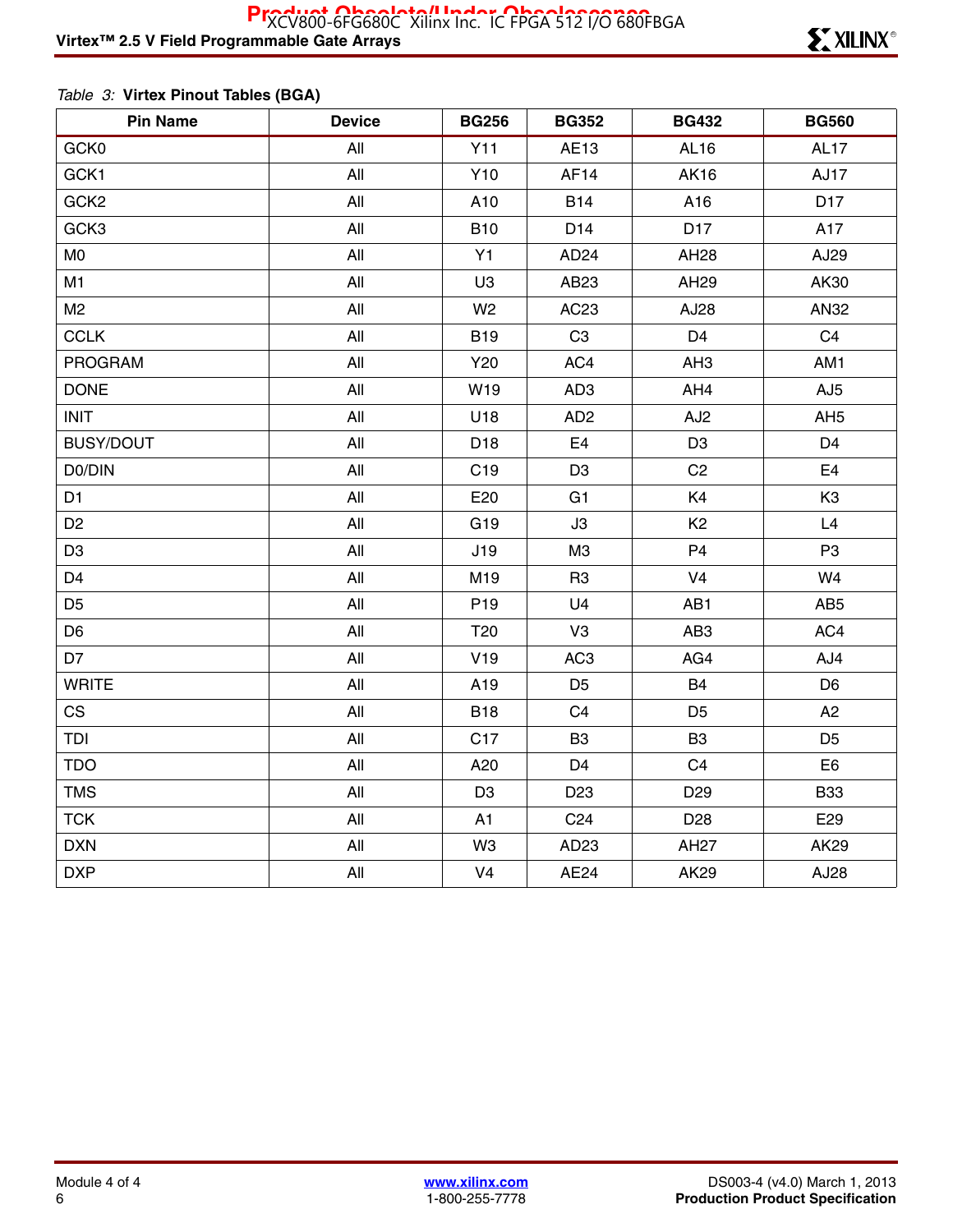| <b>Pin Name</b>                                                                                                                                                                                                                                                                                                                                                                                                                                                                                      | <b>Device</b>       | <b>BG256</b>                                                                                                                                       | <b>BG352</b>                                                                                                                         | <b>BG432</b>                                                                                                                                                                      | <b>BG560</b>                                                                                                                                                                                                                            |
|------------------------------------------------------------------------------------------------------------------------------------------------------------------------------------------------------------------------------------------------------------------------------------------------------------------------------------------------------------------------------------------------------------------------------------------------------------------------------------------------------|---------------------|----------------------------------------------------------------------------------------------------------------------------------------------------|--------------------------------------------------------------------------------------------------------------------------------------|-----------------------------------------------------------------------------------------------------------------------------------------------------------------------------------|-----------------------------------------------------------------------------------------------------------------------------------------------------------------------------------------------------------------------------------------|
| $V_{CClNT}$<br>Notes:<br>• Superset includes all pins,<br>including the ones in <b>bold</b><br>type. Subset excludes pins in<br>bold type.                                                                                                                                                                                                                                                                                                                                                           | XCV50/100           | C <sub>10</sub> , D <sub>6</sub> ,<br>D <sub>15</sub> , F <sub>4</sub> ,<br>F17, L3,<br>L <sub>18</sub> , R <sub>4</sub> ,<br>R17, U6,<br>U15, V10 | N/A                                                                                                                                  | N/A                                                                                                                                                                               | N/A                                                                                                                                                                                                                                     |
| • In BG352, for XCV300 all the<br>V <sub>CCINT</sub> pins in the superset<br>must be connected. For<br>XCV150/200, V <sub>CCINT</sub> pins in<br>the subset must be<br>connected, and pins in bold<br>type can be left unconnected<br>(these unconnected pins<br>cannot be used as user I/O.)<br>In BG432, for<br>XCV400/600/800 all V <sub>CCINT</sub><br>pins in the superset must be                                                                                                              | XCV150/200/300      | Same as<br>above                                                                                                                                   | A20, C14,<br>D10, J24,<br>K4, P2, P25,<br>V24, W2,<br>AC10, AE14,<br>AE19,<br>B16, D12,<br>L1, L25,<br>R23, T1,<br><b>AF11, AF16</b> | A10, A17, B23,<br>C14, C19, K3,<br>K29, N2, N29,<br>T1, T29, W2,<br>W31, AB2,<br>AB30, AJ10,<br>AJ16, AK13,<br>AK19, AK22,<br>B26, C7, F1,<br>F30, AE29, AF1,<br><b>AH8, AH24</b> | N/A                                                                                                                                                                                                                                     |
| connected. For XCV300,<br>V <sub>CCINT</sub> pins in the subset<br>must be connected, and pins<br>in bold type can be left<br>unconnected (these<br>unconnected pins cannot be<br>used as user I/O.)<br>In BG560, for XCV800/1000<br>all $V_{\text{CCINT}}$ pins in the<br>superset must be connected.<br>For XCV400/600, V <sub>CCINT</sub><br>pins in the subset must be<br>connected, and pins in bold<br>type can be left unconnected<br>(these unconnected pins<br>cannot be used as user I/O.) | XCV400/600/800/1000 | N/A                                                                                                                                                | N/A                                                                                                                                  | Same as above                                                                                                                                                                     | A21, B14, B18,<br>B28, C24, E9,<br>E12, F2, H30,<br>J1, K32, N1,<br>N33, U5, U30,<br>Y2, Y31, AD2,<br>AD32, AG3,<br>AG31, AK8,<br>AK11, AK17,<br>AK20, AL14,<br>AL27, AN25,<br>B12, C22, M3,<br>N29, AB2,<br>AB32, AJ13,<br><b>AL22</b> |
| V <sub>CCO</sub> , Bank 0                                                                                                                                                                                                                                                                                                                                                                                                                                                                            | All                 | D7, D8                                                                                                                                             | A17, B25,<br>D <sub>19</sub>                                                                                                         | A21, C29, D21                                                                                                                                                                     | A22, A26, A30,<br>B19, B32                                                                                                                                                                                                              |
| V <sub>CCO</sub> , Bank 1                                                                                                                                                                                                                                                                                                                                                                                                                                                                            | All                 | D13, D14                                                                                                                                           | A10, D7,<br>D <sub>13</sub>                                                                                                          | A1, A11, D11                                                                                                                                                                      | A10, A16, B13,<br>C <sub>3</sub> , E <sub>5</sub>                                                                                                                                                                                       |
| V <sub>CCO</sub> , Bank 2                                                                                                                                                                                                                                                                                                                                                                                                                                                                            | All                 | G17, H17                                                                                                                                           | B2, H4, K1                                                                                                                           | C3, L1, L4                                                                                                                                                                        | B2, D1, H1, M1,<br>R <sub>2</sub>                                                                                                                                                                                                       |
| V <sub>CCO</sub> , Bank 3                                                                                                                                                                                                                                                                                                                                                                                                                                                                            | All                 | N <sub>17</sub> , P <sub>17</sub>                                                                                                                  | P4, U1, Y4                                                                                                                           | AA1, AA4, AJ3                                                                                                                                                                     | V1, AA2, AD1,<br>AK1, AL2                                                                                                                                                                                                               |
| V <sub>CCO</sub> , Bank 4                                                                                                                                                                                                                                                                                                                                                                                                                                                                            | All                 | U13, U14                                                                                                                                           | AC8, AE2,<br>AF10                                                                                                                    | AH11, AL1,<br><b>AL11</b>                                                                                                                                                         | AM2, AM15,<br>AN4, AN8, AN12                                                                                                                                                                                                            |
| V <sub>CCO</sub> , Bank 5                                                                                                                                                                                                                                                                                                                                                                                                                                                                            | All                 | <b>U7, U8</b>                                                                                                                                      | AC14, AC20,<br><b>AF17</b>                                                                                                           | AH21, AJ29,<br>AL <sub>21</sub>                                                                                                                                                   | AL31, AM21,<br>AN18, AN24,<br>AN30                                                                                                                                                                                                      |
| V <sub>CCO</sub> , Bank 6                                                                                                                                                                                                                                                                                                                                                                                                                                                                            | All                 | N4, P4                                                                                                                                             | U26, W23,<br>AE25                                                                                                                    | AA28, AA31,<br>AL31                                                                                                                                                               | W32, AB33,<br>AF33, AK33,<br>AM32                                                                                                                                                                                                       |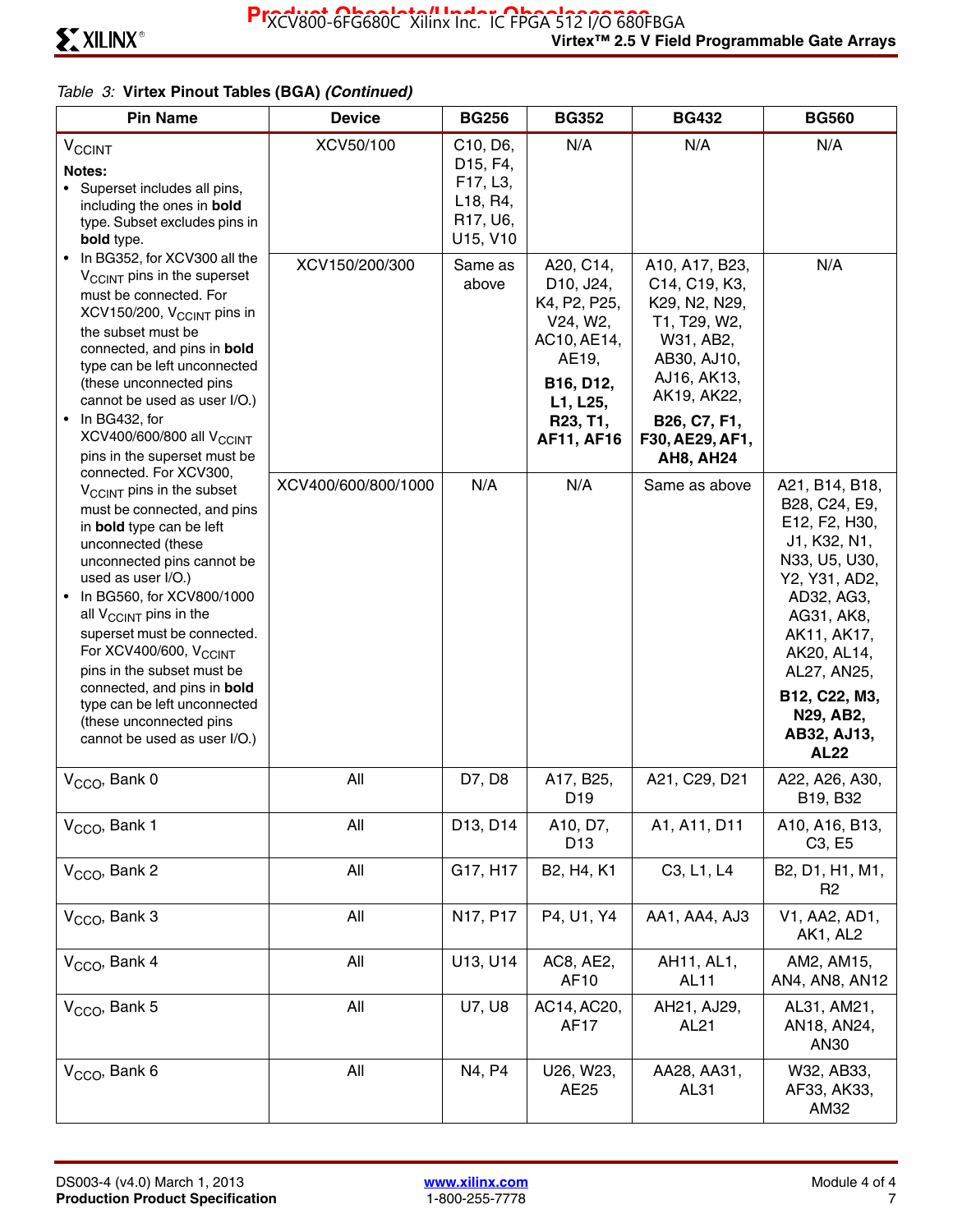| <b>Pin Name</b>                                                                      | <b>Device</b>  | <b>BG256</b> | <b>BG352</b>                 | <b>BG432</b>                      | <b>BG560</b>               |
|--------------------------------------------------------------------------------------|----------------|--------------|------------------------------|-----------------------------------|----------------------------|
| V <sub>CCO</sub> , Bank 7                                                            | All            | G4, H4       | G23, K26,<br>N <sub>23</sub> | A31, L28, L31                     | C32, D33, K33,<br>N32, T33 |
| $V_{REF}$ Bank 0                                                                     | <b>XCV50</b>   | A8, B4       | N/A                          | N/A                               | N/A                        |
| (VREF pins are listed<br>incrementally. Connect all                                  | XCV100/150     | $ + A4$      | A16, C19,<br>C <sub>21</sub> | N/A                               | N/A                        |
| pins listed for both the<br>required device and all<br>smaller devices listed in the | XCV200/300     | $ + A2$      | $ + D21$                     | B19, D22, D24,<br>D <sub>26</sub> | N/A                        |
| same package.)                                                                       | <b>XCV400</b>  | N/A          | N/A                          | $ + C18$                          | A19, D20,                  |
| Within each bank, if input                                                           |                |              |                              |                                   | D26, E23, E27              |
| reference voltage is not<br>required, all V <sub>REF</sub> pins are                  | <b>XCV600</b>  | N/A          | N/A                          | $ + C24$                          | $ + E24$                   |
| general I/O.                                                                         | <b>XCV800</b>  | N/A          | N/A                          | $ + B21$                          | $ + E21$                   |
|                                                                                      | <b>XCV1000</b> | N/A          | N/A                          | N/A                               | $ + D29$                   |
| V <sub>REF</sub> , Bank 1                                                            | <b>XCV50</b>   | A17, B12     | N/A                          | N/A                               | N/A                        |
| (VREF pins are listed                                                                | XCV100/150     | $ + B15$     | B6, C9,                      | N/A                               | N/A                        |
| incrementally. Connect all<br>pins listed for both the                               |                |              | C <sub>12</sub>              |                                   |                            |
| required device and all                                                              | XCV200/300     | $ + B17$     | $ + D6$                      | A13, B7,                          | N/A                        |
| smaller devices listed in the                                                        |                |              |                              | C6, C10                           |                            |
| same package.)<br>Within each bank, if input                                         | <b>XCV400</b>  | N/A          | N/A                          | $ + B15$                          | A6, D7,                    |
| reference voltage is not                                                             |                |              |                              |                                   | D11, D16, E15              |
| required, all $V_{BFF}$ pins are                                                     | <b>XCV600</b>  | N/A          | N/A                          | $ + D10$                          | $ + D10$                   |
| general I/O.                                                                         | <b>XCV800</b>  | N/A          | N/A                          | $ + B12$                          | $ + D13$                   |
|                                                                                      | <b>XCV1000</b> | N/A          | N/A                          | N/A                               | $ + E7$                    |
| $V_{REF}$ Bank 2                                                                     | <b>XCV50</b>   | C20, J18     | N/A                          | N/A                               | N/A                        |
| (V <sub>REF</sub> pins are listed                                                    | XCV100/150     | $ + F19$     | E2, H <sub>2</sub> ,         | N/A                               | N/A                        |
| incrementally. Connect all<br>pins listed for both the                               |                |              | M4                           |                                   |                            |
| required device and all                                                              | XCV200/300     | $ + G18$     | $ + D2$                      | E2, G3,                           | N/A                        |
| smaller devices listed in the                                                        |                |              |                              | J2, N1                            |                            |
| same package.)                                                                       | <b>XCV400</b>  | N/A          | N/A                          | $ + R3$                           | G5, H4,                    |
| Within each bank, if input<br>reference voltage is not                               |                |              |                              |                                   | L5, P4, R1                 |
| required, all V <sub>REF</sub> pins are                                              | <b>XCV600</b>  | N/A          | N/A                          | $ + H1$                           | $ + K5$                    |
| general I/O.                                                                         | <b>XCV800</b>  | N/A          | N/A                          | $\ldots$ + M3                     | $ + N5$                    |
|                                                                                      | <b>XCV1000</b> | N/A          | N/A                          | N/A                               | $ + B3$                    |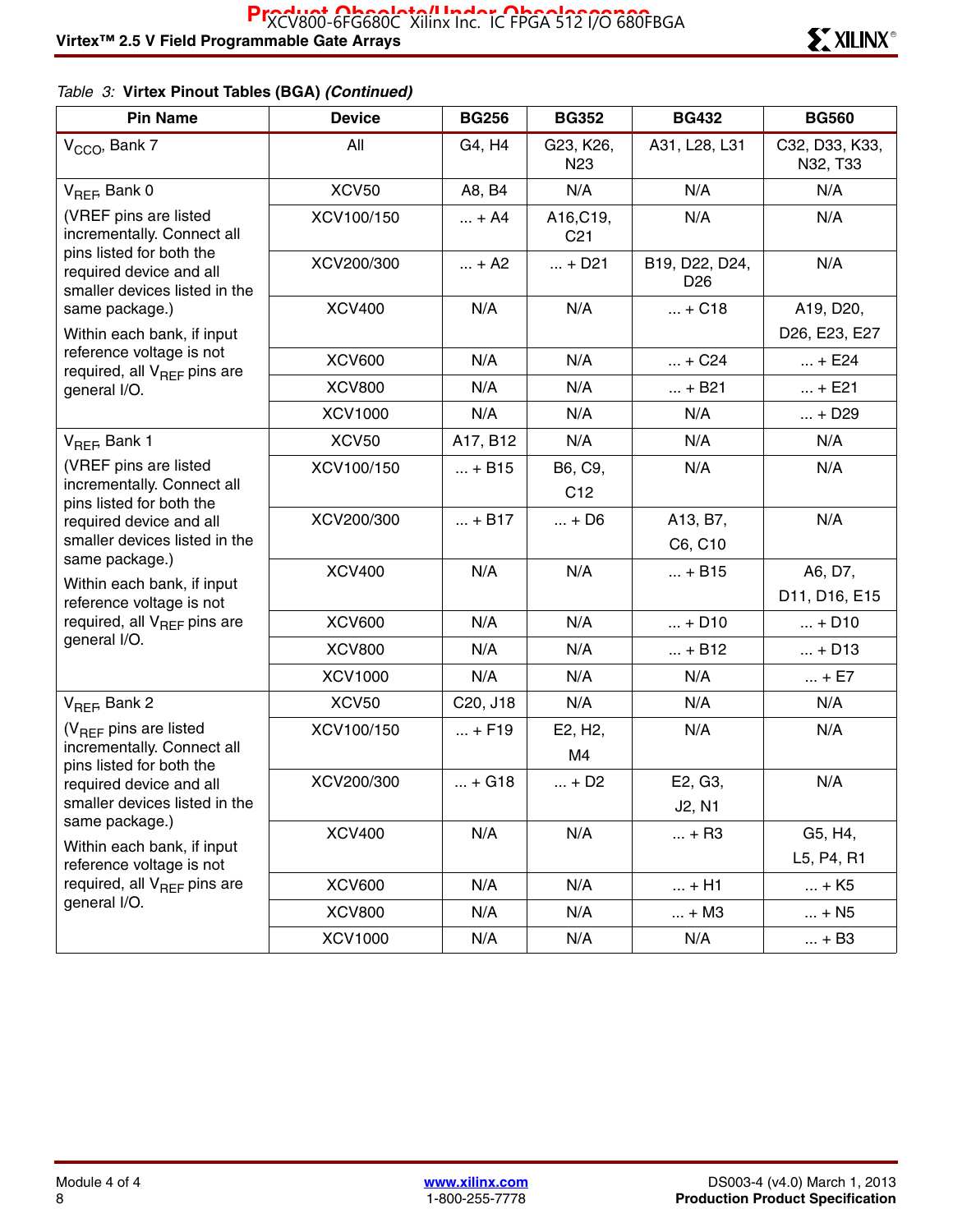| <b>Pin Name</b>                                                                      | <b>Device</b>  | <b>BG256</b>                      | <b>BG352</b>                                 | <b>BG432</b>              | <b>BG560</b>                       |
|--------------------------------------------------------------------------------------|----------------|-----------------------------------|----------------------------------------------|---------------------------|------------------------------------|
| V <sub>REF</sub> , Bank 3                                                            | <b>XCV50</b>   | M18, V20                          | N/A                                          | N/A                       | N/A                                |
| (V <sub>RFF</sub> pins are listed                                                    | XCV100/150     | $ + R19$                          | R4, V4, Y3                                   | N/A                       | N/A                                |
| incrementally. Connect all<br>pins listed for both the<br>required device and all    | XCV200/300     | $ + P18$                          | $ + AC2$                                     | V2, AB4, AD4,<br>AF3      | N/A                                |
| smaller devices listed in the                                                        | <b>XCV400</b>  | N/A                               | N/A                                          | $ + U2$                   | V4, W5,                            |
| same package.)                                                                       |                |                                   |                                              |                           | AD3, AE5, AK2                      |
| Within each bank, if input<br>reference voltage is not                               | <b>XCV600</b>  | N/A                               | N/A                                          | $ + AC3$                  | $ + AF1$                           |
| required, all V <sub>REF</sub> pins are                                              | <b>XCV800</b>  | N/A                               | N/A                                          | $ + Y3$                   | $ + AA4$                           |
| general I/O.                                                                         | <b>XCV1000</b> | N/A                               | N/A                                          | N/A                       | $ + AH4$                           |
| $V_{RFF}$ , Bank 4                                                                   | <b>XCV50</b>   | V <sub>12</sub> , Y <sub>18</sub> | N/A                                          | N/A                       | N/A                                |
| $(V_{BFF}$ pins are listed<br>incrementally. Connect all                             | XCV100/150     | $ + W15$                          | AC12, AE5,<br>AE <sub>8</sub>                | N/A                       | N/A                                |
| pins listed for both the<br>required device and all<br>smaller devices listed in the | XCV200/300     | $ + V14$                          | $ + AE4$                                     | AJ7, AL4, AL8,<br>AL13    | N/A                                |
| same package.)<br>Within each bank, if input<br>reference voltage is not             | <b>XCV400</b>  | N/A                               | N/A                                          | $ + AK15$                 | AL7, AL10,<br>AL16, AM4,<br>AM14   |
| required, all $V_{BFE}$ pins are                                                     | <b>XCV600</b>  | N/A                               | N/A                                          | $ + AK8$                  | $ + AL9$                           |
| general I/O.                                                                         | <b>XCV800</b>  | N/A                               | N/A                                          | $ + AJ12$                 | $ + AK13$                          |
|                                                                                      | <b>XCV1000</b> | N/A                               | N/A                                          | N/A                       | $ + AN3$                           |
| V <sub>REF</sub> , Bank 5                                                            | <b>XCV50</b>   | V9, Y3                            | N/A                                          | N/A                       | N/A                                |
| $(V_{BFF}$ pins are listed<br>incrementally. Connect all<br>pins listed for both the | XCV100/150     | $ + W6$                           | AC15, AC18,<br>AD20                          | N/A                       | N/A                                |
| required device and all<br>smaller devices listed in the                             | XCV200/300     | $ + V7$                           | $ + AE23$                                    | AJ18, AJ25,<br>AK23, AK27 | N/A                                |
| same package.)<br>Within each bank, if input<br>reference voltage is not             | <b>XCV400</b>  | N/A                               | N/A                                          | $ + AJ17$                 | AJ18, AJ25,<br>AL20, AL24,<br>AL29 |
| required, all V <sub>REF</sub> pins are<br>general I/O.                              | <b>XCV600</b>  | N/A                               | N/A                                          | $ + AL24$                 | $ + AM26$                          |
|                                                                                      | <b>XCV800</b>  | N/A                               | N/A                                          | $ + AH19$                 | $ + AN23$                          |
|                                                                                      | <b>XCV1000</b> | N/A                               | N/A                                          | N/A                       | $ + AK28$                          |
| $V_{REF}$ Bank 6                                                                     | <b>XCV50</b>   | M <sub>2</sub> , R <sub>3</sub>   | N/A                                          | N/A                       | N/A                                |
| $(V_{RFF}$ pins are listed<br>incrementally. Connect all                             | XCV100/150     | $ + T1$                           | R <sub>24</sub> , Y <sub>26</sub> ,<br>AA25, | N/A                       | N/A                                |
| pins listed for both the<br>required device and all<br>smaller devices listed in the | XCV200/300     | $ + T3$                           | $ + AD26$                                    | V28, AB28,<br>AE30, AF28  | N/A                                |
| same package.)<br>Within each bank, if input                                         | <b>XCV400</b>  | N/A                               | N/A                                          | $ + U28$                  | V29, Y32, AD31,<br>AE29, AK32      |
| reference voltage is not                                                             | <b>XCV600</b>  | N/A                               | N/A                                          | $ + AC28$                 | $ + AE31$                          |
| required, all V <sub>REF</sub> pins are<br>general I/O.                              | <b>XCV800</b>  | N/A                               | N/A                                          | $ + Y30$                  | $ + AA30$                          |
|                                                                                      | <b>XCV1000</b> | N/A                               | N/A                                          | N/A                       | $ + AH30$                          |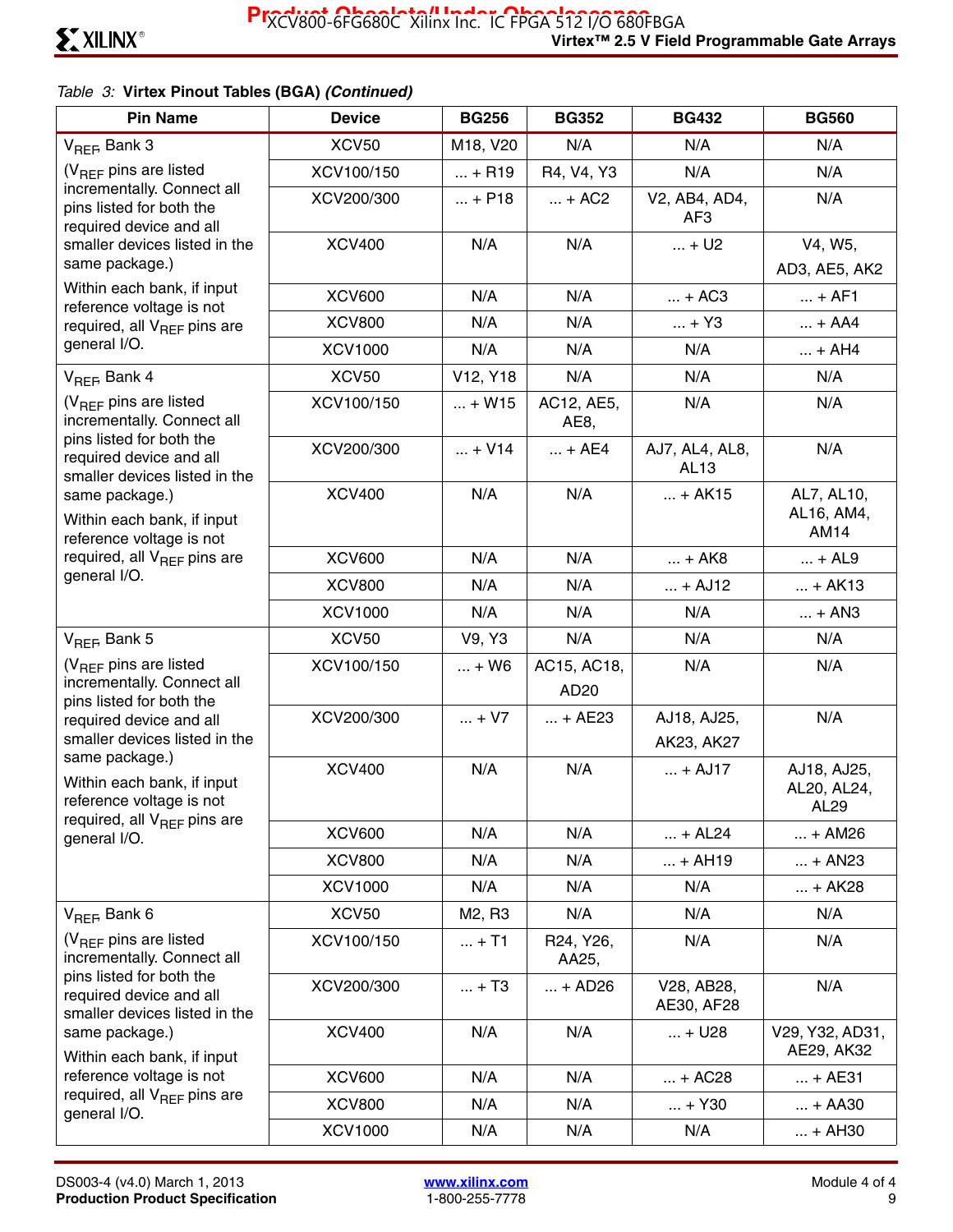| <b>Pin Name</b>                                                                                   | <b>Device</b>  | <b>BG256</b>                                                                                                                                                                                                                                     | <b>BG352</b>                                                                                                                                                                                                                     | <b>BG432</b>                                                                                                                                                                                                                                                                                                                        | <b>BG560</b>                                                                                                                                                                                                                                                                                                                                                                              |
|---------------------------------------------------------------------------------------------------|----------------|--------------------------------------------------------------------------------------------------------------------------------------------------------------------------------------------------------------------------------------------------|----------------------------------------------------------------------------------------------------------------------------------------------------------------------------------------------------------------------------------|-------------------------------------------------------------------------------------------------------------------------------------------------------------------------------------------------------------------------------------------------------------------------------------------------------------------------------------|-------------------------------------------------------------------------------------------------------------------------------------------------------------------------------------------------------------------------------------------------------------------------------------------------------------------------------------------------------------------------------------------|
| V <sub>REF</sub> , Bank 7                                                                         | XCV50          | G3, H1                                                                                                                                                                                                                                           | N/A                                                                                                                                                                                                                              | N/A                                                                                                                                                                                                                                                                                                                                 | N/A                                                                                                                                                                                                                                                                                                                                                                                       |
| $(V_{BFF}$ pins are listed                                                                        | XCV100/150     | $ + D1$                                                                                                                                                                                                                                          | D26, G26,                                                                                                                                                                                                                        | N/A                                                                                                                                                                                                                                                                                                                                 | N/A                                                                                                                                                                                                                                                                                                                                                                                       |
| incrementally. Connect all<br>pins listed for both the                                            |                |                                                                                                                                                                                                                                                  | L26                                                                                                                                                                                                                              |                                                                                                                                                                                                                                                                                                                                     |                                                                                                                                                                                                                                                                                                                                                                                           |
| required device and all                                                                           | XCV200/300     | $ + B2$                                                                                                                                                                                                                                          | $ + E24$                                                                                                                                                                                                                         | F28, F31,                                                                                                                                                                                                                                                                                                                           | N/A                                                                                                                                                                                                                                                                                                                                                                                       |
| smaller devices listed in the<br>same package.)                                                   |                |                                                                                                                                                                                                                                                  |                                                                                                                                                                                                                                  | J30, N30                                                                                                                                                                                                                                                                                                                            |                                                                                                                                                                                                                                                                                                                                                                                           |
| Within each bank, if input<br>reference voltage is not<br>required, all V <sub>REF</sub> pins are | <b>XCV400</b>  | N/A                                                                                                                                                                                                                                              | N/A                                                                                                                                                                                                                              | $ + R31$                                                                                                                                                                                                                                                                                                                            | E31, G31, K31,<br>P31, T31                                                                                                                                                                                                                                                                                                                                                                |
| general I/O.                                                                                      | <b>XCV600</b>  | N/A                                                                                                                                                                                                                                              | N/A                                                                                                                                                                                                                              | $ + J28$                                                                                                                                                                                                                                                                                                                            | $ + H32$                                                                                                                                                                                                                                                                                                                                                                                  |
|                                                                                                   | <b>XCV800</b>  | N/A                                                                                                                                                                                                                                              | N/A                                                                                                                                                                                                                              | $ + M28$                                                                                                                                                                                                                                                                                                                            | $ + L33$                                                                                                                                                                                                                                                                                                                                                                                  |
|                                                                                                   | <b>XCV1000</b> | N/A                                                                                                                                                                                                                                              | N/A                                                                                                                                                                                                                              | N/A                                                                                                                                                                                                                                                                                                                                 | $ + D31$                                                                                                                                                                                                                                                                                                                                                                                  |
| <b>GND</b>                                                                                        | All            | C3, C18,<br>D4, D5,<br>D9, D10,<br>D <sub>11</sub> ,<br>D <sub>12</sub> ,<br>D <sub>16</sub> ,<br>D17, E4,<br>E17, J4,<br>J17, K4,<br>K17, L4,<br>L17, M4,<br>M17, T4,<br>T17, U4,<br>U5, U9,<br>U10,<br>U11,<br>U12,<br>U16,<br>U17, V3,<br>V18 | A1, A2, A5,<br>A8, A14,<br>A19, A22,<br>A25, A26,<br>B1, B26, E1,<br>E26, H1,<br>H <sub>26</sub> , N <sub>1</sub> ,<br>P26, W1,<br>W26, AB1,<br>AB26, AE1,<br>AE26, AF1,<br>AF2, AF5,<br>AF8, AF13,<br>AF19, AF22,<br>AF25, AF26 | A2, A3, A7, A9,<br>A14, A18, A23,<br>A25, A29, A30,<br>B1, B2, B30,<br>B31, C1, C31,<br>D <sub>16</sub> , G <sub>1</sub> , G <sub>31</sub> ,<br>J1, J31, P1, P31,<br>T4, T28, V1,<br>V31, AC1, AC31,<br>AE1, AE31,<br>AH16, AJ1,<br>AJ31, AK1, AK2,<br>AK30, AK31,<br>AL2, AL3, AL7,<br>AL9 AL14, AL18<br>AL23, AL25,<br>AL29, AL30 | A1, A7, A12,<br>A14, A18, A20,<br>A24, A29, A32,<br>A33, B1, B6, B9,<br>B15, B23, B27,<br>B31, C2, E1,<br>F32, G2, G33,<br>J32, K1, L2,<br>M33, P1, P33,<br>R32, T1, V33,<br>W2, Y1, Y33,<br>AB1, AC32,<br>AD33, AE2,<br>AG1, AG32,<br>AH2, AJ33,<br>AL32, AM3,<br>AM7, AM11,<br>AM19, AM25,<br>AM28, AM33,<br>AN1, AN2, AN5,<br>AN10, AN14,<br>AN16, AN20,<br>AN22, AN27,<br><b>AN33</b> |
| GND <sup>(1)</sup>                                                                                | All            | J9, J10,<br>J11, J12,<br>K9, K10,<br>K11, K12,<br>L9, L10,<br>L11, L12,<br>M9, M10,<br>M11, M12                                                                                                                                                  | N/A                                                                                                                                                                                                                              | N/A                                                                                                                                                                                                                                                                                                                                 | N/A                                                                                                                                                                                                                                                                                                                                                                                       |
| No Connect                                                                                        | All            | N/A                                                                                                                                                                                                                                              | N/A                                                                                                                                                                                                                              | N/A                                                                                                                                                                                                                                                                                                                                 | C31, AC2, AK4,<br>AL3                                                                                                                                                                                                                                                                                                                                                                     |

#### **Notes:**

1. 16 extra balls (grounded) at package center.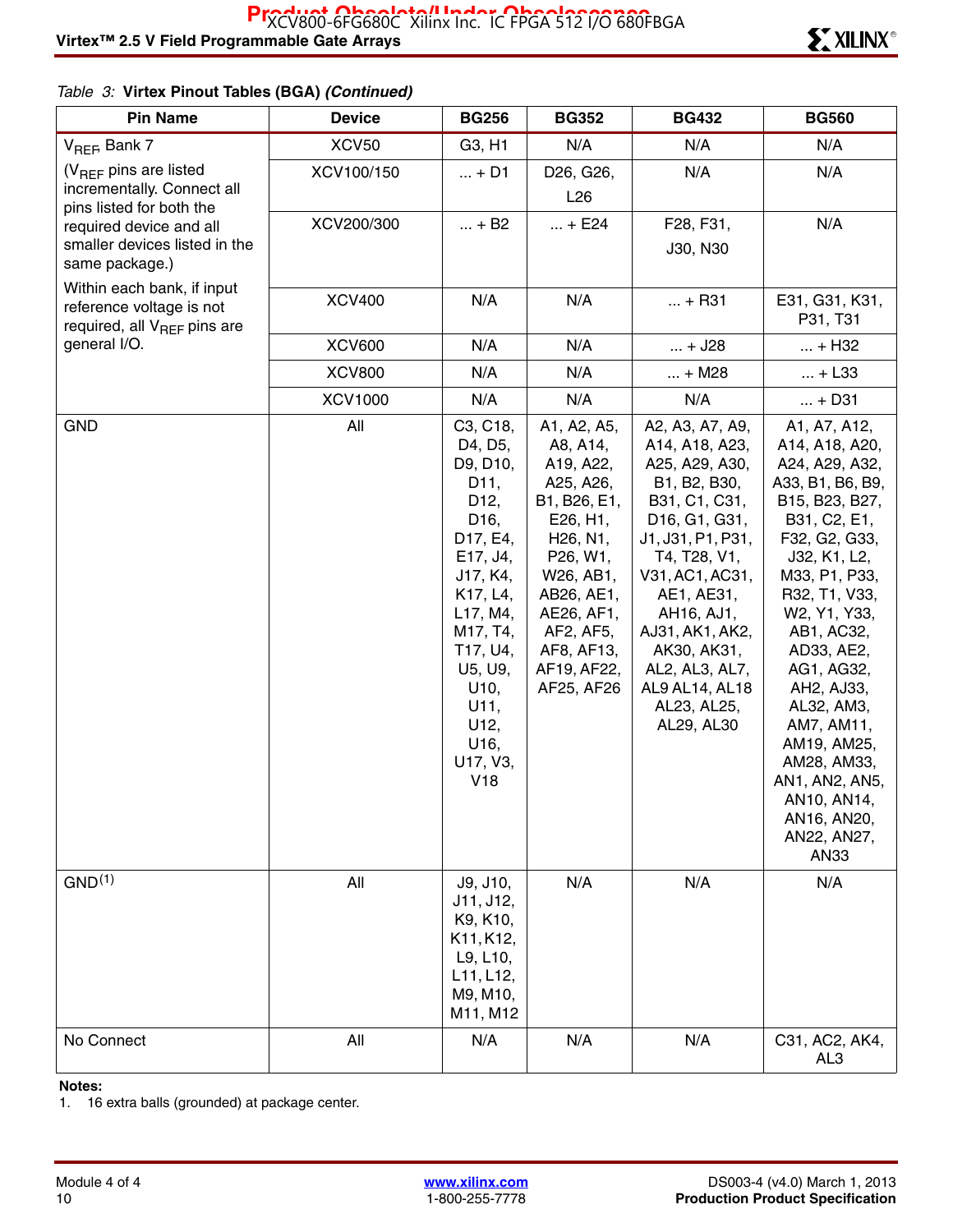### *Table 4:* **Virtex Pinout Tables (Fine-Pitch BGA)**

| <b>Pin Name</b>  | <b>Device</b> | <b>FG256</b>    | <b>FG456</b>    | <b>FG676</b>    | <b>FG680</b>    |
|------------------|---------------|-----------------|-----------------|-----------------|-----------------|
| GCK0             | All           | N <sub>8</sub>  | W12             | <b>AA14</b>     | AW19            |
| GCK1             | All           | R <sub>8</sub>  | Y11             | AB13            | <b>AU22</b>     |
| GCK <sub>2</sub> | All           | C <sub>9</sub>  | A11             | C <sub>13</sub> | D <sub>21</sub> |
| GCK3             | All           | B <sub>8</sub>  | C11             | E13             | A20             |
| M <sub>0</sub>   | All           | N <sub>3</sub>  | AB <sub>2</sub> | AD4             | AT37            |
| M1               | All           | P <sub>2</sub>  | U <sub>5</sub>  | W7              | <b>AU38</b>     |
| M <sub>2</sub>   | All           | R <sub>3</sub>  | Y4              | AB <sub>6</sub> | AT35            |
| <b>CCLK</b>      | All           | D <sub>15</sub> | <b>B22</b>      | D <sub>24</sub> | E <sub>4</sub>  |
| <b>PROGRAM</b>   | All           | P <sub>15</sub> | W20             | AA22            | AT <sub>5</sub> |
| <b>DONE</b>      | All           | R <sub>14</sub> | Y19             | AB21            | AU <sub>5</sub> |
| <b>INIT</b>      | All           | N <sub>15</sub> | V19             | Y21             | AU <sub>2</sub> |
| <b>BUSY/DOUT</b> | All           | C <sub>15</sub> | C <sub>21</sub> | E23             | E <sub>3</sub>  |
| D0/DIN           | All           | D14             | D <sub>20</sub> | F <sub>22</sub> | C <sub>2</sub>  |
| D <sub>1</sub>   | All           | E16             | H <sub>22</sub> | K <sub>24</sub> | P <sub>4</sub>  |
| D <sub>2</sub>   | All           | F <sub>15</sub> | H <sub>20</sub> | K <sub>22</sub> | P <sub>3</sub>  |
| D <sub>3</sub>   | All           | G16             | K20             | M22             | R1              |
| D <sub>4</sub>   | All           | J16             | N <sub>22</sub> | R <sub>24</sub> | AD <sub>3</sub> |
| D <sub>5</sub>   | All           | M16             | R <sub>21</sub> | U23             | AG <sub>2</sub> |
| D <sub>6</sub>   | All           | N <sub>16</sub> | T <sub>22</sub> | V24             | AH <sub>1</sub> |
| D7               | All           | N <sub>14</sub> | Y21             | AB23            | AR4             |
| <b>WRITE</b>     | All           | C13             | A20             | C <sub>22</sub> | <b>B4</b>       |
| <b>CS</b>        | All           | <b>B13</b>      | C <sub>19</sub> | E21             | D <sub>5</sub>  |
| TDI              | All           | A15             | <b>B20</b>      | D <sub>22</sub> | B <sub>3</sub>  |
| <b>TDO</b>       | All           | <b>B14</b>      | A21             | C <sub>23</sub> | C <sub>4</sub>  |
| <b>TMS</b>       | All           | D <sub>3</sub>  | D <sub>3</sub>  | F <sub>5</sub>  | E36             |
| <b>TCK</b>       | All           | C <sub>4</sub>  | C <sub>4</sub>  | E <sub>6</sub>  | C36             |
| <b>DXN</b>       | All           | R <sub>4</sub>  | Y <sub>5</sub>  | AB7             | <b>AV37</b>     |
| <b>DXP</b>       | All           | P <sub>4</sub>  | V <sub>6</sub>  | Y8              | <b>AU35</b>     |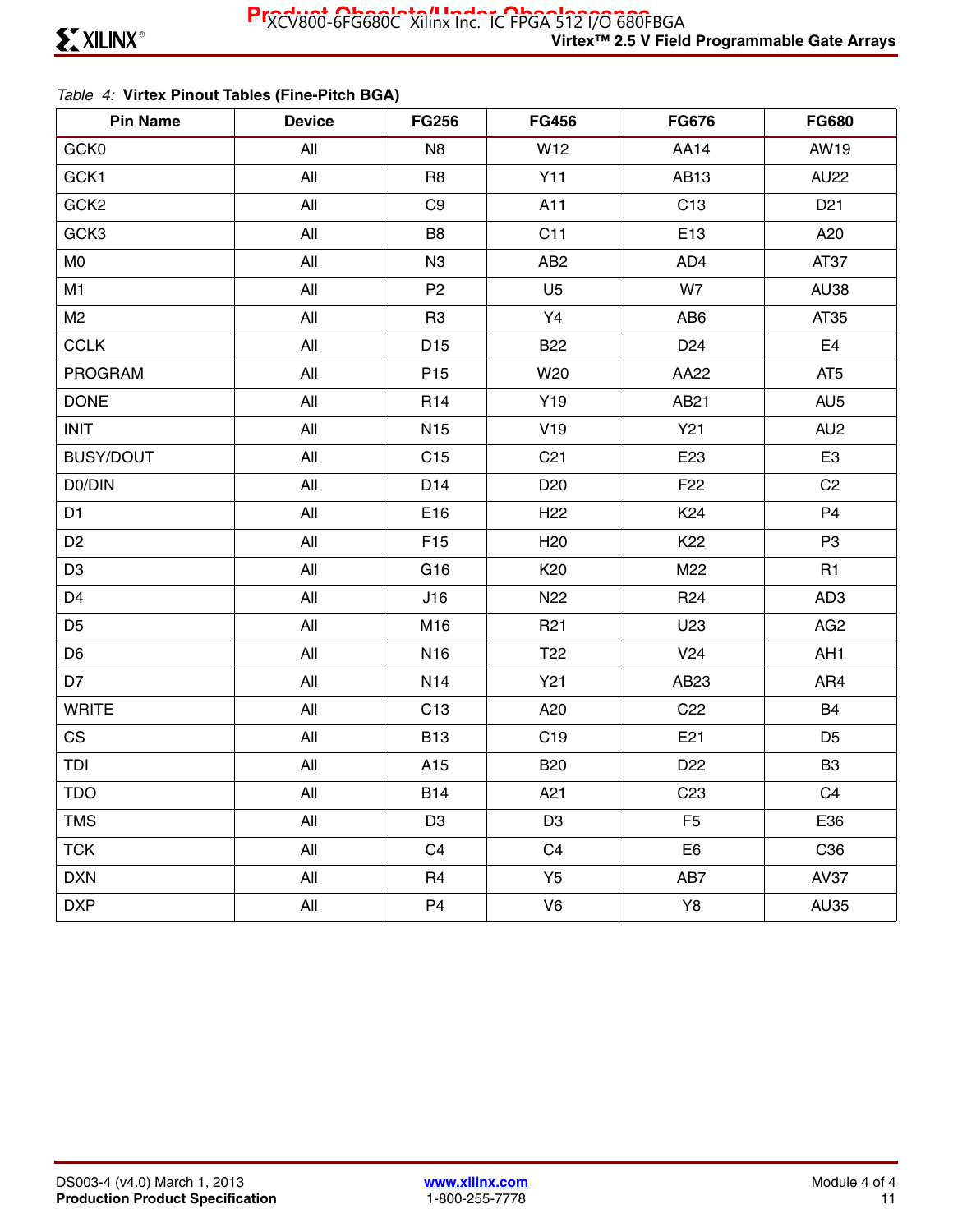| <b>Pin Name</b>                                                      | <b>Device</b>  | <b>FG256</b>                                                                                  | <b>FG456</b>                                                                                                                                         | <b>FG676</b>                                                                                                                                          | <b>FG680</b>                                                                                                                                                                                                                                  |
|----------------------------------------------------------------------|----------------|-----------------------------------------------------------------------------------------------|------------------------------------------------------------------------------------------------------------------------------------------------------|-------------------------------------------------------------------------------------------------------------------------------------------------------|-----------------------------------------------------------------------------------------------------------------------------------------------------------------------------------------------------------------------------------------------|
| <b>V<sub>CCINT</sub></b>                                             | All            | C3, C14, D4,<br>D <sub>13</sub> , E <sub>5</sub> ,<br>E12, M5,<br>M12, N4,<br>N13, P3,<br>P14 | E5, E18, F6,<br>F17, G7, G8, G9,<br>G14, G15, G16,<br>H7, H16, J7,<br>J16, P7, P16,<br>R7, R16, T7, T8,<br>T9, T14, T15,<br>T16, U6, U17,<br>V5, V18 | G7, G20, H8, H19,<br>J9, J10, J11, J16,<br>J17, J18, K9, K18,<br>L9, L18, T9, T18,<br>U9, U18, V9, V10,<br>V11, V16, V17,<br>V18, W8, W19, Y7,<br>Y20 | AD5, AD35,<br>AE5, AE35, AL5,<br>AL35, AM5,<br>AM35, AR8,<br>AR9, AR15,<br>AR16, AR24,<br>AR25, AR31,<br>AR32, E8, E9,<br>E15, E16, E24,<br>E25, E31, E32,<br>H <sub>5</sub> , H <sub>35</sub> , J <sub>5</sub> ,<br>J35, R5, R35,<br>T5, T35 |
| $VCCO$ , Bank 0                                                      | All            | E8, F8                                                                                        | F7, F8, F9, F10<br>G10, G11                                                                                                                          | H9, H10, H11,<br>H12, J12, J13                                                                                                                        | E26, E27, E29,<br>E30, E33, E34                                                                                                                                                                                                               |
| V <sub>CCO</sub> , Bank 1                                            | All            | E9, F9                                                                                        | F13, F14, F15,<br>F16, G12, G13                                                                                                                      | H15, H16, H17,<br>H18, J14, J15                                                                                                                       | E6, E7, E10,<br>E11, E13, E14                                                                                                                                                                                                                 |
| $VCCO$ , Bank 2                                                      | All            | H11, H12                                                                                      | G17, H17, J17,<br>K16, K17, L16                                                                                                                      | J19, K19, L19,<br>M18, M19, N18                                                                                                                       | F5, G5, K5, L5,<br>N <sub>5</sub> , P <sub>5</sub>                                                                                                                                                                                            |
| $VCCO$ , Bank 3                                                      | All            | J11, J12                                                                                      | M16, N16, N17,<br>P17, R17, T17                                                                                                                      | P18, R18, R19,<br>T19, U19, V19                                                                                                                       | AF5, AG5, AN5,<br>AK5, AJ5, AP5                                                                                                                                                                                                               |
| $VCCO$ , Bank 4                                                      | All            | L9. M9                                                                                        | T12, T13, U13,<br>U14, U15, U16,                                                                                                                     | V14, V15, W15,<br>W16, W17, W18                                                                                                                       | AR6, AR7,<br>AR10, AR11,<br>AR13, AR14                                                                                                                                                                                                        |
| V <sub>CCO</sub> , Bank 5                                            | All            | L8, M8                                                                                        | T10, T11, U7,<br>U8, U9, U10                                                                                                                         | V <sub>12</sub> , V <sub>13</sub> ,<br>W9, W10, W11,<br>W12                                                                                           | AR26, AR27,<br>AR29, AR30,<br>AR33, AR34                                                                                                                                                                                                      |
| V <sub>CCO</sub> , Bank 6                                            | All            | J5, J6                                                                                        | M7, N6, N7, P6,<br>R6, T6                                                                                                                            | P9, R8, R9, T8,<br>U8, V8                                                                                                                             | AF35, AG35,<br>AJ35, AK35,<br>AN35, AP35                                                                                                                                                                                                      |
| V <sub>CCO</sub> , Bank 7                                            | All            | H <sub>5</sub> , H <sub>6</sub>                                                               | G6, H6, J6, K6,<br>K7, L7                                                                                                                            | J8, K8, L8, M8,<br>M9, N9                                                                                                                             | F35, G35, K35,<br>L35, N35, P35                                                                                                                                                                                                               |
| $V_{REF}$ Bank 0                                                     | <b>XCV50</b>   | B4, B7                                                                                        | N/A                                                                                                                                                  | N/A                                                                                                                                                   | N/A                                                                                                                                                                                                                                           |
| (VREF pins are listed<br>incrementally. Connect                      | XCV100/150     | $ + C6$                                                                                       | A9, C6, E8                                                                                                                                           | N/A                                                                                                                                                   | N/A                                                                                                                                                                                                                                           |
| all pins listed for both                                             | XCV200/300     | $ + A3$                                                                                       | $ + B4$                                                                                                                                              | N/A                                                                                                                                                   | N/A                                                                                                                                                                                                                                           |
| the required device and<br>all smaller devices<br>listed in the same | <b>XCV400</b>  | N/A                                                                                           | N/A                                                                                                                                                  | A12, C11, D6, E8,<br>G <sub>10</sub>                                                                                                                  |                                                                                                                                                                                                                                               |
| package.)<br>Within each bank, if                                    | <b>XCV600</b>  | N/A                                                                                           | N/A                                                                                                                                                  | $ + B7$                                                                                                                                               | A33, B28, B30,<br>C23, C24, D33                                                                                                                                                                                                               |
| input reference voltage                                              | <b>XCV800</b>  | N/A                                                                                           | N/A                                                                                                                                                  | $ + B10$                                                                                                                                              | $ + A26$                                                                                                                                                                                                                                      |
| is not required, all V <sub>REF</sub><br>pins are general I/O.       | <b>XCV1000</b> | N/A                                                                                           | N/A                                                                                                                                                  | N/A                                                                                                                                                   | $ + D34$                                                                                                                                                                                                                                      |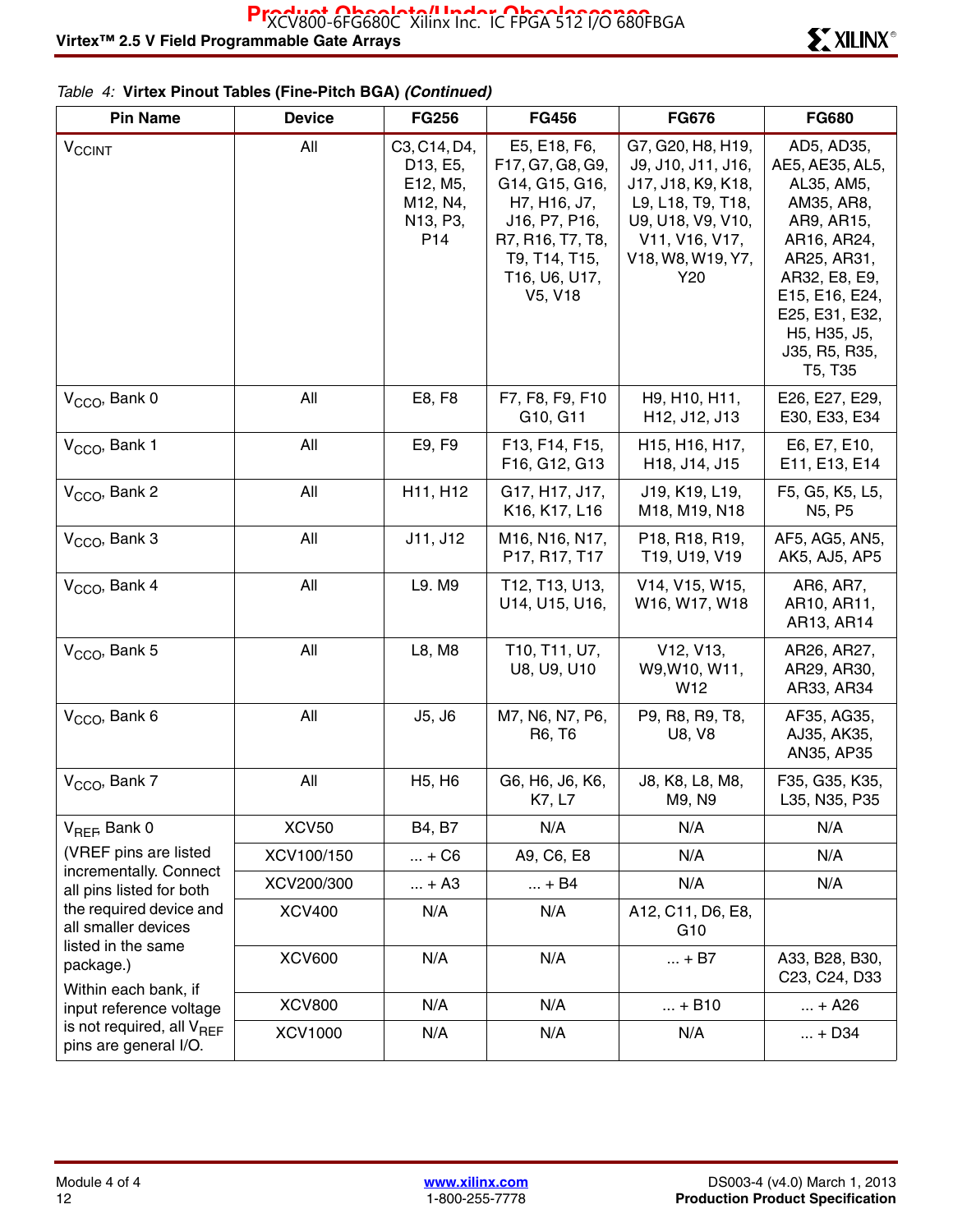| <b>Pin Name</b>                                                                                      | <b>Device</b>  | <b>FG256</b> | <b>FG456</b>  | <b>FG676</b>                                        | <b>FG680</b>                   |
|------------------------------------------------------------------------------------------------------|----------------|--------------|---------------|-----------------------------------------------------|--------------------------------|
| V <sub>REF</sub> , Bank 1                                                                            | <b>XCV50</b>   | B9, C11      | N/A           | N/A                                                 | N/A                            |
| (VREF pins are listed                                                                                | XCV100/150     | $ + E11$     | A18, B13, E14 | N/A                                                 | N/A                            |
| incrementally. Connect<br>all pins listed for both                                                   | XCV200/300     | $ + A14$     | $ + A19$      | N/A                                                 | N/A                            |
| the required device and<br>all smaller devices<br>listed in the same                                 | <b>XCV400</b>  | N/A          | N/A           | A14, C20, C21,<br>D <sub>15</sub> , G <sub>16</sub> | N/A                            |
| package.)<br>Within each bank, if                                                                    | <b>XCV600</b>  | N/A          | N/A           | $ + B19$                                            | B6, B8, B18,<br>D11, D13, D17  |
| input reference voltage                                                                              | <b>XCV800</b>  | N/A          | N/A           | $ + A17$                                            | $ + B14$                       |
| is not required, all $V_{BFF}$<br>pins are general I/O.                                              | <b>XCV1000</b> | N/A          | N/A           | N/A                                                 | $ + B5$                        |
| V <sub>REF</sub> , Bank 2                                                                            | <b>XCV50</b>   | F13, H13     | N/A           | N/A                                                 | N/A                            |
| $(V_{RFF}$ pins are listed                                                                           | XCV100/150     | $ + F14$     | F21, H18, K21 | N/A                                                 | N/A                            |
| incrementally. Connect<br>all pins listed for both                                                   | XCV200/300     | $ + E13$     | $ + D22$      | N/A                                                 | N/A                            |
| the required device and<br>all smaller devices                                                       | <b>XCV400</b>  | N/A          | N/A           | F24, H23, K20,<br>M23, M26                          | N/A                            |
| listed in the same<br>package.)<br>Within each bank, if                                              | <b>XCV600</b>  | N/A          | N/A           | $ + G26$                                            | G1, H4, J1, L2,<br>V5, W3      |
| input reference voltage                                                                              | <b>XCV800</b>  | N/A          | N/A           | $ + K25$                                            | $ + N1$                        |
| is not required, all $V_{BFF}$<br>pins are general I/O.                                              | <b>XCV1000</b> | N/A          | N/A           | N/A                                                 | $ + D2$                        |
| V <sub>REF</sub> , Bank 3                                                                            | <b>XCV50</b>   | K16, L14     | N/A           | N/A                                                 | N/A                            |
| (V <sub>REF</sub> pins are listed                                                                    | XCV100/150     | $ + L13$     | N21, R19, U21 | N/A                                                 | N/A                            |
| incrementally. Connect<br>all pins listed for both<br>the required device and<br>all smaller devices | XCV200/300     | $ + M13$     | $ + U20$      | N/A                                                 | N/A                            |
|                                                                                                      | <b>XCV400</b>  | N/A          | N/A           | R23, R25, U21,<br>W22, W23                          | N/A                            |
| listed in the same<br>package.)<br>Within each bank, if                                              | <b>XCV600</b>  | N/A          | N/A           | $ + W26$                                            | AC1, AJ2, AK3,<br>AL4, AR1, Y1 |
| input reference voltage                                                                              | <b>XCV800</b>  | N/A          | N/A           | $ + U25$                                            | $ + AF3$                       |
| is not required, all $V_{BFF}$<br>pins are general I/O.                                              | <b>XCV1000</b> | N/A          | N/A           | N/A                                                 | $ + AP4$                       |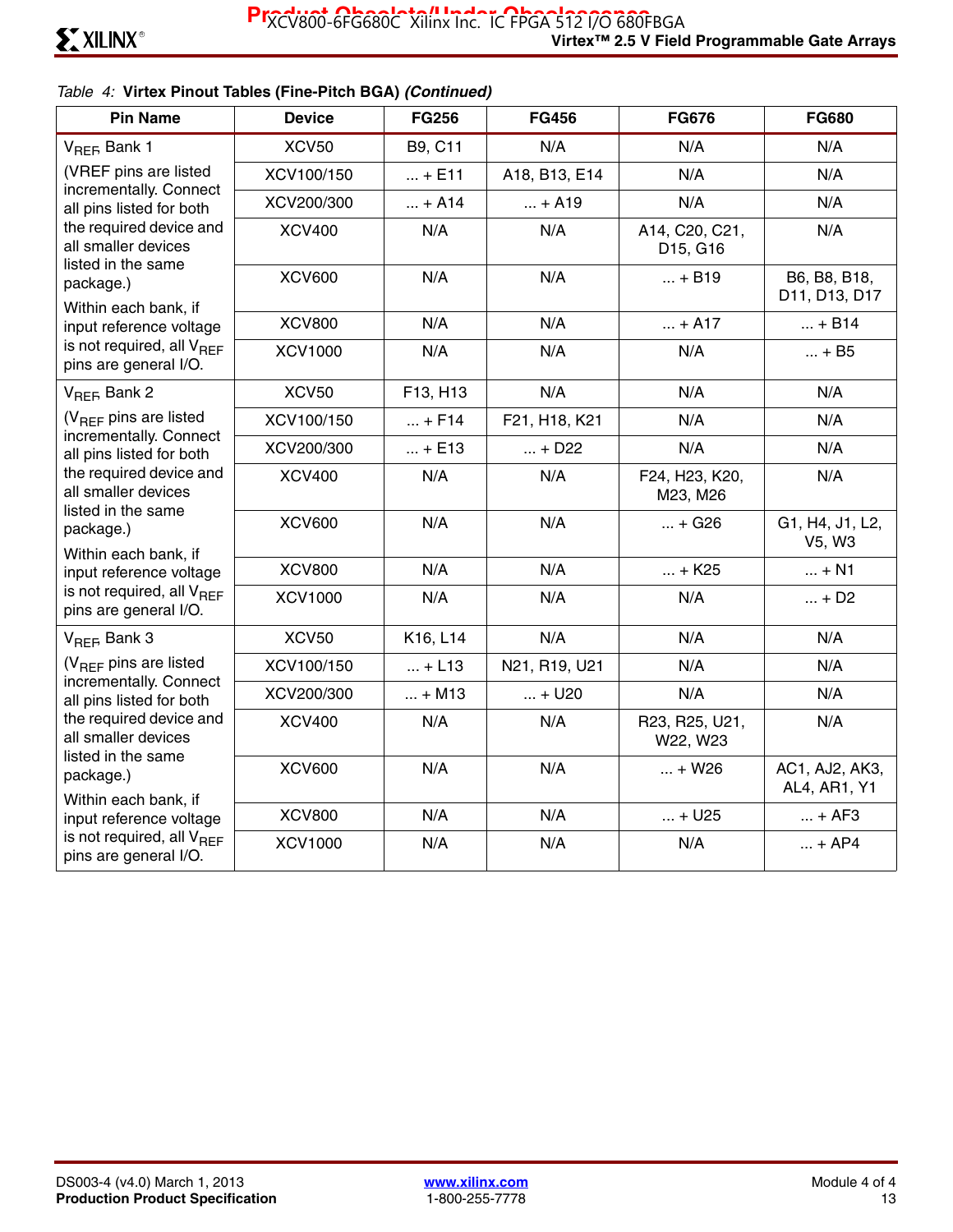| <b>Pin Name</b>                                                                                                   | <b>Device</b>  | <b>FG256</b> | <b>FG456</b>                                     | <b>FG676</b>                       | <b>FG680</b>                             |
|-------------------------------------------------------------------------------------------------------------------|----------------|--------------|--------------------------------------------------|------------------------------------|------------------------------------------|
| V <sub>REF</sub> , Bank 4                                                                                         | <b>XCV50</b>   | P9, T12      | N/A                                              | N/A                                | N/A                                      |
| $(V_{REF}$ pins are listed<br>incrementally. Connect                                                              | XCV100/150     | $ + T11$     | AA13, AB16,<br>AB19                              | N/A                                | N/A                                      |
| all pins listed for both<br>the required device and                                                               | XCV200/300     | $ + R13$     | $ + AB20$                                        | N/A                                | N/A                                      |
| all smaller devices<br>listed in the same<br>package.)                                                            | <b>XCV400</b>  | N/A          | N/A                                              | AC15, AD18,<br>AD21, AD22,<br>AF15 | N/A                                      |
| Within each bank, if<br>input reference voltage<br>is not required, all V <sub>REF</sub><br>pins are general I/O. | <b>XCV600</b>  | N/A          | N/A                                              | $ + AF20$                          | AT19, AU7,<br>AU17, AV8,<br>AV10, AW11   |
|                                                                                                                   | <b>XCV800</b>  | N/A          | N/A                                              | $ + AF17$                          | $ + AV14$                                |
|                                                                                                                   | <b>XCV1000</b> | N/A          | N/A                                              | N/A                                | $ +$ AU6                                 |
| V <sub>REF</sub> , Bank 5                                                                                         | <b>XCV50</b>   | T4, P8       | N/A                                              | N/A                                | N/A                                      |
| $(V_{REF}$ pins are listed                                                                                        | XCV100/150     | $ + R5$      | W8, Y10, AA5                                     | N/A                                | N/A                                      |
| incrementally. Connect<br>all pins listed for both                                                                | XCV200/300     | $ + T2$      | $ + Y6$                                          | N/A                                | N/A                                      |
| the required device and<br>all smaller devices                                                                    | <b>XCV400</b>  | N/A          | N/A                                              | AA10, AB8, AB12,<br>AC7, AF12      | N/A                                      |
| listed in the same<br>package.)<br>Within each bank, if                                                           | <b>XCV600</b>  | N/A          | N/A                                              | $ + AFB$                           | AT27, AU29,<br>AU31, AV35,<br>AW21, AW23 |
| input reference voltage<br>is not required, all V <sub>REF</sub>                                                  | <b>XCV800</b>  | N/A          | N/A                                              | $ + AE10$                          | $ + AT25$                                |
| pins are general I/O.                                                                                             | <b>XCV1000</b> | N/A          | N/A                                              | N/A                                | $ + AV36$                                |
| $V_{REF}$ Bank 6                                                                                                  | <b>XCV50</b>   | J3, N1       | N/A                                              | N/A                                | N/A                                      |
| $(V_{REF}$ pins are listed                                                                                        | XCV100/150     | $ + M1$      | N <sub>2</sub> , R <sub>4</sub> , T <sub>3</sub> | N/A                                | N/A                                      |
| incrementally. Connect<br>all pins listed for both                                                                | XCV200/300     | $ + N2$      | $ + Y1$                                          | N/A                                | N/A                                      |
| the required device and<br>all smaller devices                                                                    | <b>XCV400</b>  | N/A          | N/A                                              | AB3, R1, R4, U6,<br>V <sub>5</sub> | N/A                                      |
| listed in the same<br>package.)<br>Within each bank, if                                                           | <b>XCV600</b>  | N/A          | N/A                                              | $\ldots$ + Y1                      | AB35, AD37,<br>AH39, AK39,<br>AM39, AN36 |
| input reference voltage<br>is not required, all V <sub>REF</sub>                                                  | <b>XCV800</b>  | N/A          | N/A                                              | $ + U2$                            | $ + AE39$                                |
| pins are general I/O.                                                                                             | <b>XCV1000</b> | N/A          | N/A                                              | N/A                                | $ + AT39$                                |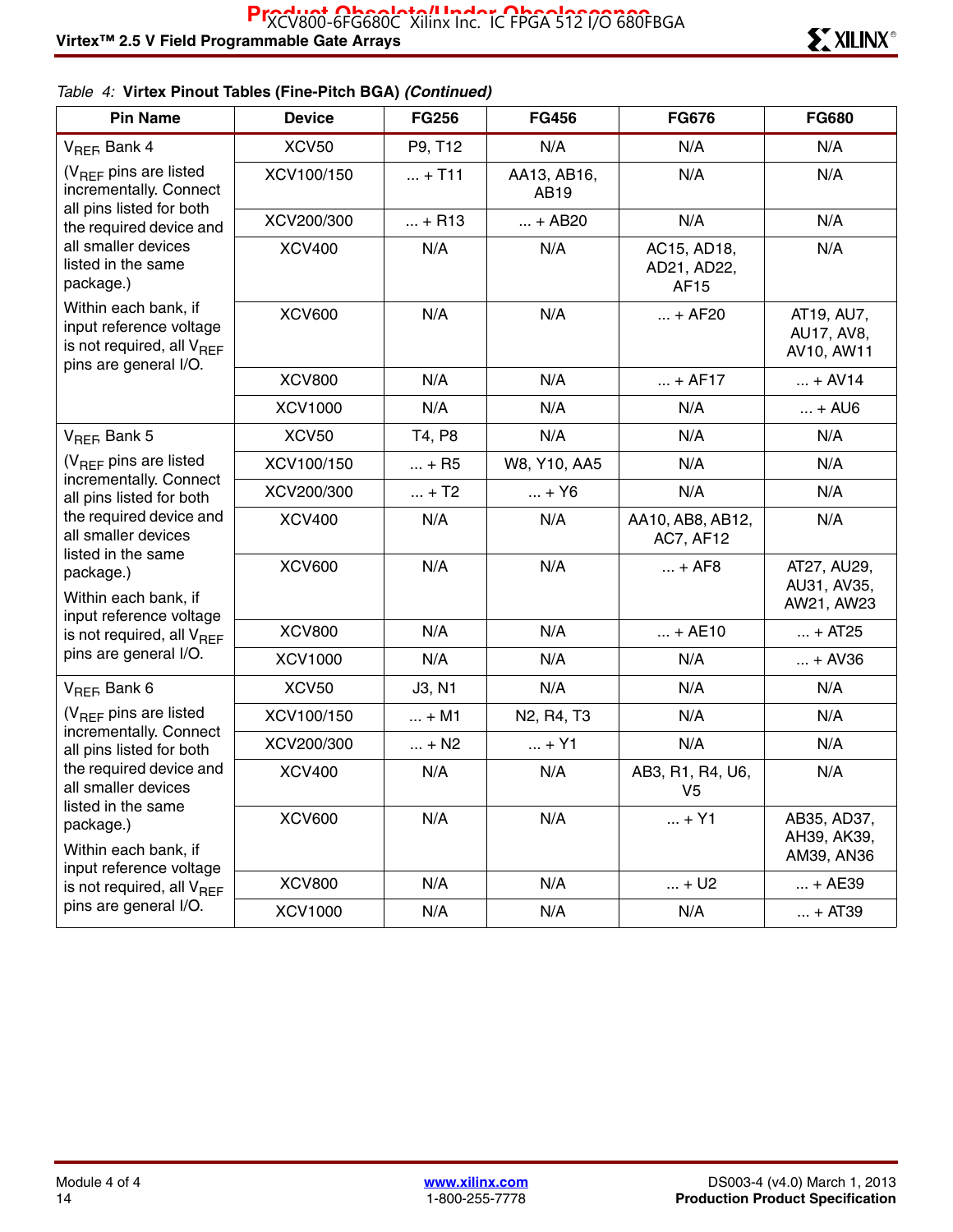| <b>Pin Name</b>                                                      | <b>Device</b>  | <b>FG256</b>                                                                                                                                                                                                                                           | <b>FG456</b>                                                                                                                                                                                                                                                                           | <b>FG676</b>                                                                                                                                                                                                                                                                                                                                                                                                                                                                                                                                                                           | <b>FG680</b>                                                                                                                                                                                                                                                                                                                                                                                                                                               |
|----------------------------------------------------------------------|----------------|--------------------------------------------------------------------------------------------------------------------------------------------------------------------------------------------------------------------------------------------------------|----------------------------------------------------------------------------------------------------------------------------------------------------------------------------------------------------------------------------------------------------------------------------------------|----------------------------------------------------------------------------------------------------------------------------------------------------------------------------------------------------------------------------------------------------------------------------------------------------------------------------------------------------------------------------------------------------------------------------------------------------------------------------------------------------------------------------------------------------------------------------------------|------------------------------------------------------------------------------------------------------------------------------------------------------------------------------------------------------------------------------------------------------------------------------------------------------------------------------------------------------------------------------------------------------------------------------------------------------------|
| $V_{REF}$ Bank 7                                                     | <b>XCV50</b>   | C1, H3                                                                                                                                                                                                                                                 | N/A                                                                                                                                                                                                                                                                                    | N/A                                                                                                                                                                                                                                                                                                                                                                                                                                                                                                                                                                                    | N/A                                                                                                                                                                                                                                                                                                                                                                                                                                                        |
| $(V_{BFF}$ pins are listed                                           | XCV100/150     | $ + D1$                                                                                                                                                                                                                                                | E2, H4, K3                                                                                                                                                                                                                                                                             | N/A                                                                                                                                                                                                                                                                                                                                                                                                                                                                                                                                                                                    | N/A                                                                                                                                                                                                                                                                                                                                                                                                                                                        |
| incrementally. Connect<br>all pins listed for both                   | XCV200/300     | + B1                                                                                                                                                                                                                                                   | $ + D2$                                                                                                                                                                                                                                                                                | N/A                                                                                                                                                                                                                                                                                                                                                                                                                                                                                                                                                                                    | N/A                                                                                                                                                                                                                                                                                                                                                                                                                                                        |
| the required device and<br>all smaller devices<br>listed in the same | <b>XCV400</b>  | N/A                                                                                                                                                                                                                                                    | N/A                                                                                                                                                                                                                                                                                    | F4, G4, K6, M2,<br>M5                                                                                                                                                                                                                                                                                                                                                                                                                                                                                                                                                                  | N/A                                                                                                                                                                                                                                                                                                                                                                                                                                                        |
| package.)                                                            | <b>XCV600</b>  | N/A                                                                                                                                                                                                                                                    | N/A                                                                                                                                                                                                                                                                                    | $ + H1$                                                                                                                                                                                                                                                                                                                                                                                                                                                                                                                                                                                | E38, G38, L36,<br>N36, U36, U38                                                                                                                                                                                                                                                                                                                                                                                                                            |
| Within each bank, if<br>input reference voltage                      | <b>XCV800</b>  | N/A                                                                                                                                                                                                                                                    | N/A                                                                                                                                                                                                                                                                                    | $ + K1$                                                                                                                                                                                                                                                                                                                                                                                                                                                                                                                                                                                | $ + N38$                                                                                                                                                                                                                                                                                                                                                                                                                                                   |
| is not required, all $V_{\text{BFF}}$<br>pins are general I/O.       | <b>XCV1000</b> | N/A                                                                                                                                                                                                                                                    | N/A                                                                                                                                                                                                                                                                                    | N/A                                                                                                                                                                                                                                                                                                                                                                                                                                                                                                                                                                                    | $ + F36$                                                                                                                                                                                                                                                                                                                                                                                                                                                   |
| <b>GND</b>                                                           | All            | A1, A16, B2,<br>B15, F6, F7,<br>F10, F11,<br>G6, G7, G8,<br>G9, G10,<br>G11, H7,<br>H8, H9, H10,<br>J7, J8, J9,<br>J10, K6, K7,<br>K8, K9, K10,<br>K11, L6, L7,<br>L10, L11,<br>R <sub>2</sub> , R <sub>15</sub> , T <sub>1</sub> ,<br>T <sub>16</sub> | A1, A22, B2,<br>B21, C3, C20,<br>J9, J10, J11,<br>J12, J13, J14,<br>K9, K10, K11,<br>K12, K13, K14,<br>L9, L10, L11,<br>L12, L13, L14,<br>M9, M10, M11,<br>M12, M13, M14,<br>N9, N10, N11,<br>N12, N13, N14,<br>P9, P10, P11,<br>P12, P13, P14,<br>Y3, Y20, AA2,<br>AA21, AB1,<br>AB22 | A1, A26, B2, B9,<br>B14, B18, B25,<br>C3, C24, D4, D23,<br>E5, E22, J2, J25,<br>K10, K11, K12,<br>K13, K14, K15,<br>K16, K17, L10,<br>L11, L12, L13,<br>L14, L15, L16,<br>L17, M10, M11,<br>M12, M13, M14,<br>M15, M16, M17,<br>N2, N10, N11,<br>N12, N13, N14,<br>N15, N16, N17,<br>P10, P11, P12,<br>P13, P14, P15,<br>P16, P17, P25,<br>R10, R11, R12,<br>R13, R14, R15,<br>R16, R17, T10,<br>T11, T12, T13,<br>T14, T15, T16,<br>T17, U10, U11,<br>U12, U13, U14,<br>U15, U16, U17,<br>V2, V25, AB5,<br>AB22, AC4, AC23,<br>AD3, AD24, AE2,<br>AE9, AE13, AE18,<br>AE25, AF1, AF26 | A1, A2, A3, A37,<br>A38, A39, AA5,<br>AA35, AH4,<br>AH5, AH35,<br>AH36, AR5,<br>AR12, AR19,<br>AR20, AR21,<br>AR28, AR35,<br>AT4, AT12, AT20,<br>AT28, AT36,<br>AU1, AU3, AU20,<br>AU37, AU39,<br>AV1, AV2, AV38,<br>AV39, AW1,<br>AW2, AW3,<br>AW37, AW38,<br>AW39, B1, B2,<br>B38, B39, C1,<br>C3, C20, C37,<br>C39, D4, D12,<br>D20, D28, D36,<br>E5, E12, E19,<br>E20, E21, E28,<br>E35, M4, M5,<br>M35, M36, W5,<br>W35, Y3, Y4, Y5,<br>Y35, Y36, Y37 |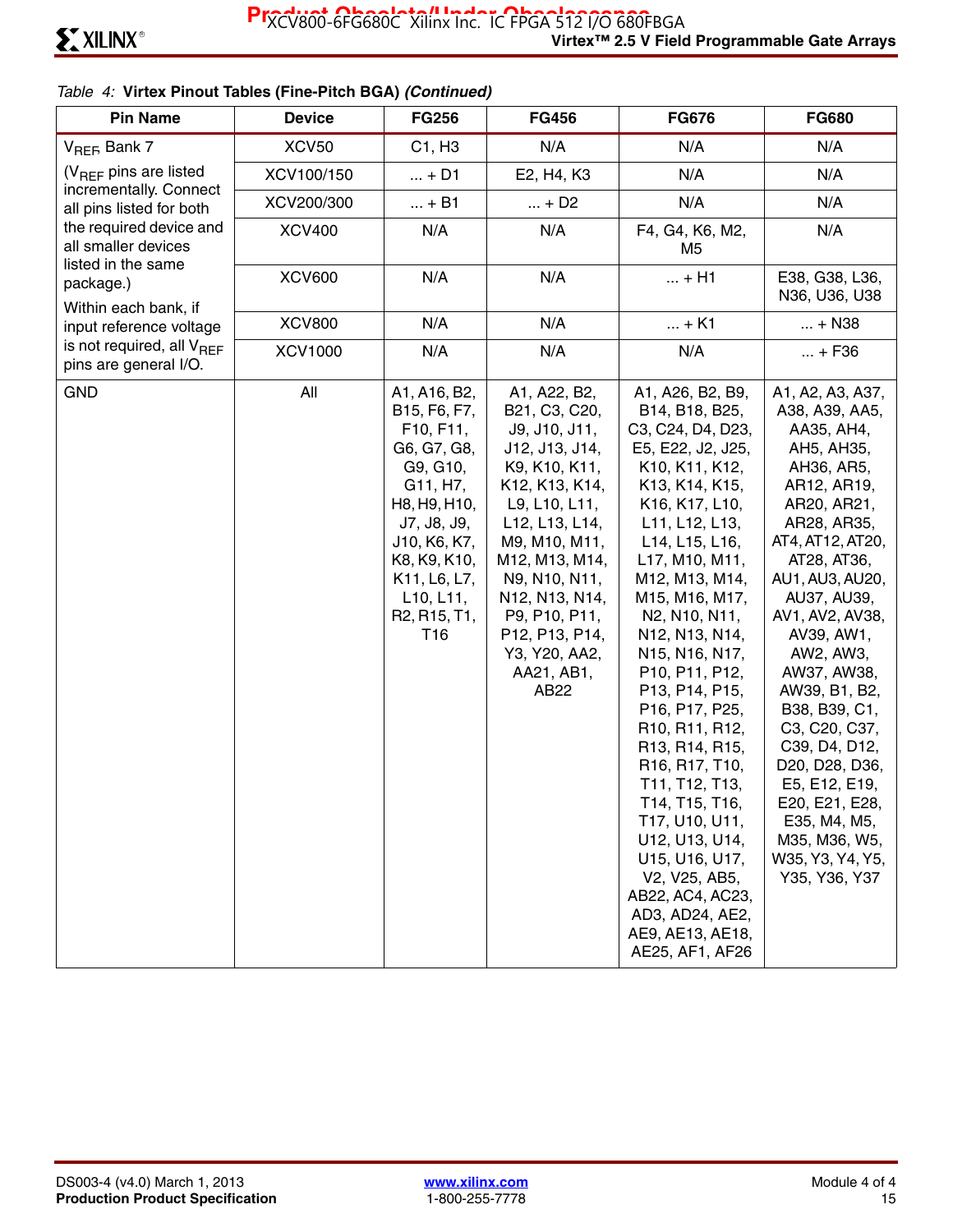| <b>Pin Name</b>                                                                                                                                                                             | <b>Device</b> | <b>FG256</b> | <b>FG456</b>                                                                                                                                                           | <b>FG676</b>                                                                                                                                                                                                                                                                                       | <b>FG680</b> |
|---------------------------------------------------------------------------------------------------------------------------------------------------------------------------------------------|---------------|--------------|------------------------------------------------------------------------------------------------------------------------------------------------------------------------|----------------------------------------------------------------------------------------------------------------------------------------------------------------------------------------------------------------------------------------------------------------------------------------------------|--------------|
| No Connect<br>(No-connect pins are<br>listed incrementally. All<br>pins listed for both the<br>required device and all<br>larger devices listed in<br>the same package are<br>no connects.) | <b>XCV800</b> | N/A          | N/A                                                                                                                                                                    | A2, A3, A15, A25,<br>B1, B6, B11, B16,<br>B21, B24, B26,<br>C1, C2, C25, C26,<br>F2, F6, F21, F25,<br>L2, L25, N25, P2,<br>T2, T25, AA2,<br>AA6, AA21, AA25,<br>AD1, AD2, AD25,<br>AE1, AE3, AE6,<br>AE11, AE14,<br>AE16, AE21,<br>AE24, AE26, AF2,<br>AF24, AF25                                  | N/A          |
|                                                                                                                                                                                             | <b>XCV600</b> | N/A          | N/A                                                                                                                                                                    | same as above                                                                                                                                                                                                                                                                                      | N/A          |
|                                                                                                                                                                                             | <b>XCV400</b> | N/A          | N/A                                                                                                                                                                    | $ + A9, A10, A13,$<br>A16, A24, AC1,<br>AC25, AE12,<br>AE15, AF3, AF10,<br>AF11, AF13,<br>AF14, AF16,<br>AF18, AF23, B4,<br>B12, B13, B15,<br>B17, D1, D25,<br>H <sub>26</sub> , J <sub>1</sub> , K <sub>26</sub> , L <sub>1</sub> ,<br>M1, M25, N1, N26,<br>P1, P26, R2, R26,<br>T1, T26, U26, V1 | N/A          |
|                                                                                                                                                                                             | <b>XCV300</b> | N/A          | D4, D19, W4,<br>W19                                                                                                                                                    | N/A                                                                                                                                                                                                                                                                                                | N/A          |
|                                                                                                                                                                                             | <b>XCV200</b> | N/A          | $ + A2, A6, A12,$<br>B11, B16, C2,<br>D1, D18, E17,<br>E19, G2, G22,<br>L2, L19, M2,<br>M21, R3, R20,<br>U3, U18, Y22,<br>AA1, AA3, AA11,<br>AA16, AB7,<br>AB12, AB21, | N/A                                                                                                                                                                                                                                                                                                | N/A          |
|                                                                                                                                                                                             | <b>XCV150</b> | N/A          | $ + A13, A14,$<br>C8, C9, E13,<br>F11, H21, J1, J4,<br>K2, K18, K19,<br>M17, N1, P1, P5,<br>P22, R22, W13,<br>W15, AA9,<br>AA10, AB8,<br>AB14                          | N/A                                                                                                                                                                                                                                                                                                | N/A          |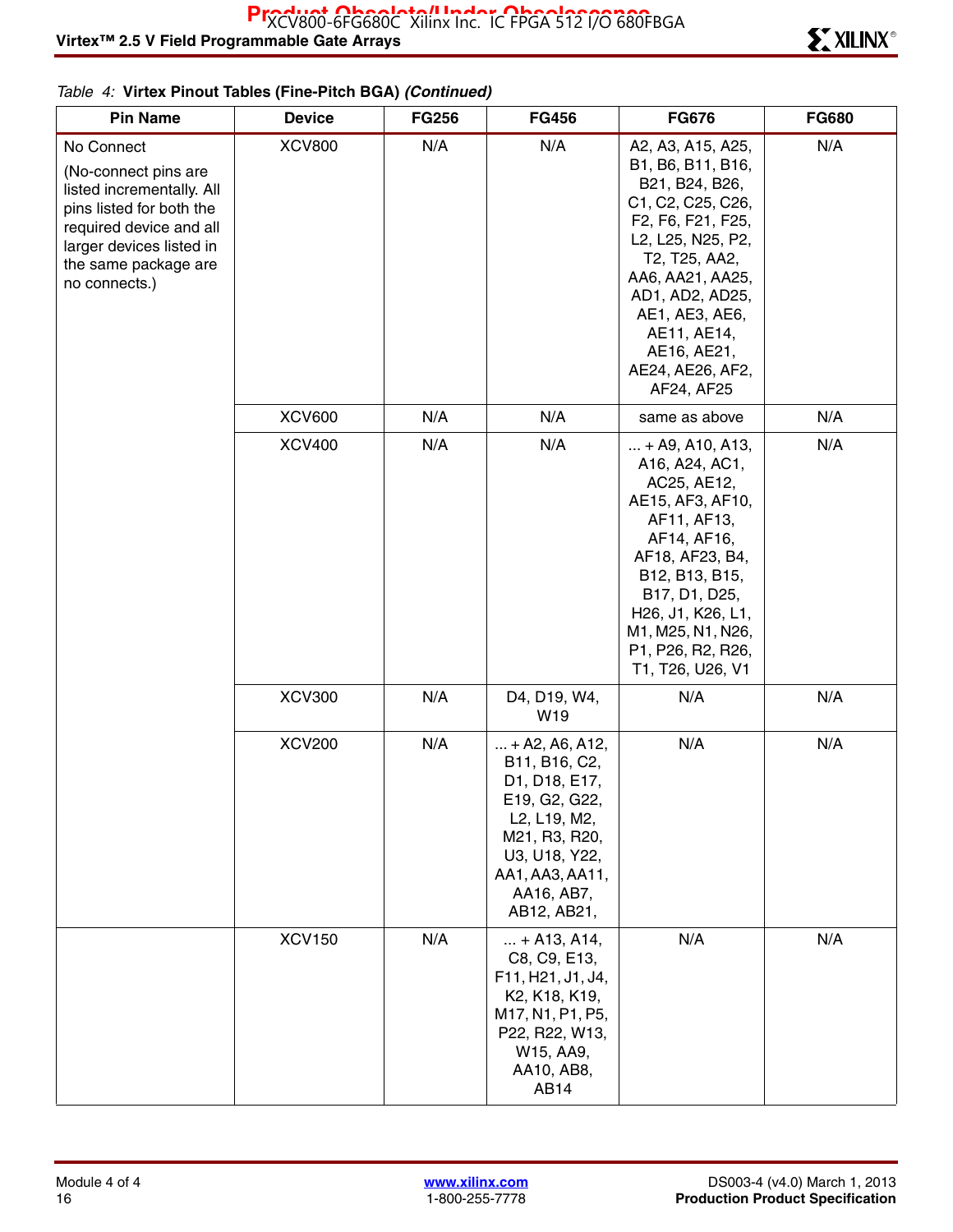# **Pinout Diagrams**

The following diagrams, **CS144 Pin Function Diagram**, page 17 through **FG680 Pin Function Diagram**, page 27, illustrate the locations of special-purpose pins on Virtex FPGAs. Table 5 lists the symbols used in these diagrams. The diagrams also show I/O-bank boundaries.

#### *Table 5:* **Pinout Diagram Symbols**

| Symbol                  | <b>Pin Function</b>                                                   |
|-------------------------|-----------------------------------------------------------------------|
| ⋇                       | General I/O                                                           |
| ₩                       | Device-dependent general I/O, n/c on<br>smaller devices               |
| v                       | <b>V<sub>CCINT</sub></b>                                              |
| v                       | Device-dependent V <sub>CCINT</sub> , n/c on smaller<br>devices       |
| ∩                       | V <sub>CCO</sub>                                                      |
| R                       | $\mathsf{V}_{\mathsf{RFF}}$                                           |
| r                       | Device-dependent V <sub>REF</sub> , remains I/O on<br>smaller devices |
| G                       | Ground                                                                |
| $\varnothing$ , 1, 2, 3 | Global Clocks                                                         |

#### *Table 5:* **Pinout Diagram Symbols** *(Continued)*

| <b>Symbol</b>                                                   | <b>Pin Function</b>                |
|-----------------------------------------------------------------|------------------------------------|
| $①$ , $④$ , $②$                                                 | M0, M1, M2                         |
| $\mathbb{0}, \mathbb{0}, \mathbb{2},$<br>(3, 4, 5, 6, 6)<br>(7) | D0/DIN, D1, D2, D3, D4, D5, D6, D7 |
| В                                                               | DOUT/BUSY                          |
| D                                                               | <b>DONE</b>                        |
| P                                                               | <b>PROGRAM</b>                     |
| I                                                               | <b>INIT</b>                        |
| Κ                                                               | <b>CCLK</b>                        |
| w                                                               | <b>WRITE</b>                       |
| S                                                               | $\overline{\text{CS}}$             |
| т                                                               | Boundary-scan Test Access Port     |
| $\ddot{}$                                                       | Temperature diode, anode           |
|                                                                 | Temperature diode, cathode         |
| n                                                               | No connect                         |

# **CS144 Pin Function Diagram**



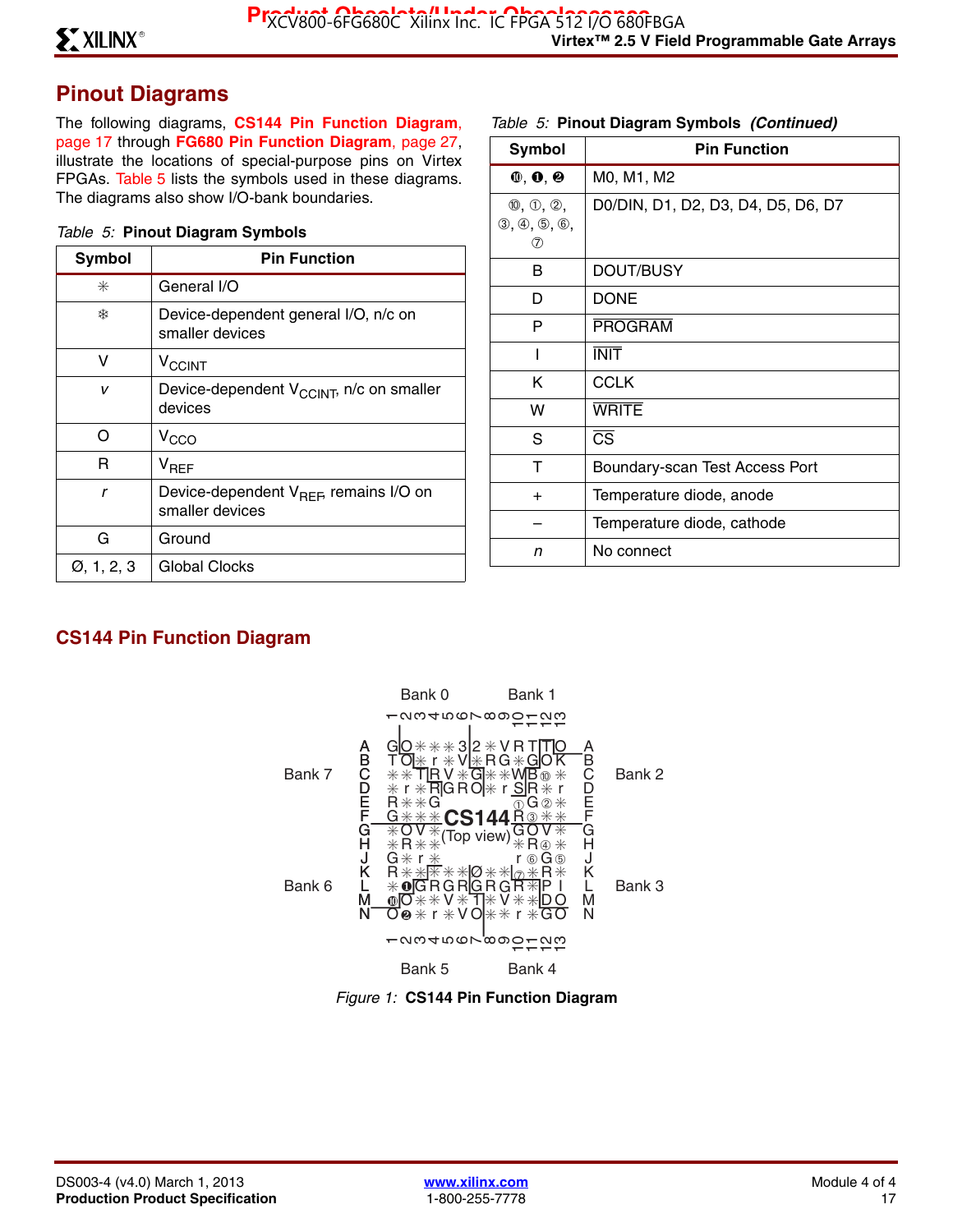### **TQ144 Pin Function Diagram**



*Figure 2:* **TQ144 Pin Function Diagram**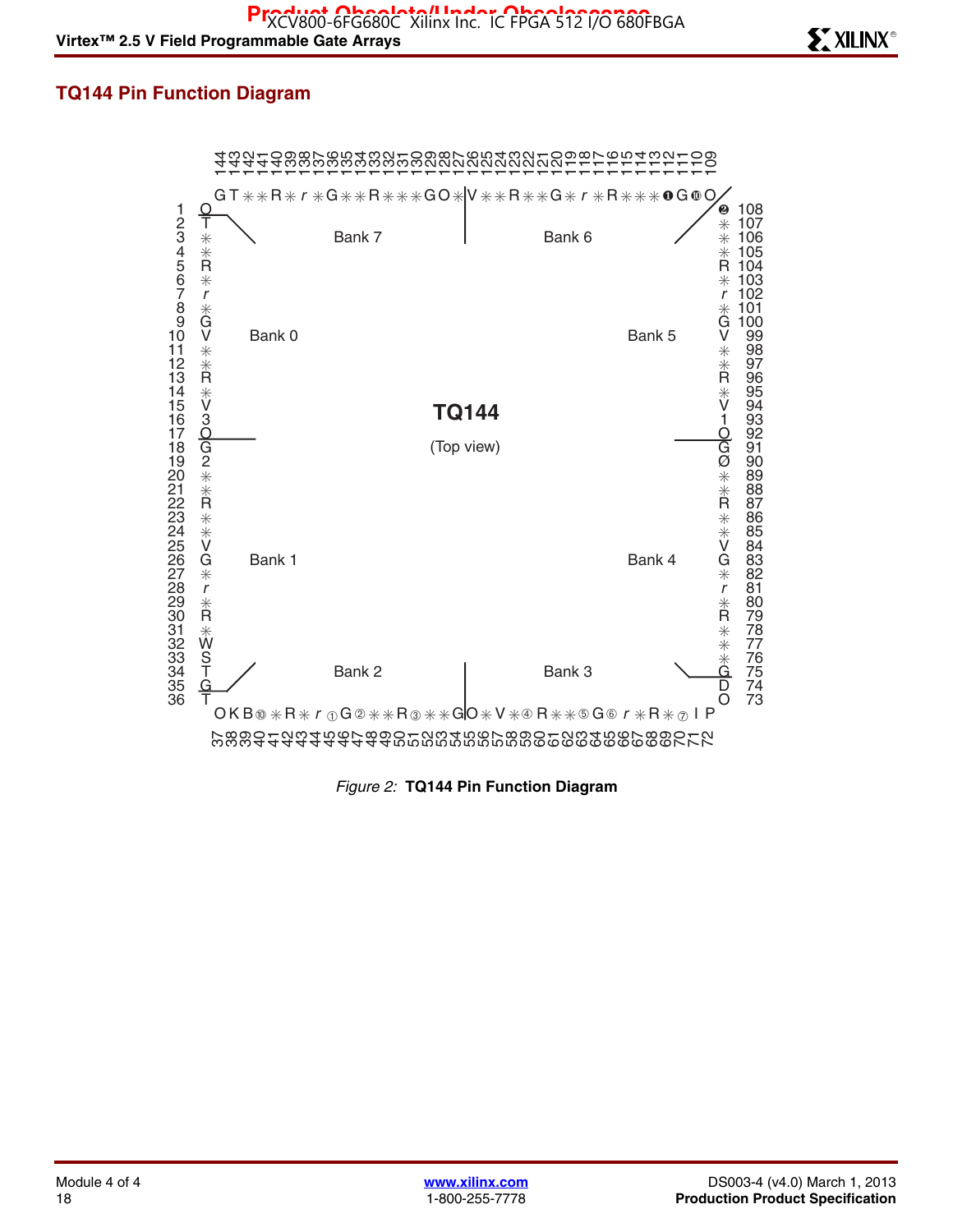## **PQ240/HQ240 Pin Function Diagram**



*Figure 3:* **PQ240/HQ240 Pin Function Diagram**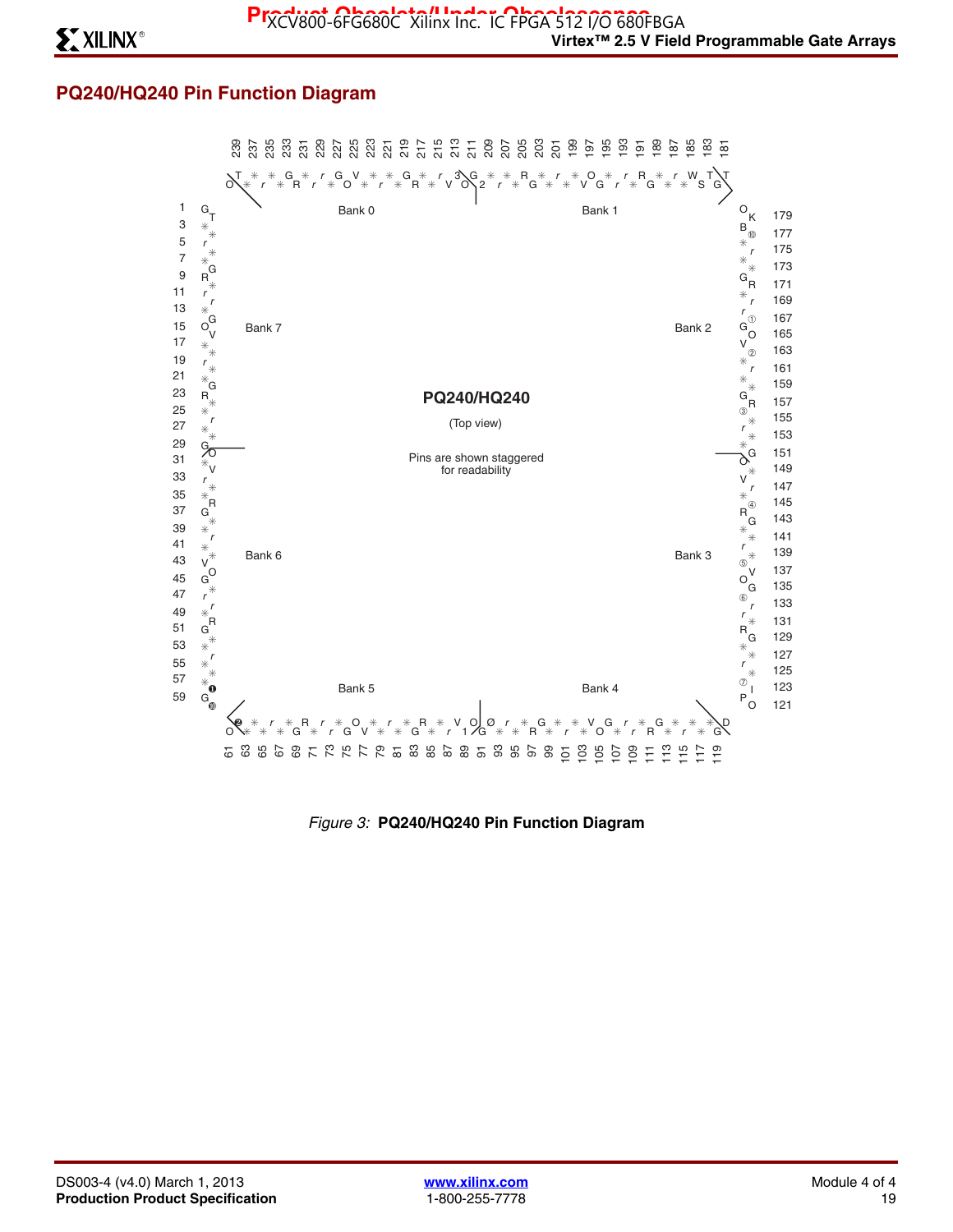## **BG256 Pin Function Diagram**

- 2345678901セ12 4567890

| A                | $T r * r * * * R *   2 * * * * * * * R * W   T$<br>* $r$  * R * * * * * 3 * R * * r * r S K * | A                |
|------------------|-----------------------------------------------------------------------------------------------|------------------|
| B<br>$\mathsf C$ | * * G * * * * * * V * * * * * * T G @ R                                                       | B<br>$\mathsf C$ |
| D                | $r * T G$ G V O O G G G G O O V G G B $* *$                                                   | D                |
| Ε                | $G$ $*$ $*$ $\circledcirc$<br>$* * * G$<br>Bank 1<br>Bank0                                    | Ε                |
| F                | * * * V<br>$V * r *$                                                                          | F                |
| G                | BG256<br>Or $2$ $*$<br>$* * R$ O                                                              | G                |
| Η                | $0$ $*$ $*$ $*$<br>$R$ $*$ $*$ O<br>Bank 7<br>Bank 2                                          | Η                |
| J                | $G R \circledast$<br>$* * * G$<br>G G G G                                                     | J                |
| K                | $*$ $*$ $*$ G<br>$G$ $*$ $*$ $*$<br>G G G G                                                   | Κ                |
| L                | G G G G<br>$G V * *$<br>$*$ $*$ $\vee$ $\vee$                                                 | L                |
| M                | $G R @ *$<br>GGGG<br>$* R * G$                                                                | M                |
| N                | $0$ $*$ $*$ $*$<br>$* * * o$<br>Bank 6<br>Bank 3                                              | N                |
| P                | (Top View)<br>$Or$ $\circ$ $*$<br>$***$ O                                                     | $\mathsf{P}$     |
| R                | $* * R V$<br>$V * r *$                                                                        | $\overline{R}$   |
| Τ                | <b>\G</b> * * ©<br>$r * r$ G<br>Bank 5   Bank 4                                               | $\top$           |
| U                | $*$ $*$ $\bullet$ $\circ$ G G V O O G G G G O O V G G I $*$ $*$                               | $\cup$           |
| $\vee$           | * * G + * * r * R V * R * r * * * G @ R                                                       | $\vee$           |
| W                | * <b>@</b> - * * r * * * * * * * * r * * *  D *                                               | W                |
| Y                | $\text{O}$ * R * * * * * * 1 $\varnothing$ * * * * * * R * P                                  | Y                |
|                  | 12345678912 12 12 12 12 12 12 13 13                                                           |                  |
|                  | DS003 18 100300                                                                               |                  |

*Figure 4:* **BG256 Pin Function Diagram**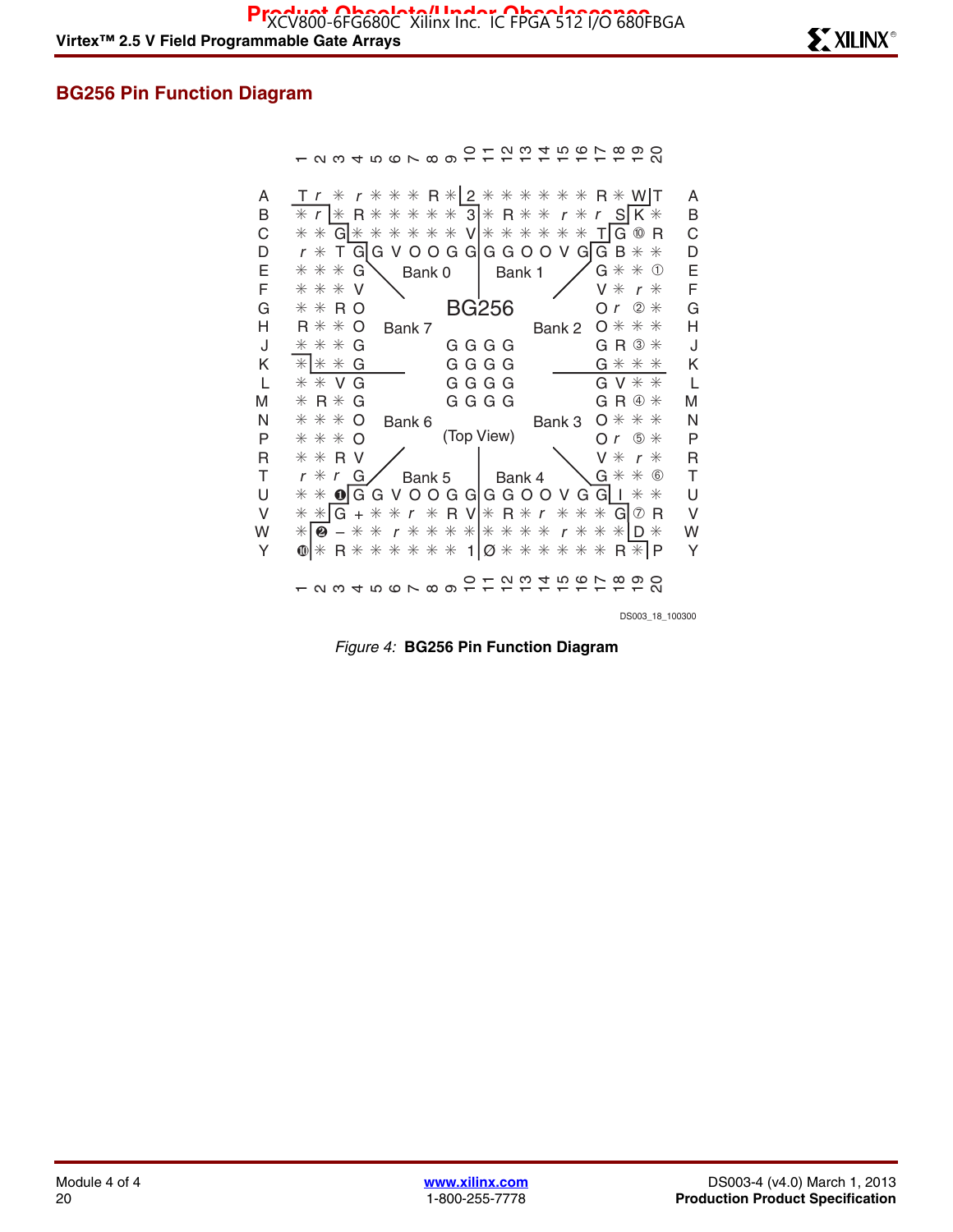# **BG352 Pin Function Diagram**

| A<br>B<br>C<br>D<br>E<br>F | $G G$ * * $G$ * * $G$ * $O$ * * * $G $ * R O * $G$ V * $G$ * * $G$ G<br>G O T * * R * * * * * * * 2   * V * * * * * *<br>$\ast$<br>$*$ O<br>G<br>* * K S * * * * R * * R * V * * * * R * R *<br>$T$ $*$ $*$<br>$*$<br>$T W r 0 * * V * V 0 3 * * * * * 0 * r *$<br>$r \n\infty$<br>т<br>$\ast$<br>$\ast$<br>$\ast$<br>R<br>$G R * B$<br>$\ast$<br>G<br>$\ast$<br>$\mathsf{r}$<br>* * * *<br>* * *<br>$\ast$<br>Bank 0<br>Bank 1 | A<br>B<br>$\mathsf C$<br>D<br>E<br>F |
|----------------------------|---------------------------------------------------------------------------------------------------------------------------------------------------------------------------------------------------------------------------------------------------------------------------------------------------------------------------------------------------------------------------------------------------------------------------------|--------------------------------------|
| G                          | ① 米 米 米<br>$* * R$<br>O                                                                                                                                                                                                                                                                                                                                                                                                         | G                                    |
| H<br>J                     | $G R * O$<br>$* * * G$<br>* * 2 *<br>$*$ V $*$ $*$                                                                                                                                                                                                                                                                                                                                                                              | H<br>J                               |
| K                          | $0$ $*$ $*$ $V$<br>$***$ O<br>Bank 2<br>Bank 7                                                                                                                                                                                                                                                                                                                                                                                  | K                                    |
| L                          | * * *<br>$*$ $*$ $\vee$ $\mathsf{R}$<br>V                                                                                                                                                                                                                                                                                                                                                                                       | L                                    |
| M                          | $*$ 3 R<br>* * * *<br>$\ast$                                                                                                                                                                                                                                                                                                                                                                                                    | M                                    |
| N                          | <b>BG352</b><br>* * *<br>$G$ $*$ $*$ $*$<br>O                                                                                                                                                                                                                                                                                                                                                                                   | N                                    |
| P                          | $*$ V $*$ O<br>(Top View)<br>$\ast * v$<br>G                                                                                                                                                                                                                                                                                                                                                                                    | P                                    |
| R                          | $* * a$<br>$V R$ $*$ $*$                                                                                                                                                                                                                                                                                                                                                                                                        | $\overline{R}$                       |
| T                          | * * *<br>* * * *<br>V.                                                                                                                                                                                                                                                                                                                                                                                                          | $\top$                               |
| U                          | * * 5<br>* * * 0<br>$\Omega$<br>Bank 3<br>Bank 6                                                                                                                                                                                                                                                                                                                                                                                | U                                    |
| $\vee$                     | * * © R<br>* V * *                                                                                                                                                                                                                                                                                                                                                                                                              | $\vee$                               |
| W                          | $G V * *$<br>$* * G$<br>Ω                                                                                                                                                                                                                                                                                                                                                                                                       | W                                    |
| Y                          | $*$ RO<br>$* * R$<br>$\ast$<br>$\ast$                                                                                                                                                                                                                                                                                                                                                                                           | Y                                    |
| AA                         | * * * *<br>$* * R *$<br>Bank 4<br>Bank 5                                                                                                                                                                                                                                                                                                                                                                                        | AA                                   |
| AB                         | * * *<br>$\bf{0}$<br>$* * G$<br>G                                                                                                                                                                                                                                                                                                                                                                                               | AB                                   |
| АC                         | * * * 0 * V * R * O R * * R * O * * @ * * *<br>$r \nolimits \nolimits \nolimits$ $P$<br>$\ast$<br>$ID$ $*$<br>$\mathbf{0} *$                                                                                                                                                                                                                                                                                                    | AC                                   |
| AD<br>AЕ                   | * * * * * * * * * * * * * * * R * *<br>$\ast$<br>$\overline{\phantom{0}}$<br>$\mathbf{r}$<br>r R * * R * * * * Ø V * * * * V * * *<br>$O*$<br>GI<br>$+IO$ G<br>$\mathsf{r}$                                                                                                                                                                                                                                                     | AD                                   |
| AF                         | G * * G * * G * O V * G 1 * V O * G * * G * * G G                                                                                                                                                                                                                                                                                                                                                                               | AE<br>AF                             |
|                            |                                                                                                                                                                                                                                                                                                                                                                                                                                 |                                      |
|                            | け ね や め み み み み み あ                                                                                                                                                                                                                                                                                                                                                                                                             |                                      |

DS003\_19\_100600

*Figure 5:* **BG352 Pin Function Diagram**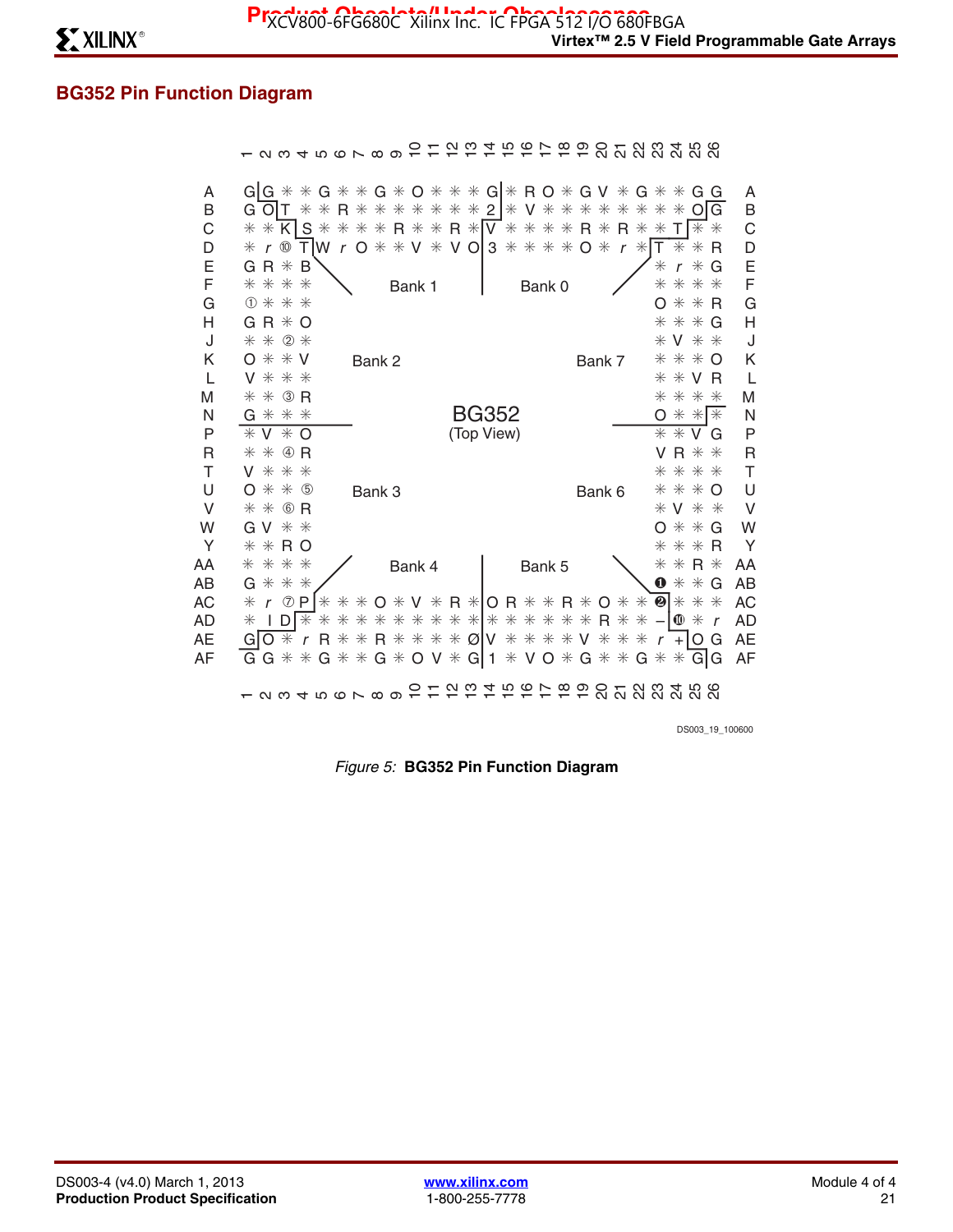# **BG432 Pin Function Diagram**

|                             | <u>នដុន្</u> តា ។ ១៩ ២ ១ ១ ១ ១ ១<br>$\overline{a}$ $\overline{a}$ $\overline{a}$ $\overline{a}$ $\overline{a}$ $\overline{a}$ $\overline{a}$<br>$\infty$<br>တ<br>Q W 4 T Q D T Q Q                                                                                                                                                                                                                                                                                                                                                                                                                                                              |  |
|-----------------------------|-------------------------------------------------------------------------------------------------------------------------------------------------------------------------------------------------------------------------------------------------------------------------------------------------------------------------------------------------------------------------------------------------------------------------------------------------------------------------------------------------------------------------------------------------------------------------------------------------------------------------------------------------|--|
| A<br>Β<br>С<br>D<br>Ε       | G G * * * G * G V O * R G * 2  V G * * O * G * G * * * G G O<br>A<br>Ő<br>G G $\mid$ T W $\ast$<br>$**$<br>B<br>$r * * * R * r$<br>R.<br>$\ast$<br>$\ast$<br>$\ast$<br>$\ast$<br><b>V</b> $*$<br>$*$<br><b>V</b> $*$<br>$* * G$ G<br>$\ast$<br>$\ast$<br>$\mathsf{r}$<br>C<br>G <sup>10</sup><br>$*$ V $*$ $*$   $*$ r V $*$ $*$ $*$<br>l* G<br>$\ast$<br>$\ast$<br>$\circ$<br>T<br> ₩<br>$\ast$<br>$\ast$<br>$R * *$<br>$\ast$<br>$\ast$<br>$\ast$<br>R<br>V<br>$\mathsf{r}$<br>O<br>* r O * * * * G 3 * * * O R *<br>$R * R *$<br>D<br>* *<br>B K<br>S<br>$*$<br>$\ast$<br>$\ast$<br>$**$<br>T<br>E<br>$* R * *$<br>$\ast$<br>$\ast$<br>$* *$ |  |
| F<br>G<br>Н<br>J            | F<br>V * * *<br>$\ast$<br>V <sub>R</sub><br>R<br>Bank 1<br>Bank 0<br>G<br>G $*$<br>$R*$<br>$*$<br>$*$ G<br>$\ast$<br>$\mathsf{H}$<br>$r$ $*$ $*$ $*$<br>$* * *$<br>$\ast$<br>$G R$ $*$ $*$<br>J<br>$*$ R G<br>r                                                                                                                                                                                                                                                                                                                                                                                                                                 |  |
| Κ<br>L<br>M<br>N            | * 2 V 1<br>Κ<br>V * *<br>Bank 2<br>Bank 7<br>⋇<br>L<br>$*$ $*$ O<br>$* * o$<br>O<br>O<br>M<br>$**$ $*$<br>* *<br>$*$<br>$\mathsf{r}$<br>r<br>N<br>R V * *<br>V R $*$<br>$\ast$                                                                                                                                                                                                                                                                                                                                                                                                                                                                  |  |
| P<br>$\mathsf{R}$<br>T<br>U | $G *$<br>$*$ 3<br>P<br>$* * G$<br>$\ast$<br><b>BG432</b><br>$\mathsf R$<br>$\ast$<br>$\ast$<br>$\ast$<br>$\ast$<br>$*$<br>⋇<br>$\mathsf{r}$<br>$\mathsf{r}$<br>$\top$<br>$*$ $*$ G<br>(Top View)<br>V<br>$* *$<br>G<br>V<br>U<br>$**$<br>* * *<br>$\boldsymbol{r}$<br>$\ast$<br>r                                                                                                                                                                                                                                                                                                                                                               |  |
| V<br>W<br>Y<br>AA           | V<br>$R * 4$<br>$R$ $*$ $*$ $G$<br>G<br>W<br><b>V</b> * *<br>$* * * v$<br>$\ast$<br>$\ast$<br>Υ<br>$r *$<br>$*$ $\kappa$<br>$\ast$<br>$\ast$<br>$0$ $*$ $*$ $0$<br>$**$<br>O<br>AA<br>O                                                                                                                                                                                                                                                                                                                                                                                                                                                         |  |
| AB<br><b>AC</b><br>AD<br>AE | 5 V 6 R<br>V *<br>AB<br>$*$<br>R<br>Bank 3<br>Bank 6<br><b>AC</b><br>G $*$<br>$* * G$<br>$r *$<br>r<br>$* * * R$<br>* * *<br><b>AD</b><br>⋇<br>$G$ $*$ $*$ $*$<br>VRG<br><b>AE</b><br>⋇                                                                                                                                                                                                                                                                                                                                                                                                                                                         |  |
| <b>AF</b><br>AG<br>AH       | $*$ R $*$<br>AF<br>* * *<br>V<br>R.<br>Bank 4<br>Bank 5<br>* * * 0<br>* * *<br>AG<br>$\ast$<br>V * * O * * * * HG * * r * O * *<br>$\mathbf{0} *$<br>AH<br>$\ast\ast$<br>- P<br>D<br>$\ast$<br>$\ast$<br>$\ast$<br>$\bullet$<br>V<br>$\ast$<br>$\ast$<br>$\ast$                                                                                                                                                                                                                                                                                                                                                                                 |  |
| AJ<br>AK<br>AL              | r * * *   V r R * * * * *<br>AJ<br>∦<br>R<br><b>∨</b> $*$<br>$\ast$<br>$R*$<br>❷ $\bigcirc$   $\ast$<br>G<br>O<br>⋇<br>$\ast$<br>$\ast$<br>$\ast$<br>$\ast$<br>G<br>L<br>* * * * V * r 1 * * V * * V R * * *<br>G<br>GIG<br>AK<br>$G$ $*$<br>$\ast$<br>$\ast$<br>$\ast$<br>$R * +$<br>$\mathsf{r}$<br>$\overline{Q}$ * G * * O * G r G * *<br>$G R G * O * R G *$<br>$\ast$<br>$*$<br>G GIO<br>AL<br>G G<br>$\ast$<br>R                                                                                                                                                                                                                         |  |
|                             | ດ ຕ<br>400L<br><u>ភ្លង់ ដូច ដូច ដូច ដូច</u><br>$\infty$<br>ပာ<br>$Q \cup Q$ $Q \cup Q$ $Q \cup Q$                                                                                                                                                                                                                                                                                                                                                                                                                                                                                                                                               |  |

DS003\_21\_100300

*Figure 6:* **BG432 Pin Function Diagram**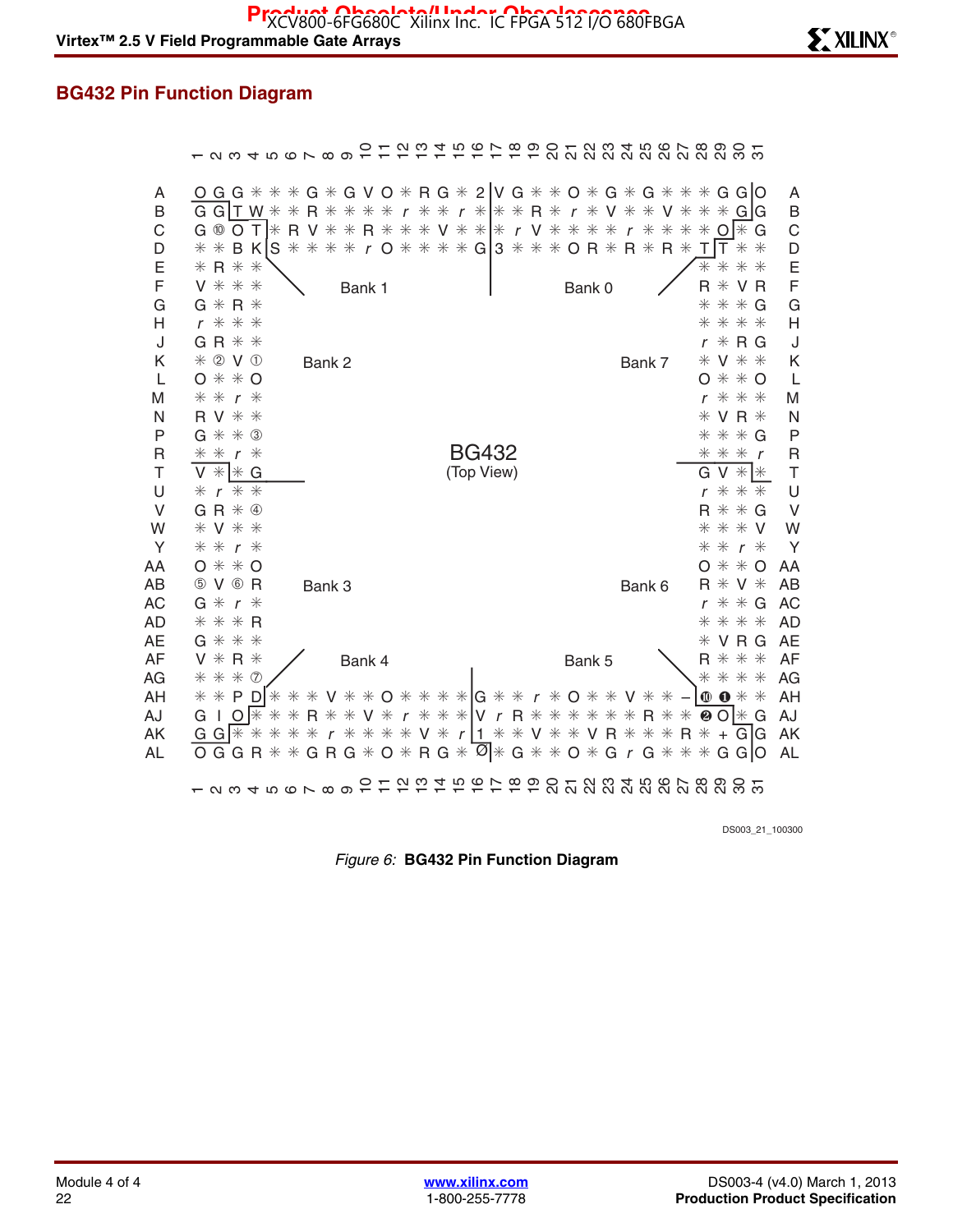# **BG560 Pin Function Diagram**

 $\mathbb{R}^n$ 

|                                                               | - 8 8 4 5 6 6 7 8 9 7                                                                                                                                                                                                                           |                          |        |              |                  |        |              |                                                                                                     |  | က |  |               |  |  |               |                               |                            |                                 |                              |                  |              |                                              |                                                                                            | <b>E P R R R R R R R R R R R R R R R P R R R R P</b>                                                                                                                                                         |                                                                         |
|---------------------------------------------------------------|-------------------------------------------------------------------------------------------------------------------------------------------------------------------------------------------------------------------------------------------------|--------------------------|--------|--------------|------------------|--------|--------------|-----------------------------------------------------------------------------------------------------|--|---|--|---------------|--|--|---------------|-------------------------------|----------------------------|---------------------------------|------------------------------|------------------|--------------|----------------------------------------------|--------------------------------------------------------------------------------------------|--------------------------------------------------------------------------------------------------------------------------------------------------------------------------------------------------------------|-------------------------------------------------------------------------|
| A<br>B<br>C<br>D<br>Ε<br>F<br>G<br>н<br>J<br>Κ<br>L<br>M<br>N | $GIS*$<br>GO $r$ $\mid$ $*$ $\ast$<br>$*$ GIOK $**$<br>$0$ * * B T W R * * r R * r * * R 2   * * R * *<br>G * *<br>$*$ V $*$ $*$<br>$*G**R$<br>$0$ $*$ $*$ $R$ $*$<br>V * * * *<br>$G * ① * r$<br>$*G*QR$<br>$0 * V * *$<br>$V$ $*$ $*$ $*$ $r$ | $\circledR$ O $\uparrow$ | ⋇      | $G *$<br>$*$ | ⋇<br>r<br>Bank 2 |        |              | * G * * V O V G * * V O * * * G *<br>* * * * * * *<br>* V * * V * * R * * * * * r * R r *<br>Bank 1 |  |   |  | * * * * * * * |  |  | V *<br>$\ast$ | $*$<br>Bank 0                 | $\ast$<br>$\ast$<br>$\ast$ | $\ast$<br>$\ast$<br>R<br>$\ast$ | $*$<br>$*$<br>$R*$<br>Bank 7 | $\ast$<br>$\ast$ | $*$<br>$*$ V | $*$<br>$\ast$<br>$*$<br>$\ast$<br>$\ast\ast$ | n<br>$\mathbf{r}$<br>R<br>$\ast$<br>$R*$<br>$\ast$<br>$\mathbf{r}$<br>$* * R V$<br>* * * * | * R G * * O * G * G * O 3 G R G V O * G * O * * G O * G G<br>$GV * * G$ O T<br>$\Omega$ $*$<br>$*$<br>$\Omega$<br>$*$<br>⋇<br>$G *$<br>G<br>⋇<br>* * * G *<br>O<br>$\mathbf{r}$<br>$* * * * G$<br>$V * * 0V$ | A<br>$\mathsf B$<br>C<br>D<br>E<br>F<br>Ġ<br>H<br>J<br>Κ<br>L<br>M<br>N |
| P                                                             | $G * 3R *$                                                                                                                                                                                                                                      |                          |        |              |                  |        |              |                                                                                                     |  |   |  |               |  |  |               |                               |                            |                                 |                              |                  |              |                                              |                                                                                            | $* * R * G$                                                                                                                                                                                                  | P                                                                       |
| R                                                             | $R$ O $*$ $*$ $*$                                                                                                                                                                                                                               |                          |        |              |                  |        |              |                                                                                                     |  |   |  | <b>BG560</b>  |  |  |               |                               |                            |                                 |                              |                  |              |                                              |                                                                                            | * * * G *                                                                                                                                                                                                    | $\overline{\mathsf{R}}$                                                 |
| Т                                                             | $G$ $*$ $*$ $*$ $*$                                                                                                                                                                                                                             |                          |        |              |                  |        |              |                                                                                                     |  |   |  | (Top View)    |  |  |               |                               |                            |                                 |                              |                  |              |                                              |                                                                                            | $* * R * O$                                                                                                                                                                                                  | T                                                                       |
| U<br>V                                                        | $* *  *  * v$<br>$0$ $*$ $*$ R $*$                                                                                                                                                                                                              |                          |        |              |                  |        |              |                                                                                                     |  |   |  |               |  |  |               |                               |                            |                                 |                              |                  |              |                                              |                                                                                            | $*$ V $*$ $*$ $*$<br>$R$ $*$ $*$ $*$ $G$                                                                                                                                                                     | U<br>V                                                                  |
| W                                                             | $*G*@R$                                                                                                                                                                                                                                         |                          |        |              |                  |        |              |                                                                                                     |  |   |  |               |  |  |               |                               |                            |                                 |                              |                  |              |                                              |                                                                                            | * * * 0 *                                                                                                                                                                                                    | W                                                                       |
| Y                                                             | $G V * * * *$                                                                                                                                                                                                                                   |                          |        |              |                  |        |              |                                                                                                     |  |   |  |               |  |  |               |                               |                            |                                 |                              |                  |              |                                              |                                                                                            | $*$ $*$ $V$ R G                                                                                                                                                                                              | Y                                                                       |
| AA                                                            | $* 0 * r *$                                                                                                                                                                                                                                     |                          |        |              |                  |        |              |                                                                                                     |  |   |  |               |  |  |               |                               |                            |                                 |                              |                  | $\ast$       |                                              |                                                                                            | $r$ $*$ $*$ $*$ AA                                                                                                                                                                                           |                                                                         |
| AB                                                            | $G V * * 9$                                                                                                                                                                                                                                     |                          |        |              |                  |        |              |                                                                                                     |  |   |  |               |  |  |               |                               |                            |                                 |                              |                  |              |                                              |                                                                                            | * * * V O AB                                                                                                                                                                                                 |                                                                         |
| AC                                                            | $* n * 6 *$                                                                                                                                                                                                                                     |                          |        |              | Bank 3           |        |              |                                                                                                     |  |   |  |               |  |  |               |                               |                            |                                 | Bank 6                       |                  |              |                                              |                                                                                            | $* * * G * AC$                                                                                                                                                                                               |                                                                         |
| <b>AD</b>                                                     | $O V R$ $*$ $*$                                                                                                                                                                                                                                 |                          |        |              |                  |        |              |                                                                                                     |  |   |  |               |  |  |               |                               |                            |                                 |                              |                  |              |                                              |                                                                                            | $* * R V G AD$                                                                                                                                                                                               |                                                                         |
| <b>AE</b>                                                     | $* G * * R$                                                                                                                                                                                                                                     |                          |        |              |                  |        |              |                                                                                                     |  |   |  |               |  |  |               |                               |                            |                                 |                              |                  |              |                                              |                                                                                            | $R * r * * AF$                                                                                                                                                                                               |                                                                         |
| AF                                                            | $r$ * * * *                                                                                                                                                                                                                                     |                          |        |              |                  |        |              |                                                                                                     |  |   |  |               |  |  |               |                               |                            |                                 |                              |                  | ⋇            |                                              |                                                                                            | $* * * o$ AF                                                                                                                                                                                                 |                                                                         |
| AG                                                            | $G * V * *$                                                                                                                                                                                                                                     |                          |        |              |                  |        |              | Bank 4                                                                                              |  |   |  |               |  |  |               | Bank 5                        |                            |                                 |                              |                  |              |                                              |                                                                                            | $*$ $*$ $V$ G $*$ AG                                                                                                                                                                                         |                                                                         |
| AH                                                            | $*$ G $*$                                                                                                                                                                                                                                       | $\mathbf{r}$             |        |              |                  |        |              |                                                                                                     |  |   |  |               |  |  |               |                               |                            |                                 |                              |                  | ⋇            | $\boldsymbol{r}$                             |                                                                                            | $* * * A$                                                                                                                                                                                                    |                                                                         |
| AJ<br>AK                                                      | $***$<br>$O R * In$                                                                                                                                                                                                                             | (7)                      | $\ast$ | $*$          | Ж                | ⋇<br>V |              | * * * * V * * * 1 R * * * * * * R *<br>* * V *                                                      |  |   |  |               |  |  |               | r * * *   V * * V * * * * * * |                            | $*$                             | ⋇<br>$\ast$                  |                  |              |                                              |                                                                                            | $+100$ $*$ $*$ $*$ G AJ<br>$-10 * R O AK$                                                                                                                                                                    |                                                                         |
| AL                                                            | $*$ O n                                                                                                                                                                                                                                         | $\ast$                   | $\ast$ | $\ast$       | $R*$             |        | $\mathsf{r}$ | $R$ * * * V * R Ø * * R * V * R *                                                                   |  |   |  |               |  |  |               |                               |                            | $\ast$                          | V                            | $*$              |              |                                              |                                                                                            | $R * O G * AL$                                                                                                                                                                                               |                                                                         |
| AM                                                            | $P$ O G R $*$                                                                                                                                                                                                                                   |                          |        | $\ast$       |                  |        |              | $G$ * * * $G$ * * $R$ O * * * * $G$ * $O$ * * * * $G$ r *                                           |  |   |  |               |  |  |               |                               |                            |                                 |                              |                  |              |                                              |                                                                                            | $G$ $*$ $*$ $*$ $\vert$ O G AM                                                                                                                                                                               |                                                                         |
| AN                                                            | G G r O G * * O * G * O * G * G * IO * G * G r O V * G * * O * @ IG AN                                                                                                                                                                          |                          |        |              |                  |        |              |                                                                                                     |  |   |  |               |  |  |               |                               |                            |                                 |                              |                  |              |                                              |                                                                                            |                                                                                                                                                                                                              |                                                                         |
|                                                               | $\overline{r}$ N M $\overline{r}$ N $\overline{w}$ W $\overline{w}$ N $\overline{w}$ W $\overline{w}$                                                                                                                                           |                          |        |              |                  |        |              |                                                                                                     |  |   |  | ユカカケある        |  |  |               |                               |                            |                                 |                              |                  |              |                                              |                                                                                            |                                                                                                                                                                                                              |                                                                         |

DS003\_22\_100300

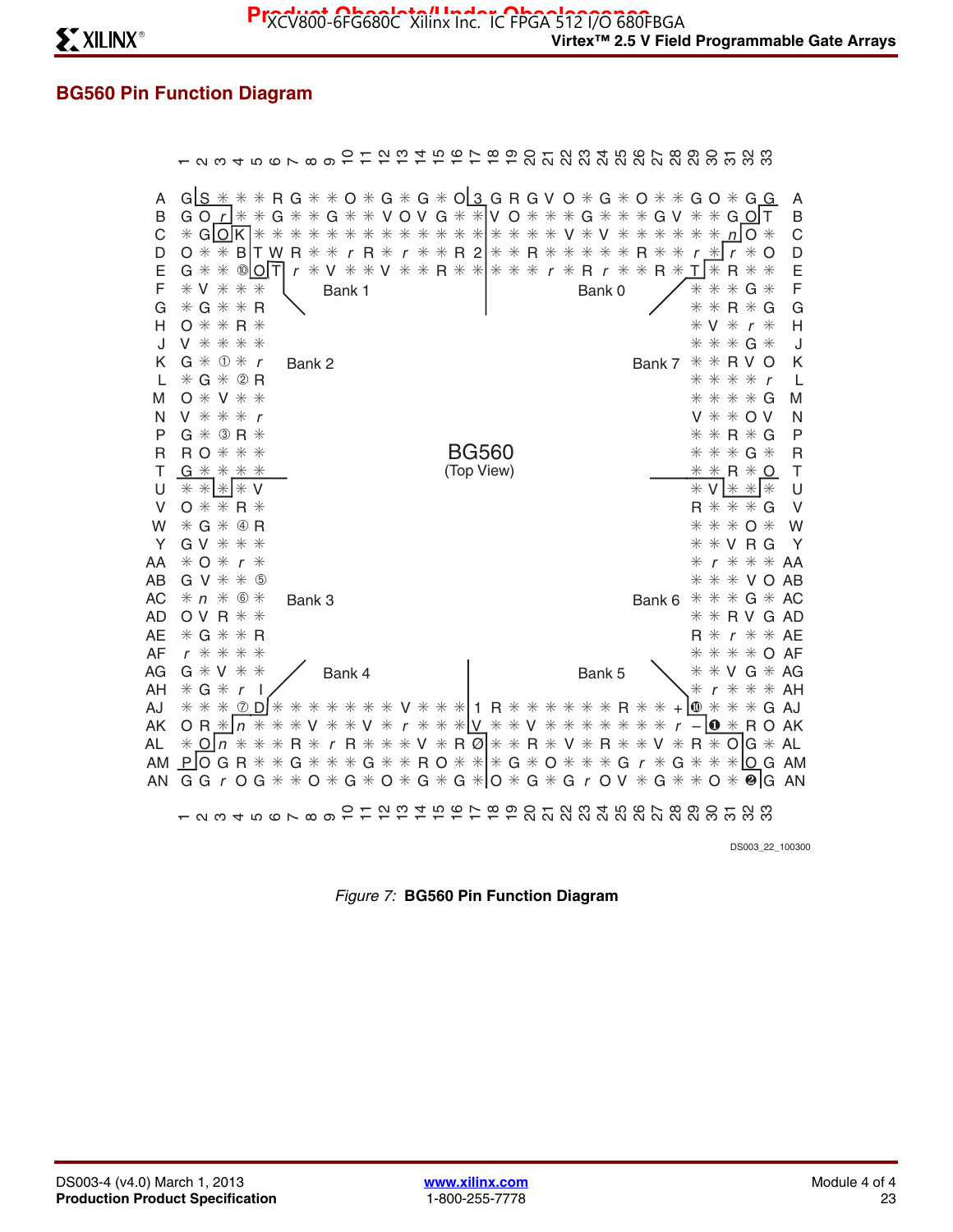### **FG256 Pin Function Diagram**



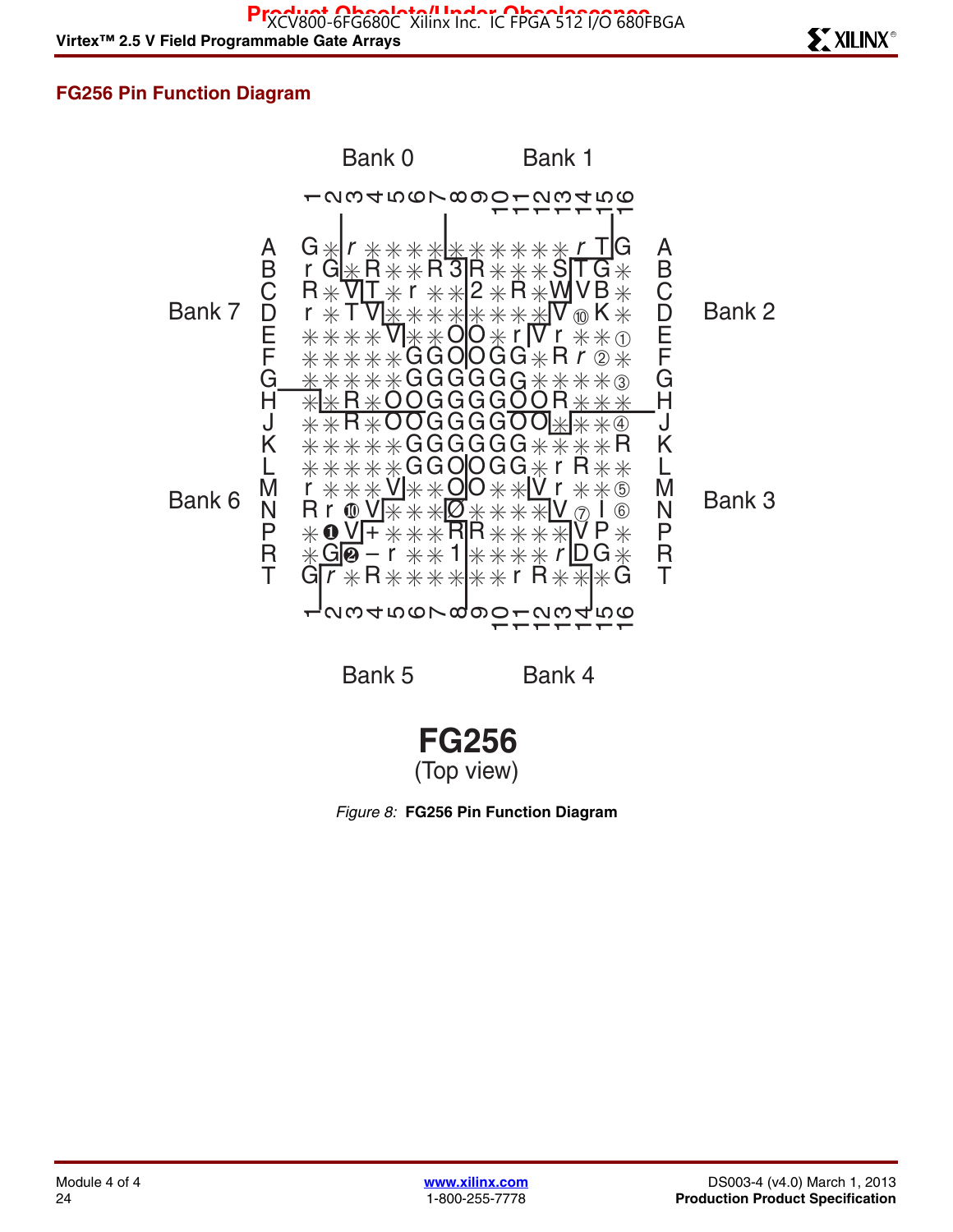## **FG456 Pin Function Diagram**



**FG456** (Top view)

#### *Figure 9:* **FG456 Pin Function Diagram**

#### **Notes:**

Packages FG456 and FG676 are layout compatible.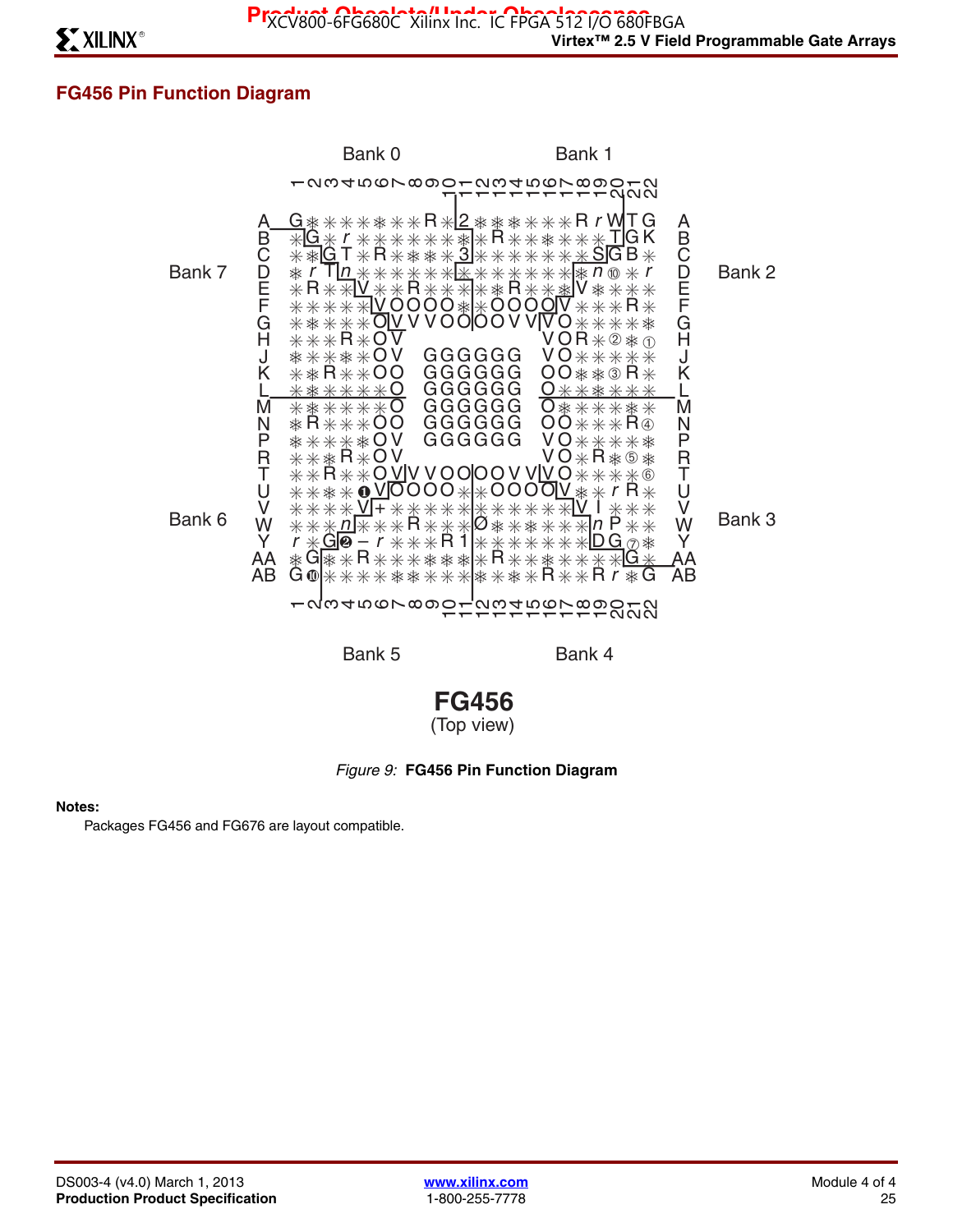### **FG676 Pin Function Diagram**



*Figure 10:* **FG676 Pin Function Diagram**

#### **Notes:**

Packages FG456 and FG676 are layout compatible.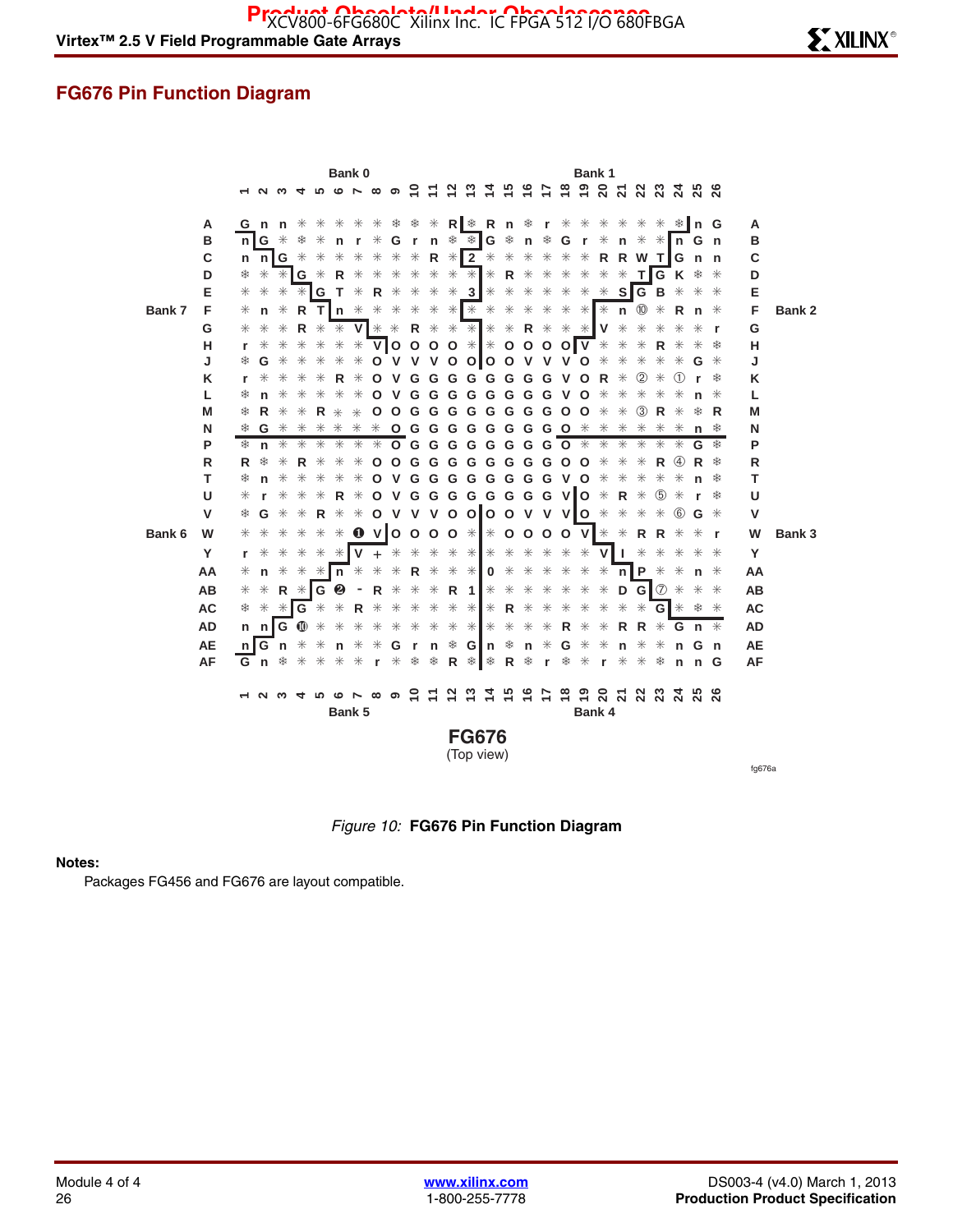## **FG680 Pin Function Diagram**



*Figure 11:* **FG680 Pin Function Diagram**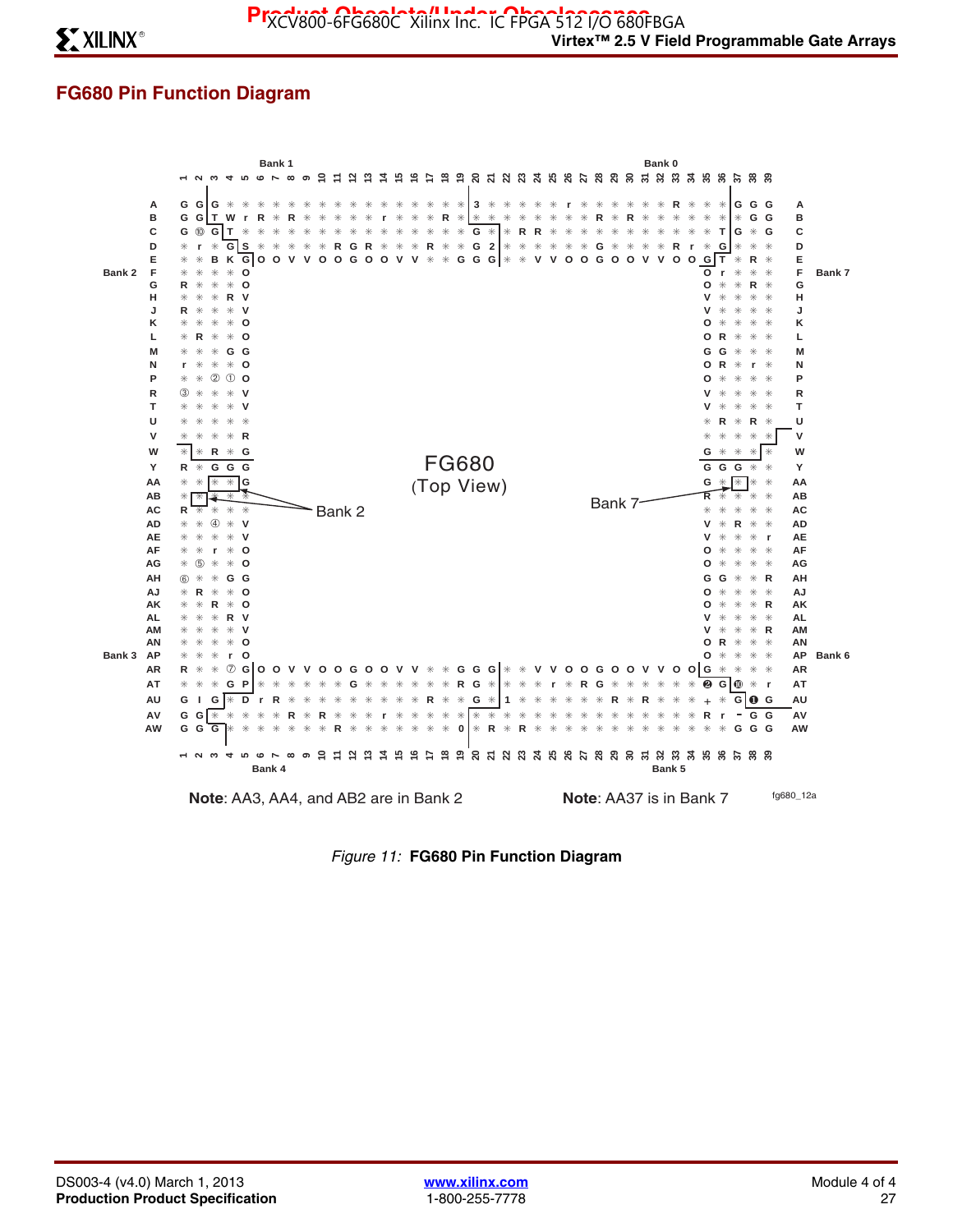## **Revision History**

| Date        | <b>Version</b> | <b>Revision</b>                                                                                                                                                                                                                                                                                                                                                                                                                                                                                                                                                                                                                                                                             |
|-------------|----------------|---------------------------------------------------------------------------------------------------------------------------------------------------------------------------------------------------------------------------------------------------------------------------------------------------------------------------------------------------------------------------------------------------------------------------------------------------------------------------------------------------------------------------------------------------------------------------------------------------------------------------------------------------------------------------------------------|
| 11/98       | 1.0            | Initial Xilinx release.                                                                                                                                                                                                                                                                                                                                                                                                                                                                                                                                                                                                                                                                     |
| 01/99-02/99 | $1.2 - 1.3$    | Both versions updated package drawings and specs.                                                                                                                                                                                                                                                                                                                                                                                                                                                                                                                                                                                                                                           |
| 05/99       | 1.4            | Addition of package drawings and specifications.                                                                                                                                                                                                                                                                                                                                                                                                                                                                                                                                                                                                                                            |
| 05/99       | 1.5            | Replaced FG 676 & FG680 package drawings.                                                                                                                                                                                                                                                                                                                                                                                                                                                                                                                                                                                                                                                   |
| 07/99       | 1.6            | Changed Boundary Scan Information and changed Figure 11, Boundary Scan Bit<br>Sequence. Updated IOB Input & Output delays. Added Capacitance info for different I/O<br>Standards. Added 5 V tolerant information. Added DLL Parameters and waveforms and<br>new Pin-to-pin Input and Output Parameter tables for Global Clock Input to Output and<br>Setup and Hold. Changed Configuration Information including Figures 12, 14, 17 & 19.<br>Added device-dependent listings for quiescent currents ICCINTQ and ICCOQ. Updated<br>IOB Input and Output Delays based on default standard of LVTTL, 12 mA, Fast Slew Rate.<br>Added IOB Input Switching Characteristics Standard Adjustments. |
| 09/99       | 1.7            | Speed grade update to preliminary status, Power-on specification and Clock-to-Out<br>Minimums additions, "0" hold time listing explanation, quiescent current listing update, and<br>Figure 6 ADDRA input label correction. Added T <sub>IJITCC</sub> parameter, changed T <sub>OJIT</sub> to T <sub>OPHASE</sub> .                                                                                                                                                                                                                                                                                                                                                                         |
| 01/00       | 1.8            | Update to speed.txt file 1.96. Corrections for CRs 111036,111137, 112697, 115479,<br>117153, 117154, and 117612. Modified notes for Recommended Operating Conditions<br>(voltage and temperature). Changed Bank information for $V_{CCO}$ in CS144 package on p.43.                                                                                                                                                                                                                                                                                                                                                                                                                         |
| 01/00       | 1.9            | Updated DLL Jitter Parameter table and waveforms, added Delay Measurement<br>Methodology table for different I/O standards, changed buffered Hex line info and<br>Input/Output Timing measurement notes.                                                                                                                                                                                                                                                                                                                                                                                                                                                                                    |
| 03/00       | 2.0            | New TBCKO values; corrected FG680 package connection drawing; new note about status<br>of CCLK pin after configuration.                                                                                                                                                                                                                                                                                                                                                                                                                                                                                                                                                                     |
| 05/00       | 2.1            | Modified "Pins not listed" statement. Speed grade update to Final status.                                                                                                                                                                                                                                                                                                                                                                                                                                                                                                                                                                                                                   |
| 05/00       | 2.2            | Modified Table 18.                                                                                                                                                                                                                                                                                                                                                                                                                                                                                                                                                                                                                                                                          |
| 09/00       | 2.3            | Added XCV400 values to table under Minimum Clock-to-Out for Virtex Devices.<br>$\bullet$<br>Corrected Units column in table under IOB Input Switching Characteristics.<br>$\bullet$<br>Added values to table under CLB SelectRAM Switching Characteristics.<br>$\bullet$                                                                                                                                                                                                                                                                                                                                                                                                                    |
| 10/00       | 2.4            | Corrected pinout info for devices in the BG256, BG432, and BG560 pkgs in Table 18.<br>$\bullet$<br>Corrected BG256 Pin Function Diagram.<br>$\bullet$                                                                                                                                                                                                                                                                                                                                                                                                                                                                                                                                       |
| 04/02/01    | 2.5            | Revised minimums for Global Clock Set-Up and Hold for LVTTL Standard, with DLL.<br>$\bullet$<br>Converted file to modularized format. See section Virtex Data Sheet, below.<br>٠                                                                                                                                                                                                                                                                                                                                                                                                                                                                                                            |
| 04/19/01    | 2.6            | Corrected pinout information for FG676 device in Table 4. (Added AB22 pin.)<br>$\bullet$                                                                                                                                                                                                                                                                                                                                                                                                                                                                                                                                                                                                    |
| 07/19/01    | 2.7            | Clarified $V_{CCINT}$ pinout information and added AE19 pin for BG352 devices in Table 3.<br>$\bullet$<br>Changed pinouts listed for BG352 XCV400 devices in banks 0 thru 7.<br>$\bullet$                                                                                                                                                                                                                                                                                                                                                                                                                                                                                                   |
| 07/19/02    | 2.8            | Changed pinouts listed for GND in TQ144 devices (see Table 2).<br>$\bullet$                                                                                                                                                                                                                                                                                                                                                                                                                                                                                                                                                                                                                 |
| 03/01/13    | 4.0            | The products listed in this data sheet are obsolete. See <b>XCN10016</b> for further information.                                                                                                                                                                                                                                                                                                                                                                                                                                                                                                                                                                                           |

## **Virtex Data Sheet**

The Virtex Data Sheet contains the following modules:

- DS003-1, Virtex 2.5V FPGAs: Introduction and Ordering Information (Module 1)
- DS003-2, Virtex 2.5V FPGAs: Functional Description (Module 2)
- DS003-3, Virtex 2.5V FPGAs: DC and Switching Characteristics (Module 3)
- DS003-4, Virtex 2.5V FPGAs: Pinout Tables (Module 4)